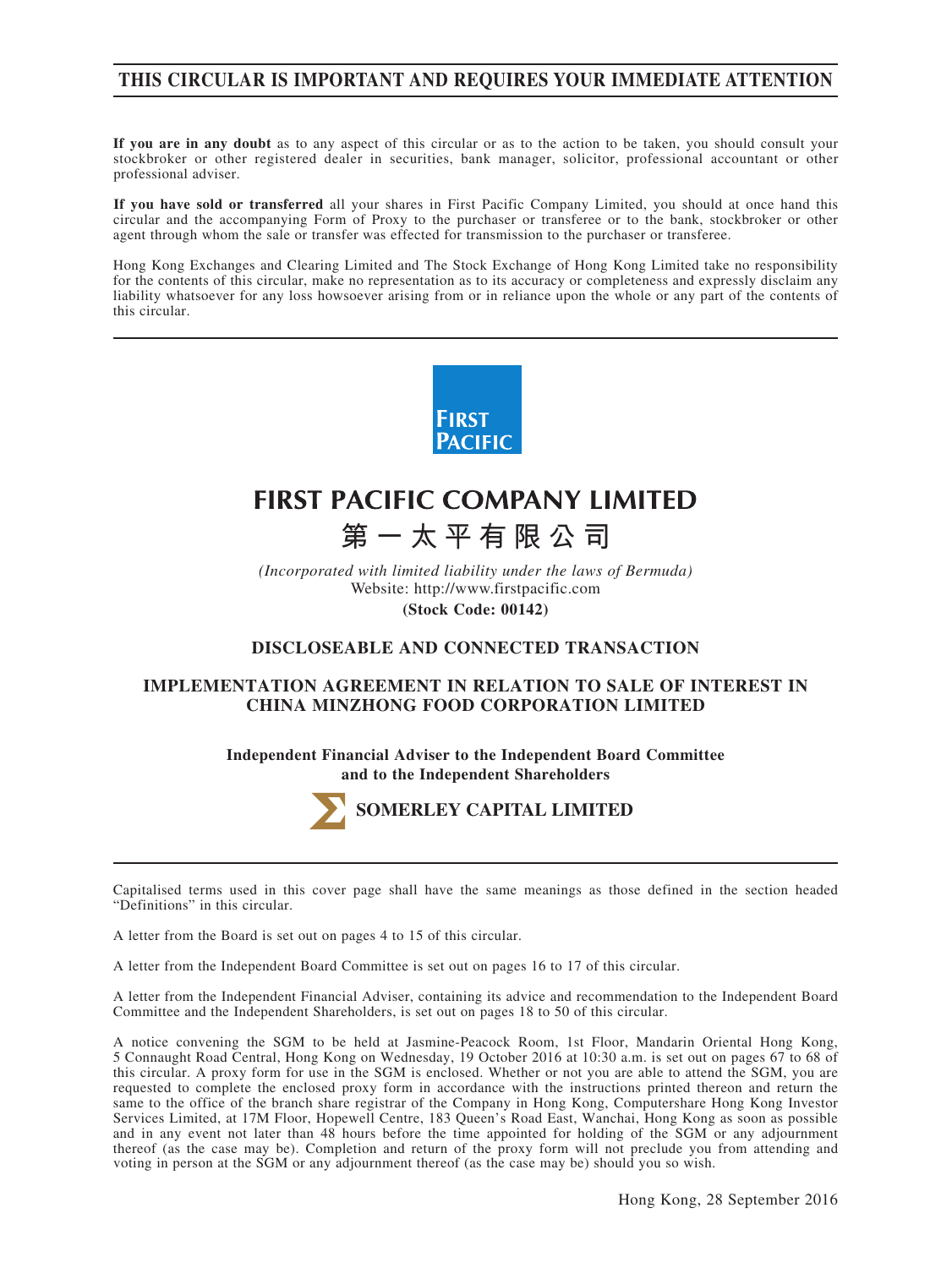## **CONTENTS**

## *Page*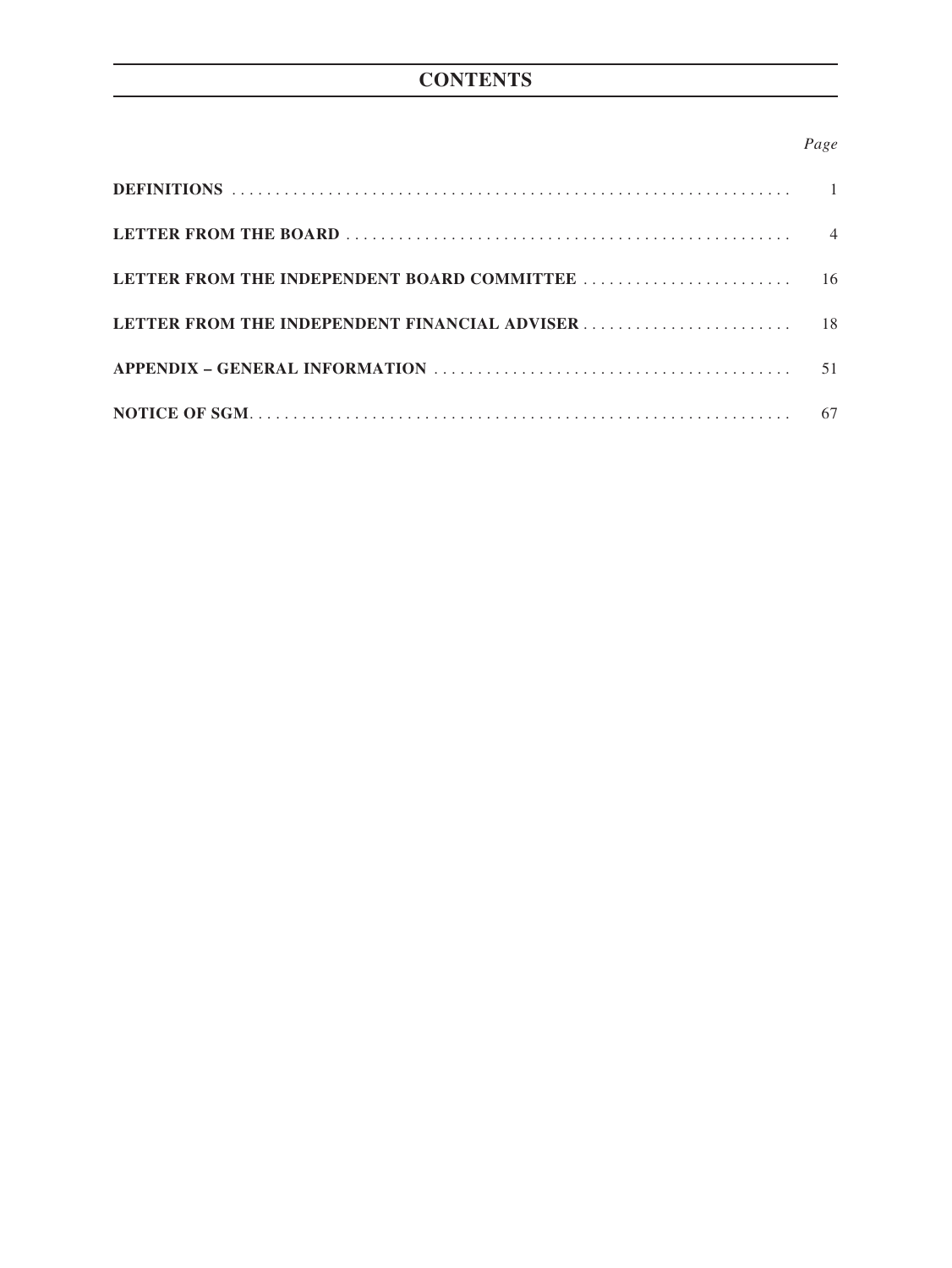## **DEFINITIONS**

*In this circular and the appendix to it, the following expressions have the following meanings unless the context requires otherwise:*

| "Board"                       | board of Directors;                                                                                                                                                                                                                                 |
|-------------------------------|-----------------------------------------------------------------------------------------------------------------------------------------------------------------------------------------------------------------------------------------------------|
| "Bye-laws"                    | the Bye-laws of the Company, as amended from time to time;                                                                                                                                                                                          |
| "CMZ"                         | China Minzhong Food Corporation Limited, currently a<br>subsidiary of Indofood with its shares listed on the Singapore<br>Stock Exchange;                                                                                                           |
| "CMZ BVI"                     | China Minzhong Holdings Limited, a company incorporated<br>under the laws of the British Virgin Islands;                                                                                                                                            |
| "CMZ Management"              | Mr. Lin Guo Rong (Executive Chairman and Chief Executive<br>Officer of CMZ), Mr. Siek Wei Ting (Chief Financial Officer of<br>CMZ), Mr. Huang Bing Hui (Chief Technology Officer of CMZ)<br>and Mr. Wang Da Zhang (Chief Operating Officer of CMZ); |
| "CMZ Management Shares"       | the 32,183,600 CMZ Shares owned by CMZ BVI and the CMZ<br>Management as at the Latest Practicable Date;                                                                                                                                             |
| "CMZ Management's Acceptance" | the tender by CMZ BVI and the CMZ Management of all the<br>CMZ Management Shares to Marvellous BVI in acceptance of the<br>Offer;                                                                                                                   |
| "CMZ Shares"                  | ordinary shares in the share capital of CMZ;                                                                                                                                                                                                        |
| "Company"                     | First Pacific Company Limited, an exempted company<br>incorporated in Bermuda with limited liability, and having its<br>shares listed on the Stock Exchange;                                                                                        |
| " $Directory$ "               | the director(s) of the Company;                                                                                                                                                                                                                     |
| "Earnest Sum"                 | the earnest sum in the amount of S\$40 million (equivalent to<br>approximately US\$29.4 million or HK\$229.4 million) paid by<br>CMZ BVI to Indofood under the MOU;                                                                                 |
| "Exchange Period"             | the period commencing two months from the date of the close of<br>the Offer (the "Commencement Date") and ending two months<br>after the Commencement Date (or such later date as Marvellous<br>BVI may determine);                                 |
| "Exchangeable Bonds"          | the zero coupon mandatorily exchangeable bonds to be issued by<br>Marvellous BVI on the settlement date(s) of the Offer;                                                                                                                            |
| "Group"                       | the Company and its subsidiaries from time to time;                                                                                                                                                                                                 |
| "HK\$"                        | Hong Kong dollars, the lawful currency of Hong Kong;                                                                                                                                                                                                |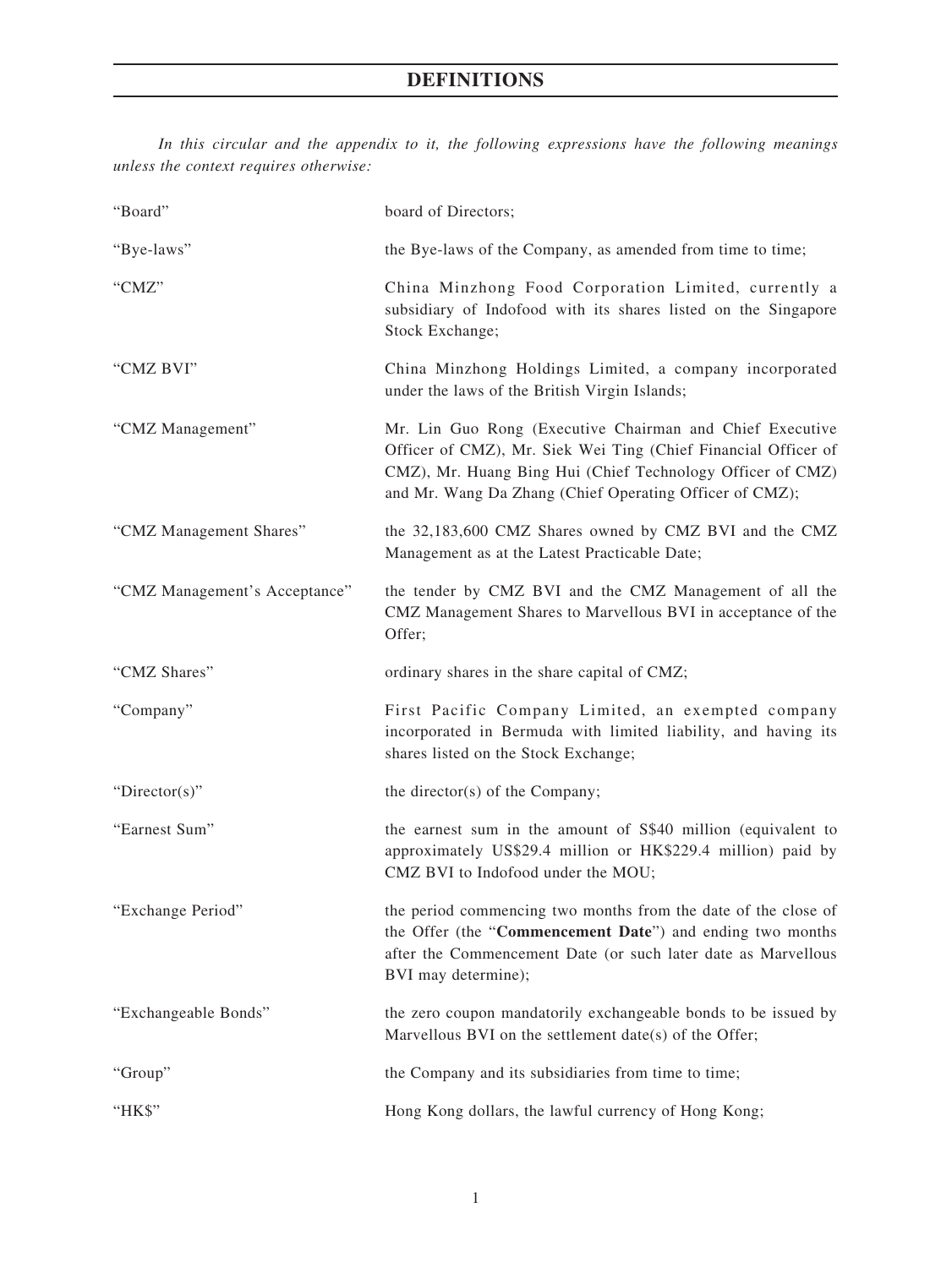# **DEFINITIONS**

| "Hong Kong"                     | the Hong Kong Special Administrative Region of the People's<br>Republic of China;                                                                                                                                                                                                                                                                                                                                                                                                           |
|---------------------------------|---------------------------------------------------------------------------------------------------------------------------------------------------------------------------------------------------------------------------------------------------------------------------------------------------------------------------------------------------------------------------------------------------------------------------------------------------------------------------------------------|
| "Implementation Agreement"      | the definitive agreement dated 6 September 2016 entered into<br>between Indofood, CMZ BVI and Marvellous BVI in relation to<br>certain amendments to the transaction proposed under the MOU<br>and implementation of the amended transaction;                                                                                                                                                                                                                                               |
| "Independent Board Committee"   | an independent committee of the Board, comprising all the<br>independent non-executive Directors, formed for the purpose of<br>advising the Independent Shareholders in respect of the terms of<br>the Implementation Agreement and the transactions contemplated<br>thereunder and making a recommendation to the Independent<br>Shareholders as to how to vote at the SGM;                                                                                                                |
| "Independent Financial Adviser" | Somerley Capital Limited, a corporation licensed to carry out<br>Type 1 (dealing in securities) and Type 6 (advising on corporate<br>finance) regulated activities under the SFO, being the independent<br>financial adviser to advise the Independent Board Committee and<br>the Independent Shareholders in respect of the terms of the<br>Implementation Agreement and the transactions contemplated<br>thereunder and as to how the Independent Shareholders should<br>vote at the SGM; |
| "Independent Shareholders"      | shareholders of the Company who do not have a material interest<br>in the Implementation Agreement or the transactions<br>contemplated thereunder;                                                                                                                                                                                                                                                                                                                                          |
| "Indofood"                      | PT Indofood Sukses Makmur Tbk, a company incorporated in<br>Indonesia, which is a 50.1% owned subsidiary of the Group and<br>which has its shares listed on the Indonesia Stock Exchange;                                                                                                                                                                                                                                                                                                   |
| "Indofood CMZ Shares"           | the 543,252,517 CMZ Shares, representing approximately 82.88%<br>of the existing issued share capital of CMZ, owned by Indofood<br>as at the Latest Practicable Date;                                                                                                                                                                                                                                                                                                                       |
| "Indofood Group"                | Indofood and its subsidiaries from time to time;                                                                                                                                                                                                                                                                                                                                                                                                                                            |
| "Latest Practicable Date"       | 22 September 2016, being the latest practicable date for<br>ascertaining certain information for inclusion in this circular;                                                                                                                                                                                                                                                                                                                                                                |
| "Listing Rules"                 | the Rules Governing the Listing of Securities on the Stock<br>Exchange;                                                                                                                                                                                                                                                                                                                                                                                                                     |
| "Long-Stop Date"                | 31 December 2016 or such other date as Marvellous BVI and<br>Indofood may determine in consultation with the Securities<br>Industry Council of Singapore;                                                                                                                                                                                                                                                                                                                                   |
| "Marvellous BVI"                | Marvellous Glory Holdings Limited, a company incorporated<br>under the laws of the British Virgin Islands;                                                                                                                                                                                                                                                                                                                                                                                  |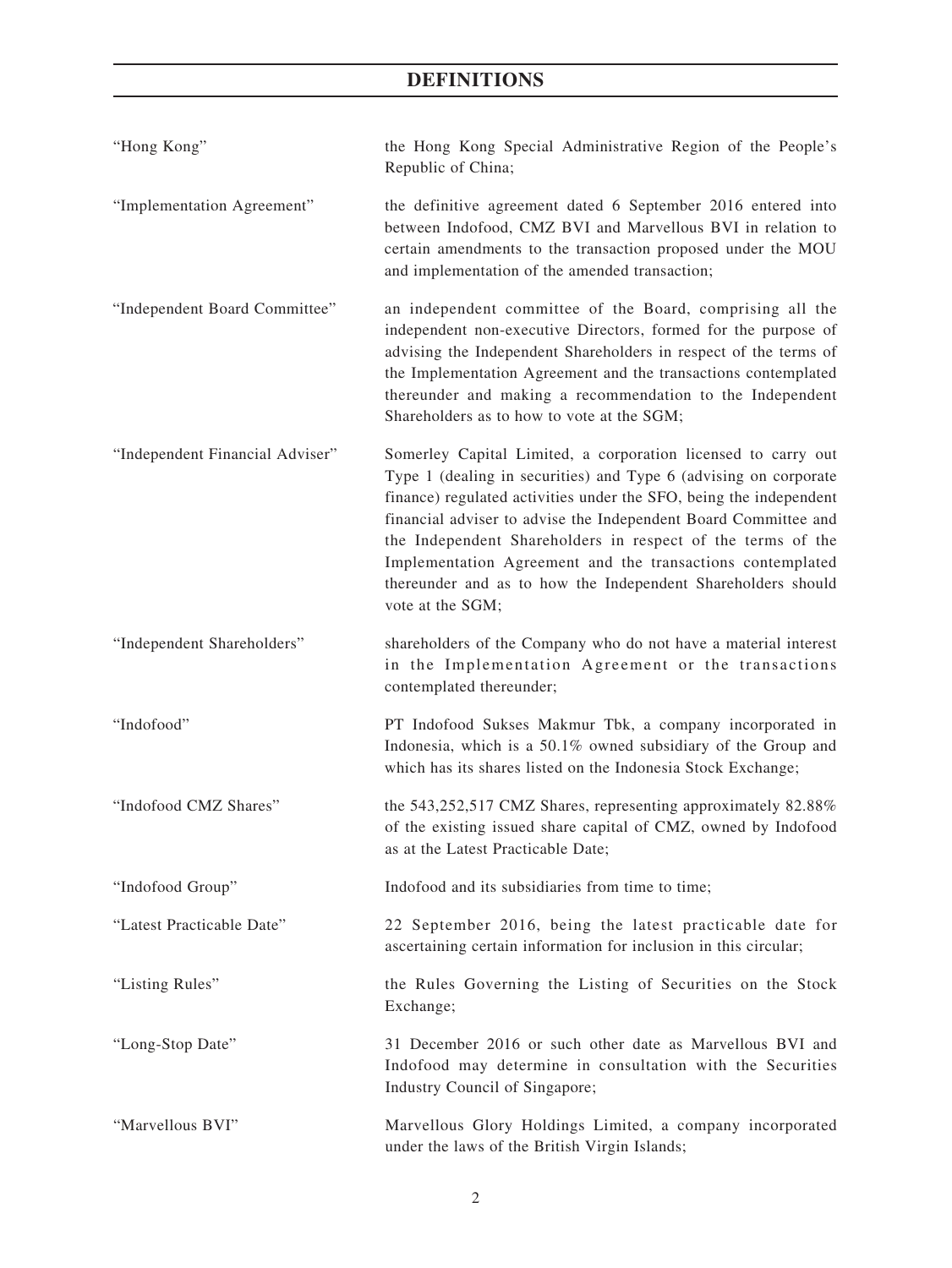## **DEFINITIONS**

| "MOU"                      | the memorandum of understanding dated 14 October 2015<br>entered into between Indofood and CMZ BVI in relation to the<br>proposed sale of a 52.94% interest in CMZ by Indofood to CMZ<br>BVI, the principal terms of which are summarized in the<br>Company's announcement dated 16 October 2015;  |
|----------------------------|----------------------------------------------------------------------------------------------------------------------------------------------------------------------------------------------------------------------------------------------------------------------------------------------------|
| "Offer"                    | the voluntary general offer to be made by or on behalf of<br>Marvellous BVI, to acquire all the issued CMZ Shares other than<br>those already held by Marvellous BVI as of the date of the offer;                                                                                                  |
| "Offer Price"              | the offer price of S\$1.20 (equivalent to approximately US\$0.88<br>or HK\$6.88) per CMZ Share under the Offer;                                                                                                                                                                                    |
| "PRC"                      | the People's Republic of China which, for the purpose of this<br>circular, excludes Hong Kong, the Macao Special Administrative<br>Region of the People's Republic of China and Taiwan;                                                                                                            |
| "Pre-Conditions"           | the pre-conditions to the making of the Offer referred to in the<br>section headed "Pre-Conditions to the Offer" in this circular;                                                                                                                                                                 |
| "RMB"                      | Renminbi, the lawful currency of the PRC;                                                                                                                                                                                                                                                          |
| "S\$"                      | Singapore dollars, the lawful currency of Singapore;                                                                                                                                                                                                                                               |
| "SFO"                      | Securities and Futures Ordinance (Chapter 571 of the Laws of<br>Hong Kong);                                                                                                                                                                                                                        |
| "SGM"                      | the special general meeting of the Company to be convened by<br>the SGM Notice and to be held on Wednesday, 19 October 2016<br>for the purpose of considering and, if thought fit, approving,<br>among other things, the Implementation Agreement and the<br>transactions contemplated thereunder; |
| "SGM Notice"               | notice of the SGM as set out on pages 67 to 68 of this circular;                                                                                                                                                                                                                                   |
| "Singapore Stock Exchange" | Singapore Exchange Securities Trading Limited;                                                                                                                                                                                                                                                     |
| "Singapore Takeovers Code" | the Singapore Code on Take-overs and Mergers;                                                                                                                                                                                                                                                      |
| "Stock Exchange"           | The Stock Exchange of Hong Kong Limited;                                                                                                                                                                                                                                                           |
| "Transactions"             | the transactions contemplated under the Implementation<br>Agreement, including Indofood's acceptance of the Offer in<br>respect of all the Indofood CMZ Shares;                                                                                                                                    |
| "US\$"                     | United States dollars, the lawful currency of the United States of<br>America; and                                                                                                                                                                                                                 |
| $``q_0"$                   | per cent.                                                                                                                                                                                                                                                                                          |

*Unless stated otherwise, translations of quoted currency values are made on an approximate basis and at the rate of US\$1.00 = S\$1.36 = RMB6.67 = HK\$7.8. Percentages and figures expressed have been rounded.*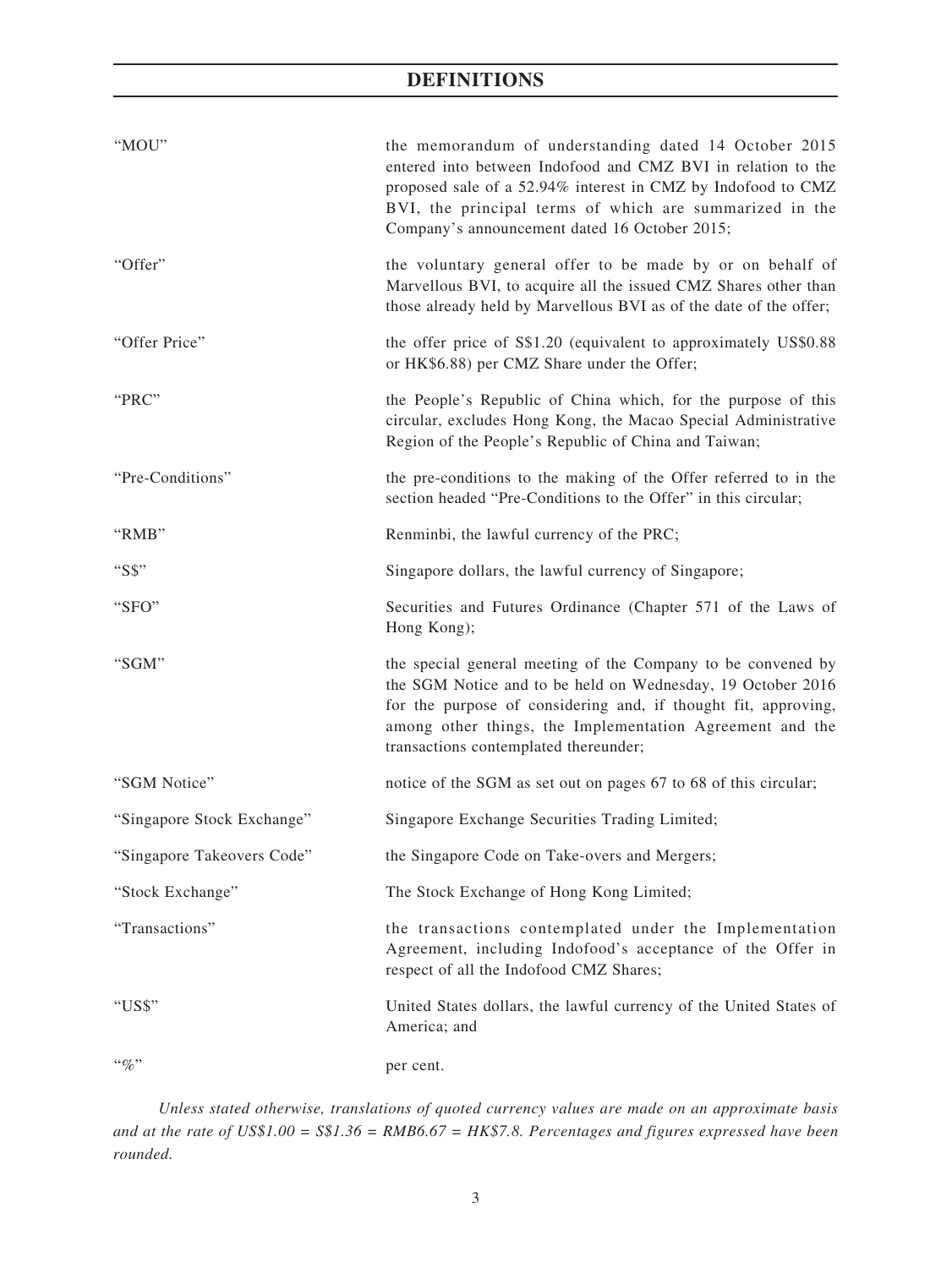

# **FIRST PACIFIC COMPANY LIMITED**

**第一太平有限公司**

*(Incorporated with limited liability under the laws of Bermuda)* Website: http://www.firstpacific.com

**(Stock Code: 00142)**

*Non-executive Chairman: Principal Office:*

*Executive Directors:* Central Manuel V. Pangilinan *(Managing Director and CEO)* Hong Kong Edward A. Tortorici Robert C. Nicholson *Registered Office:*

*Non-executive Directors:* 22 Victoria Street Benny S. Santoso Hamilton HM12 Tedy Djuhar Bermuda Ambassador Albert F. del Rosario

*Independent Non-executive Directors:* Prof. Edward K.Y. Chen, *GBS, CBE, JP* Margaret Leung Ko May Yee, *SBS, JP* Philip Fan Yan Hok Madeleine Lee Suh Shin

Anthoni Salim 24th Floor, Two Exchange Square 8 Connaught Place

Canon's Court

28 September 2016

*To the Shareholders of First Pacific Company Limited*

Dear Sir or Madam,

### **DISCLOSEABLE AND CONNECTED TRANSACTION**

## **IMPLEMENTATION AGREEMENT IN RELATION TO SALE OF INTEREST IN CHINA MINZHONG FOOD CORPORATION LIMITED**

#### **INTRODUCTION**

Reference is made to the Company's announcements dated 31 December 2014 and 16 October 2015 in relation to the possible sale of a 52.94% interest in CMZ by Indofood to CMZ BVI and the Company's announcement dated 7 September 2016 in relation to the Implementation Agreement in respect of certain amendments to the transaction proposed under the MOU and implementation of the amended transaction.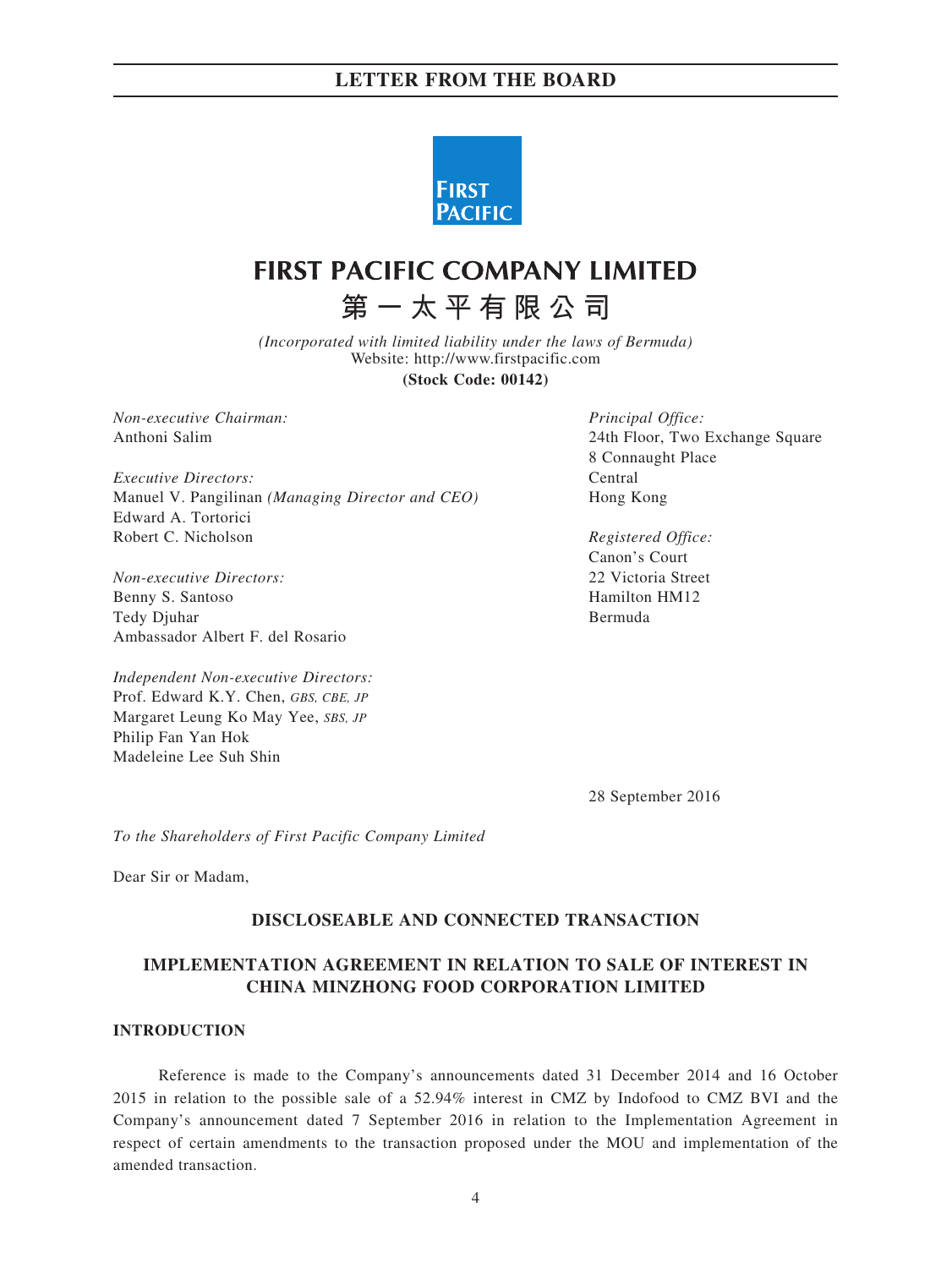The purpose of this circular is to provide you with, among other things, (i) further information on the Implementation Agreement and the transactions contemplated thereunder; (ii) the recommendation of the Independent Board Committee in respect of the terms of the Implementation Agreement and the transactions contemplated thereunder and as to how the Independent Shareholders should vote at the SGM; (iii) the advice of the Independent Financial Adviser in respect of the terms of the Implementation Agreement and the transactions contemplated thereunder and as to how the Independent Shareholders should vote at the SGM; (iv) the SGM Notice; and (v) other information as required to be disclosed under the Listing Rules.

#### **THE IMPLEMENTATION AGREEMENT**

On 6 September 2016, Indofood, CMZ BVI and Marvellous BVI entered into the Implementation Agreement in relation to certain amendments to the transaction proposed under the MOU and implementation of the amended transaction.

As at the Latest Practicable Date, Indofood owned 543,252,517 CMZ Shares, representing approximately 82.88% of the existing issued share capital of CMZ.

#### **Amendments to the Transaction Structure**

The MOU contemplated the sale by Indofood to CMZ BVI of 347,000,000 CMZ Shares, representing approximately 52.94% of the existing issued share capital of CMZ, at S\$1.20 (equivalent to approximately US\$0.88 or HK\$6.88) per CMZ Share. The MOU also contemplated that, following completion by CMZ BVI of the acquisition of those CMZ Shares from Indofood, CMZ BVI would make a mandatory general offer for all the remaining issued CMZ Shares (other than those already held by CMZ BVI and/or parties acting in concert with it), and that Indofood would undertake not to accept the mandatory general offer in respect of its remaining 196,252,517 CMZ Shares (representing approximately 29.94% of the existing issued share capital of CMZ).

As CMZ BVI faced challenges in arranging financing for the transaction contemplated under the MOU, CMZ BVI approached and engaged Mr. Anthoni Salim, in his personal capacity, to assist with arranging the funding required for the proposed acquisition of CMZ Shares contemplated under the MOU. Mr. Anthoni Salim has agreed to assist with arranging the required funding and participate in the proposed acquisition. As a result, Marvellous BVI has been established as a consortium indirectly owned as to approximately 92.99% by Mr. Anthoni Salim and as to approximately 7.01% by CMZ BVI. Pursuant to the Implementation Agreement, Indofood, CMZ BVI and Marvellous BVI have agreed to amend the structure of the transaction contemplated by the MOU. Pursuant to the amended transaction structure, the offeror has been changed from CMZ BVI to Marvellous BVI.

The Implementation Agreement provides that Marvellous BVI will, subject to satisfaction of the Pre-Conditions described below in this circular, make a voluntary general offer under the Singapore Takeovers Code to acquire all the issued CMZ Shares, including all of the 543,252,517 Indofood CMZ Shares (representing approximately 82.88% of the existing issued share capital of CMZ), at the Offer Price of S\$1.20 (equivalent to approximately US\$0.88 or HK\$6.88) per CMZ Share, instead of the transaction structure originally contemplated under the MOU described above.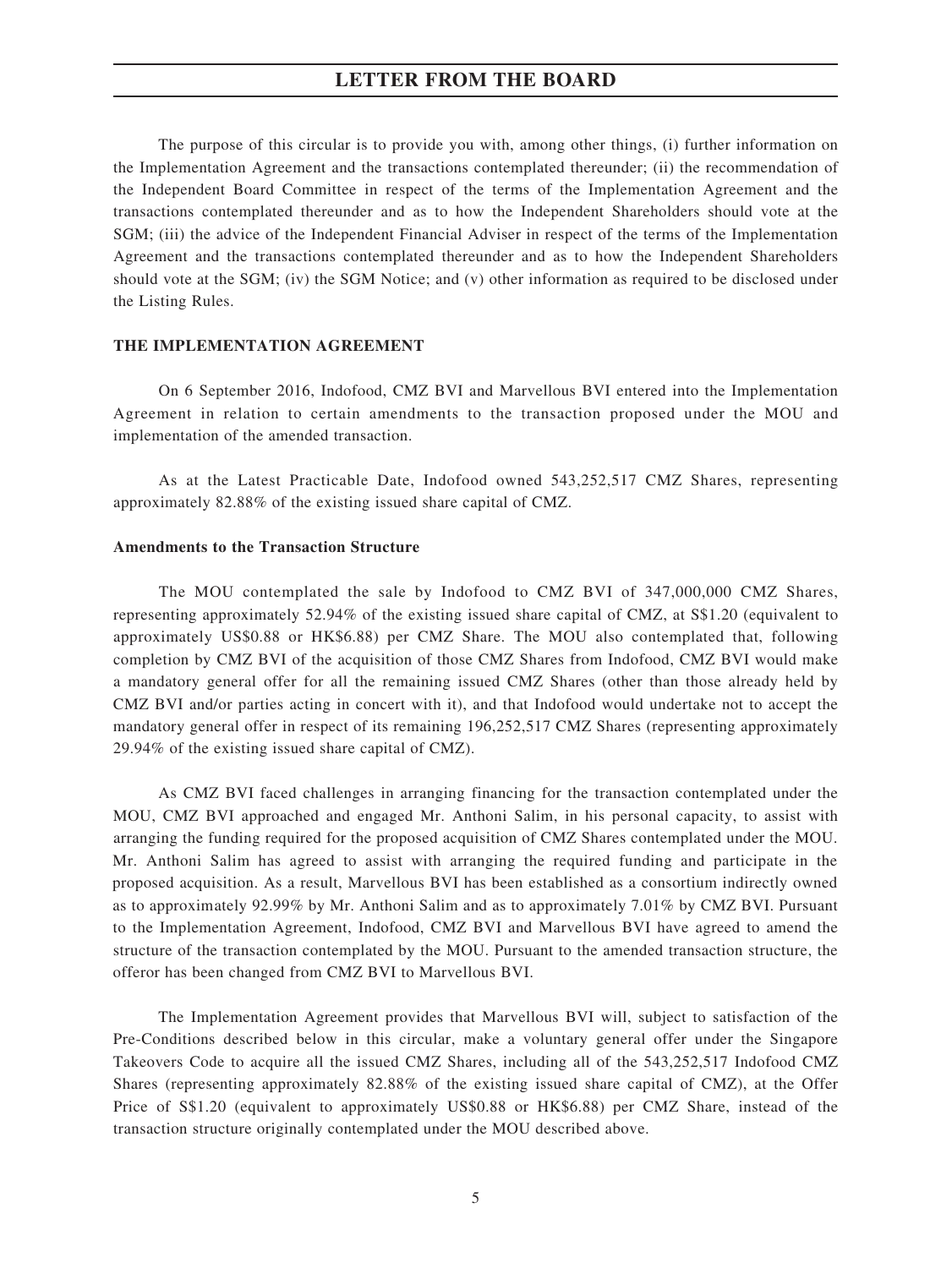Marvellous BVI has stated that its intention is to privatize and delist CMZ, if possible, by way of the voluntary general offer and the compulsory acquisition of CMZ Shares not tendered for acceptance under the voluntary general offer, subject to the minimum threshold for exercise of the power of compulsory acquisition being achieved. If CMZ is delisted from the Singapore Stock Exchange, the CMZ Shares to be issued pursuant to the exchange feature under the Exchangeable Bonds will be unlisted shares.

#### **Principal Terms of the Offer**

The Implementation Agreement provides that the voluntary general offer to be made by Marvellous BVI will have the following principal terms:

- (1) The Offer will be extended to all CMZ Shares other than those already held by Marvellous BVI as at the date of the Offer.
- (2) The Offer Price for each CMZ Share will be S\$1.20 (equivalent to approximately US\$0.88 or HK\$6.88), which is the same as the sale price stated in the MOU and was arrived at after arm's length negotiations on a willing seller, willing buyer basis.

The Offer Price represents:

- (a) a premium of approximately 39.5% over the closing price of S\$0.86 (equivalent to approximately US\$0.63 or HK\$4.93) per CMZ Share as quoted by the Singapore Stock Exchange on 30 December 2014, being the last trading day immediately preceding the date on which the letter of intent from CMZ BVI to Indofood in relation to the possible sale of a 52.94% interest in CMZ and the sale price of S\$1.20 (equivalent to approximately US\$0.88 or HK\$6.88) were announced by the Company; and
- (b) a premium of approximately 20.0% over the closing price of S\$0.96 (equivalent to approximately US\$0.71 or HK\$5.51) per CMZ Share as quoted by the Singapore Stock Exchange on 30 August 2016, being the last trading day immediately preceding the date on which the Implementation Agreement and the Transactions were announced by the Company.

The Offer Price was agreed to by Indofood on the basis that it is not lower than the average price for Indofood's acquisition of CMZ Shares in 2013.

The Offer Price is subject to reduction by the amount of any distribution in respect of a CMZ Share the record date for which is on or after the date of announcement of the Offer but prior to the settlement date under the Offer.

- (3) Accepting shareholders of CMZ may elect to receive the Offer Price of S\$1.20 (equivalent to approximately US\$0.88 or HK\$6.88) per CMZ Share either:
	- (a) fully in cash; or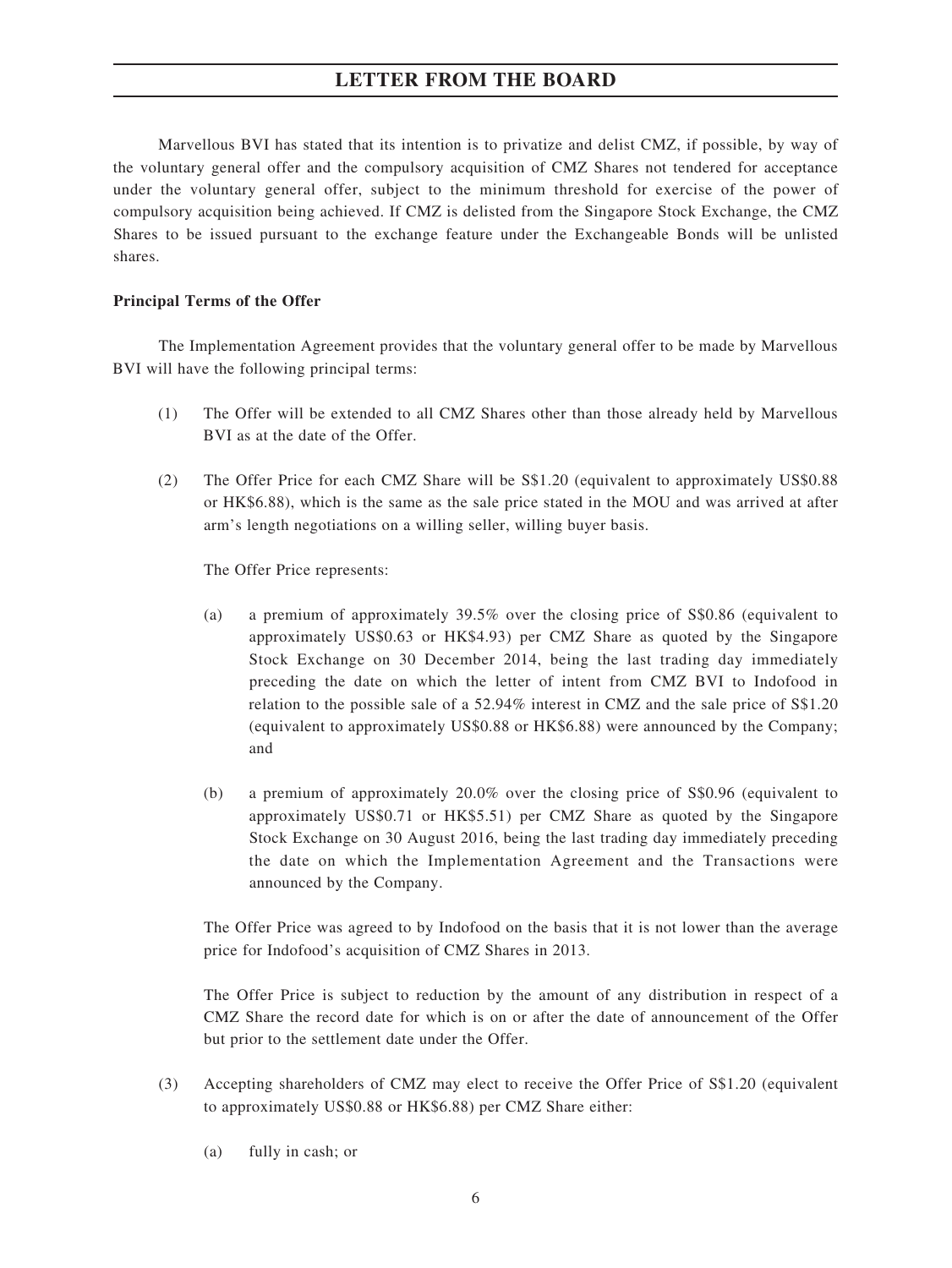- (b) by a combination of cash in the amount of S\$0.7665 (equivalent to approximately US\$0.56 or HK\$4.4) and Exchangeable Bonds in the principal amount of S\$0.4335 (equivalent to approximately US\$0.32 or HK\$2.49), to be issued by Marvellous BVI. The combination of cash and Exchangeable Bonds comprises approximately 63.9% of the Offer consideration in the form of cash and approximately 36.1% of the Offer consideration in the form of Exchangeable Bonds.
- (4) The Exchangeable Bonds may be exchanged by their holders, at any time during the Exchange Period specified in the terms and conditions of the Exchangeable Bonds, for CMZ Shares at the exchange price of S\$1.20 (equivalent to approximately US\$0.88 or HK\$6.88) per CMZ Share, which is equivalent to the Offer Price. Exchangeable Bonds in respect of which the exchange right has not been exercised during the Exchange Period will be mandatorily exchanged for CMZ Shares at the expiry of the Exchange Period. The Exchangeable Bonds will constitute direct and unsecured obligations of Marvellous BVI and will rank *pari passu* and rateably without any preference or priority among themselves, and (subject to obligations preferred by mandatory provisions of law) will rank at least equally with all other outstanding unsecured and unsubordinated obligations of Marvellous BVI. The Exchangeable Bonds are zero coupon bonds and will not bear any interest. The Exchangeable Bonds are not transferrable by their holders. The original acquisition cost to Marvellous BVI of the CMZ Shares for which the Exchangeable Bonds will be exchanged is S\$1.20 (equivalent to approximately US\$0.88 or HK\$6.88) per CMZ Share.
- (5) The Offer (if made) will be conditional upon Marvellous BVI having received by the close of the Offer, valid acceptances of the Offer which will result in Marvellous BVI holding CMZ Shares conferring more than 50% of the voting rights attributable to all the issued CMZ Shares as at the close of the Offer.
- (6) The CMZ Shares to be acquired under the Offer are to be acquired (i) fully paid; (ii) free from all claims, charges, equities, mortgages, liens, pledges, encumbrances, rights of preemption and other third party rights and interests of any nature whatsoever; and (iii) together with all rights, benefits, entitlements and advantages attached thereto as at the date of the formal announcement of the Offer and thereafter.

#### **Pre-Conditions to the Offer**

The Implementation Agreement provides that Marvellous BVI's obligation to make the Offer is subject to and contingent upon, and will only take place following, the satisfaction of the following Pre-Conditions:

(a) Indofood having obtained approval from its independent shareholders for the Transactions in accordance with Regulation Number IX.E.1 as attachment to the Decree of the Chairman of the Supervisory Board of Capital Market and Financial Institution number Kep-412/ BL/2009, dated 25 November 2009 regarding Affiliated Transaction and Conflict of Interest on Certain Transaction; and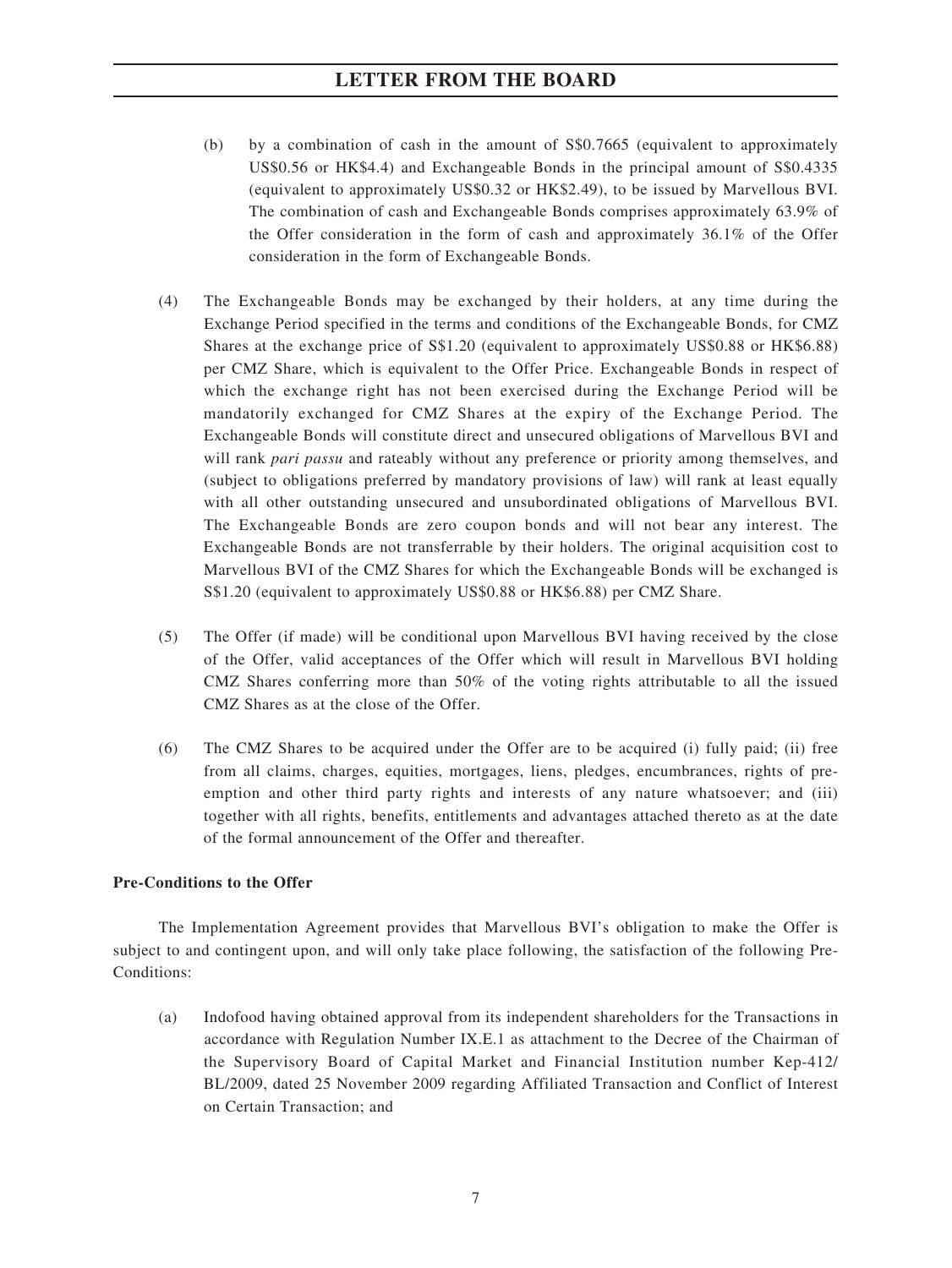(b) the Company having obtained approval from the Independent Shareholders for the Transactions in accordance with the Listing Rules.

An extraordinary general meeting of Indofood is scheduled to be held on Friday, 21 October 2016 for the purpose of considering and, if thought fit, approving the Transactions.

The Implementation Agreement also provides that if either of the Pre-Conditions is not fulfilled on or before the Long-Stop Date or if the Offer lapses or is withdrawn or fails to become or be declared unconditional as to acceptances by 31 March 2017 (other than by reason of Indofood breaching its obligations under its undertaking described below or CMZ BVI or CMZ Management breaching their obligations under their undertakings described below), Marvellous BVI shall not be obliged to make the Offer and the Implementation Agreement will be terminated.

#### **Indofood's Acceptance of the Offer**

The Implementation Agreement provides that, subject to the fulfilment of the Pre-Conditions and the Offer having been made by Marvellous BVI, Indofood will, during the Offer period, accept the Offer in respect of all the Indofood CMZ Shares and elect to receive a combination of cash in the amount of S\$0.7665 (equivalent to approximately US\$0.56 or HK\$4.4) and Exchangeable Bonds in the principal amount of S\$0.4335 (equivalent to approximately US\$0.32 or HK\$2.49) per CMZ Share.

Accordingly, Indofood will receive consideration with an aggregate value of approximately S\$651.9 million (equivalent to approximately US\$479.3 million or HK\$3.7 billion) for accepting the Offer in respect of all the Indofood CMZ Shares, comprising:

- (a) cash in the amount of approximately S\$416.4 million (equivalent to approximately US\$306.2 million or HK\$2.4 billion); and
- (b) Exchangeable Bonds in the aggregate principal amount of approximately S\$235.5 million (equivalent to approximately US\$173.2 million or HK\$1.35 billion).

The Exchangeable Bonds to be issued to Indofood under the Offer would be exchangeable, at the exchange price equivalent to the Offer Price, for 196,249,971 CMZ Shares, representing approximately 29.94% of the existing issued share capital of CMZ, which is consistent with Indofood's original intention under the MOU.

#### **Undertakings**

Pursuant to the Implementation Agreement, Indofood has, contemporaneously with the execution of the Implementation Agreement, executed an irrevocable undertaking in favour of Marvellous BVI, whereby Indofood has irrevocably undertaken, subject to the fulfilment of the Pre-Conditions and the Offer having been made by Marvellous BVI, to accept the Offer during the Offer period in respect of all the Indofood CMZ Shares and elect to receive a combination of cash in the amount of S\$0.7665 (equivalent to approximately US\$0.56 or HK\$4.4) and Exchangeable Bonds in the principal amount of S\$0.4335 (equivalent to approximately US\$0.32 or HK\$2.49) per CMZ Share as consideration for Indofood's acceptance of the Offer in respect of all the Indofood CMZ Shares.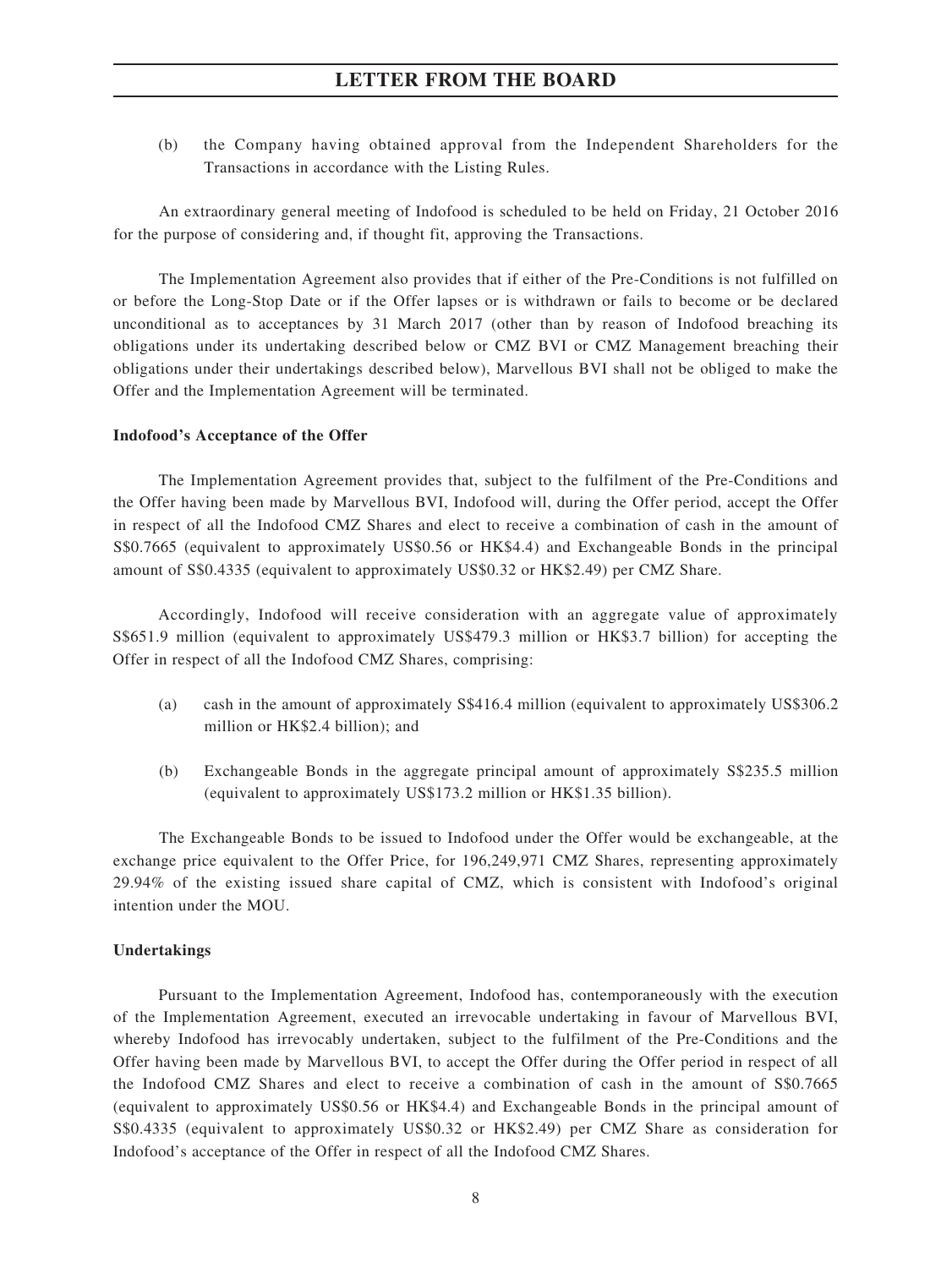Pursuant to the Implementation Agreement, CMZ BVI and each member of the CMZ Management have, contemporaneously with the execution of the Implementation Agreement, executed irrevocable undertakings in favour of Marvellous BVI, whereby CMZ BVI and each member of the CMZ Management have irrevocably undertaken:

- (a) to tender all of their respective CMZ Management Shares in acceptance of the Offer; and
- (b) to receive the entire consideration payable by Marvellous BVI for the CMZ Management's Acceptance by way of interest-free promissory notes to be issued by Marvellous BVI to CMZ BVI with a principal amount of approximately S\$38.6 million (equivalent to approximately US\$28.4 million or HK\$221.4 million), being the consideration for the 32,183,600 CMZ Management Shares at the Offer Price.

Marvellous BVI is indirectly owned as to approximately 92.99% by Mr. Anthoni Salim and as to approximately 7.01% by CMZ BVI. It is anticipated that on or before the despatch of the offer document in respect of the Offer, CMZ BVI will be beneficially owned by all members of the CMZ Management. The CMZ Management and Mr. Anthoni Salim, as beneficial owners of Marvellous BVI, will be responsible for ensuring that sufficient financial resources are available to Marvellous BVI for meeting its obligation in the case of full acceptances of the Offer. By undertaking to receive the entire consideration payable by Marvellous BVI for the CMZ Management's Acceptance by way of interest-free promissory notes, the CMZ Management and CMZ BVI are reducing the total cash outlay required by Marvellous BVI to satisfy full acceptances of the Offer. The promissory notes will be regarded as shareholders' loan from CMZ BVI to Marvellous BVI, which will be repayable only when Marvellous BVI has sufficient funds and in any event no sooner than 18 months from the date of the issue of the promissory notes.

#### **Earnest Sum**

In accordance with the provisions of the MOU, CMZ BVI paid the Earnest Sum to Indofood on 30 December 2015.

The Implementation Agreement provides that in the event the Offer becomes or is declared unconditional in accordance with its terms, CMZ BVI will transfer its rights in respect of the Earnest Sum to Marvellous BVI and the Earnest Sum paid by CMZ BVI to Indofood under the MOU (including the interest accrued on the Earnest Sum) shall be treated as part of the cash consideration payable by Marvellous BVI to Indofood for Indofood's acceptance of the Offer. Marvellous BVI shall be entitled to deduct such amount from the cash consideration due to Indofood for Indofood's acceptance of the Offer.

The Implementation Agreement also provides that in the event any of the Pre-Conditions is not satisfied by the Long-Stop Date or the Offer lapses or is withdrawn or fails to become or be declared unconditional as to acceptances by 31 March 2017 (other than by reason of Indofood breaching its obligations under Indofood's undertaking described above), Indofood shall be entitled to forfeit the Earnest Sum (including the interest accrued on the Earnest Sum) and CMZ BVI shall have no right or claim against Indofood or Marvellous BVI for the Earnest Sum, including the interest accrued on the Earnest Sum or any costs, expenses, damages, losses or otherwise.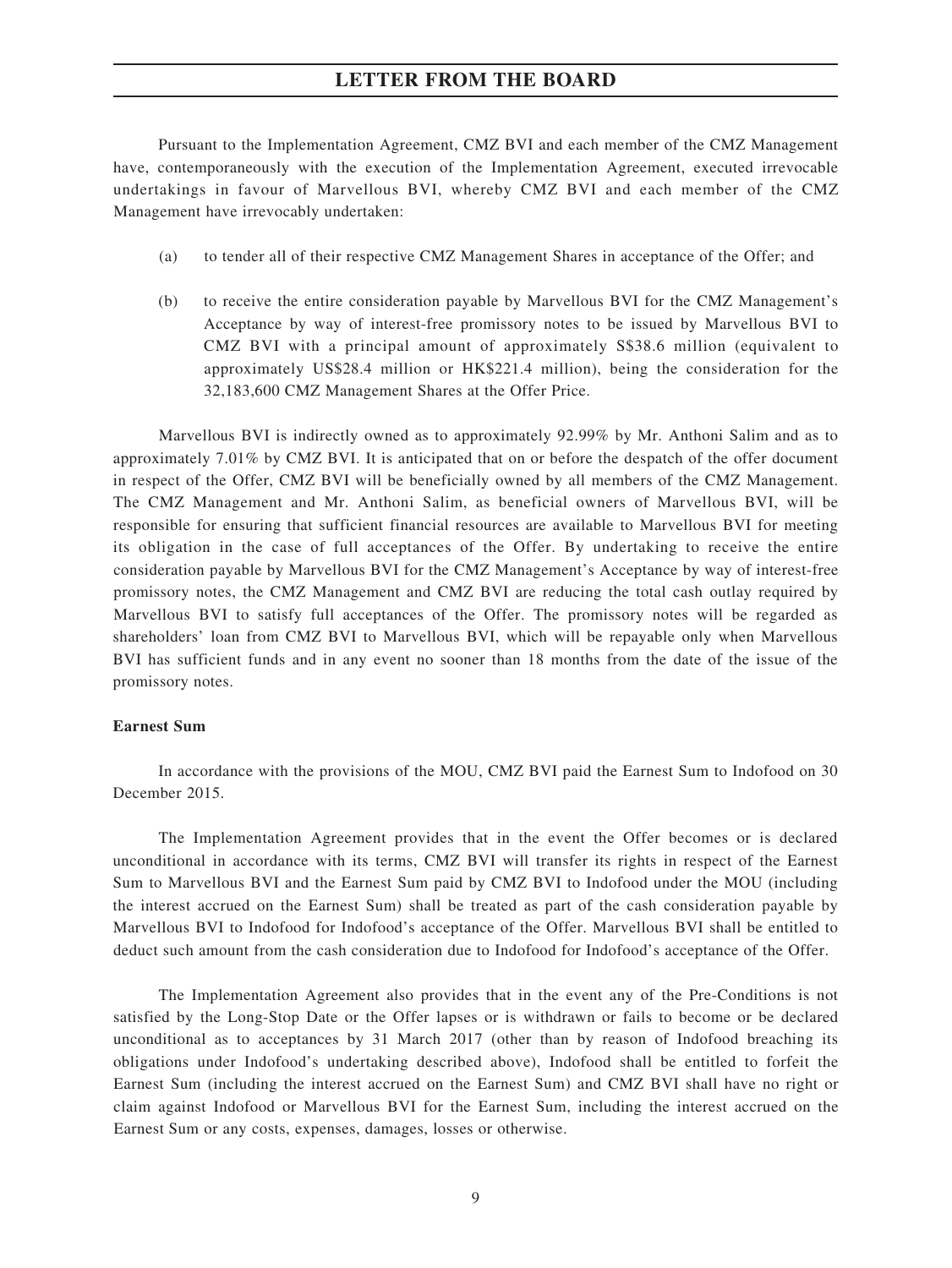#### **REASONS FOR ENTERING INTO THE TRANSACTION AND EXPECTED BENEFITS**

Over the past three years, the return on Indofood's investment in CMZ has been lower than originally anticipated, principally due to the weak macroeconomic conditions globally, including in the PRC. However, the Board expects the performance of CMZ to improve and the return on Indofood's investment to match the Group's expectation in the longer term, as the macroeconomic conditions improve. The Board continues to believe in the mid and long term prospects of the PRC and CMZ, as well as in the possibility of realizing synergies between CMZ and Indofood and, as a result, proposes to retain a reduced equity interest in CMZ through the Exchangeable Bonds to be issued to Indofood as part of the consideration for accepting the Offer in respect of the Indofood CMZ Shares.

The Board believes that Indofood and CMZ will continue to create synergies after the Transactions despite the reduced equity interest, as Indofood will continue to collaborate with CMZ in developing the key raw materials required by Indofood in its operations after the Transactions. The Board does not expect any significant changes to Indofood's involvement in CMZ after the Transactions. It is expected that Indofood will have at least one board seat in CMZ after the Transactions and, as a result, the interests of Indofood and its shareholders as a whole will continue to be represented despite the possibility that the CMZ Shares to be issued pursuant to the exchange feature under the Exchangeable Bonds will be unlisted shares if CMZ is privatized and delisted from the Singapore Stock Exchange.

The Board believes that the Transactions will strengthen the Group's financial position and are therefore beneficial to the Group.

#### **FINANCIAL IMPACT OF THE TRANSACTIONS**

The Group is not expected to recognize any significant gain or loss from the Transactions because the proceeds from the Transactions are expected to be similar to Indofood's book carrying cost in CMZ.

The gross proceeds (before deduction of relevant transaction costs and expenses) from the Transactions are expected to be approximately S\$651.9 million (equivalent to approximately US\$479.3 million or HK\$3.7 billion), of which approximately S\$416.4 million (equivalent to approximately US\$306.2 million or HK\$2.4 billion) will be received in cash with the remaining approximately S\$235.5 million (equivalent to approximately US\$173.2 million or HK\$1.35 billion) to be settled by the Exchangeable Bonds. The Group will use the cash proceeds from the Transaction of approximately S\$416.4 million (equivalent to approximately US\$306.2 million or HK\$2.4 billion) for repaying the loan borrowed to finance the acquisition of CMZ.

#### **LISTING RULES IMPLICATIONS**

#### **Discloseable Transaction**

The Transactions involve:

(a) the disposal of the Indofood CMZ Shares (representing approximately 82.88% of the existing issued share capital of CMZ) by Indofood to Marvellous BVI as a result of Indofood's acceptance of the Offer in respect of all the Indofood CMZ Shares; and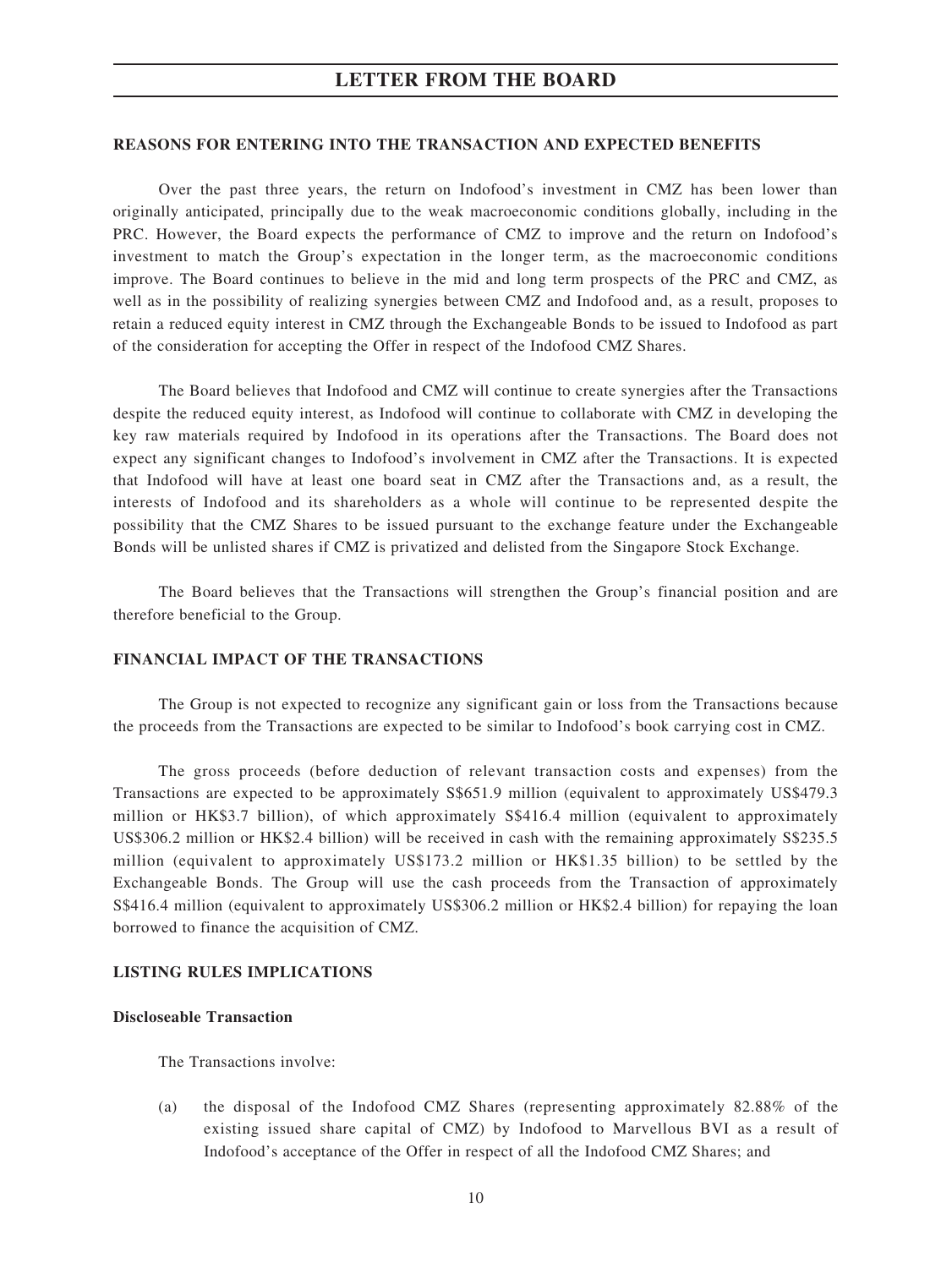(b) the future acquisition of 196,249,971 CMZ Shares (representing approximately 29.94% of the existing issued share capital of CMZ) by Indofood on the exercise of the exchange feature under the Exchangeable Bonds to be issued to Indofood under the Offer.

The Transactions are required under Rule 14.24 of the Listing Rules to be classified by reference to the larger of the disposal and the acquisition. In this case, the disposal of the Indofood CMZ Shares is a larger transaction than the future acquisition of CMZ Shares on the exercise of the exchange feature under the Exchangeable Bonds.

As one or more of the applicable percentage ratios in relation to the disposal by Indofood of its 82.88% interest in CMZ is 5% or more, but all the applicable percentage ratios are less than 25%, the Transactions are classified as a discloseable transaction for the Company under the Listing Rules.

#### **Connected Transaction**

Marvellous BVI is indirectly owned as to approximately 92.99% by Mr. Anthoni Salim and as to approximately 7.01% by CMZ BVI. Mr. Salim is the Chairman of the Board, a substantial shareholder of the Company and the President Director and CEO of Indofood. Therefore, Marvellous BVI is a connected person of the Company.

Accordingly, the Implementation Agreement and the Transactions are also classified as a connected transaction for the Company under the Listing Rules.

In addition, the entire share capital of CMZ BVI is currently held by Mr. Siek Wei Ting, Executive Director and Chief Financial Officer of CMZ, on trust for Mr. Lin Guo Rong, Executive Chairman and Chief Executive Officer of CMZ. CMZ is currently a subsidiary of Indofood and the Company. Therefore, CMZ BVI is a connected person of the Company at the subsidiary level. It is anticipated that on or before the despatch of the offer document in respect of the Offer, CMZ BVI will be beneficially owned by Mr. Lin Guo Rong as to 57.44%, Mr. Siek Wei Ting as to 24.54%, Mr. Huang Bing Hui as to 9.93% and Mr. Wang Da Zhang as to 8.09%.

As one or more of the applicable percentage ratios in relation to each of the disposal by Indofood of its 82.88% interest in CMZ to Marvellous BVI and the future acquisition of a 29.94% equity interest in CMZ on the exercise of the exchange feature under the Exchangeable Bonds is 5% or more and the total consideration in each case is not less than HK\$10 million (equivalent to approximately US\$1.3 million), the Implementation Agreement and the Transactions are subject to the reporting, announcement and Independent Shareholders' approval requirements applicable to connected transactions under Chapter 14A of the Listing Rules.

Under Rule 14A.36 of the Listing Rules, any shareholder of the Company with a material interest in the Implementation Agreement and/or the Transactions is required to abstain from voting at the SGM on the resolution approving the Implementation Agreement and the Transactions. Accordingly, Salerni International Limited, First Pacific Investments Limited and First Pacific Investments (B.V.I.) Limited, all being associates of Mr. Anthoni Salim and which as at the Latest Practicable Date held in aggregate 1,925,474,957 shares of the Company, representing approximately 45.0% of the issued share capital of the Company, will abstain from voting at the SGM on such resolution.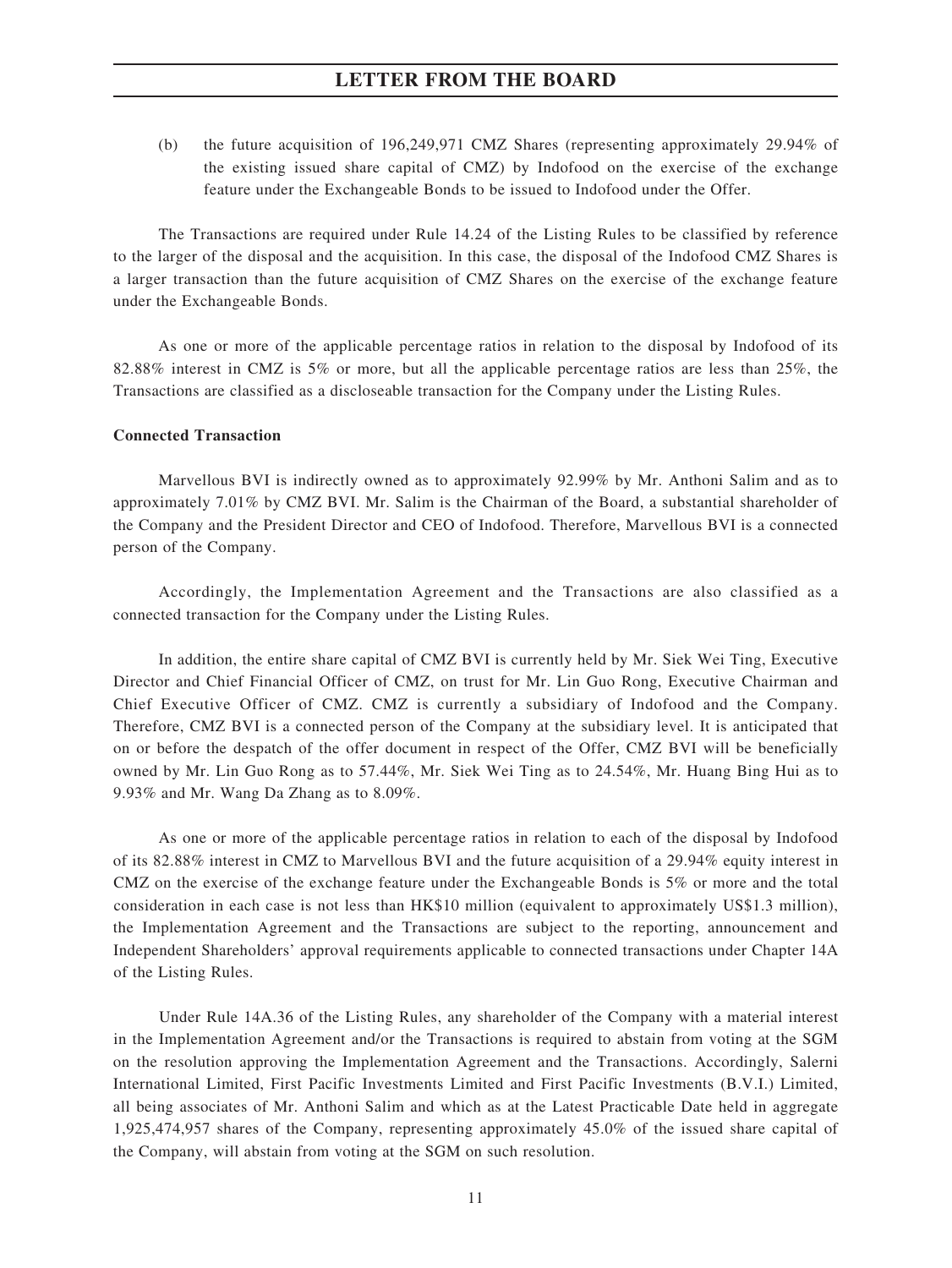The Company confirms that Mr. Anthoni Salim, who has a material interest in the Implementation Agreement and the Transactions, abstained from voting at the relevant Board meeting on the resolution approving the Implementation Agreement and the Transactions. None of the other Directors has a material interest in the Implementation Agreement and/or the Transactions.

### **INFORMATION IN RELATION TO CMZ**

CMZ is an integrated vegetable processing company in the PRC with three business segments which comprises of cultivation of vegetables, vegetable processing and branded products. CMZ's operations are strategically located across six provinces in the PRC. The company has industrialized farming facilities at three sites which allow the planting of vegetables without depending on erratic weather and climate conditions.

As at the Latest Practicable Date, Indofood owned 543,252,517 CMZ Shares, representing approximately 82.88% of the existing issued share capital of CMZ. Immediately following completion of the Offer, Indofood will hold Exchangeable Bonds which would be exchanged, on exercise of the exchange feature, for 196,249,971 CMZ Shares, representing approximately 29.94% of the issued share capital of CMZ. CMZ will cease to be a subsidiary of Indofood and the Company upon completion of the Offer.

For its financial year ended 30 June 2016, the unaudited consolidated net profits before taxation of CMZ were approximately RMB163.5 million (equivalent to approximately US\$24.5 million or HK\$191.2 million) and the unaudited consolidated net profits after taxation of CMZ were approximately RMB132.8 million (equivalent to approximately US\$19.9 million or HK\$155.3 million).

For its financial year ended 30 June 2015, the audited consolidated net profits before taxation of CMZ were approximately RMB418.3 million (equivalent to approximately US\$62.7 million or HK\$489.2 million) and the audited consolidated net profits after taxation of CMZ were approximately RMB336.4 million (equivalent to approximately US\$50.4 million or HK\$393.4 million).

The audited consolidated net assets of CMZ as shown in its audited consolidated financial statements as at 30 June 2015 were RMB5.1 billion (equivalent to approximately US\$764.6 million or HK\$6.0 billion). The unaudited consolidated net assets of CMZ as at 30 June 2016 was RMB5.3 billion (equivalent to approximately US\$794.6 million or HK\$6.2 billion).

The market capitalization of CMZ as at the Latest Practicable Date was S\$760.3 million (equivalent to approximately US\$559.1 million or HK\$4.4 billion).

The financial statements for CMZ are prepared in accordance with Singapore Financial Reporting Standards.

#### **INFORMATION IN RELATION TO MARVELLOUS BVI**

Marvellous BVI is an investment holding company incorporated under the laws of the British Virgin Islands and is indirectly owned as to approximately 92.99% by Mr. Anthoni Salim and as to approximately 7.01% by CMZ BVI. Mr. Salim is the Chairman of the Board, a substantial shareholder of the Company and the President Director and CEO of Indofood. As at the Latest Practicable Date, Marvellous BVI did not own any CMZ Shares.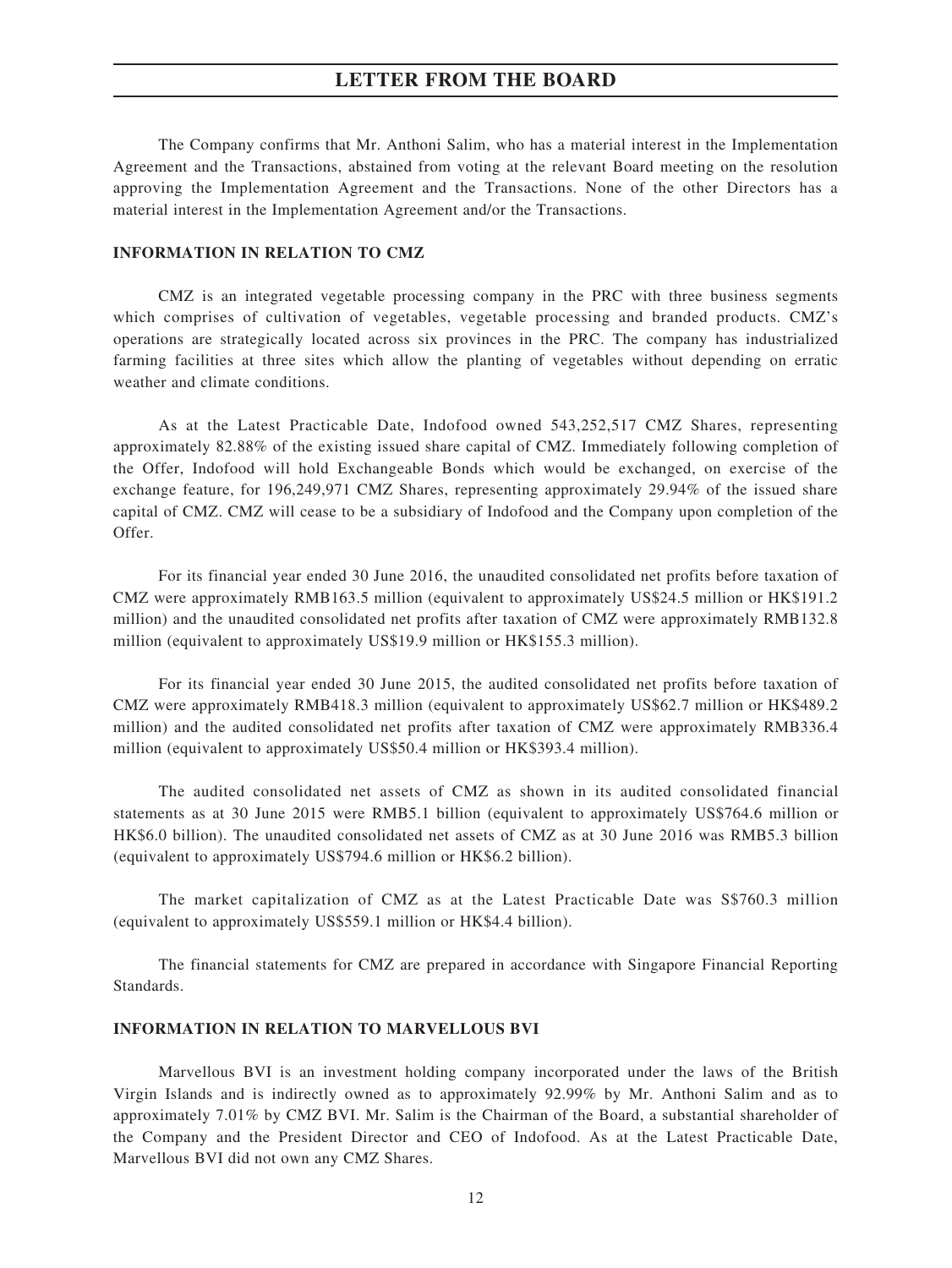#### **INFORMATION IN RELATION TO CMZ BVI**

CMZ BVI is an investment holding company incorporated under the laws of the British Virgin Islands. The entire share capital of CMZ BVI is currently held by Mr. Siek Wei Ting, Executive Director and the Chief Financial Officer of CMZ, on trust for Mr. Lin Guo Rong, Executive Chairman and Chief Executive Officer of CMZ. As at the Latest Practicable Date, CMZ BVI owned 5,403,891 CMZ Shares, representing approximately 0.82% of the existing issued share capital of CMZ.

It is anticipated that on or before the despatch of the offer document in respect of the Offer, CMZ BVI will be beneficially owned by Mr. Lin Guo Rong as to 57.44%, Mr. Siek Wei Ting as to 24.54%, Mr. Huang Bing Hui as to 9.93% and Mr. Wang Da Zhang as to 8.09%.

#### **INFORMATION IN RELATION TO THE COMPANY AND INDOFOOD**

The Company is a Hong Kong-based investment management and holding company with operations located in Asia-Pacific. Its principal business interests relate to telecommunications, consumer food products, infrastructure and natural resources.

Indofood is a leading Total Food Solutions company with operations in all stages of food manufacturing from the production of raw materials and their processing through to consumer products and distribution to the market. It is based and listed in Indonesia; its Consumer Branded Products subsidiary PT Indofood CBP Sukses Makmur Tbk and agribusiness subsidiaries PT Salim Ivomas Pratama Tbk and PT PP London Sumatra Indonesia Tbk are also listed in Indonesia. Two other subsidiaries, Indofood Agri Resources Ltd. and CMZ, are listed in Singapore, and an agribusiness associate Roxas Holdings, Inc. is listed in the Philippines. Through its five complementary Strategic Business groups, Indofood manufactures and distributes a wide range of food products: Consumer Branded Products (noodles, dairy, snack foods, food seasonings, nutrition and special foods, and beverages), Bogasari (wheat flour and pasta), Agribusinesses (oil palm, rubber, sugar cane, cocoa and tea plantations, cooking oils, margarine and shortenings), Distribution and Cultivation & Processed Vegetables (fresh and processed vegetables). Indofood is one of the world's largest manufacturers by volume of wheat-based instant noodles, one of the largest plantation companies by area and the largest flour miller in Indonesia. Indofood also has an extensive distribution network across Indonesia.

#### **SGM**

There is set out on pages 67 to 68 of this circular a notice convening the SGM to be held at Jasmine-Peacock Room, 1st Floor, Mandarin Oriental Hong Kong, 5 Connaught Road Central, Hong Kong on Wednesday, 19 October 2016 at 10:30 a.m. at which an ordinary resolution will be proposed for the approval by the Independent Shareholders of the Implementation Agreement and the transactions contemplated thereunder.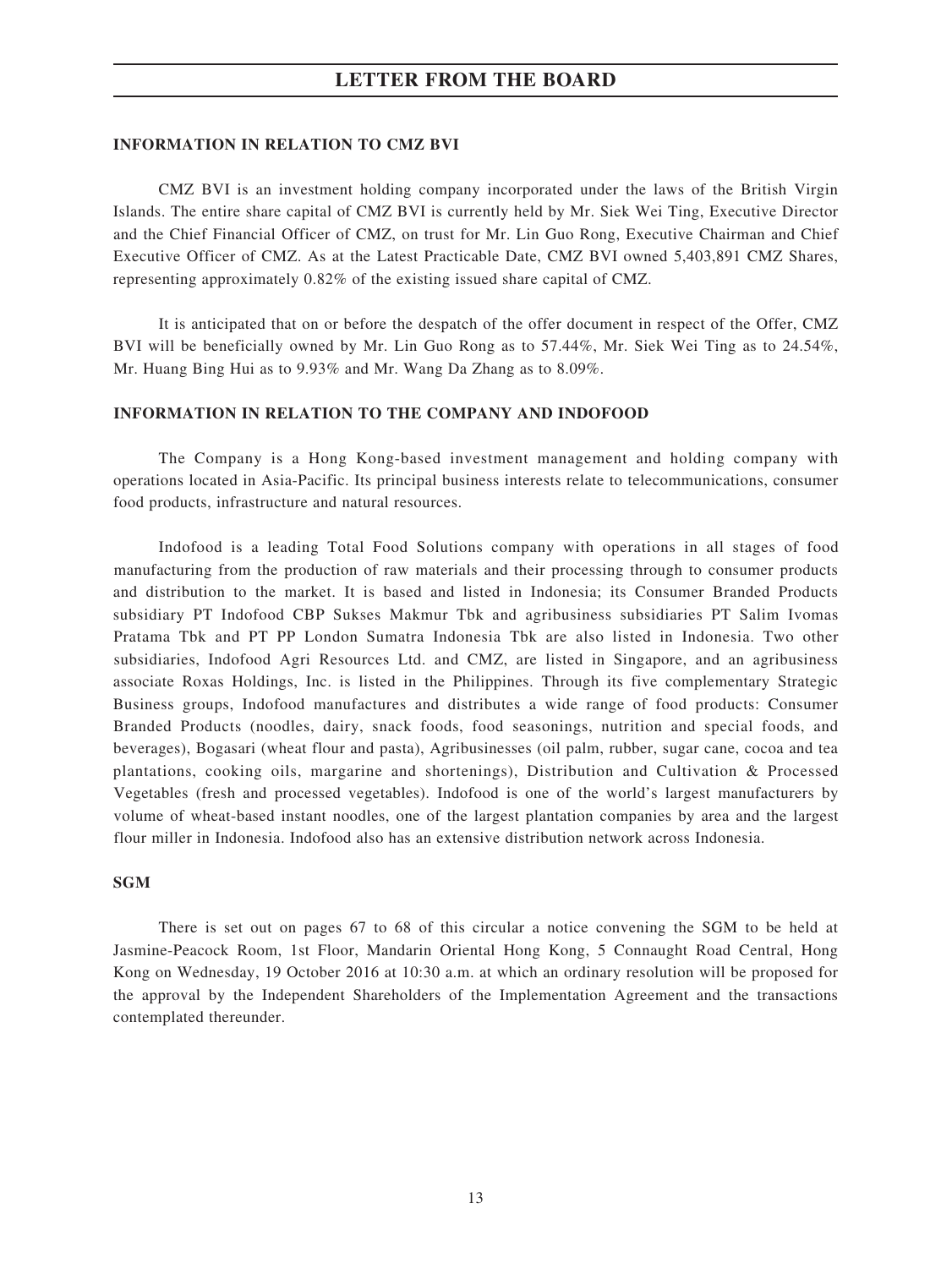Whether or not you are able to attend the SGM, you are requested to complete the enclosed proxy form in accordance with the instructions printed thereon and return the same to the office of the branch share registrar of the Company in Hong Kong, Computershare Hong Kong Investor Services Limited, at 17M Floor, Hopewell Centre, 183 Queen's Road East, Wanchai, Hong Kong as soon as possible and in any event not later than forty-eight (48) hours before the time appointed for holding of the SGM or any adjournment thereof (as the case may be). Completion and return of the proxy form will not preclude you from attending and voting in person at the SGM or any adjournment thereof (as the case may be) should you so wish.

Consistent with the Listing Rule requirements and good corporate governance practices, the chairman of the SGM will demand a poll for the resolution set out in the SGM Notice.

In accordance with Bye-law 79, every resolution put to the vote at a shareholders' meeting shall be decided on a show of hands unless a poll is required by the Listing Rules or (before or on the declaration of the results of the show of hands) is demanded by:

- (i) the chairman; or
- (ii) at least three (3) members present in person or by proxy for the time being entitled to vote at the meeting; or
- (iii) any member or members present in person or by proxy and representing not less than onetenth (1/10th) of the total voting rights of all the members having the right to vote at the meeting; or
- (iv) a member or members present in person or by proxy and holding shares of the Company conferring a right to vote at the meeting being shares of the Company on which an aggregate sum has been paid up equal to not less than one-tenth (1/10th) of the total sum paid up on all shares of the Company conferring that right.

In accordance with Bye-law 80, if a poll is required or demanded in the manner aforesaid, it shall be taken (subject as provided in Bye-law 81) in such manner (including the use of ballot or voting papers or tickets) and at such time and place, not more than thirty (30) days from the date of the meeting or adjourned meeting at which the poll was demanded, as the chairman directs. The result of the poll shall be deemed to be the resolution of the meeting at which the poll was demanded.

For the purpose of determining the identity of the Company's Independent Shareholders who are entitled to attend and vote at the SGM, the Company's Register of Members will be closed from Monday, 17 October 2016 to Wednesday, 19 October 2016, both days inclusive, during which period no transfer of shares will be registered. In order to qualify for attending and voting at the SGM, all properly completed transfer forms accompanied by the relevant share certificates must be lodged for registration with the Company's Hong Kong Branch Registrar, Computershare Hong Kong Investor Services Limited at Shops 1712-1716, 17th Floor, Hopewell Centre, 183 Queen's Road East, Wanchai, Hong Kong no later than 4:30 p.m. on Friday, 14 October 2016.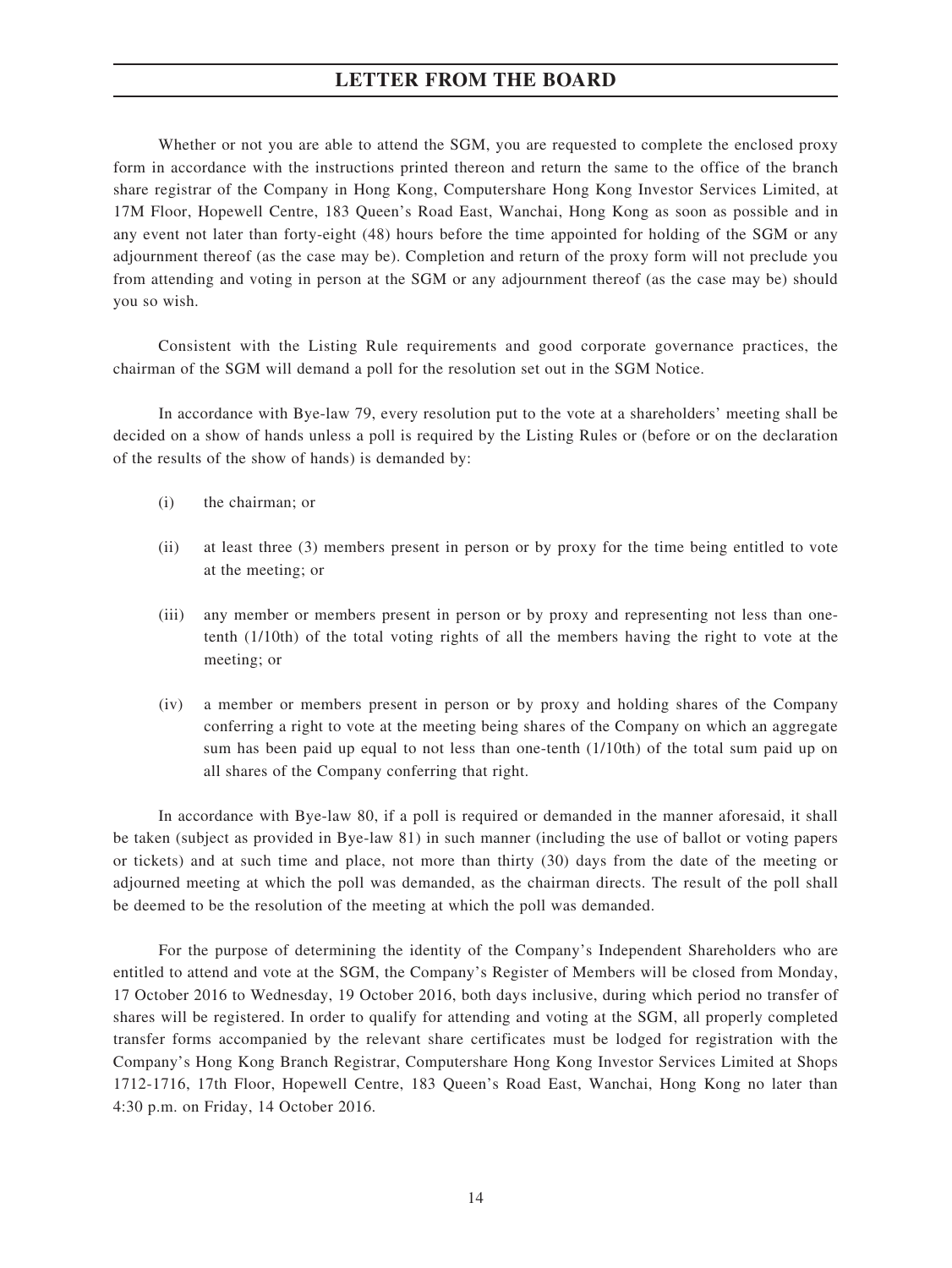#### **THE INDEPENDENT BOARD COMMITTEE AND THE INDEPENDENT FINANCIAL ADVISER**

The Independent Board Committee, comprising all independent non-executive Directors, has been established to advise the Independent Shareholders in respect of the terms of the Implementation Agreement and the transactions contemplated thereunder and as to how the Independent Shareholders should vote at the SGM. Somerley Capital Limited has been appointed as the independent financial adviser to advise the Independent Board Committee and the Independent Shareholders in this respect.

#### **RECOMMENDATION IN RESPECT OF VOTING**

The Directors (other than those on the Independent Board Committee) consider that the Implementation Agreement and the transactions contemplated thereunder, although not in the ordinary and usual course of business of the Group, are on normal commercial terms, and that the terms are fair and reasonable and in the interests of the Company's shareholders as a whole. Accordingly, the Directors (other than those on the Independent Board Committee) recommend that the Independent Shareholders vote in favour of the resolution to be proposed at the SGM to approve the Implementation Agreement and the transactions contemplated thereunder.

Your attention is drawn to (i) the letter of recommendation from the Independent Board Committee in respect of the terms of the Implementation Agreement and the transactions contemplated thereunder which is set out on pages 16 to 17 of this circular; and (ii) the letter of advice from the Independent Financial Adviser in respect of the terms of the Implementation Agreement and the transactions contemplated thereunder which is set out on pages 18 to 50 of this circular. The Independent Board Committee, having taken into account of the advice and recommendation of the Independent Financial Adviser, considers that the Implementation Agreement and the transactions contemplated thereunder, although not in the ordinary and usual course of business of the Group, are on normal commercial terms and in the interests of the Company's shareholders as a whole, and that the terms are fair and reasonable so far as the Independent Shareholders are concerned. Accordingly, the Independent Board Committee and the Independent Financial Adviser recommend that the Independent Shareholders vote in favour of the resolution to be proposed at the SGM to approve the Implementation Agreement and the transactions contemplated thereunder.

#### **ADDITIONAL INFORMATION**

Your attention is also drawn to the additional information set out in the appendix to this circular.

Yours faithfully, For and on behalf of the Board of **First Pacific Company Limited Manuel V. Pangilinan** *Managing Director and CEO*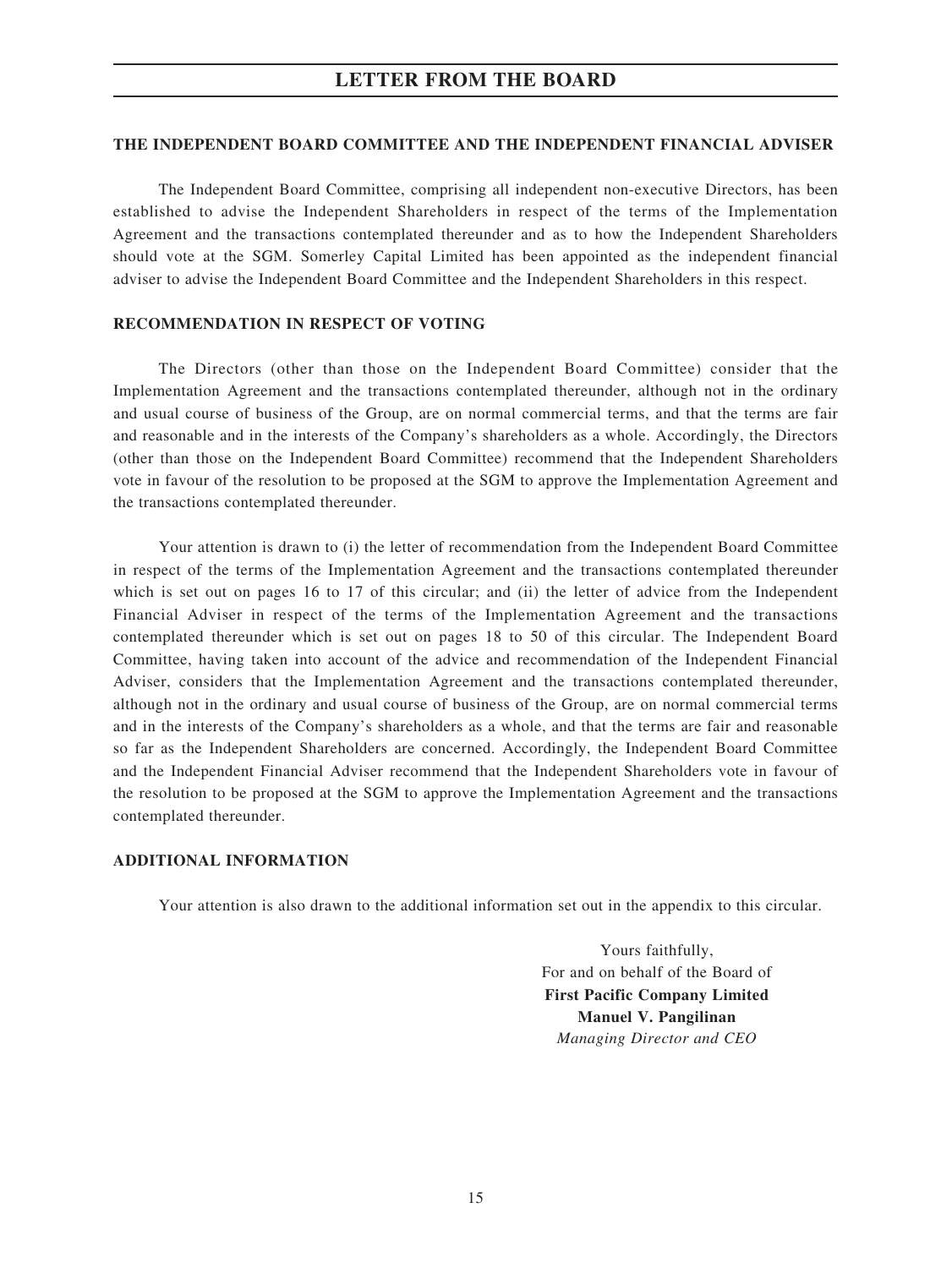## **LETTER FROM THE INDEPENDENT BOARD COMMITTEE**

*The following is the text of a letter from the Independent Board Committee setting out its recommendation in respect of the terms of the Implementation Agreement and the transactions contemplated thereunder and as to how the Independent Shareholders should vote at the SGM.*



# **FIRST PACIFIC COMPANY LIMITED 第一太平有限公司**

*(Incorporated with limited liability under the laws of Bermuda)* Website: http://www.firstpacific.com

**(Stock Code: 00142)**

28 September 2016

*To the Independent Shareholders of First Pacific Company Limited*

Dear Sir or Madam,

### **DISCLOSEABLE AND CONNECTED TRANSACTION**

## **IMPLEMENTATION AGREEMENT IN RELATION TO SALE OF INTEREST IN CHINA MINZHONG FOOD CORPORATION LIMITED**

We refer to the circular of the Company dated 28 September 2016 (the "**Circular**"), of which this letter forms part. Unless specified otherwise, capitalised terms used herein shall have the same meanings as those defined in the Circular.

We have been appointed as members of the Independent Board Committee to consider the terms of the Implementation Agreement and the transactions contemplated thereunder and to advise the Independent Shareholders as to the fairness and reasonableness of the same. The Independent Financial Adviser, Somerley Capital Limited, has been appointed to advise the Independent Board Committee and the Independent Shareholders in this regard.

#### **RECOMMENDATION**

We wish to draw your attention to the letter from the Board, as set out on pages 4 to 15 of the Circular, and the letter from the Independent Financial Adviser which contains its advice to the Independent Board Committee and the Independent Shareholders in respect of the terms of the Implementation Agreement and the transactions contemplated thereunder and as to how the Independent Shareholders should vote at the SGM, as set out on pages 18 to 50 of the Circular.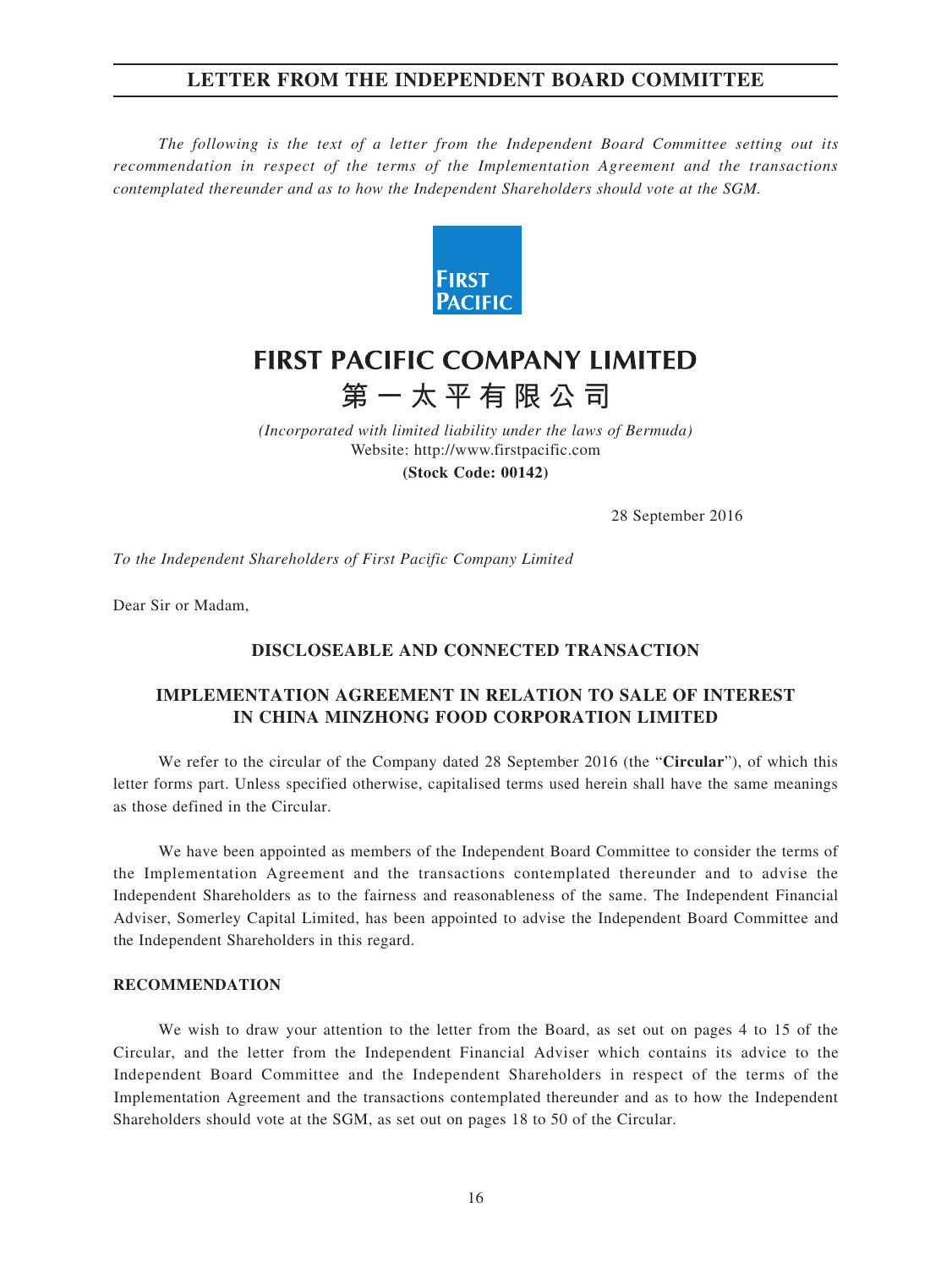## **LETTER FROM THE INDEPENDENT BOARD COMMITTEE**

Having considered the principal factors and reasons considered by and the advice of the Independent Financial Adviser as set out in its letter of advice, we concur with the views of the Independent Financial Adviser and consider that the Implementation Agreement and the transactions contemplated thereunder, although not in the ordinary and usual course of business of the Group, are on normal commercial terms and in the interests of the Company's shareholders as a whole, and that the terms are fair and reasonable so far as the Independent Shareholders are concerned. Accordingly, we recommend the Independent Shareholders to vote in favour of the resolution to be proposed in the SGM to approve the Implementation Agreement and the transactions contemplated thereunder.

> Yours faithfully, **First Pacific Company Limited Independent Board Committee**

**Prof. Edward K.Y. Chen,** *GBS, CBE, JP Independent Non-executive Director*

**Philip Fan Yan Hok** *Independent Non-executive Director* **Margaret Leung Ko May Yee,** *SBS, JP Independent Non-executive Director*

**Madeleine Lee Suh Shin** *Independent Non-executive Director*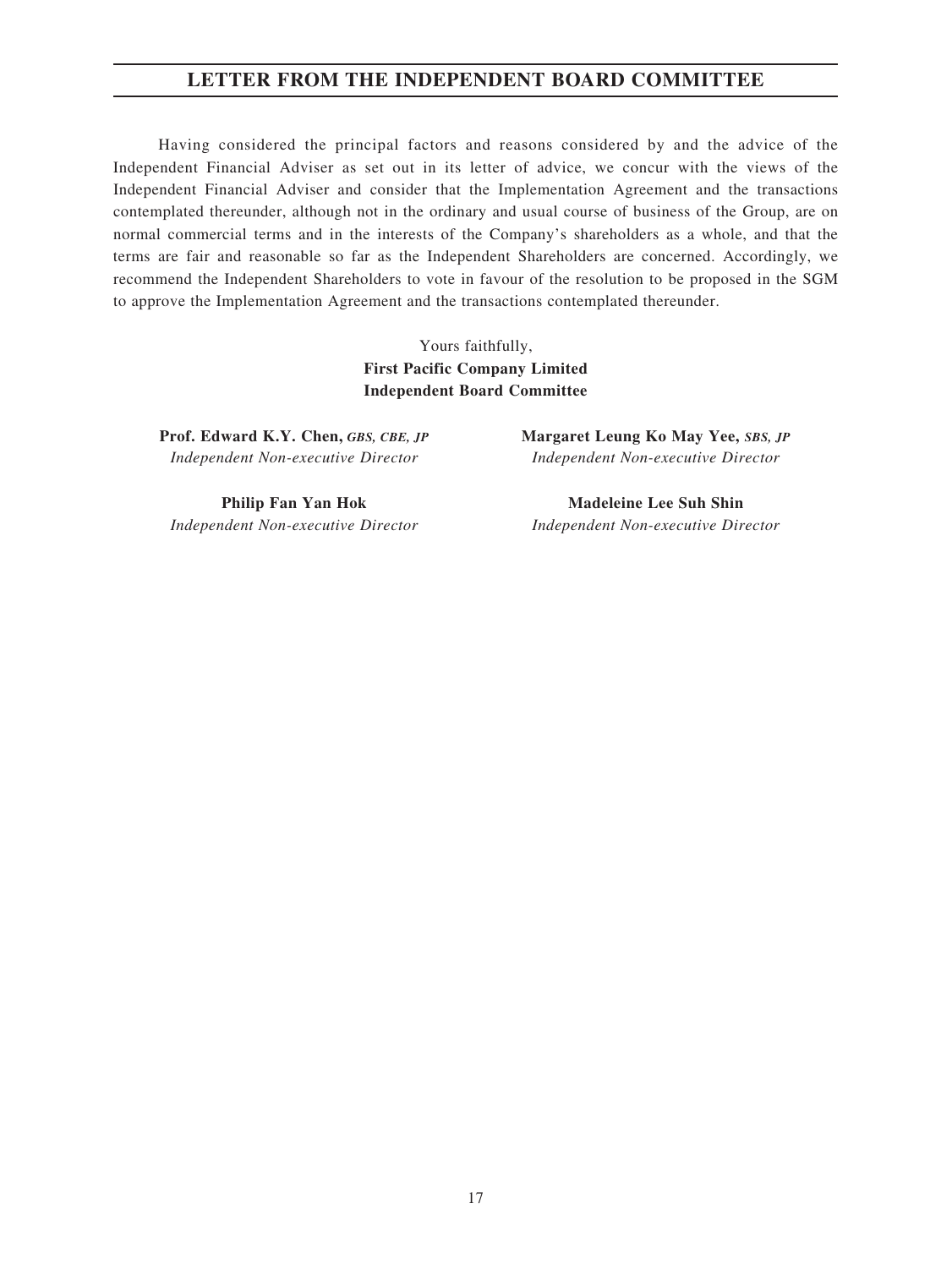*The following is the full text of a letter of advice from Somerley Capital Limited to the Independent Board Committee and the Independent Shareholders in relation to the Transactions, which has been prepared for the purpose of inclusion in this circular.*



#### **SOMERLEY CAPITAL LIMITED**

External sources of the sources of the sources of the sources of the sources of the sources of the sources of the sources of the sources of the sources of the sources of the sources of the sources of the sources of the sou 20th Floor China Building 29 Queen's Road Central Hong Kong

28 September 2016

*To: The Independent Board Committee and the Independent Shareholders*

Dear Sirs,

## **DISCLOSEABLE AND CONNECTED TRANSACTION IMPLEMENTATION AGREEMENT IN RELATION TO SALE OF INTEREST IN CHINA MINZHONG FOOD CORPORATION LIMITED**

#### **INTRODUCTION**

We refer to our appointment to advise the Independent Board Committee and the Independent Shareholders in connection with the Implementation Agreement and the transactions contemplated therein. Details of the Implementation Agreement are set out in the letter from the Board contained in the circular of the Company (the "**Circular**") to its shareholders dated 28 September 2016, of which this letter forms part. Unless otherwise defined, terms used in this letter shall have the same meanings as those defined in the Circular.

As stated in the Circular, the Board announces that on 6 September 2016, Indofood, CMZ BVI and Marvellous BVI entered into the Implementation Agreement in relation to certain amendments to the transaction proposed under the MOU and implementation of the amended transaction.

Pursuant to the Implementation Agreement, Indofood, CMZ BVI and Marvellous BVI have agreed to amend the structure of the transaction contemplated by the MOU. Pursuant to the amended transaction structure, the offeror has been changed from CMZ BVI to Marvellous BVI. Marvellous BVI is indirectly owned as to approximately 92.99% by Mr. Anthoni Salim and as to approximately 7.01% by CMZ BVI. Mr. Salim is the Chairman of the Board, a substantial shareholder of the Company and the President Director and CEO of Indofood.

The Implementation Agreement provides that Marvellous BVI will, subject to satisfaction of the Pre-Conditions described in the Circular, make a voluntary general offer under the Singapore Takeovers Code to acquire all the issued CMZ Shares, including all of the 543,252,517 Indofood CMZ Shares (representing approximately 82.88% of the existing issued share capital of CMZ), at the Offer Price of S\$1.20 (equivalent to approximately US\$0.88 or HK\$6.88) per CMZ Share.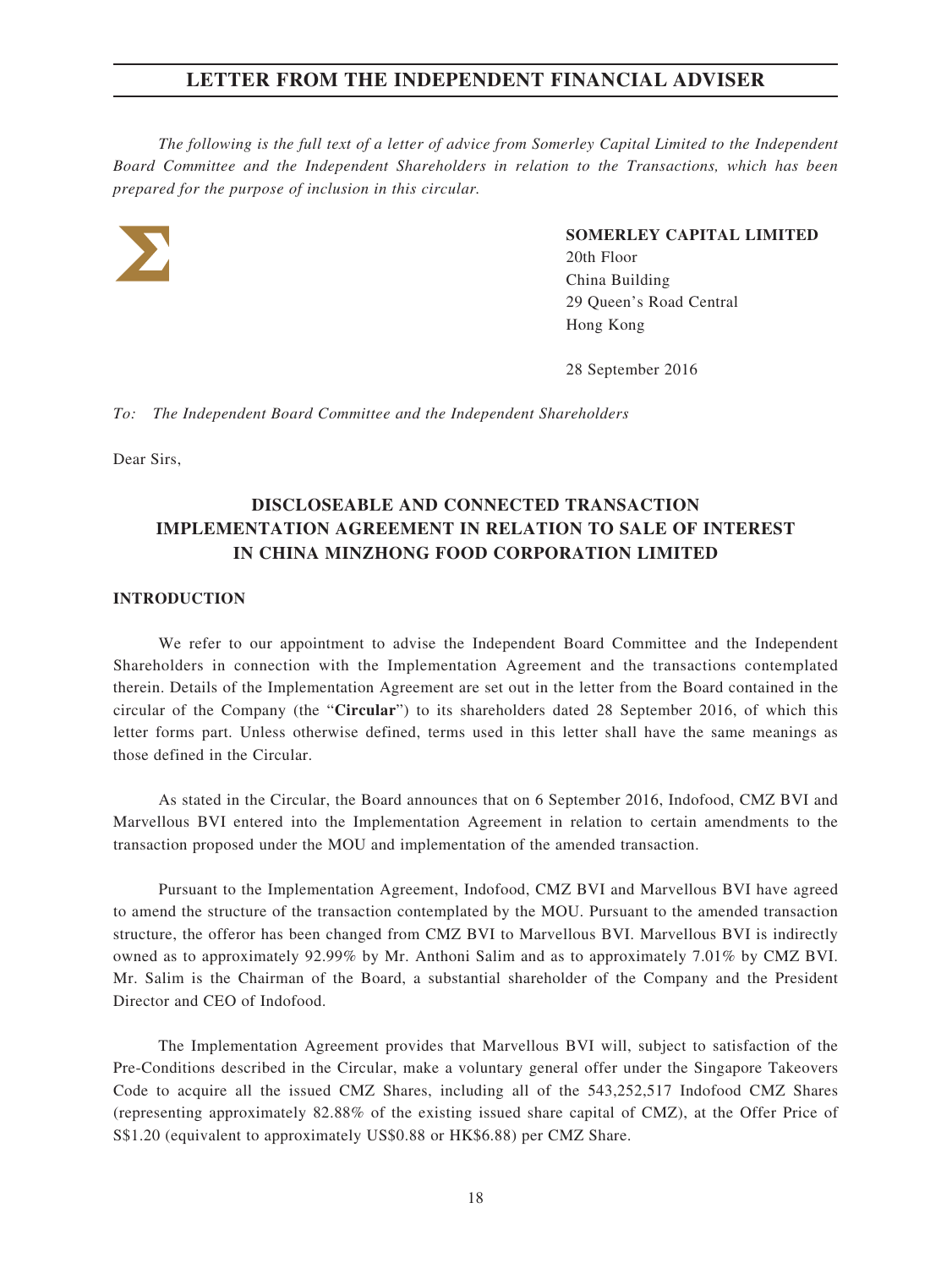The Implementation Agreement also provides that, subject to the fulfilment of the Pre-Conditions and the Offer having been made by Marvellous BVI, Indofood will, during the Offer period, accept the Offer in respect of all the Indofood CMZ Shares and elect to receive a combination of cash in the amount of S\$0.7665 (equivalent to approximately US\$0.56 or HK\$4.4) and Exchangeable Bonds in the principal amount of S\$0.4335 (equivalent to approximately US\$0.32 or HK\$2.49) per CMZ Share. The Exchangeable Bonds to be issued to Indofood under the Offer would be exchangeable, at the exchange price equivalent to the Offer Price, for 196,249,971 CMZ Shares, representing approximately 29.94% of the existing issued share capital of CMZ, which is consistent with the transaction contemplated under the MOU. Pursuant to the terms of the Exchangeable Bonds, the Exchangeable Bonds in respect of which the exchange right has not been exercised during the Exchange Period will be mandatorily exchanged for CMZ Shares at the expiry of the Exchange Period. The Exchangeable Bonds are not transferrable by their holders. Marvellous BVI has stated that its intention is to privatise and delist CMZ, if possible, by way of the voluntary general offer and the compulsory acquisition of CMZ Shares not tendered for acceptance under the voluntary general offer, subject to the minimum threshold for exercise of the power of compulsory acquisition being achieved.

The Independent Board Committee comprising all the independent non-executive Directors, namely Prof. Edward K.Y. Chen, *GBS, CBE, JP*, Mrs. Margaret Leung Ko May Yee, *SBS, JP*, Mr. Philip Fan Yan Hok and Ms. Madeleine Lee Suh Shin, has been established to make a recommendation to the Independent Shareholders as to whether the terms of the Implementation Agreement and the transactions contemplated thereunder are on normal commercial terms, in the ordinary and usual course of business of the Group and are fair and reasonable and in the interests of the Company and its shareholders as a whole. Somerley Capital Limited has been appointed as the independent financial adviser to advise the Independent Board Committee and the Independent Shareholders in the same regard.

We are not associated or connected with the Company, Indofood, Marvellous BVI, CMZ BVI or their respective core connected persons or associates and, accordingly, are considered eligible to give independent advice on the Implementation Agreement. Apart from normal professional fees payable to us in connection with this appointment, no arrangement exists whereby we will receive any fees or benefits from the Company, Indofood, Marvellous BVI, CMZ BVI or their respective core connected persons or associates.

In formulating our advice and recommendation, we have relied on the information and facts supplied, and the opinions expressed, by the Directors and management of the Group (the "**Management**"), which we have assumed in relation to the facts to be true, accurate and complete in all material aspects and in relation to any opinions to be honestly held. We have reviewed the published information on the Group and CMZ, including but not limited to, (i) annual reports of the Company for the years ended 31 December 2014 (the "**2014 Annual Report**") and 31 December 2015 (the "**2015 Annual Report**") and interim report of the Company for the 6 months ended 30 June 2016 (the "**2016 Interim Report**"); (ii) annual reports of CMZ for the years ended 30 June 2014 (the "**CMZ 2013/14 AR**") and 30 June 2015 (the "**CMZ 2014/15 AR**"); (iii) the annual results announcement of CMZ for the year ended 30 June 2016 (the "**CMZ 2015/16 AR Announcement**"); (iv) the announcement of Marvellous BVI dated 6 September 2016 in relation to the Transactions (the "**CMZ Announcement**") and (v) other information contained in the Circular. We have also reviewed the trading performance of the CMZ Shares on the Singapore Stock Exchange.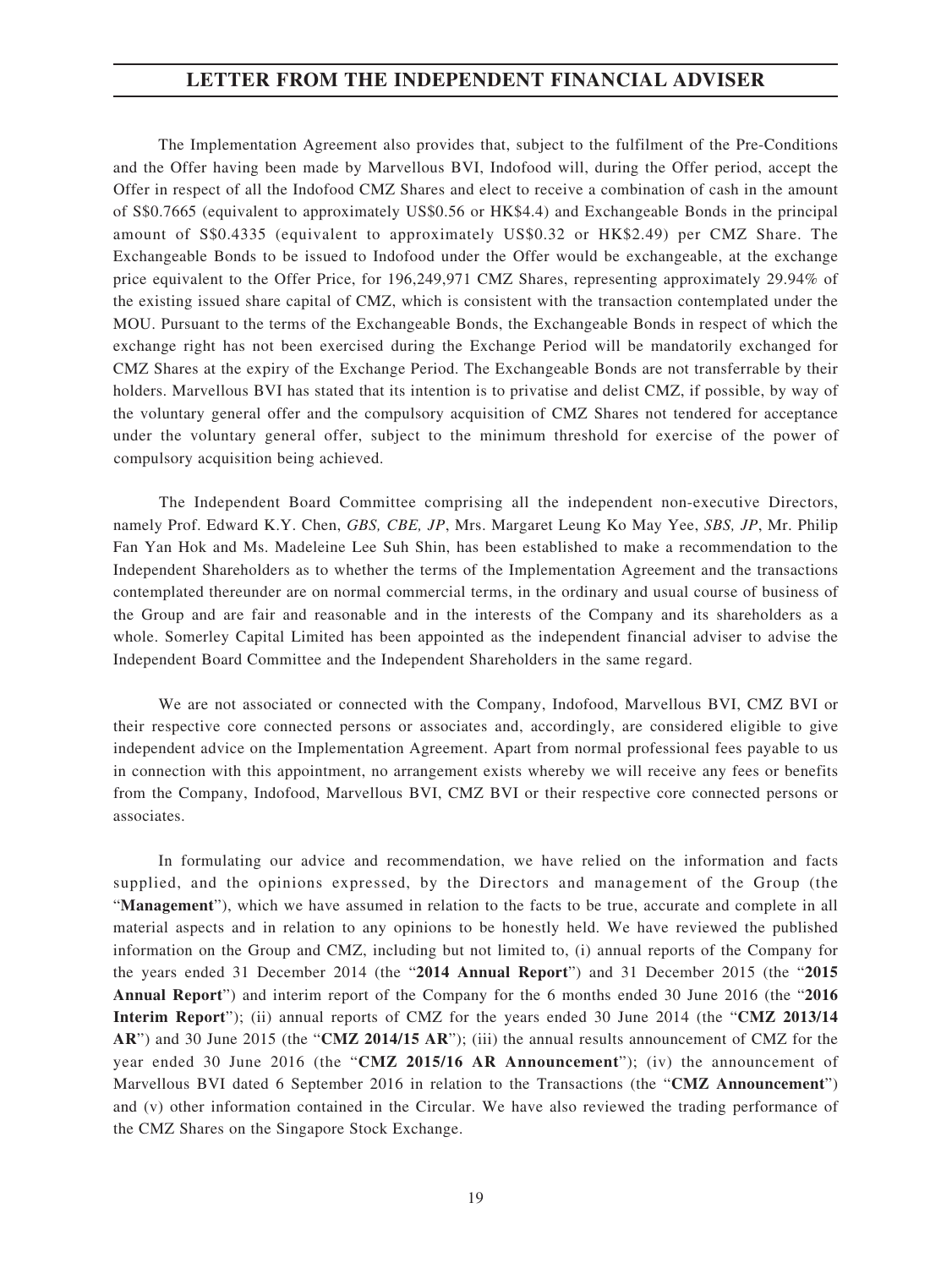In addition, we have relied on the information and facts supplied, and the opinions expressed, by the Group and have assumed in relation to the facts to be true, accurate and complete in all material aspects and in relation to any opinions to be honestly held at the time they were made and will remain, in relation to the facts to be true, accurate and complete in all material aspects and in relation to any opinions to be honestly held, up to the date of the SGM. We have also sought and received confirmation from the Group that no material facts have been omitted from the information supplied by them and that their opinions expressed to us are not misleading in any material respect. We consider that the information we have received is sufficient for us to formulate our opinion and recommendation as set out in this letter and have no reason to believe that any material information has been omitted or withheld, nor to doubt the truth or accuracy of the information provided to us. We have not, however, conducted any independent investigation into the business and affairs of the Group or CMZ and its subsidiaries (the "**CMZ Group**"), nor have we carried out any independent verification of the information supplied.

#### **PRINCIPAL FACTORS AND REASONS CONSIDERED**

In formulating our opinion and recommendation with regard to the Implementation Agreement, we have taken into account the following principal factors and reasons:

### **1. Information on the Group**

The Company is a limited liability company incorporated in Bermuda and its shares are listed on the Main Board of the Stock Exchange since September 1988.

The Company is a Hong Kong-based investment management and holding company with operations located in Asia-Pacific. Its principal business interests relate to telecommunications, consumer food products, infrastructure and natural resources. Set out below is the Group's principal investments, amongst others, as at 30 June 2016: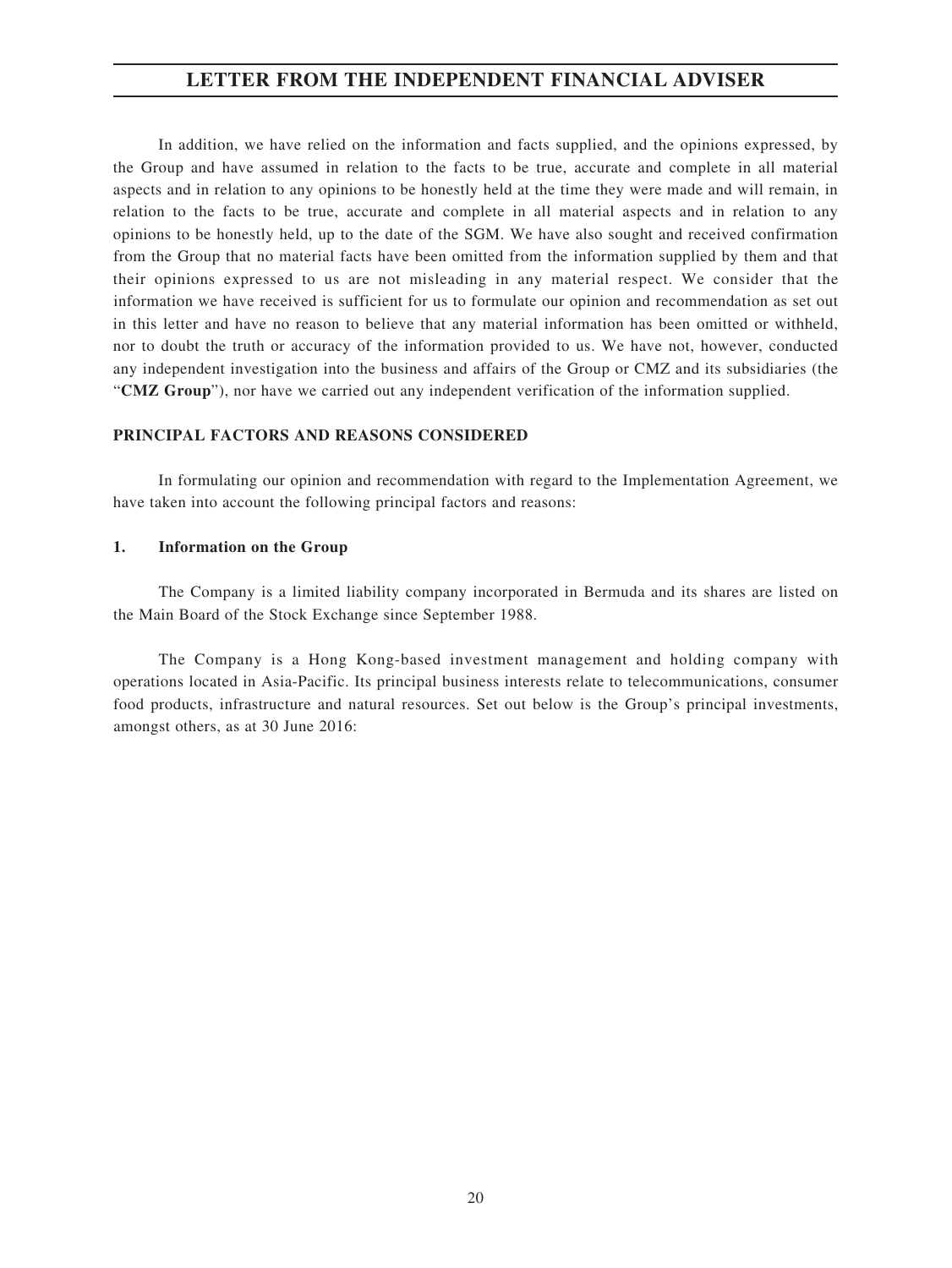#### **Company Principal business**

#### **Telecommunications**

PLDT Inc. ("**PLDT**") (The Philippine Stock Exchange, Inc. ("**PSE**"): TEL; The New York Stock Exchange: PHI)

#### **Consumer food products**

Indofood (Indonesia Stock Exchange ("**IDX**"): INDF) PLDT offers a wide range of telecommunications services across the Philippines' most extensive fiber optic backbone and fixed line, and cellular networks.

Indofood is a leading Total Food Solutions company with operations in all stages of food manufacturing from the production of raw materials and their processing through to consumer products and distribution to the market.

Indofood is based and listed in Indonesia; its Consumer Branded Products subsidiary PT Indofood CBP Sukses Makmur Tbk (IDX: ICBP) and agribusiness subsidiaries PT Salim Ivomas Pratama Tbk (IDX: SIMP) and PT Perusahaan Perkebunan London Sumatra Indonesia Tbk (IDX: LSIP) are also listed in Indonesia. Indofood's two other subsidiaries, Indofood Agri Resources Ltd. (Singapore Stock Exchange: 5JS) and CMZ (Singapore Stock Exchange: K2N), are listed in Singapore, and an agribusiness associate Roxas Holdings, Inc. ("**RHI**") (PSE: ROX) is listed in the Philippines.

FPW Singapore Holdings Pte. Ltd ("**FPW**") FPW controls Goodman Fielder Pty Limited, the leading food company in Australasia offering packaged baked products, dairy products, spreads, sauces, dressings, condiments, bulk and packaged edible oils and fats and flour products.

#### **Infrastructure**

Metro Pacific Investments Corporation ("**MPIC**") (PSE: MPI; American Depositary Receipts code: MPCIY)

FPM Power Holdings Limited ("**FPM Power**") MPIC is a Philippine-listed investment management and holding company focused on infrastructure development.

FPM Power controls PacificLight Power Pte. Ltd. ("**PLP**"), which is the operator of one of Singapore's most efficient gasfired power plants, housing an 800-megawatt natural gas-fired combined cycle facility.

#### **Natural resources**

Philex Mining Corporation ("**Philex**") (PSE: PX)

FP Natural Resources Limited ("**FP Natural Resources**")

Philex is engaged in the exploration and mining of mineral resources and, through a listed subsidiary PXP Energy Corporation (PSE: PXP), in oil and gas exploration.

FP Natural Resources, together with its Philippine affiliate, First Agri Holdings Corporation, hold interests in First Coconut Manufacturing Inc. and RHI. RHI is one of the largest raw sugar producers and sugar refiners, and the largest ethanol producer in the Philippines.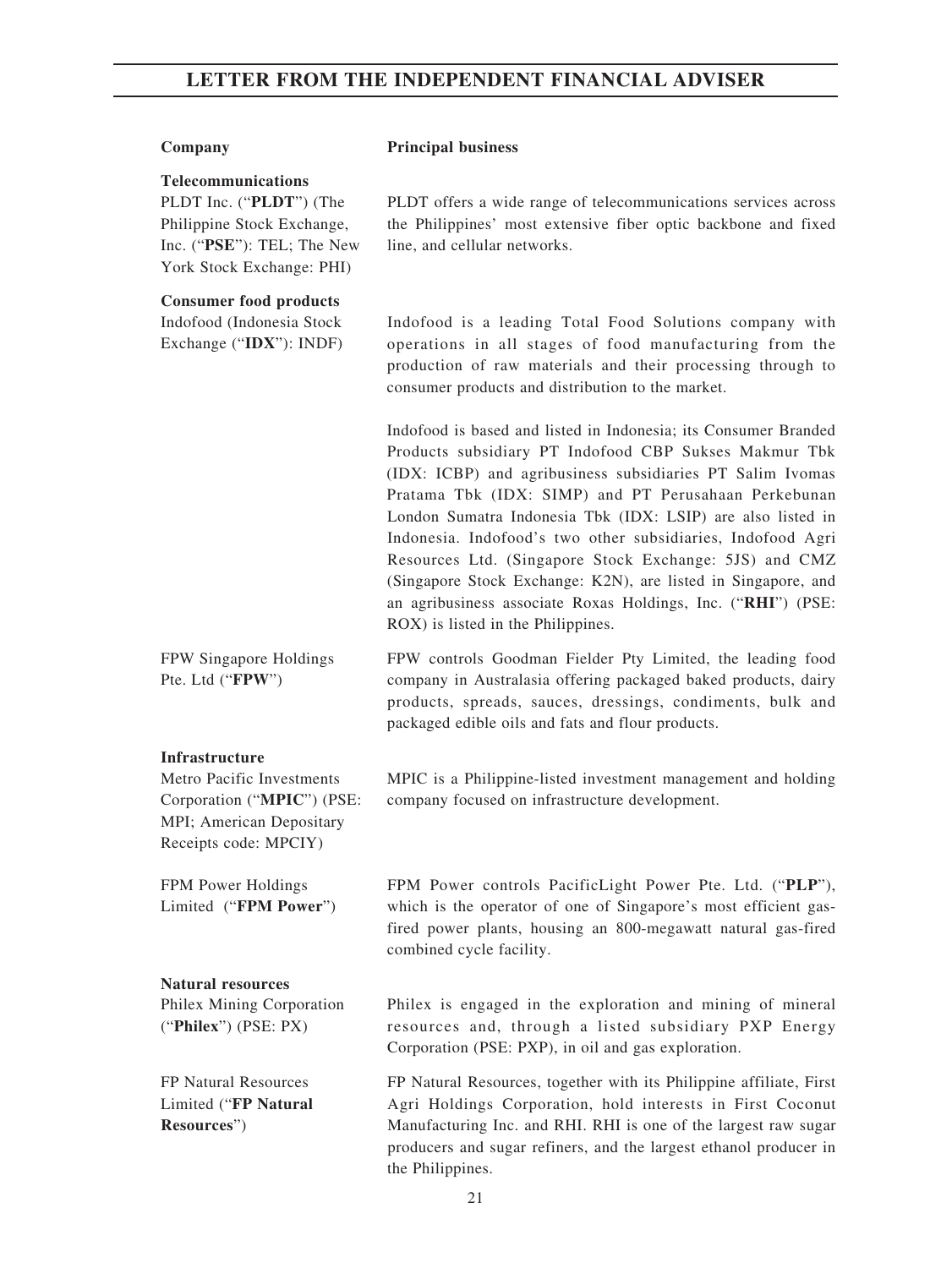Please refer to the section headed "Information in relation to the Company and Indofood" in this Circular for further information on the Company.

#### *(a) Historical financial performance of the Group*

Set out below is certain key financial information on the Group as extracted from the consolidated income statement and accompanying notes prepared in accordance with Hong Kong Generally Accepted Accounting Principles for the three years ended 31 December 2015 and the six months ended 30 June 2016 and 30 June 2015, details of which are set out in the 2014 Annual Report, the 2015 Annual Report and the 2016 Interim Report:

|                                                             |               | For the 6 months |               | For the year ended |               |
|-------------------------------------------------------------|---------------|------------------|---------------|--------------------|---------------|
|                                                             | ended 30 June |                  |               | 31 December        |               |
|                                                             | 2016          | 2015             | 2015          | 2014               | 2013          |
|                                                             | (unaudited)   | (unaudited &     | (audited)     | (audited)          | (audited &    |
|                                                             |               | restated)        |               |                    | restated)     |
|                                                             |               | (note 1)         |               |                    | (note 2)      |
|                                                             | US\$'millions | US\$'millions    | US\$'millions | US\$'millions      | US\$'millions |
| Revenue                                                     |               |                  |               |                    |               |
| Telecommunications                                          |               |                  |               |                    |               |
| Consumer food products                                      | 2,714.1       | 2,608.8          | 4,957.0       | 5,350.4            | 5,275.8       |
| Infrastructure                                              | 721.9         | 720.5            | 1,480.0       | 1,490.9            | 730.0         |
| Natural resources                                           |               |                  |               |                    |               |
|                                                             | 3,436.0       | 3,329.3          | 6,437.0       | 6,841.3            | 6,005.8       |
| Cost of sales                                               | (2,440.0)     | (2,386.1)        | (4,615.3)     | (4,924.0)          | (4,245.4)     |
| Gross profit                                                | 996.0         | 943.2            | 1,821.7       | 1,917.3            | 1,760.4       |
| Selling and distribution expenses                           | (274.2)       | (277.3)          | (513.6)       | (527.0)            | (452.4)       |
| Administrative expenses                                     | (264.6)       | (250.3)          | (493.0)       | (548.3)            | (518.9)       |
| Other operating income/                                     |               |                  |               |                    |               |
| (expenses), net                                             | 40.8          | (27.7)           | (142.2)       | (196.4)            | (102.1)       |
| Interest income                                             | 27.8          | 37.9             | 78.2          | 89.2               | 69.0          |
| Finance costs                                               | (186.4)       | (178.6)          | (374.8)       | (356.8)            | (300.6)       |
| Share of profits less losses of<br>associated companies and |               |                  |               |                    |               |
| joint ventures                                              | 125.1         | 166.6            | 229.7         | 279.1              | 255.1         |
| Profit before taxation                                      | 464.5         | 413.8            | 606.0         | 657.1              | 710.5         |
| Taxation                                                    | (113.2)       | (85.3)           | (193.8)       | (199.5)            | (145.7)       |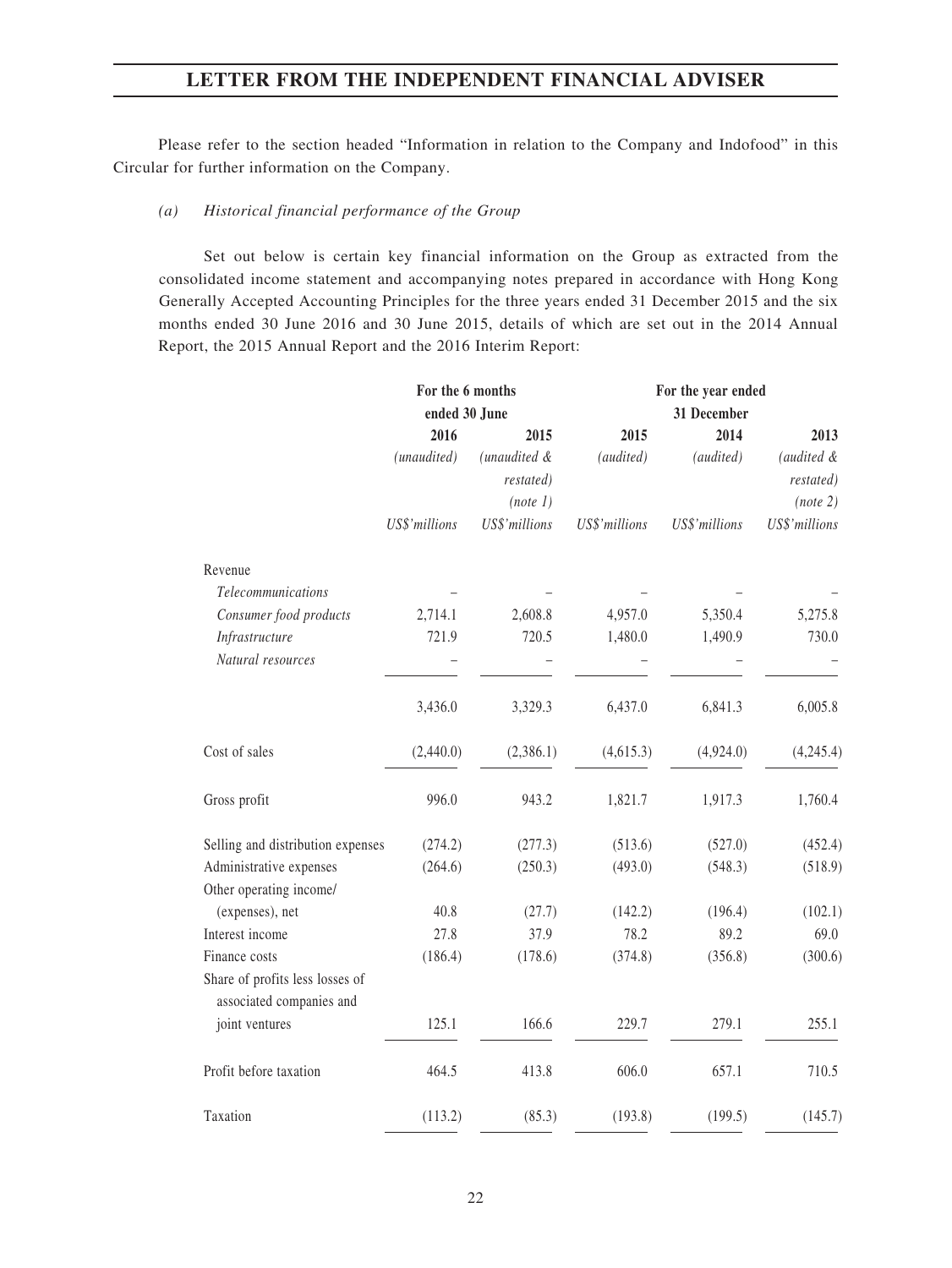|                                                                                                                                    | For the 6 months<br>ended 30 June |                                       |               | For the year ended<br>31 December |                                     |
|------------------------------------------------------------------------------------------------------------------------------------|-----------------------------------|---------------------------------------|---------------|-----------------------------------|-------------------------------------|
|                                                                                                                                    | 2016                              | 2015                                  | 2015          | 2014                              | 2013                                |
|                                                                                                                                    | (unaudited)                       | (unaudited &<br>restated)<br>(note 1) | (audited)     | (audited)                         | (audited &<br>restated)<br>(note 2) |
|                                                                                                                                    | US\$'millions                     | US\$'millions                         | US\$'millions | US\$'millions                     | US\$'millions                       |
| Profit for the period/year from<br>continuing operations                                                                           | 351.3                             | 328.5                                 | 412.2         | 457.6                             | 564.8                               |
| Profit for the period/year from<br>a discontinued operation                                                                        | 13.7                              | 28.9                                  | 26.2          | 63.2                              | 56.1                                |
| Profit for the period/year                                                                                                         | 365.0                             | 357.4                                 | 438.4         | 520.8                             | 620.9                               |
| Profit for the period/year<br>attributable to:<br>- Owners of the Company<br>For profit from<br>$\bullet$<br>continuing operations | 121.9                             | 145.4                                 | 74.2          | 54.8                              | 210.2                               |
| For profit from a<br>$\bullet$<br>discontinued operation                                                                           | 5.7                               | 12.0                                  | 10.9          | 26.2                              | 25.1                                |
|                                                                                                                                    | 127.6                             | 157.4                                 | 85.1          | 81.0                              | 235.3                               |
| - Non-controlling interests<br>For profit from<br>$\bullet$                                                                        |                                   |                                       |               |                                   |                                     |
| continuing operations<br>For profit from a<br>$\bullet$                                                                            | 229.4                             | 183.1                                 | 338.0         | 402.8                             | 354.6                               |
| discontinued operation                                                                                                             | 8.0                               | 16.9                                  | 15.3          | 37.0                              | 31.0                                |
|                                                                                                                                    | 237.4                             | 200.0                                 | 353.3         | 439.8                             | 385.6                               |
|                                                                                                                                    | 365.0                             | 357.4                                 | 438.4         | 520.8                             | 620.9                               |

*Notes:*

- 1) As disclosed in the 2016 Interim Report, due to the Group's adoption of the amendments to Hong Kong Accounting Standards 16 and 41 "Agriculture: Bearer Plants" with effect from 1 January 2016, certain adjustments have been made and certain comparative amounts have been restated for the 6 months ended 30 June 2015 ("**1H2015**") to conform with the current period's accounting treatments and presentation.
- 2) As stated in the 2014 Annual Report, as a result of the Then Proposed Transaction (as defined below), CMZ has been classified as a discontinued operation since 31 December 2014. The Group's 2013 annual consolidated financial information has been restated to such effect.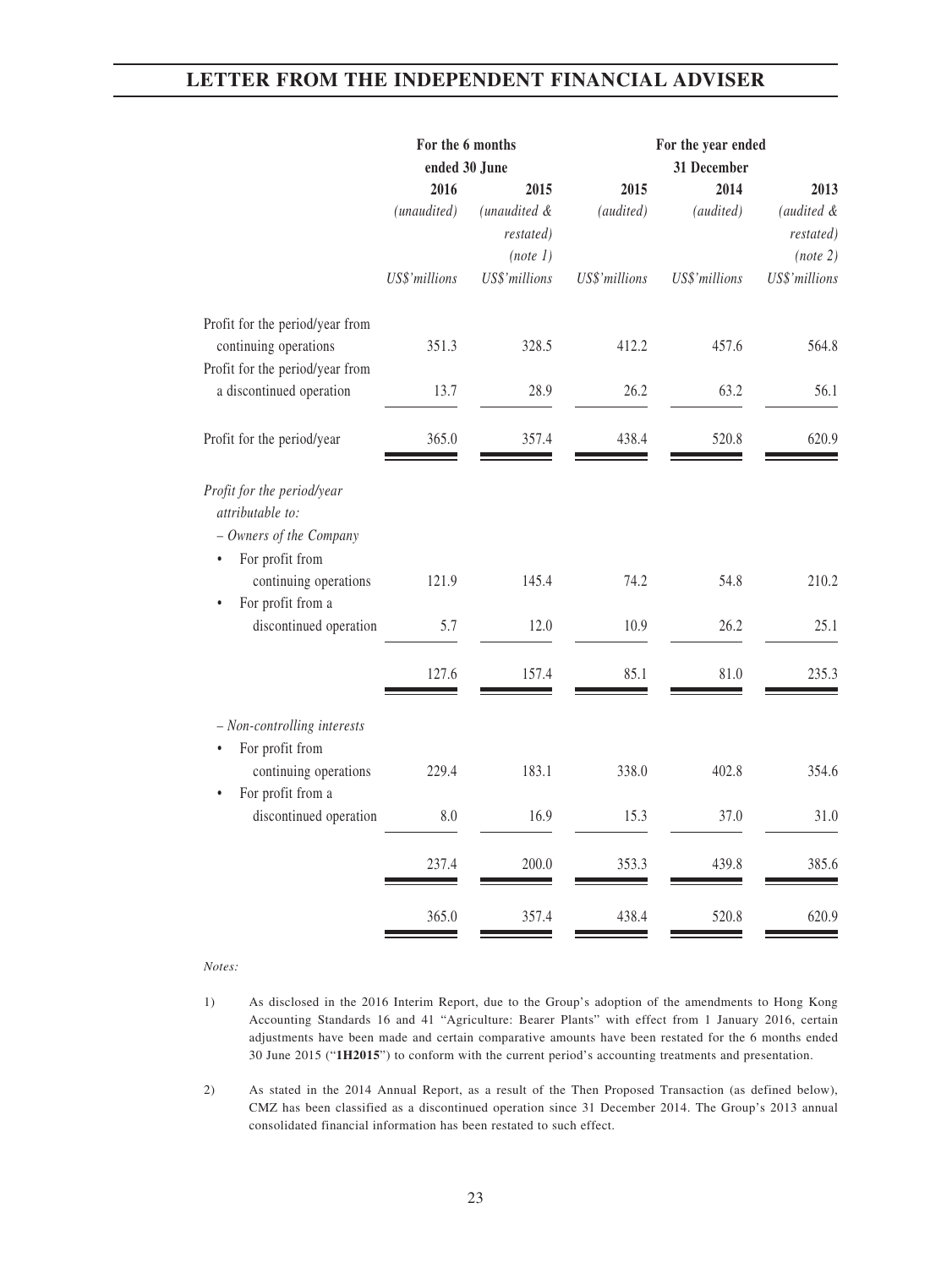The Group's activities are divided into principal business activities namely, (i) telecommunications, (ii) consumer food products; (iii) infrastructure; and (iv) natural resources. Revenue from the consumer food products business segment represented over 77% of the total revenue of the Group for each of the past three financial years. Revenue from the consumer food products business of the Group is substantially attributable to Indofood, a 50.1% owned subsidiary of the Group. Indofood Group manufactures and distributes a wide range of food products: consumer branded products (noodles, dairy, snack foods, food seasonings, nutrition and special foods and beverages), wheat flour and pasta, agribusinesses, distribution and cultivation and processed vegetables. The business of cultivation and processed vegetables is carried out through CMZ.

The Group's turnover from continuing operations increased by around 13.9% from approximately US\$6,005.8 million for the financial year ended 31 December 2013 ("**FY2013**") to approximately US\$6,841.3 million for the financial year ended 31 December 2014 ("**FY2014**"), which was mainly attributable by a growth in Indofood's sales (increased by approximately 14.3%) in rupiah terms) and MPIC's revenues (increased by approximately 9.6% in peso terms) and the first full year revenue contribution from PLP (acquired by the Group in March 2013 and commenced commercial operation in February 2014) for its sale of electricity, partly offset by the impact of an approximately 11.5% depreciation in the average rupiah exchange rate against the U.S. dollar.

The Group's turnover from continuing operations decreased by around 5.9% in the financial year ended 31 December 2015 ("**FY2015**") as compared that for FY2014, which were mainly attributable to the impact of the depreciation in the average rupiah, S\$ and peso exchange rates against the U.S. dollar of approximately 11.6%, 7.9% and 2.6%, respectively, partly offset by the revenue contribution from RHI (consolidated by the Group since February 2015) and a growth in MPIC's revenues (increased by approximately 10.1% in peso terms).

The Group's gross profit increased by approximately 8.9% from approximately US\$1,760.4 million for FY2013 to approximately US\$1,917.3 million for FY2014, which was mainly attributable to the increases in both Indofood's and MPIC's gross profit, partly offset by the depreciation in the average rupiah exchange rate against the U.S. dollar during FY2014. The decrease in gross margin from approximately 29.3% in FY2013 to approximately 28.0% in FY2014 principally reflected a lower gross margin at PLP in FY2014, partly offset by an increase in Indofood's gross margin from approximately 24.5% in FY2013 to approximately 26.8% in FY2014 mainly as a result of an increase in the average selling prices at all its major divisions.

The Group's gross profit decreased by approximately 5.0% from approximately US\$1,917.3 million for FY2014 to approximately US\$1,821.7 million for FY2015, which was mainly attributable to the depreciation in the average rupiah and peso exchange rates against the U.S. dollar, partly offset by the increase in both MPIC's and Indofood's gross profit and contribution from RHI. The increase in gross margin from approximately 28.0% in FY2014 to approximately 28.3% in FY2015 principally reflected an increase in MPIC's gross margin from approximately 61.3% in FY2014 to approximately 62.3% in FY2015 mainly as a result of higher volumes of traffic for its toll road business and water billed.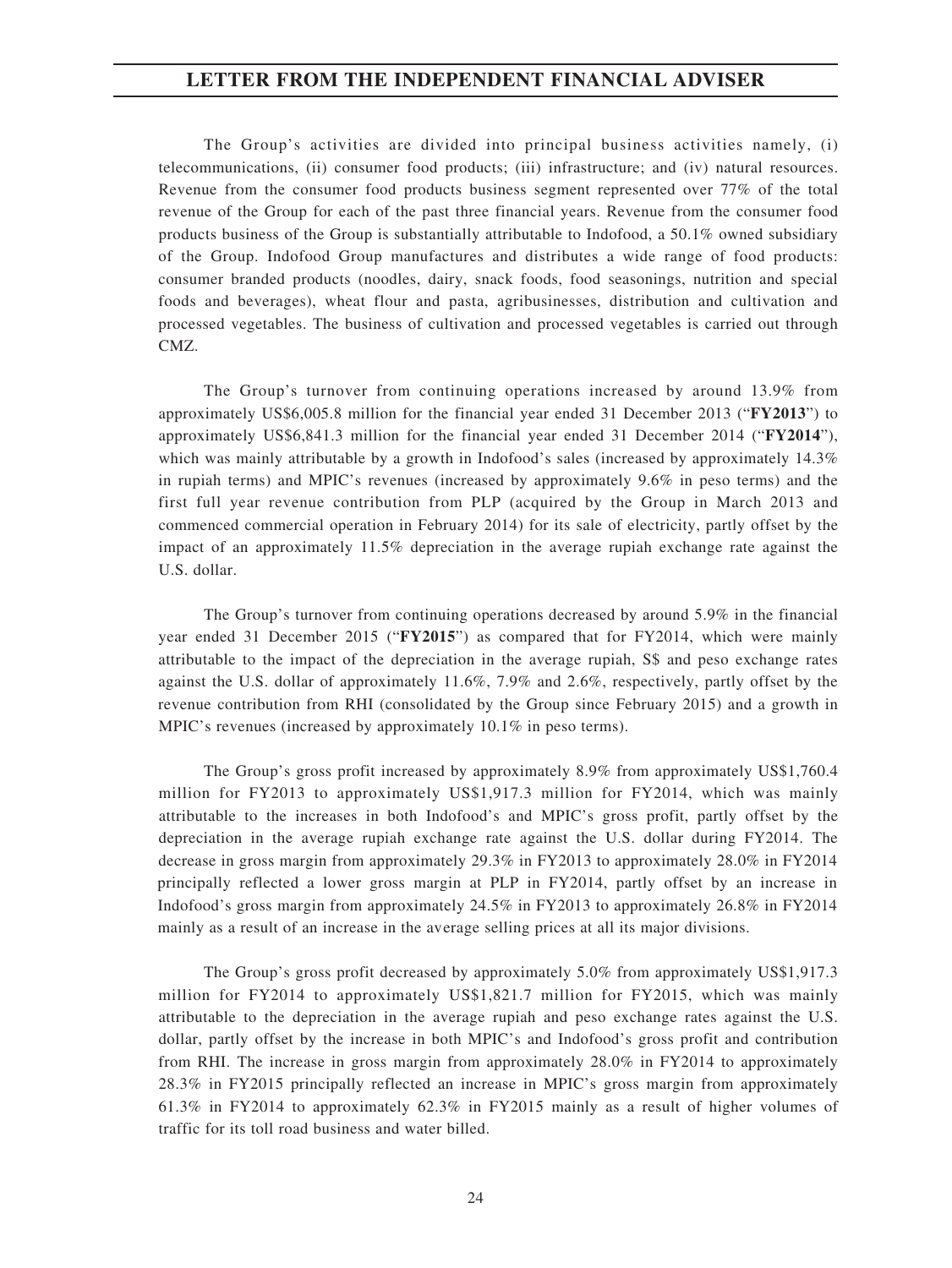The Group's profit attributable to owners of the Company from continuing operations decreased by around 73.9% from approximately US\$210.2 million for FY2013 to approximately US\$54.8 million for FY2014, mainly due to an increase in non-recurring losses (as a result of, among others, the Group's impairment provision in respect of its investments in Philex), partly offset by a lower net foreign exchange and derivative losses recorded during FY2014.

The Group's profit attributable to owners of the Company from continuing operations increased by around 35.4% from approximately US\$54.8 million FY2014 to approximately US\$74.2 million for FY2015, which was mainly attributable to a decrease in non-recurring losses (mainly as a result of the Group's lower impairment provision in respect of its investments in Philex), partly offset by a higher net foreign exchange and derivative losses recorded and a decrease in recurring profit for FY2015.

The Group's turnover from continuing operations increased by around 3.2% from approximately US\$3,329.3 million for 1H2015 to approximately US\$3,436.0 million for the first half of 2016 ("**1H2016**"), which was mainly attributable to higher revenues recorded in Indofood and MPIC during 1H2016 and a high revenue from RHI in 1H2016 as compared to 1H2015 following consolidation of RHI to the Group from 27 February 2015, partly offset by lower revenue at PLP during 1H2016 against 1H2015.

The Group's profit attributable to owners of the Company from continuing operations decreased by around 16.2% from approximately US\$145.4 million for 1H2015 to approximately US\$121.9 million for 1H2016, mainly as a result of the increase in loss from PLP during 1H2016, the decrease in contribution from PLDT in 1H2016 and PLDT's impairment provision for its investment in Rocket Internet AG's shares.

As shown above, the net profits attributable to owners of the Company contributed by CMZ to the Group were reported as US\$25.1 million, US\$26.2 million and US\$10.9 million for each of FY2013, FY2014 and FY2015 respectively, which represented approximately 10.7%, 32.3% and 12.8% of the total net profits attributable to owners of the Company for the respective financial year. Further discussion on the historical financial information on CMZ is set out in the section headed "2. Information on CMZ Group" below.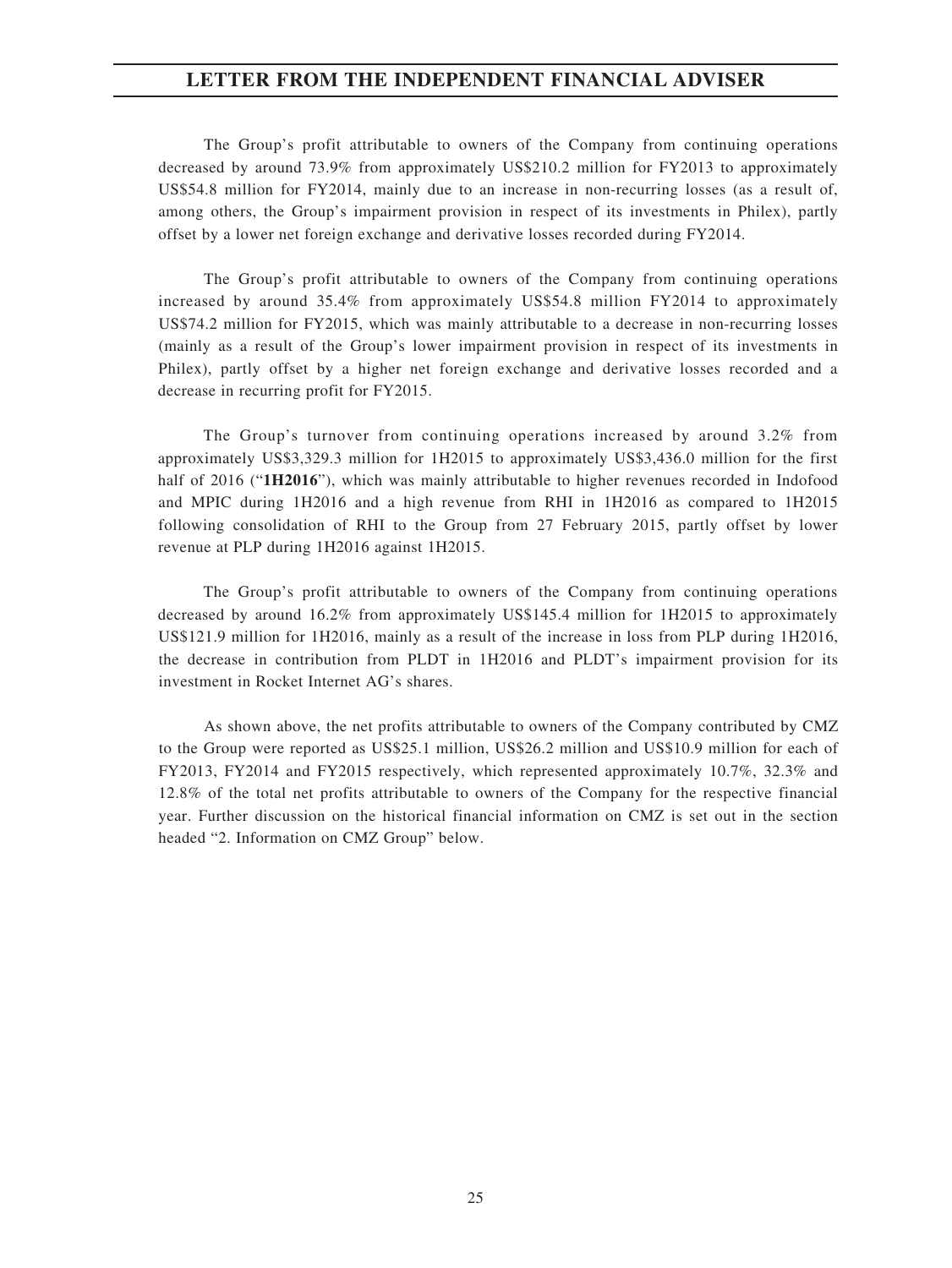### *(b) Financial position*

Set out below is a summary of the consolidated statement of financial position of the Group as at 31 December 2015 and 30 June 2016 as extracted from the 2016 Interim Report:

|                                                   | As at          | As at          |
|---------------------------------------------------|----------------|----------------|
|                                                   | 30 June        | 31 December    |
|                                                   | 2016           | 2015           |
|                                                   | (unaudited)    | (audited &     |
|                                                   |                | restated)      |
|                                                   |                | (note)         |
|                                                   | US\$' millions | US\$' millions |
| <b>Non-current assets</b>                         |                |                |
| Property, plant and equipment                     | 4,016.0        | 3,791.1        |
| Associated companies and joint ventures           | 4,994.2        | 4,360.5        |
| Goodwill                                          | 1,079.5        | 1,023.8        |
| Other intangible assets                           | 3,289.5        | 3,151.2        |
| Other non-current assets                          | 722.8          | 629.5          |
|                                                   | 14,102.0       | 12,956.1       |
| <b>Current assets</b>                             |                |                |
| Cash and cash equivalents and short-term deposits | 1,687.3        | 1,612.3        |
| Restricted cash                                   | 52.9           | 51.7           |
| Available-for-sale assets                         | 100.1          | 124.8          |
| Accounts receivable, other receivables            |                |                |
| and prepayments                                   | 994.2          | 758.5          |
| Inventories                                       | 703.9          | 631.0          |
| Other current assets                              | 9.4            | 2.0            |
|                                                   | 3,547.8        | 3,180.3        |
| Assets classified as held for sale                | 963.0          | 1,062.6        |
|                                                   | 4,510.8        | 4,242.9        |
| <b>Total Assets</b>                               | 18,612.8       | 17,199.0       |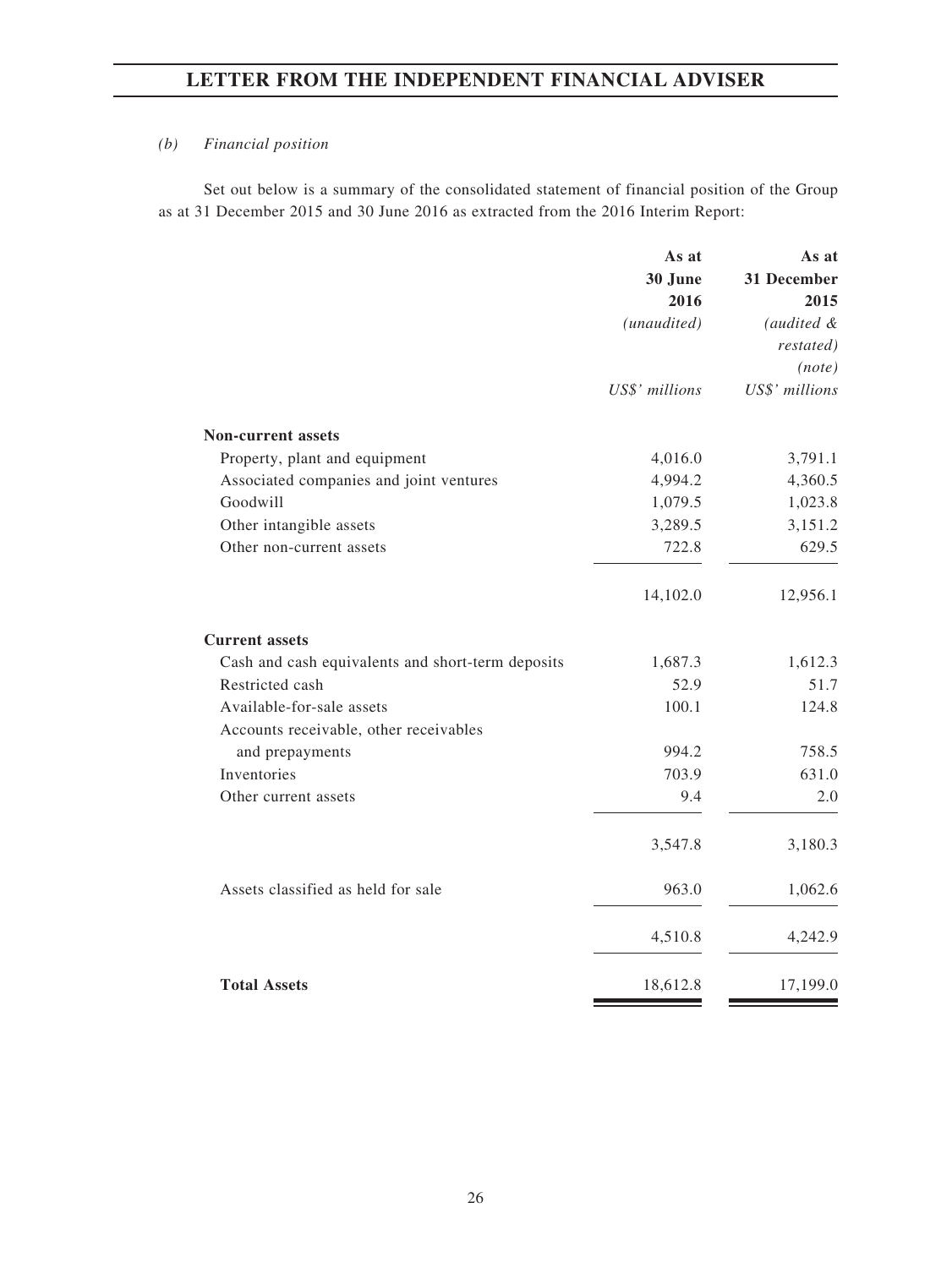|                                                     | As at<br>30 June<br>2016<br>(unaudited) | As at<br>31 December<br>2015<br>(audited &<br>restated) |
|-----------------------------------------------------|-----------------------------------------|---------------------------------------------------------|
|                                                     |                                         | (note)                                                  |
|                                                     | US\$' millions                          | US\$' millions                                          |
| <b>Current liabilities</b>                          |                                         |                                                         |
| Accounts payable, other payables and accruals       | 1,324.4                                 | 1,241.0                                                 |
| Short-term borrowings                               | 1,178.6                                 | 998.6                                                   |
| Provision for taxation                              | 91.5                                    | 44.7                                                    |
| Current portion of deferred liabilities, provisions |                                         |                                                         |
| and payables                                        | 301.0                                   | 348.1                                                   |
|                                                     | 2,895.5                                 | 2,632.4                                                 |
| Liabilities directly associated with the assets     |                                         |                                                         |
| classified as held for sale                         | 319.2                                   | 436.2                                                   |
|                                                     | 3,214.7                                 | 3,068.6                                                 |
| Net current assets                                  | 1,296.1                                 | 1,174.3                                                 |
| <b>Total assets less current liabilities</b>        | 15,398.1                                | 14,130.4                                                |
| <b>Equity</b>                                       |                                         |                                                         |
| Equity attributable to owners of the parent         | 3,337.0                                 | 3,070.2                                                 |
| Non-controlling interests                           | 5,056.9                                 | 4,264.2                                                 |
| <b>Total Equity</b>                                 | 8,393.9                                 | 7,334.4                                                 |
| <b>Non-current liabilities</b>                      |                                         |                                                         |
| Long-term borrowings                                | 5,388.5                                 | 5,363.3                                                 |
| Deferred liabilities, provisions and payables       | 1,332.2                                 | 1,128.9                                                 |
| Deferred tax liabilities                            | 283.5                                   | 303.8                                                   |
|                                                     | 7,004.2                                 | 6,796.0                                                 |
|                                                     | 15,398.1                                | 14,130.4                                                |

*Note:* As disclosed in the 2016 Interim Report, due to the Group's adoption of the amendments to Hong Kong Accounting Standards 16 and 41 "Agriculture: Bearer Plants" with effect from 1 January 2016, certain adjustments have been made and certain comparative amounts have been restated as at 31 December 2015 to conform with the current period's accounting treatments and presentation.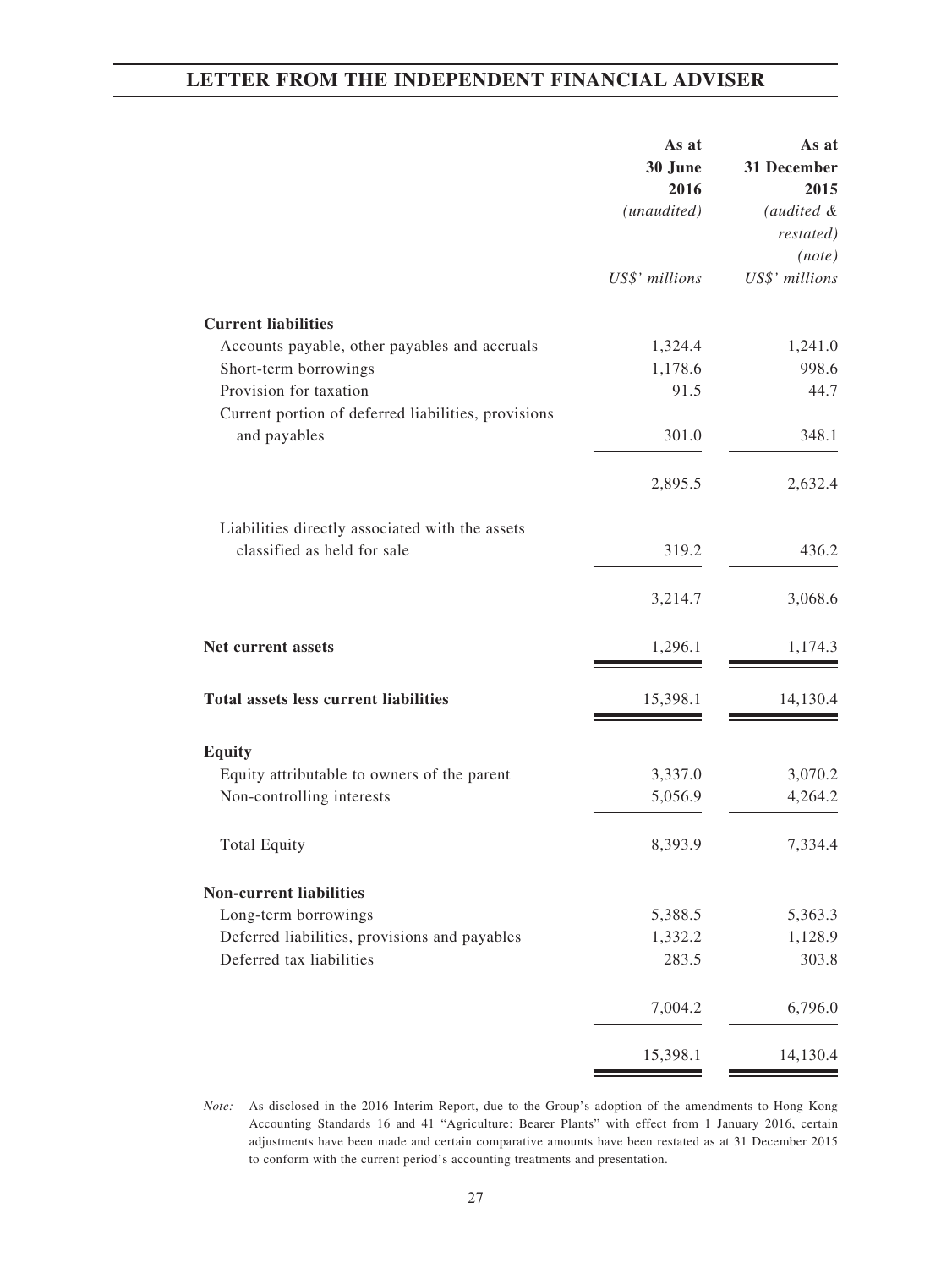As at 31 December 2015 and 30 June 2016, total assets amounted to approximately US\$17,199.0 million and US\$18,612.8 million respectively and total liabilities amounted to approximately US\$9,864.6 million and US\$10,218.9 million respectively.

Total assets of the Group mainly comprised, among other things, property, plant and equipment, associated companies and joint ventures, goodwill and other intangible assets. Total assets of the Group increased from 31 December 2015 by around 8.2% to US\$18,612.8 million as at 30 June 2016 mainly due to further increase in balance of associated companies and joint ventures during 1H2016. The Group had cash and cash equivalents and short-term deposits of approximately US\$1,612.3 million and US\$1,687.3 million as at 31 December 2015 and 30 June 2016 respectively.

As stated in the 2016 Interim Report, as a result of the Then Proposed Transaction (as defined below), CMZ, among other things, was classified as a disposal group held for sale as at 31 December 2014 and 2015 and 30 June 2016. Among the assets classified as held for sale, approximately US\$1,031.2 million and US\$929.8 million as at 31 December 2015 and 30 June 2016 respectively were attributable to the assets of CMZ Group.

Total liabilities of the Group mainly comprised, among other things, borrowings and accounts payable, other payables and accruals. Among borrowings, there were short-term and longterm bank loans and other loans. As at 31 December 2015, total bank loans amounted to approximately US\$4,447.4 million, among which there are short-term bank loans of approximately US\$995.5 million and long-term bank loans of approximately US\$3,451.9 million. Total liabilities of the Group as at 30 June 2016 went up by approximately 3.6% as compared with those as at 31 December 2015, which was mainly due to the increase in accounts payables, other payables and accruals and short-term borrowings.

The liabilities directly associated with CMZ classified as held for sale were approximately US\$436.2 million and US\$319.2 million as at 31 December 2015 and 30 June 2016 respectively.

The Group's net current assets increased by around 10.4% from approximately US\$1,174.3 million as at 31 December 2015 to approximately US\$1,296.1 million as at 30 June 2016. The Group's current ratio maintained at approximately 1.4 times as at 30 June 2016. Gearing ratio of the Group decreased to around 0.57 times as at 30 June 2016 from 0.64 times (restated) as at 31 December 2015.

As at 31 December 2015 and 30 June 2016, total equity attributable to owners of the Company amounted to approximately US\$3,070.2 million and US\$3,337.0 million respectively.

#### **2. Information on CMZ Group**

China Minzhong Food Corporation Limited is currently a subsidiary of Indofood with its shares listed on the Singapore Stock Exchange. As at the Latest Practicable Date, Indofood, a 50.1% owned subsidiary of the Group, owns approximately 82.88% of the existing issued share capital of CMZ.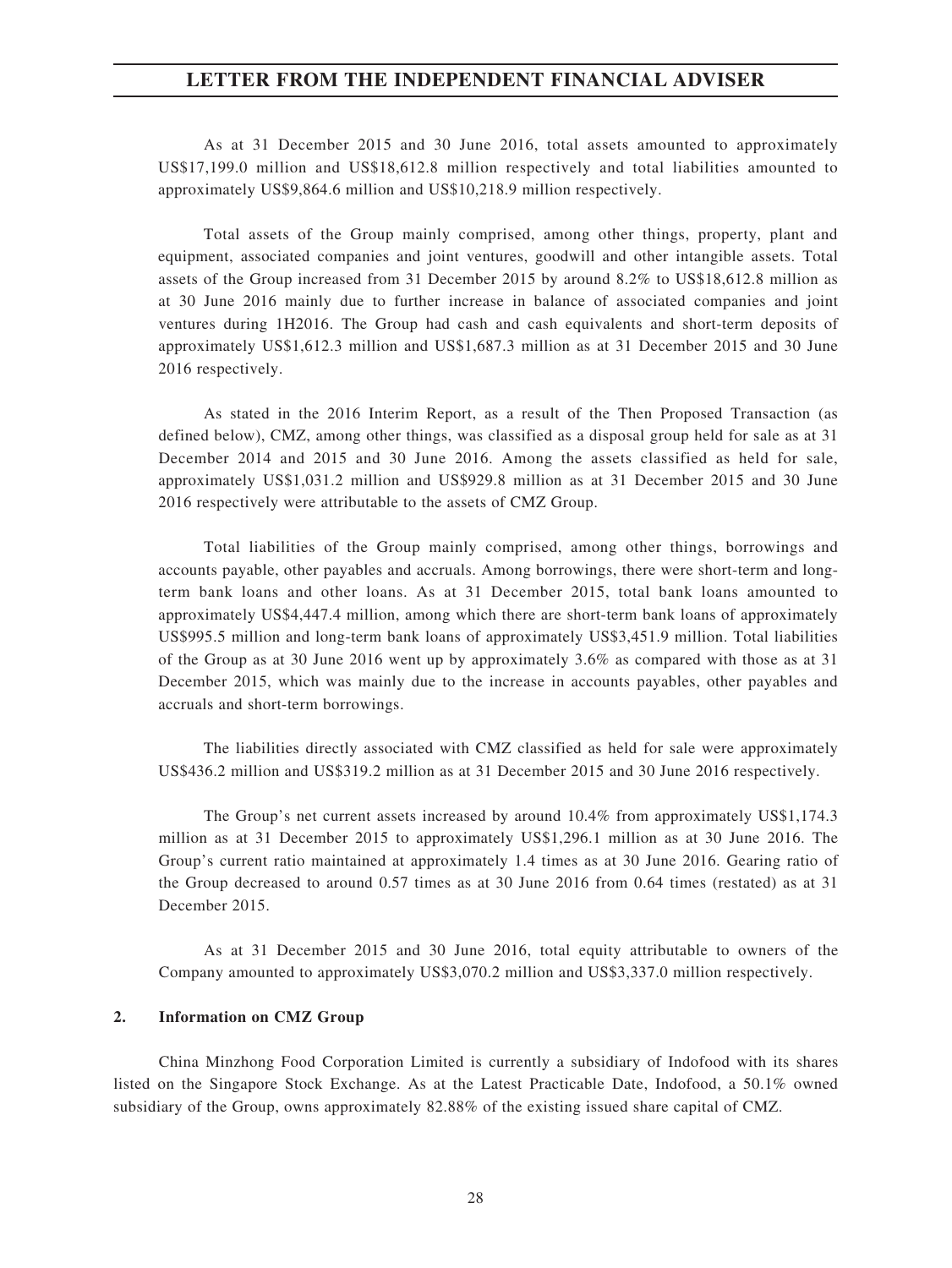CMZ is an integrated vegetable processing company in the PRC with three business segments which comprises of cultivation of vegetables, vegetable processing and branded products. CMZ's operations are strategically located across six provinces in the PRC. The company has industrialised farming facilities at three sites which allow the planting of vegetables without depending on erratic weather and climate conditions.

In February 2013, Indofood first became interested in 98,000,000 CMZ Shares (amounting to around 14.95% of the then equity interest in CMZ) through a new shares subscription and, shortly after, further acquired existing CMZ Shares to increase its shareholdings in CMZ to around 29.3%. In September 2013, Indofood further increased its interests in CMZ to over 30% and following which, Indofood announced a tender offer (the "**Tender Offer**") for the remaining issued CMZ Shares in compliance with Singapore Takeovers Code. Following the close of the Tender Offer and subsequent placing down pursuant to the requirement of the Singapore Stock Exchange, CMZ was held as to around 82.88% by Indofood.

As at the Latest Practicable Date, (i) there are 655,439,000 CMZ Shares in issue; and (ii) CMZ did not have any outstanding securities which are convertible into CMZ Shares.

#### *(a) Historical financial performance of CMZ Group*

Set out below are certain key financial information on CMZ Group prepared in accordance with the Singapore Financial Reporting Standards as extracted from the consolidated income statement for the financial years ended 30 June 2014, 2015 and 2016 ("**FY13/14**", "**FY14/15**" and "**FY15/16**", respectively), details of which are set out in the CMZ 2013/14 AR, CMZ 2014/15 AR and CMZ 2015/16 AR Announcement:

|                                    | For the financial year ended 30 June |                |                |
|------------------------------------|--------------------------------------|----------------|----------------|
|                                    | 2016                                 | 2015           | 2014           |
|                                    | (Unaudited)                          | (Audited &     | (Audited)      |
|                                    |                                      | restated)      |                |
|                                    |                                      | (note)         |                |
|                                    | <b>RMB'000</b>                       | <i>RMB'000</i> | <i>RMB'000</i> |
| Revenue                            |                                      |                |                |
| Processed business segment         |                                      |                |                |
| • Sale of processed vegetables     | 952,563                              | 904,777        | 1,435,825      |
| Cultivation business segment       |                                      |                |                |
| • Sale of fresh vegetables produce | 617,741                              | 663,664        | 956,726        |
| • Mushroom spores                  | 83,585                               | 77,268         | 136,897        |
|                                    | 701,326                              | 740,932        | 1,093,623      |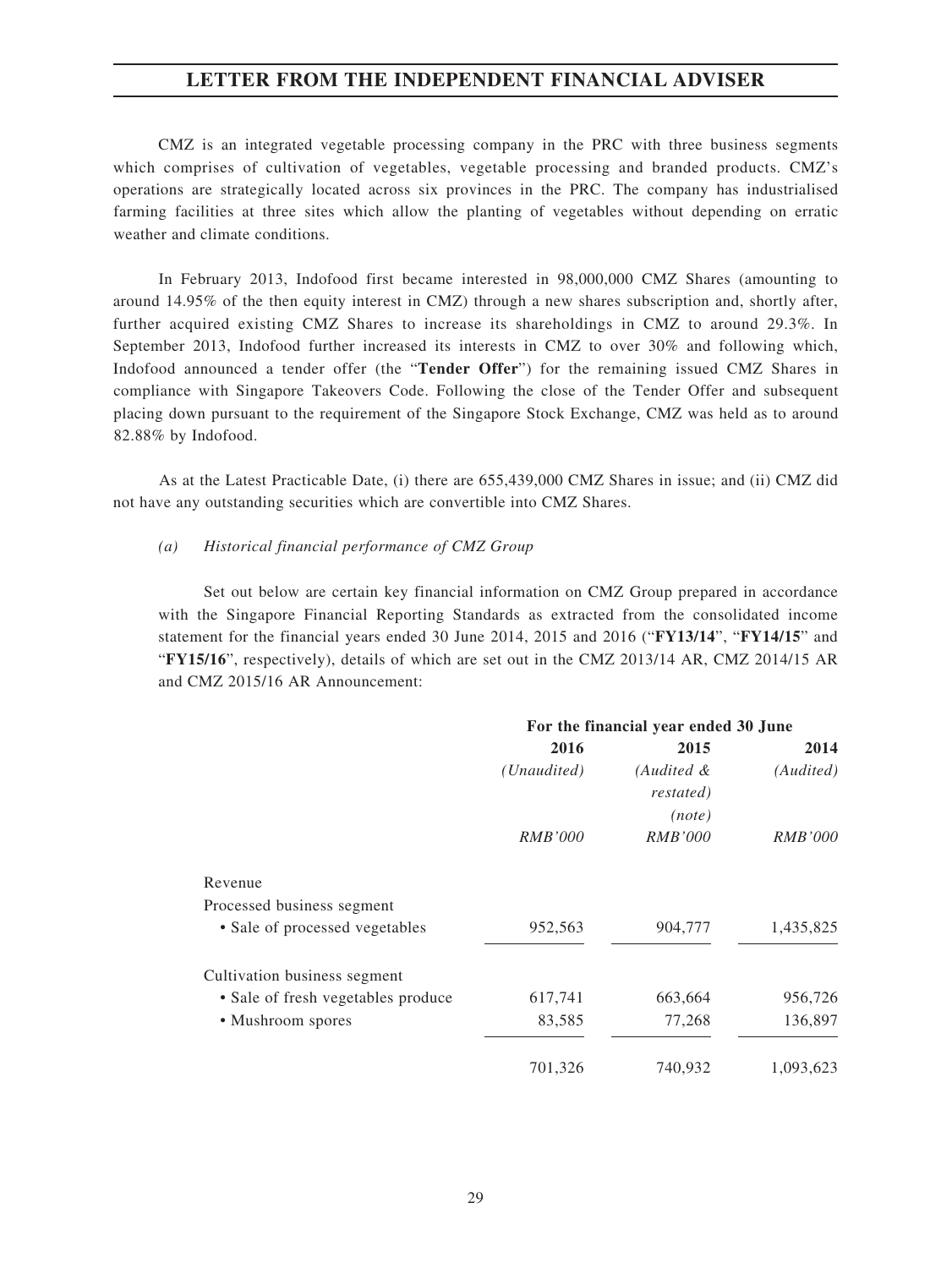|                                      | For the financial year ended 30 June |                |                |  |
|--------------------------------------|--------------------------------------|----------------|----------------|--|
|                                      | 2016                                 | 2015           | 2014           |  |
|                                      | (Unaudited)                          | (Audited &     | (Audited)      |  |
|                                      |                                      | restated)      |                |  |
|                                      |                                      | (note)         |                |  |
|                                      | <b>RMB'000</b>                       | <b>RMB'000</b> | <b>RMB'000</b> |  |
| Branded business segment             |                                      |                |                |  |
| • Beverages                          | 143,797                              | 312,358        | 335,545        |  |
| • Others                             | 24,829                               | 13,078         | 31,642         |  |
|                                      | 168,626                              | 325,436        | 367,187        |  |
|                                      | 1,822,515                            | 1,971,145      | 2,896,635      |  |
| Cost of sales                        | (1,313,221)                          | (1,359,785)    | (1,944,495)    |  |
| Gross profit                         | 509,294                              | 611,360        | 952,140        |  |
| Gain on fair value of biological     |                                      |                |                |  |
| assets less estimated point-of-sales |                                      |                |                |  |
| cost (Note)                          |                                      |                | 8,800          |  |
| Other income                         | 202,495                              | 208,990        | 136,403        |  |
| Selling and distribution expenses    | (39,020)                             | (83,512)       | (161, 593)     |  |
| Administrative expenses              | (170, 617)                           | (158, 778)     | (165, 039)     |  |
| Other expenses                       | (189,004)                            | (58, 959)      | (83,966)       |  |
| Finance cost                         | (149, 669)                           | (100, 778)     | (65,089)       |  |
| Profit before tax                    | 163,479                              | 418,323        | 621,656        |  |
| Income tax                           | (30,670)                             | (81,916)       | (112, 199)     |  |
| Profit for the year                  | 132,809                              | 336,407        | 509,457        |  |

*Note:* As disclosed in the CMZ 2015/16 AR Announcement, CMZ Group adopted the amendments (the "**Amendments**") to Singapore Financial Reporting Standards 16 and 41 "Agriculture: Bearer Plants" with effect from 1 January 2016. The comparative figures for FY14/15 have been amended and restated taking into account the aforesaid Amendments. The comparative figures for FY13/14 have not been amended or restated.

CMZ Group's activities are divided into 3 reportable segments — namely (i) processed business segment; (ii) cultivation business segment and (iii) branded business segment.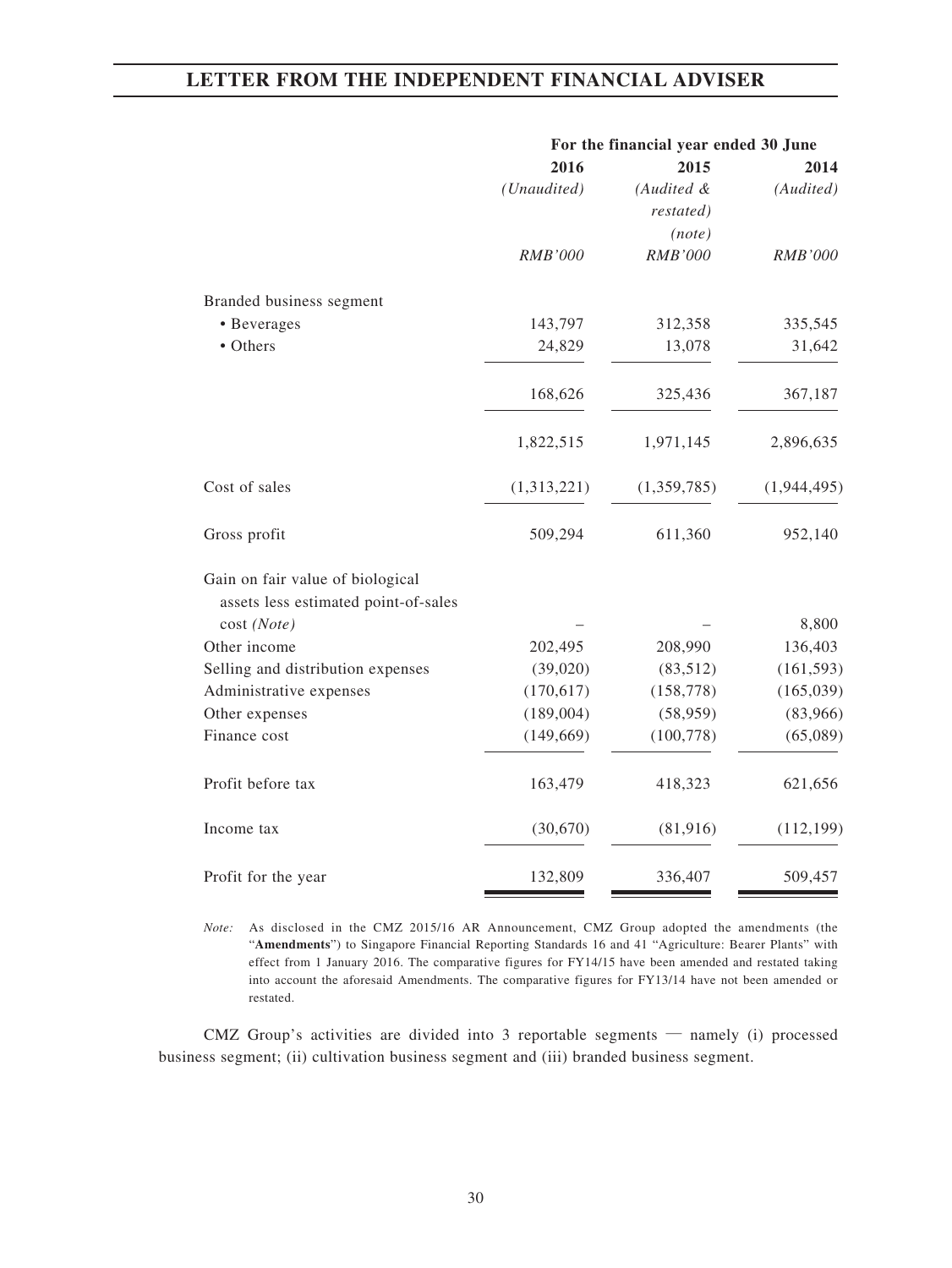Turnover of CMZ Group has been on a decreasing trend in the past three financial years. CMZ Group's turnover decreased by around 32.0% in FY14/15 as compared with that for FY13/14, which was mainly attributable to (i) the decrease in fresh-packed products sales of the processed business segment as a result of weakened demand for processed vegetables; and (ii) the shortage of rural labour for cultivation activities for the cultivation business segment which resulted in the decline of fresh vegetables volume output.

CMZ Group's turnover further decreased by around 7.5% in FY15/16 as compared with that for FY14/15, which was mainly due to (i) the decrease in sales of fresh vegetables from the cultivation business segment, by around 6.9% mainly due to decline in sales volume by 15.6% partly offset by an increase in average selling price by 10.3%; and (ii) the decrease in sales from the branded business segment, in which in particular, revenue from beverage business decreased by approximately RMB168.6 million to approximately RMB143.8 million primarily due to the slowdown of the economy and re-focusing of CMZ Group's corporate strategy to the core business, partly offset by the increase in sales from the processed business segment during FY15/16.

CMZ Group's gross profit for FY14/15 decreased by around 35.8% to approximately RMB611.4 million as compared with that for FY13/14, while overall gross profit margin decreased from around 32.9% in FY13/14 to around 31.0% in FY14/15 due to higher raw material costs in the processed business segment and rising labour costs in the cultivation business segment. Gross profit margin for the beverage business bucked the trend, increasing from around 39.4% from FY13/14 to around 45.9% in FY14/15 while other branded products also achieved a breakeven in gross profit level.

CMZ Group's gross profit for FY15/16 further decreased by around 16.7% from approximately RMB611.4 million in FY14/15 to approximately RMB509.3 million in FY15/16, whilst overall gross profit margin decreased by around 3.1% from around 31.0% in FY14/15 to around 27.9% in FY15/16 mainly due to the decrease in revenue from the beverage business.

Although CMZ Group remained profit-making during FY13/14 to FY15/16, its net profit has been on a decreasing trend in recent years. CMZ Group's net profit decreased by around 34.0% from FY13/14 to FY14/15, which was in line with the decrease in gross profit.

CMZ Group's net profit decreased considerably by around 60.5% from approximately RMB336.4 million in FY14/15 to approximately RMB132.8 million in FY15/16, which was mainly attributable to lower gross profits, increase in currency exchange loss and increase in finance cost.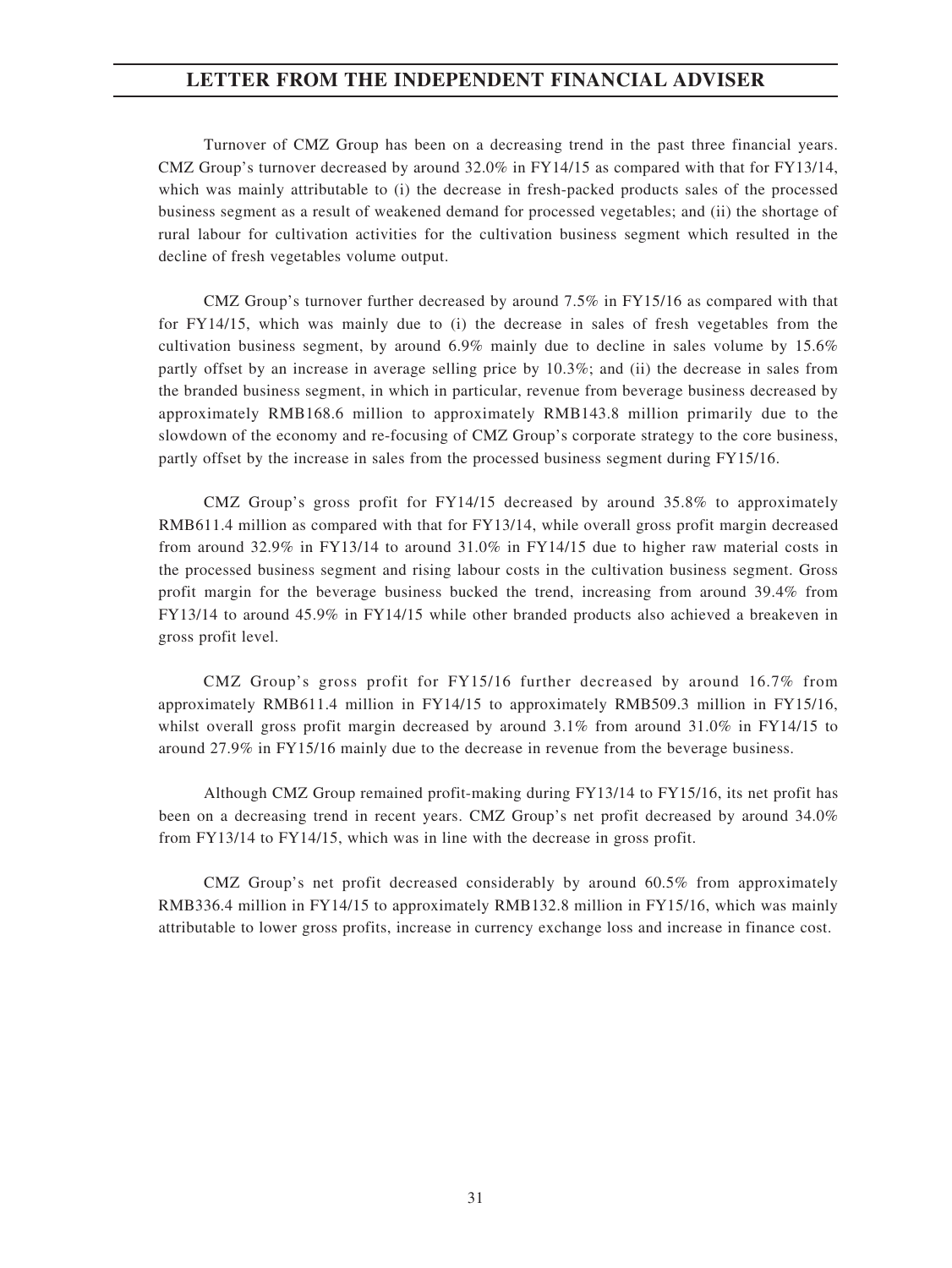### *(b) Financial position*

Set out below is a summary of the consolidated statements of financial position of CMZ Group as at 30 June 2014, 30 June 2015 and 30 June 2016 as extracted from the CMZ 2015/16 AR Announcement:

|                                      |             | As at 30 June |            |
|--------------------------------------|-------------|---------------|------------|
|                                      | 2016        | 2015          | 2014       |
|                                      | (Unaudited) | (Audited)     | (Audited)  |
|                                      |             | (Restated)    | (Restated) |
|                                      | (RMB'000)   | (RMB'000)     | (RMB'000)  |
| <b>Equity</b>                        |             |               |            |
| Capital and reserves attributable to |             |               |            |
| equity holders of CMZ                | 5,302,613   | 5,116,899     | 5,087,715  |
|                                      |             |               |            |
| <b>Non-current assets</b>            |             |               |            |
| Property, plant and equipment        | 2,178,589   | 2,019,844     | 2,130,446  |
| Land use rights                      | 128,381     | 131,487       | 134,741    |
| Bearer plants                        | 25,320      | 26,040        | 26,760     |
| Land improvement costs               | 122,751     | 88,139        | 175,249    |
| Operating lease prepayments          | 193,124     | 241,598       | 328,775    |
| Other non-current assets             | 68,951      | 6,000         | 6,000      |
|                                      | 2,717,116   | 2,513,108     | 2,801,971  |
| <b>Current assets</b>                |             |               |            |
| Land use rights                      | 3,125       | 3,125         | 2,977      |
| <b>Biological</b> assets             | 26,390      | 23,109        | 20,948     |
| Inventories                          | 37,913      | 61,507        | 106,614    |
| Trade receivables                    | 209,399     | 421,095       | 476,607    |
| Operating lease prepayments          | 55,824      | 56,518        | 63,418     |
| Other receivables and prepayments    | 93,412      | 136,058       | 149,895    |
| Cash and bank balances               | 4,373,641   | 4,261,919     | 3,267,417  |
|                                      | 4,799,704   | 4,963,331     | 4,087,876  |
| <b>Total assets</b>                  | 7,516,820   | 7,476,439     | 6,889,847  |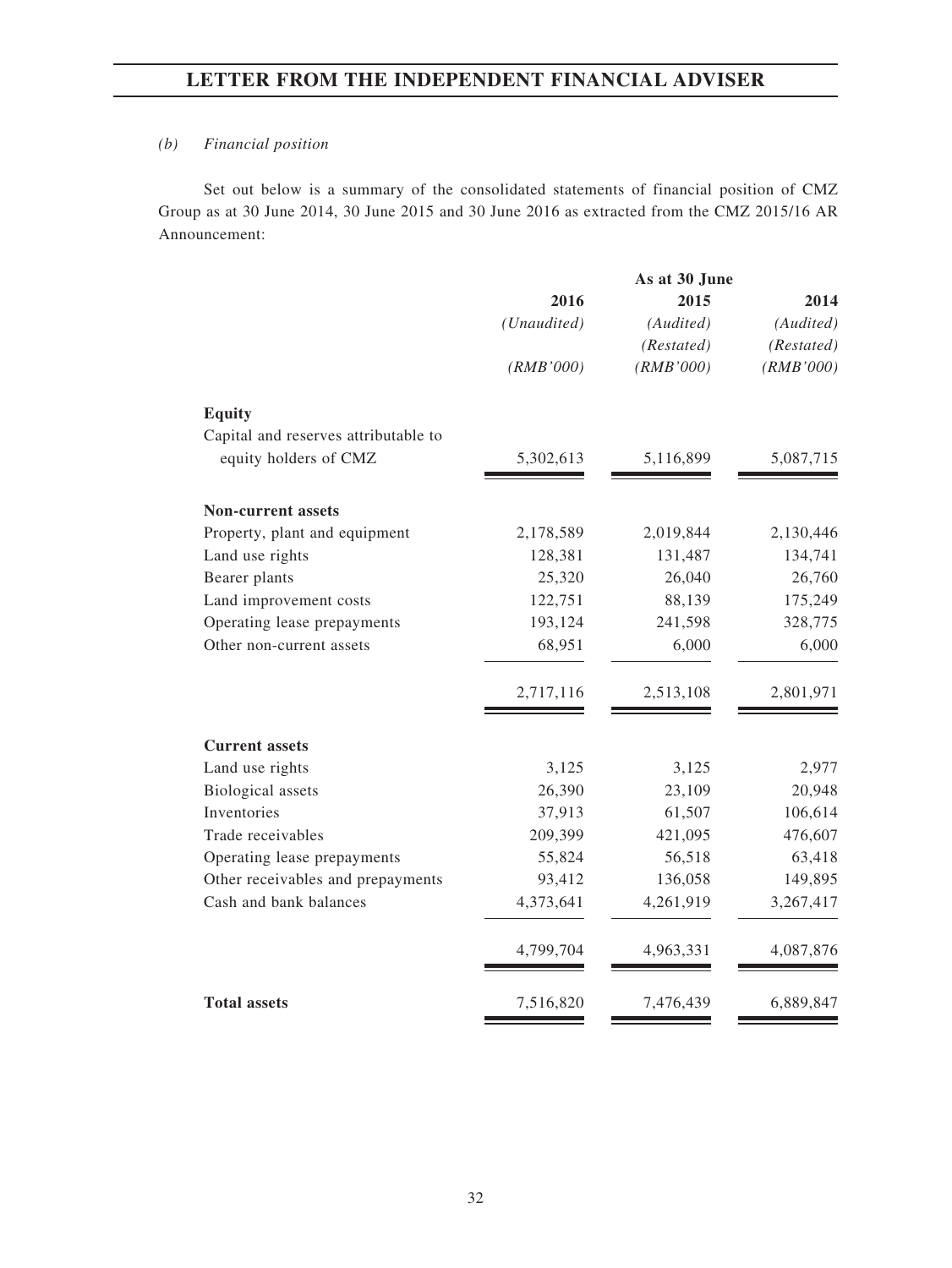|                                |             | As at 30 June |            |
|--------------------------------|-------------|---------------|------------|
|                                | 2016        | 2015          | 2014       |
|                                | (Unaudited) | (Audited)     | (Audited)  |
|                                |             | (Restated)    | (Restated) |
|                                | (RMB'000)   | (RMB'000)     | (RMB'000)  |
| <b>Current liabilities</b>     |             |               |            |
| Trade payables                 | 87,321      | 212,589       | 103,453    |
| Other payables and accruals    | 234,014     | 320,805       | 124,640    |
| Bank term loans                | 1,131,130   | 944,404       | 593,680    |
| Other current liabilities      | 16,494      | 9,726         | 4,085      |
|                                | 1,468,959   | 1,487,524     | 825,858    |
| <b>Non-current liabilities</b> |             |               |            |
| Bank term loans                | 687,337     | 810,816       | 903,595    |
| Other non-current liabilities  | 57,911      | 61,200        | 72,679     |
|                                | 745,248     | 872,016       | 976,274    |
| <b>Total liabilities</b>       | 2,214,207   | 2,359,540     | 1,802,132  |
| <b>Net assets</b>              | 5,302,613   | 5,116,899     | 5,087,715  |

As disclosed in the CMZ 2015/16 AR Announcement, CMZ Group adopted the Amendments with effect from 1 January 2016.

As shown above, total assets of CMZ Group increased by around 8.5% from approximately RMB6,889.8 million as at 30 June 2014 to approximately RMB7,476.4 million as at 30 June 2015, and further increased by around 0.5% to approximately RMB7,516.8 million as at 30 June 2016.

Non-current assets of CMZ Group mainly comprised property, plant and equipment, the balance of which represented over 80% of the total non-current assets as at 30 June 2015 and 2016. As disclosed in CMZ 2014/15 AR, non-current assets of CMZ Group decreased by around 10.3% from 30 June 2014 to approximately RMB2,513.1 million as at 30 June 2015, mainly due to amortisation and depreciation expenses. Non-current assets of CMZ Group subsequently increased by around 8.1% to approximately RMB2,717.1 million as at 30 June 2016 mainly due to, as disclosed in the CMZ 2015/16 AR Announcement, additions to property, plant and equipment and land improvement costs, partly offset by depreciation and amortisation of assets.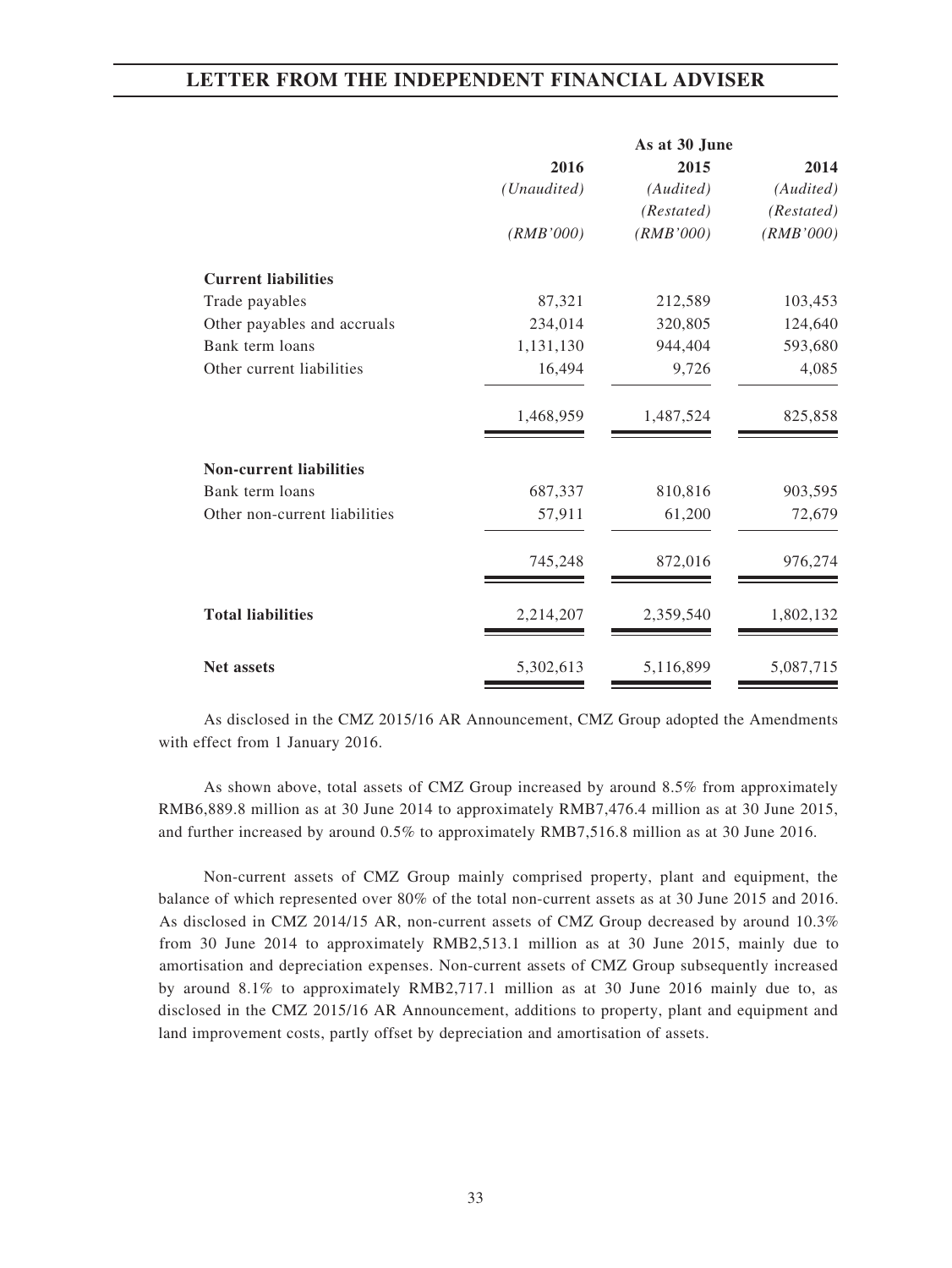Current assets of CMZ Group mainly comprised cash and bank balances, the balance of which represented over 85% of the total current assets as at 30 June 2015 and 2016. Current assets of CMZ Group rose by around 21.4% from 30 June 2014 to approximately RMB4,963.3 million as at 30 June 2015, primarily due to increase in cash and bank balances. Current assets of CMZ Group then dropped slightly by 3.3% as at 30 June 2016, mainly due to the decrease in trade and other receivables and prepayments of approximately RMB254.3 million partly offset by the increase in cash and bank balances of approximately RMB111.7 million.

Total liabilities of CMZ Group rose by around 30.9% from 30 June 2014 to approximately RMB2,359.5 million as at 30 June 2015. Total liabilities of CMZ Group then decreased by around 6.2% to approximately RMB2,214.2 million as at 30 June 2016, mainly due to decrease in trade and other payables and accruals of approximately RMB212.1 million partly offset by increase in bank term loans of approximately RMB63.2 million.

Non-current liabilities of CMZ Group substantially comprised its bank term loans. Noncurrent liabilities of CMZ Group decreased by around 10.7% from 30 June 2014 to RMB872.0 million as at 30 June 2015 as a result of lower long-term bank loan, and it further decreased by around 14.5% to approximately RMB745.2 million as at 30 June 2016 mainly due to decrease in bank term loans.

Current liabilities of CMZ Group mainly comprised other payables and accruals and bank term loans. Current liabilities of CMZ Group increased by around 80.1% from 30 June 2014 to approximately RMB1,487.5 million as at 30 June 2015, mainly attributable to the increase in shortterm bank borrowings and higher trade and other payables. It dropped slightly by around 1.2% to approximately RMB1,469.0 million as at 30 June 2016.

Capital and reserves attributable to equity holders of CMZ increased slightly by around 0.6% from 30 June 2014 to 30 June 2015, and it further increased by around 3.6% to RMB5,302.6 million as at 30 June 2016, which is in line with the profit-making track records during FY14/15 and FY15/16.

## **3. Background of and reasons for entering into the Implementation Agreement and the expected benefits and the use of proceeds**

As disclosed in the Company's announcement dated 31 December 2014, Indofood, received on 30 December 2014 and replied to and accepted on 31 December 2014 a letter of intent from CMZ BVI to purchase 347,000,000 shares of CMZ held by Indofood, representing approximately 52.94% of the issued share capital of CMZ as at the date of such announcement, at S\$1.20 per CMZ Share (the "**Then Proposed Transaction**"), subject to the condition that CMZ BVI should have received financing for the Then Proposed Transaction as well as for the mandatory general offer for all the shares in the capital of CMZ (other than those already held by CMZ BVI and/or parties acting in concert with CMZ BVI) and the execution of a definitive agreement between Indofood and CMZ BVI with regard to the Then Proposed Transaction.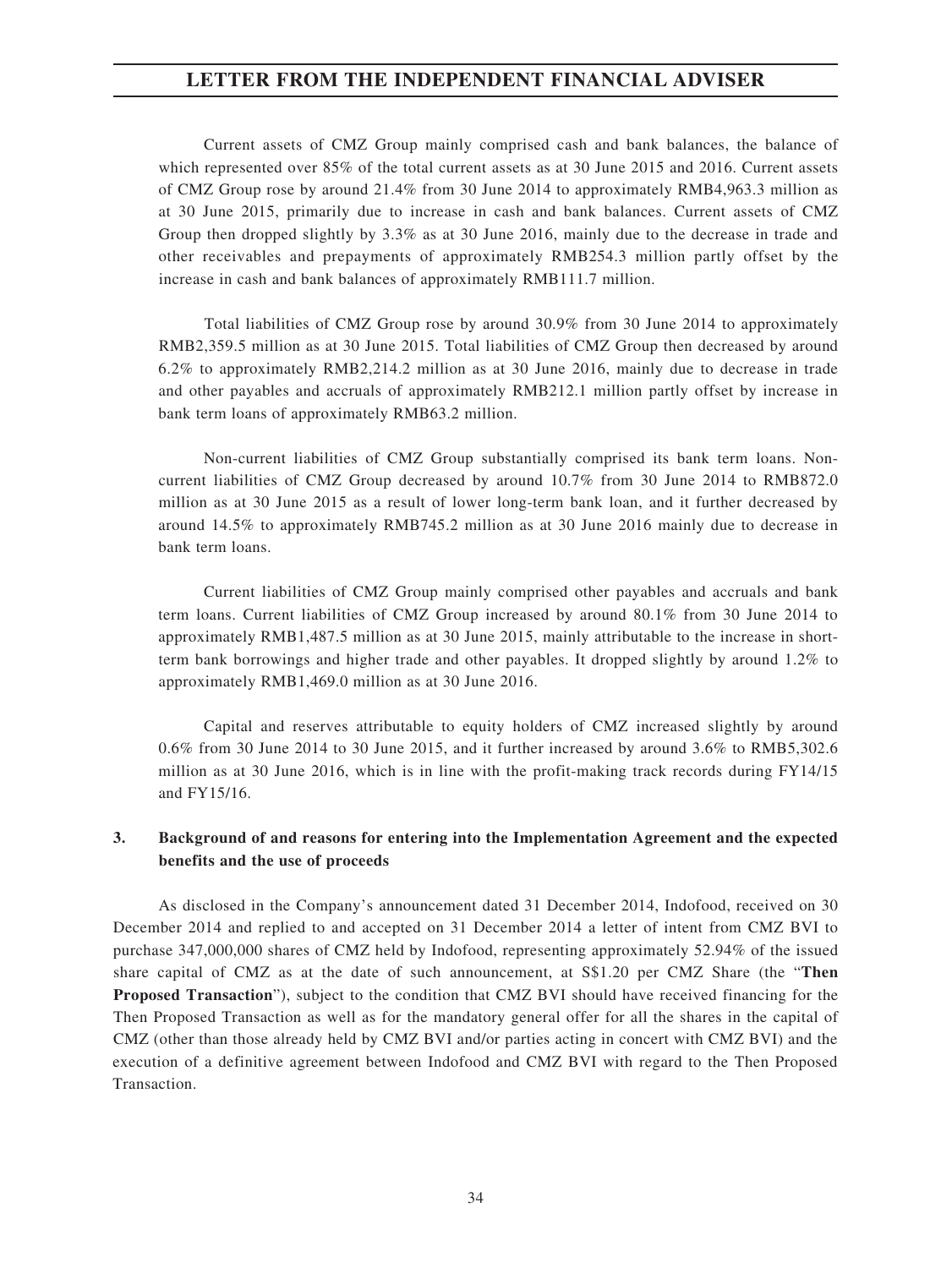As mentioned in the Company's announcement dated 16 October 2015, Indofood and CMZ BVI entered into a binding MOU pursuant to which the parties to the MOU contemplated the sale by Indofood to CMZ BVI of 347,000,000 CMZ Shares, representing approximately 52.94% of the existing issued share capital of CMZ, at S\$1.20 (equivalent to approximately US\$0.88 or HK\$6.88) per CMZ Share. The MOU also contemplated that, following completion by CMZ BVI of the acquisition of those CMZ Shares from Indofood, CMZ BVI would make a mandatory general offer for all the remaining issued CMZ Shares (other than those already held by CMZ BVI and/or parties acting in concert with it), and that Indofood would undertake not to accept the mandatory general offer in respect of its remaining 196,252,517 CMZ Shares (representing approximately 29.94% of the existing issued share capital of CMZ). However, as CMZ BVI faced challenges in arranging financing for the transaction contemplated under the MOU, CMZ BVI approached and engaged Mr. Anthoni Salim, in his personal capacity, to assist with arranging the funding required for the proposed acquisition of CMZ Shares contemplated under the MOU. Mr. Anthoni Salim has agreed to assist with arranging the required funding and participate in the proposed acquisition. As a result, Marvellous BVI has been established as a consortium indirectly owned as to approximately 92.99% by Mr. Anthoni Salim and as to approximately 7.01% by CMZ BVI. Pursuant to the Implementation Agreement, Indofood, CMZ BVI and Marvellous BVI have agreed to amend the structure of the transaction contemplated by the MOU.

It is stated in the letter from the Board in the Circular that the Board announced that on 6 September 2016 Indofood, CMZ BVI and Marvellous BVI entered into the Implementation Agreement in relation to certain amendments to the transaction proposed under the MOU and implementation of the amended transaction. Pursuant to the Implementation Agreement, Indofood, CMZ BVI and Marvellous BVI have agreed to amend the structure of the transaction contemplated by the MOU. Pursuant to the amended transaction structure, the offeror has been changed from CMZ BVI to Marvellous BVI.

Pursuant to the amended transaction structure under the Implementation Agreement, Marvellous BVI will, subject to satisfaction of the Pre-Conditions, make a voluntary general offer under the Singapore Takeovers Code to acquire all the issued CMZ Shares, including all of the 543,252,517 Indofood CMZ Shares (representing approximately 82.88% of the existing issued share capital of CMZ), at the Offer Price of S\$1.20 (equivalent to approximately US\$0.88 or HK\$6.88) per CMZ Share. One of the Pre-Conditions is the Company having obtained approval from the Independent Shareholders as regard the Implementation Agreement and transactions contemplated therein in accordance with the Listing Rules. The Offer is required to be conditional upon Marvellous BVI having received by the close of the Offer, valid acceptances of the Offer which will result in Marvellous BVI holding CMZ Shares conferring more than 50% of the voting rights attributable to all the issued CMZ Shares as at the close of the Offer.

The Implementation Agreement provides that, subject to the fulfilment of the Pre-Conditions and the Offer having been made by Marvellous BVI, Indofood will, during the Offer period, accept the Offer in respect of all the Indofood CMZ Shares and elect to receive a combination of cash in the amount of S\$0.7665 (equivalent to approximately US\$0.56 or HK\$4.4) and Exchangeable Bonds in the principal amount of S\$0.4335 (equivalent to approximately US\$0.32 or HK\$2.49) per CMZ Share. Accordingly, Indofood will receive consideration with an aggregate value of S\$651.9 million (equivalent to approximately US\$479.3 million or HK\$3.7 billion) for accepting the Offer in respect of all the Indofood CMZ Shares, comprising: (a) cash in the amount of approximately S\$416.4 million (equivalent to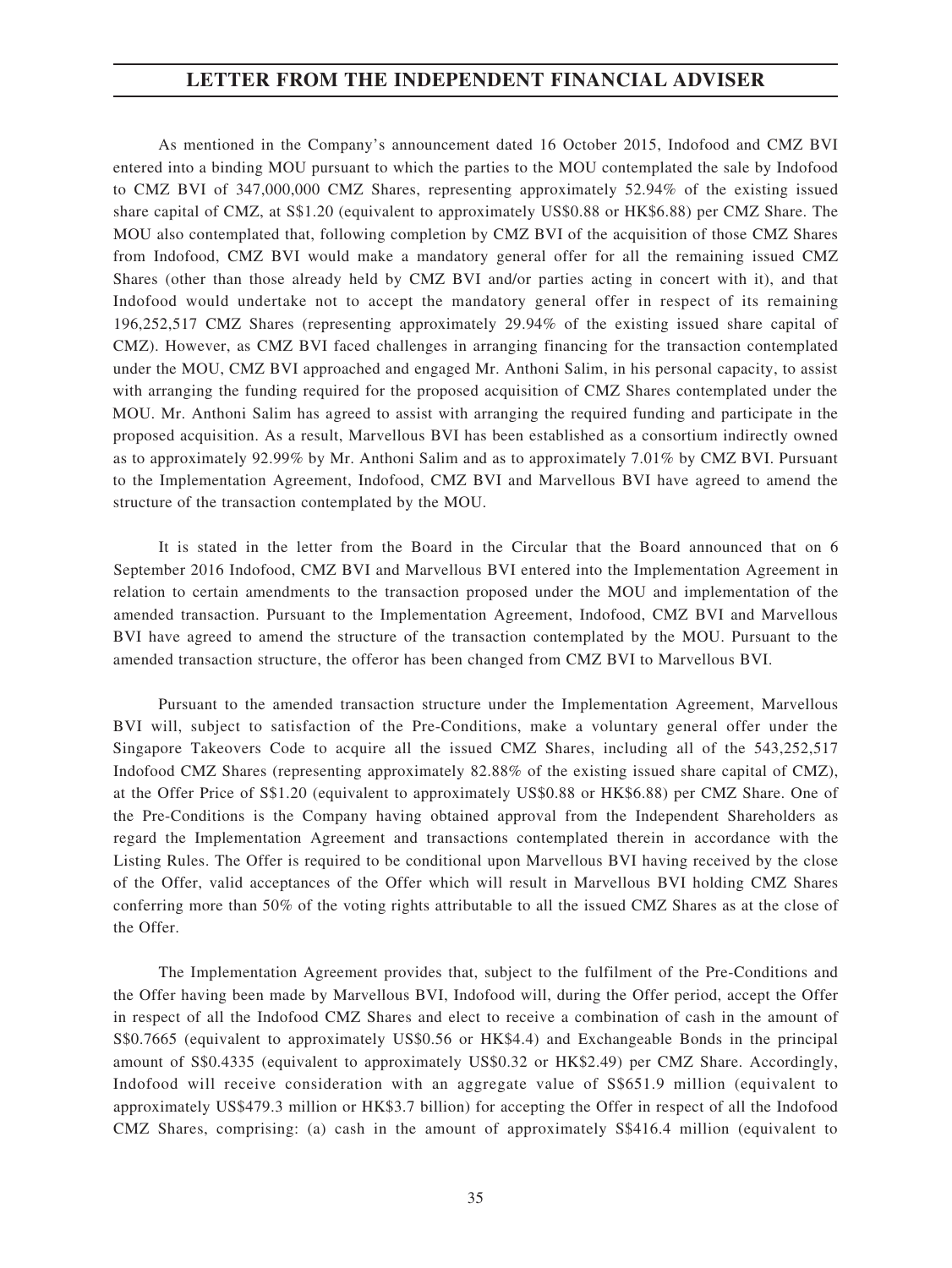approximately US\$306.2 million or HK\$2.4 billion); and (b) Exchangeable Bonds in the aggregate principal amount of approximately S\$235.5 million (equivalent to approximately US\$173.2 million or HK\$1.35 billion). The Exchangeable Bonds to be issued to Indofood under the Offer would be exchangeable, at the exchange price equivalent to the Offer Price, for 196,249,971 CMZ Shares, representing approximately 29.94% of the existing issued share capital of CMZ, which is consistent with Indofood's original intention under the MOU.

Marvellous BVI has stated that its intention is to privatise and delist CMZ, if possible, by way of the voluntary general offer and the compulsory acquisition of CMZ Shares not tendered for acceptance under the voluntary general offer, subject to the minimum threshold for exercise of the power of compulsory acquisition being achieved. As stated in the letter from the Board in the Circular, the Board does not expect any significant changes to Indofood's involvement in CMZ after the Transactions. Currently, Indofood has one representative in the CMZ's board of directors. It is expected that Indofood will have at least one board seat in CMZ after the Transactions. As such, we concur with the Board that interests of Indofood and its shareholders as a whole will continue to be represented despite the possibility that the CMZ Shares to be issued pursuant to the exchange feature under the Exchangeable Bonds will be unlisted shares if CMZ is privatised and delisted from the Singapore Stock Exchange.

As disclosed in the CMZ Announcement, Marvellous BVI is of the view that the delisting and privatisation of CMZ will provide Marvellous BVI and CMZ with greater control and management flexibility in the implementation of any strategic initiatives and/or operational changes of CMZ Group as well as dispense with compliance costs associated with maintenance of a listed status.

As mentioned in the letter from the Board in the Circular, the Board is of the view that the return on Indofood's investment in CMZ has been lower than originally anticipated over the past three years, principally due to the weak macroeconomic conditions globally, including in the PRC. However, the Board expects the performance of CMZ to improve and the return on Indofood's investment to match the Group's expectation in the longer term, as the macroeconomic conditions improve. Therefore, the Board proposes to retain a reduced equity interest in CMZ pursuant to the Exchangeable Bonds to be issued to Indofood as part of the consideration for accepting the Offer in respect of the Indofood CMZ Shares. We consider that the amended transaction structure under the Implementation Agreement is in line and consistent with the Group's original intention to reduce its stake in CMZ from approximately 82.88% to approximately 29.94% when the parties commenced the negotiations in December 2014.

As discussed in the letter from the Board in the Circular, the Board believes that Indofood and CMZ will continue to create synergies after the Transactions. CMZ will maintain as one of the suppliers to Indofood while Indofood will continue to collaborate with CMZ in developing the key raw materials required by Indofood in its operations after the Transactions. The Management further provides that not only Indofood has an extensive distribution networks in Indonesia which CMZ may tap for the distribution of its products in Indonesia, both the Group and the CMZ Group may also leverage onto each other's marketing and distribution expertise and capabilities for cross-distribute each other's products in the Chinese and Indonesian consumer markets. In addition, according to No.1 Central Document jointly released by the Central Committee of the Communist Party of China and the State Council on 27 January 2016, PRC is planning to step up reforms and innovation to speed up the modernisation of agriculture, which is believed to be favourable to the agricultural landscape in China in the long run. However, timing for any such new policies to be proposed and implemented could be uncertain and profitability of the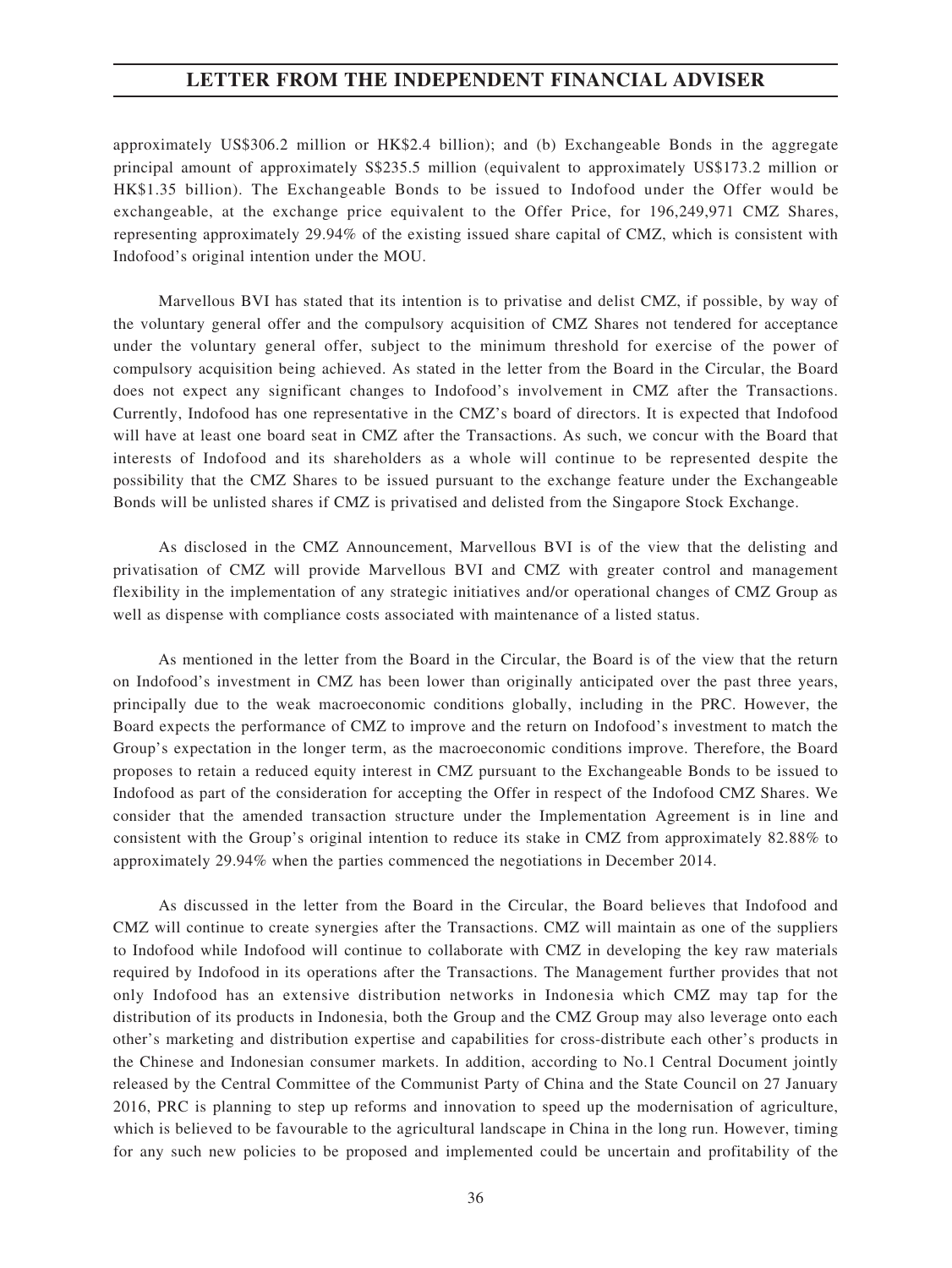CMZ Group has been decreasing in the past few years. In this regard, the Transactions, therefore, would not only allow the Group to realise part of its investment in CMZ at a reasonable price (details of our assessment are set out in the section headed "4. Principal terms of the Implementation Agreement and the Offer" below) to reduce its operational risk, they will at the same time allow the Group to retain an interest in CMZ, which has been profit-making historically with its net assets of approximately RMB5.3 billion (equivalent to approximately US\$679.5 million or approximately S\$924.1 million) as at 30 June 2016, to possibly capture any potential upside as a result of future business growth of CMZ in view of the aforesaid synergies and the long-term policy development in the PRC.

Following the acceptance of the Offer, Indofood will receive consideration with an aggregate value of S\$651.9 million (equivalent to approximately US\$479.3 million or HK\$3.7 billion) for accepting the Offer in respect of all the Indofood CMZ Shares, of which approximately S\$416.4 million (equivalent to approximately US\$306.2 million or HK\$2.4 billion) will be received in cash with the remaining approximately S\$235.5 million (equivalent to approximately US\$173.2 million or HK\$1.35 billion) to be settled by the Exchangeable Bonds. Accordingly, value of the investment as regard the retained interests of approximately 29.94% in CMZ, based on the principal amount of the Exchangeable Bonds, is approximately S\$235.5 million (equivalent to approximately US\$173.2 million or HK\$1.35 billion) which represents only around 5.2% of the net assets attributable to owners of the Company as at 30 June 2016. The Group will also use the cash proceeds from the Transactions of approximately S\$416.4 million (equivalent to approximately US\$306.2 million or HK\$2.4 billion) to repay the loan borrowed to finance the acquisition of CMZ, which will reduce the indebtedness of the Group.

Having considered that, in particular, (i) the Transactions are strategic moves of the Group to realise part of its investment in CMZ, in view of the decreasing profitability of the CMZ Group in recent years and the uncertainty in timing for any new favourable policies to be proposed and implemented, at a reasonable price and to reduce its operational risk, while at the same time allow the Group to retain an interest in CMZ which remains profit-making with net assets of approximately RMB5.3 billion (equivalent to approximately US\$ 679.5 million or approximately S\$924.1 million) as at 30 June 2016, leaving the opportunity of capturing any potential upside in the mid and long term as a result of future business growth of CMZ in view of the synergies and the long-term policy development in the PRC; and (ii) the terms of the Implementation Agreement, including the Offer Price and the terms of the Exchangeable Bonds, are fair and reasonable (details of our assessment are discussed in the sections headed "4. Principal terms of the Implementation Agreement and the Offer" below), we concur with the view of Directors that the entering into of the Implementation Agreement is fair and reasonable as far as the Company and its shareholders are concerned.

#### **4. Principal terms of the Implementation Agreement and the Offer**

Pursuant to the Implementation Agreement, Marvellous BVI will, subject to satisfaction of the Pre-Conditions, make the Offer to acquire all the issued CMZ Shares at the Offer Price of S\$1.20 (equivalent to approximately US\$0.88 or HK\$6.88) per CMZ Share.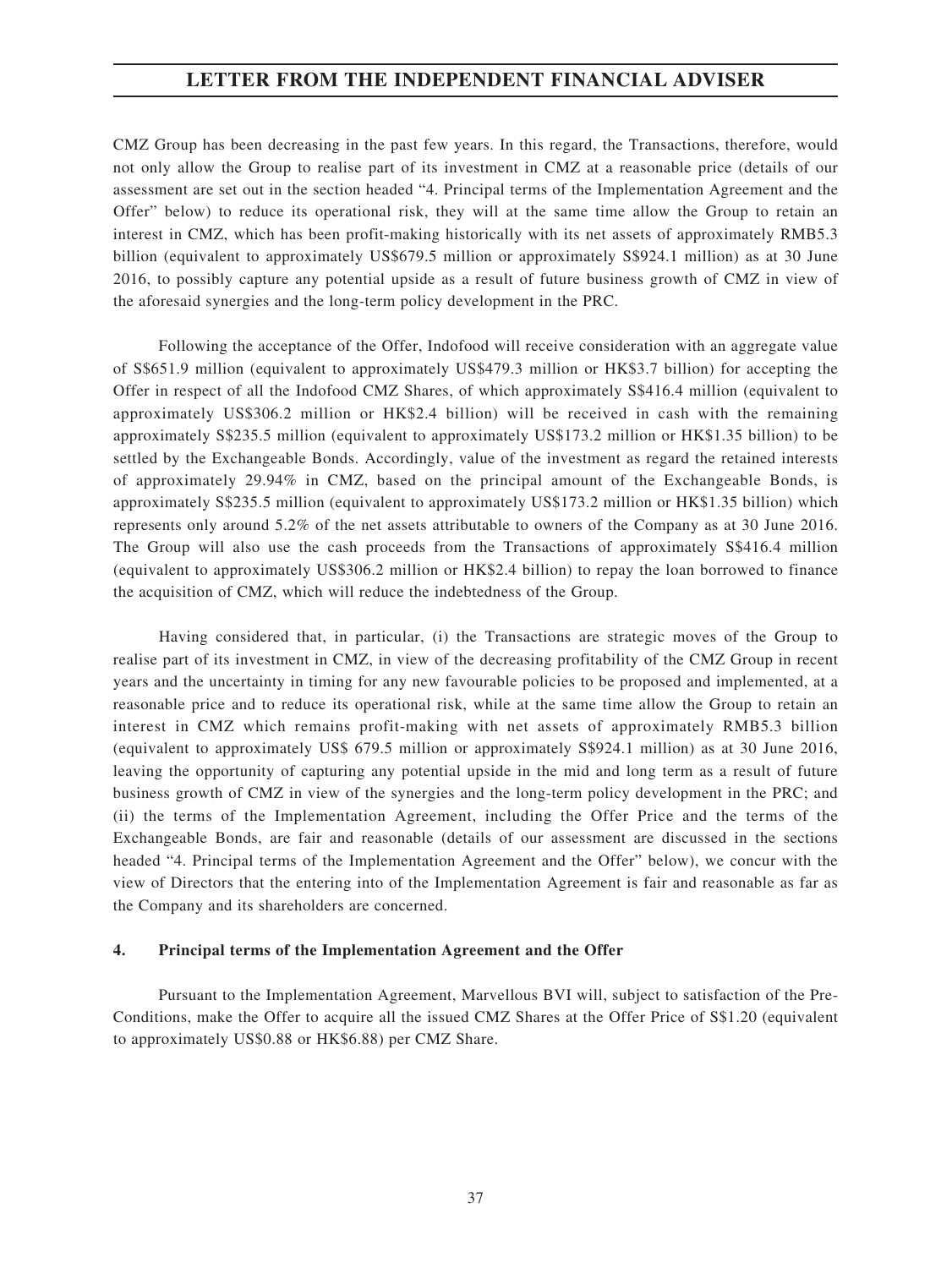The Offer is required to be conditional upon Marvellous BVI having received by the close of the Offer, valid acceptances of the Offer which will result in Marvellous BVI holding CMZ Shares conferring more than 50% of the voting rights attributable to all the issued CMZ Shares as at the close of the Offer. Accordingly, it is expected that the Offer will be declared unconditional immediately following the Indofood's acceptance of the Offer in respect of all the Indofood CMZ Shares.

Accepting shareholders of CMZ may elect to receive the offer price of S\$1.20 either:

- a) fully in cash; or
- b) by a combination of cash in the amount of S\$0.7665 (equivalent to approximately US\$0.56 or HK\$4.4) and Exchangeable Bonds in the principal amount of S\$0.4335 (equivalent to approximately US\$0.32 or HK\$2.49), to be issued by Marvellous BVI. The combination of cash and Exchangeable Bonds comprises approximately 63.9% of the Offer consideration in the form of cash and approximately 36.1% of the Offer consideration in the form of Exchangeable Bonds.

#### *Undertakings*

Pursuant to the Implementation Agreement, Indofood has, contemporaneously with the execution of the Implementation Agreement, executed an irrevocable undertaking in favour of Marvellous BVI, whereby Indofood has irrevocably undertaken, subject to the fulfilment of the Pre-Conditions and the Offer having been made by Marvellous BVI, to accept the Offer during the Offer period in respect of all the Indofood CMZ Shares and elect to receive a combination of cash in the amount of S\$0.7665 (equivalent to approximately US\$0.56 or HK\$4.4) and Exchangeable Bonds in the principal amount of S\$0.4335 (equivalent to approximately US\$0.32 or HK\$2.49) per CMZ Share as consideration for Indofood's acceptance of the Offer in respect of all the Indofood CMZ Shares.

Pursuant to the Implementation Agreement, CMZ BVI and each member of the CMZ Management have, contemporaneously with the execution of the Implementation Agreement, executed irrevocable undertakings in favour of Marvellous BVI, whereby CMZ BVI and each member of the CMZ Management have irrevocably undertaken:

- a. to tender all of their respective CMZ Management Shares in acceptance of the Offer; and
- b. to receive the entire consideration payable by Marvellous BVI for the CMZ Management's Acceptance by way of interest-free promissory notes to be issued by Marvellous BVI to CMZ BVI with a principal amount of approximately S\$38.6 million (equivalent to approximately US\$28.4 million or HK\$221.4 million), being the consideration for the 32,183,600 CMZ Management Shares at the Offer Price.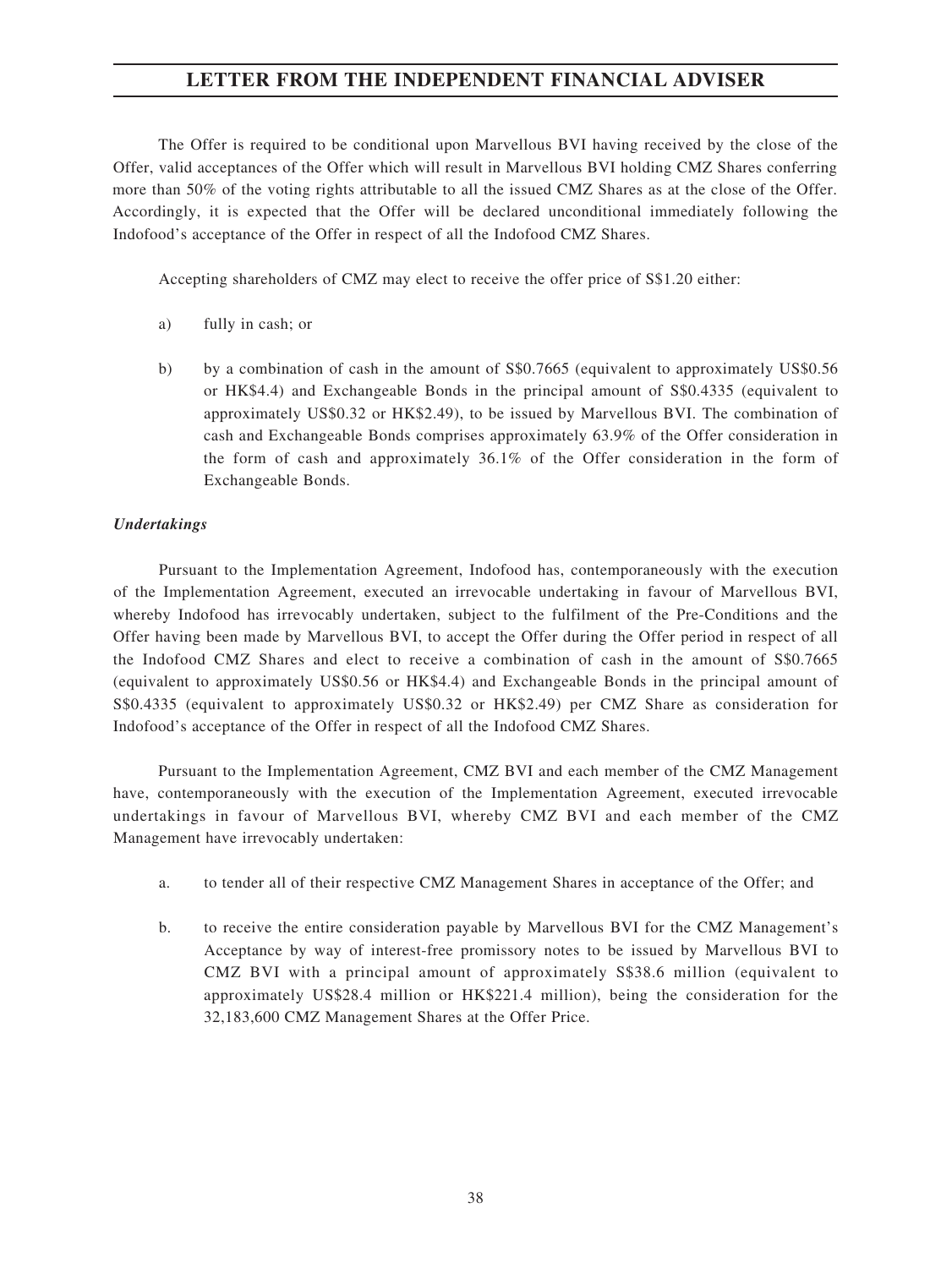#### *Earnest Sum*

In accordance with the provisions of the MOU, CMZ BVI paid the Earnest Sum to Indofood on 30 December 2015. The Implementation Agreement provides that in the event the Offer becomes or is declared unconditional in accordance with its terms, CMZ BVI will transfer its rights in respect of the Earnest Sum to Marvellous BVI and the Earnest Sum paid by CMZ BVI to Indofood under the MOU (including the interest accrued on the Earnest Sum) shall be treated as part of the cash consideration payable by Marvellous BVI to Indofood for Indofood's acceptance of the Offer. Marvellous BVI shall be entitled to deduct such amount from the cash consideration due to Indofood for Indofood's acceptance of the Offer.

#### *Offer Price*

As disclosed in the letter from the Board in the Circular, the Offer Price for each CMZ Share of S\$1.20 (equivalent to approximately US\$0.88 or HK\$6.88) is the same as the sale price stated in the MOU and was arrived at after arm's length negotiations on a willing seller, willing buyer basis. The Offer Price represents:

- (a) a premium of approximately 39.5% over the closing price of S\$0.86 (equivalent to approximately US\$0.63 or HK\$4.93) per CMZ Share as quoted by the Singapore Stock Exchange on 30 December 2014, being the last trading day immediately preceding the Initial Announcement (as defined below); and
- (b) a premium of approximately 20.0% over the closing price of S\$0.96 (equivalent to approximately US\$0.71 or HK\$5.51) per CMZ Share as quoted by the Singapore Stock Exchange on 30 August 2016, being the last trading day immediately preceding the CMZ Announcement.

The Offer Price was agreed to by Indofood on the basis that it is not lower than the average price for Indofood's acquisition of CMZ Shares in 2013. The Offer Price is subject to reduction by the amount of any distribution in respect of a CMZ Share the record date for which is on or after the date of announcement of the Offer but prior to the settlement date under the Offer.

In order to assess the fairness and reasonableness of the Offer Price, we have conducted the following researches: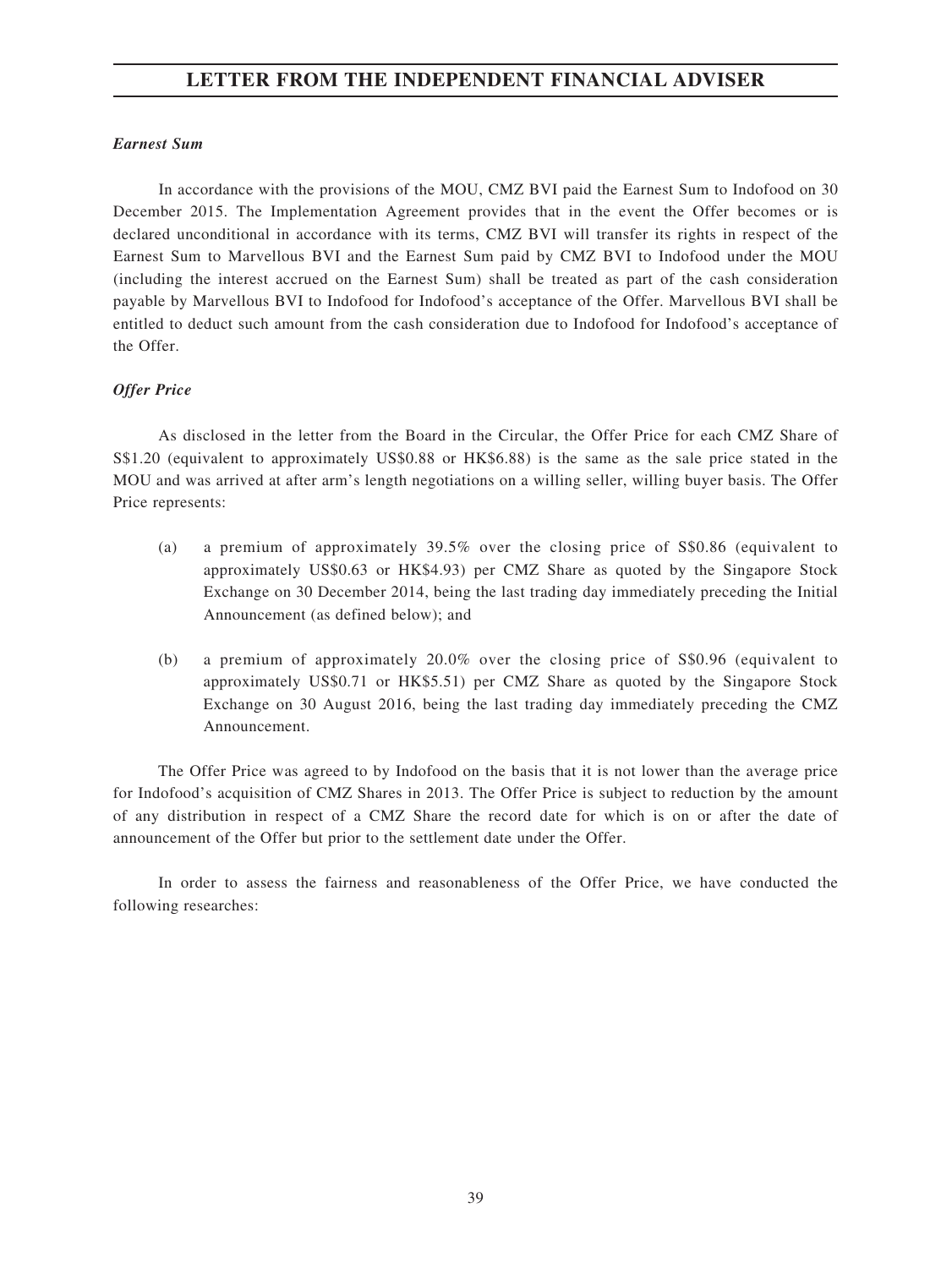#### *(a) Historical trading performance and liquidity of the CMZ Shares*

Set out below is the movement of the closing prices of the CMZ Shares from 2 January 2014 to the Latest Practicable Date (the "**Review Period**"):



During the period from 2 January 2014 to 30 December 2014, the closing price of the CMZ Shares was within the range between S\$0.800 and S\$0.960 per CMZ Share. On 31 December 2014, CMZ published the announcement regarding the Then Proposed Transaction (the "**Initial Announcement**"), the closing price increased sharply from S\$0.86 per CMZ Share on 30 December 2014 to S\$1.04 per CMZ Share on 2 January 2015, being the first trading day immediately following the publication of such announcement. Since then and up to 30 December 2015, the closing price of the CMZ Shares exhibited a downward trend in general within the range of S\$0.635 to S\$1.060 per CMZ Share, save for a short-term rebound during the period from 16 September 2015 and 28 October 2015 and around the announcement of the signing of the MOU.

Following the release by CMZ of the announcement dated 30 December 2015 regarding the payment of the Earnest Sum pursuant to the MOU, the closing price surged from S\$0.690 per CMZ Share on 30 December 2015 to S\$0.835 per CMZ Share on 31 December 2015, being the first trading immediately following the publication of such announcement and reached S\$0.885 per CMZ Share on 5 January. Afterwards, the closing price of the CMZ Shares returned to a downward trend and traded within the range of S\$0.745 to S\$0.885 per CMZ Shares till a significant rebound on 30 March 2016. The closing price of the CMZ Shares raised from S\$0.790 on 29 March 2016 to S\$0.940 per CMZ Share on 30 March 2016. Since then, the closing price maintained within a narrow range between S\$0.920 and S\$1.015 up to 30 August 2016, being the last trading day of the CMZ Share prior to the publication of the CMZ Announcement. Throughout the period from 1 January 2014 to 30 August 2016 (the "**Pre-announcement Period**"), the closing price of the CMZ Shares was all along closed at price levels below the Offer Price of S\$1.20 per CMZ Share.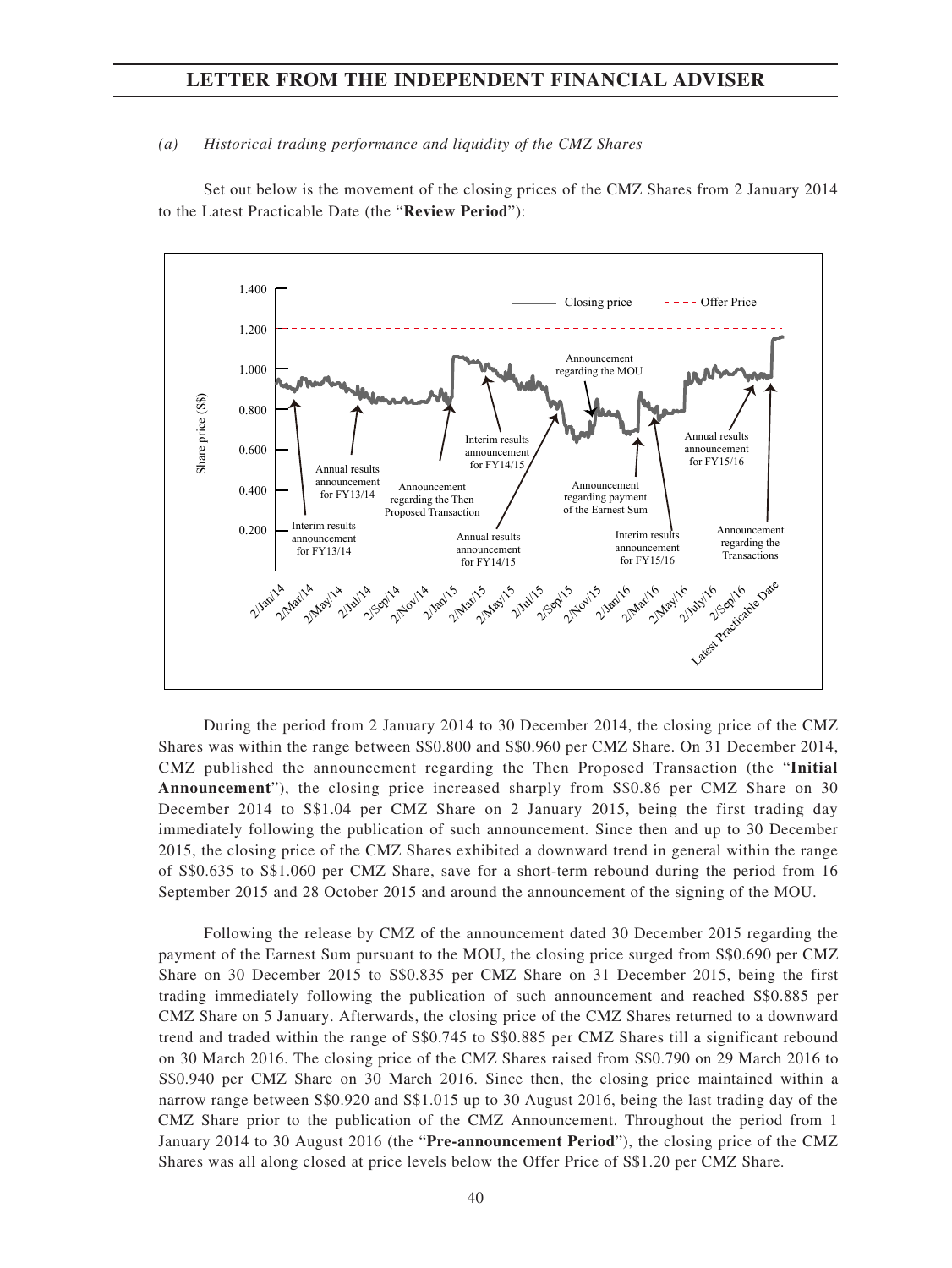Trading in CMZ Shares were suspended from 31 August 2016 to 6 September 2016 pending the publication of the CMZ Announcement. Following the publication of the CMZ Announcement and the resumption of trading in CMZ Shares on 7 September 2016, the closing price surged from S\$0.960 per CMZ Share on 30 August 2016 to S\$1.135 per CMZ Share on 7 September 2016, being the first trading day of the CMZ Shares following the publication of the CMZ Announcement. Since 7 September 2016 and up to the Latest Practicable Date (the "**Postannouncement Period**"), the CMZ Share price closed below the Offer Price in the range between S\$1.135 and S\$1.155 per CMZ Share and closed at S\$1.149 per CMZ Share on the Latest Practicable Date.

Set out below is the liquidity of the CMZ Shares during the following respective periods in the Review Period:

|                                                                                                                                                                      | Approximate<br>percentage<br>of average<br>daily trading<br>volume to<br>total issued<br><b>CMZ</b> Shares | Approximate<br>percentage<br>of average daily<br>trading volume<br>to total issued<br><b>CMZ</b> Shares but<br>excluding those<br>held by Indofood |
|----------------------------------------------------------------------------------------------------------------------------------------------------------------------|------------------------------------------------------------------------------------------------------------|----------------------------------------------------------------------------------------------------------------------------------------------------|
| From 2 January 2014 up to 30 December 2014,<br>being the trading day immediately prior<br>to the publication by CMZ of the<br>Initial Announcement (the "Pre-Initial |                                                                                                            |                                                                                                                                                    |
| <b>Announcement Period"</b> )                                                                                                                                        | 0.0248%                                                                                                    | $0.1451\%$                                                                                                                                         |
| Between 2 January 2015 and 14 October 2015,<br>being the date of the announcement<br>regarding the MOU                                                               | 0.0183%                                                                                                    | 0.1069%                                                                                                                                            |
| Between 15 October 2015 and 30 August 2016,<br>being the last trading day of the CMZ<br>Share prior to the publication of the<br><b>CMZ</b> Announcement             | 0.0140%                                                                                                    | 0.0819%                                                                                                                                            |
| During the Post-announcement Period                                                                                                                                  | 0.3142%                                                                                                    | 1.8359%                                                                                                                                            |

As shown in the table above, trading volume of CMZ Shares has been generally thin during the Review Period.

During the Pre-Initial Announcement Period, the average daily trading volume amounted to (i) approximately 0.0248% to the total issued CMZ Shares; and (ii) approximately 0.1451% to the total issued CMZ Shares excluding those held by Indofood. Immediately following release of the Initial Announcement, the average daily trading volume of CMZ Shares showed a significant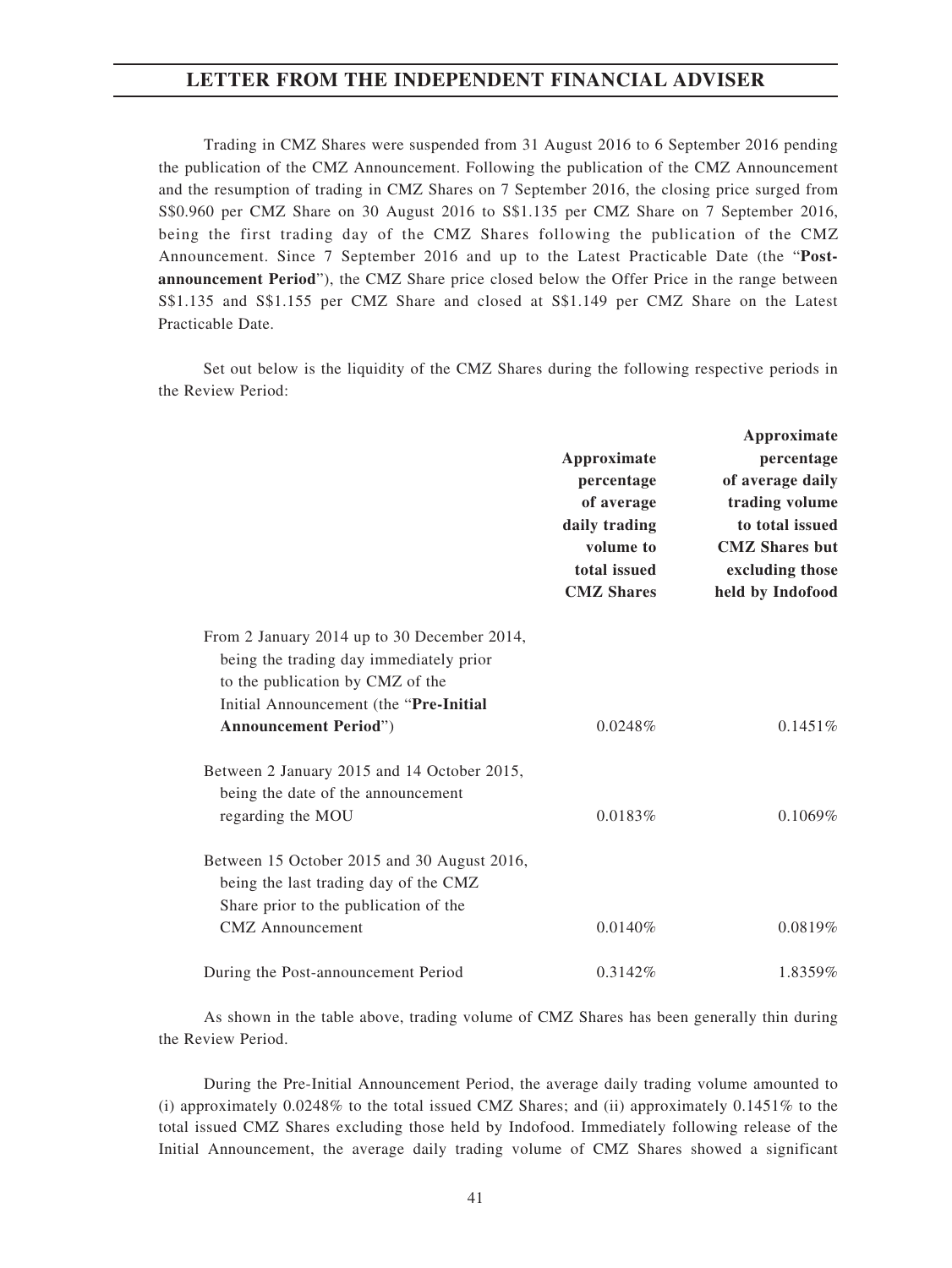increase in January 2015 to (i) approximately 0.0481% to the total issued CMZ Shares; and (ii) approximately 0.2810% to the total issued CMZ Shares excluding those held by Indofood. However, the average daily trading volume during the period from 2 January 2015 (being the first trading day of CMZ Share following release of the Initial Announcement) to 30 August 2016 (being the last trading day of the CMZ Share prior to the publication of the CMZ Announcement) as a whole, did not have prominent increase when compared to that during the Pre-Initial Announcement Period.

A relatively higher trading volume was recorded during the Post-announcement Period during which the average daily trading volume amounted to (i) approximately 0.3142% to the total issued CMZ Shares; and (ii) approximately 1.8359% to the total issued CMZ Shares excluding those held by Indofood.

#### *(b) Comparable companies*

For comparison purposes, we have reviewed and identified 4 companies listed on the Singapore Stock Exchange that are engaged in manufacturing and distribution of processed vegetables and fruits (the "**Comparable Companies**"). Though the Comparable Companies are not the same in all aspects as CMZ, we consider that the analysis on the Comparable Companies can provide a meaningful reference to the Company's shareholders given that the Comparable Companies are all engaged in manufacturing and distribution of processed vegetables and fruits that are considered having similar characteristics in terms of industry background and outlook as CMZ and can provide a general overview on their market valuation with respect to their corresponding underlying earnings and net asset value for comparison purposes.

Set out in the table below are the details of the Comparable Companies and their respective price-to-earnings multiples ("**P/E**") and price-to-book multiples ("**P/B**") as compared with CMZ:

| <b>Stock</b>     |                                             | <b>Market</b>  |          |          |
|------------------|---------------------------------------------|----------------|----------|----------|
| code             | Company                                     | capitalisation | P/E      | P/B      |
|                  |                                             | S\$ million    | times    | times    |
|                  |                                             | (Note 1)       | (Note 2) | (Note 3) |
| D <sub>03</sub>  | Del Monte Pacific Limited ( <i>Note 7</i> ) | 689.84         | 9.84     | 1.67     |
| T <sub>4</sub> B | Sino Grandness Food Industry Group Limited  | 296.27         | 7.03     | 0.80     |
| AAJ              | Sunmoon Food Company Limited                | 13.39          | n/a      | 1.20     |
| <b>BJV</b>       | Yamada Green Resources Limited              | 51.09          | 2.91     | 0.29     |
|                  |                                             | Average        | 6.59     | 0.99     |
|                  |                                             | <b>Maximum</b> | 9.84     | 1.67     |
|                  |                                             | <b>Minimum</b> | 2.91     | 0.29     |
| K2N              | CMZ                                         | 786.53         | 29.04    | 0.73     |
|                  |                                             | (Note 4)       | (Note 5) | (Note 6) |

*Source: Website of the Singapore Stock Exchange and respective latest published financial reports of the Comparable Companies and CMZ*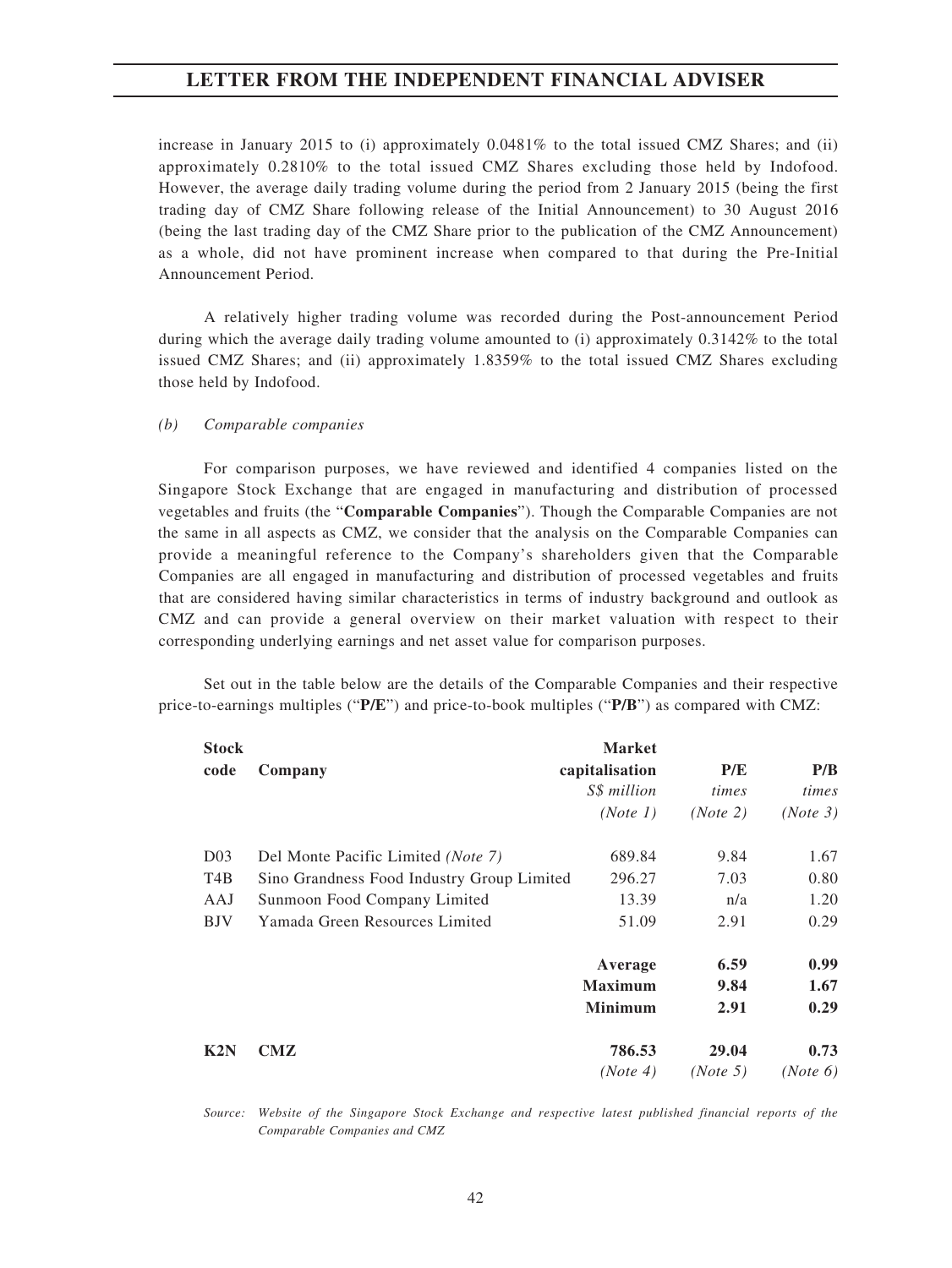*Notes:*

- 1) The market capitalisation of the Comparable Companies is calculated based on their respective closing price per share and number of issued shares as at the Latest Practicable Date.
- 2) P/E of the Comparable Companies are calculated based on the earnings attributable to owners of the relevant Comparable Companies as published in their respective latest published financial report and the respective market capitalisation as at the Latest Practicable Date.
- 3) P/B of the Comparable Companies are calculated based on the net asset value attributable to owners of the relevant Comparable Companies as published in their respective latest published financial reports and the respective market capitalisation as at the Latest Practicable Date.
- 4) The market capitalisation of CMZ is referred to the Offer Price of S\$1.20 per CMZ Share and number of issued shares of CMZ as at the Latest Practicable Date (the "**CMZ Theoretical Market Cap**").
- 5) P/E of CMZ is calculated based on the earnings attributable to owners of CMZ for the year ended 30 June 2016 and the CMZ Theoretical Market Cap.
- 6) P/B of CMZ is calculated based on the net asset value attributable to owners of CMZ as at 30 June 2016 and the CMZ Theoretical Market Cap.
- 7) Del Monte Pacific Limited is dual listed on the Mainboards of the Singapore Stock Exchange and the PSE. For the purpose of this Comparable Companies analysis, the closing share price of Del Monte Pacific Limited on the Singapore Stock Exchange as at the Latest Practicable Date has been taken to reflect its market valuation by investors in the Singapore Stock Exchange.
- 8) For the purpose of this table, the translation of quoted currency values are made on an approximate basis and at the rate of US\$1.00 = S\$1.36 = RMB6.67 = HK\$7.8 for the purpose of illustration only.

As shown in the table above, P/E of the Comparable Companies are in the range of around 2.91 times to 9.84 times, with an average of 6.59 times. The implied P/E of CMZ of approximately 29.04 times is substantially higher than P/E of all the Comparable Companies, which is considered favourable to the Group.

The implied P/B of CMZ of approximately 0.73 times is lower than average P/B of Comparable Companies of 0.99 times but within the range of 0.29 times to 1.67 times. We looked into the proportion of revenue generating assets (including in particular, land uses rights, land improvement costs, biological assets and property, plant and equipment) (the "**Revenue Generating Assets**") and cash respectively over the total assets of CMZ Group and the Comparable Companies and noted that, CMZ Group's proportion of the Revenue Generating Assets to its total assets of around  $33\%$  is comparable to the average of that of the Comparable Companies of around 30%, while CMZ Group's proportion of cash and bank balance to its total assets of around 58% is significantly higher than that of all of the Comparable Companies and the average of them of around 9%. The relatively lower P/B of CMZ may be attributable to the considerably higher proportion of cash and bank balances to total assets of CMZ Group when compared with those of the Comparable Companies.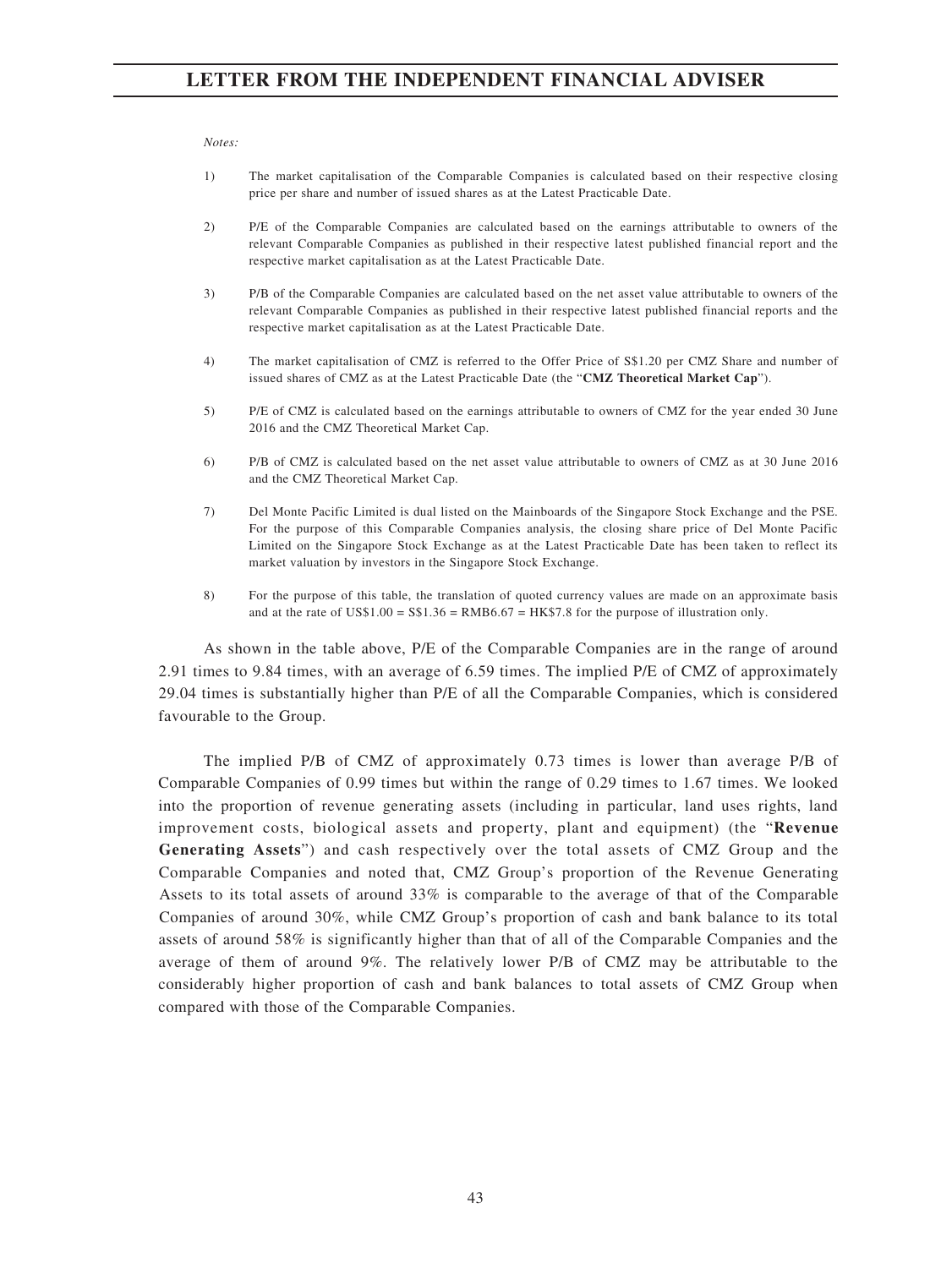Though P/B of CMZ based on the Offer Price is less favourable as compared to that of the Comparable Companies, we note that the closing price of CMZ Shares has traded consistently below its consolidated net asset value (the "**NAV**") per CMZ Share since 14 February 2014 (being the date on which CMZ released its interim results for the six months ended 31 December 2013).

| <b>Release Date of</b><br>NAV per<br><b>CMZ</b><br>interim/annual |                                       |              |                |                             |         | Discount of closing price of CMZ |                               |         |
|-------------------------------------------------------------------|---------------------------------------|--------------|----------------|-----------------------------|---------|----------------------------------|-------------------------------|---------|
| results                                                           | Period                                | <b>Share</b> |                | Closing price per CMZ Share |         |                                  | Share to NAV per CMZ Share    |         |
|                                                                   |                                       |              | <b>Highest</b> | Lowest                      | Average | <b>Highest</b>                   | Lowest                        | Average |
|                                                                   |                                       | Approx. S\$  |                |                             |         |                                  | Approx. % Approx. % Approx. % |         |
| 14-Feb-14                                                         | $15$ -Feb-14 - $25$ -Jul-14           | 1.54         | 0.96           | 0.83                        | 0.91    | 37.56                            | 46.02                         | 40.82   |
| $25$ -Jul-14                                                      | $26$ -Jul-14 - 13-Feb-15              | 1.62         | 1.06           | 0.80                        | 0.90    | 34.75                            | 50.76                         | 44.60   |
| 13-Feb-15                                                         | $14$ -Feb- $15 - 29$ -Jul- $15$       | 1.63         | 1.03           | 0.81                        | 0.94    | 36.79                            | 50.29                         | 42.31   |
| $29$ -Jul-15                                                      | $30$ -Jul-15 – 5-Feb-16               | 1.63         | 0.89           | 0.64                        | 0.75    | 45.36                            | 60.71                         | 53.95   |
| 5-Feb-16                                                          | $6 - Feb - 16 - 11 - Aug - 16$        | 1.62         | 1.02           | 0.75                        | 0.92    | 37.10                            | 53.75                         | 43.27   |
| $11-Aug-16$                                                       | $12$ -Aug-16 - 30-Aug-16 <sup>#</sup> | 1.65         | 0.98           | 0.95                        | 0.96    | 40.62                            | 42.44                         | 41.83   |

*Note:*

The last trading day of CMZ Shares prior to the publication of the CMZ Announcement

Based on the analysis set out above, we note that, since 15 February 2014 up to 30 August 2016, the average closing price of the CMZ Shares for each of the respective periods indicated above have traded at a discount (the "**Average Discount(s)**") to the then NAV per CMZ Share. As shown in the table, such discounts ranged from approximately 40.82% to approximately 53.95%.

The Offer Price of S\$1.20 represents a discount of approximately 27.27% to the NAV of approximately S\$1.65 per CMZ Share as at 30 June 2016, which is lower than the Average Discounts as shown above.

#### *(c) Privatisation precedents*

We have also compared the valuation statistics implied by the exit offer price with those of recently successful privatisation transactions undertaken by the Singapore Stock Exchange listed companies ("**Privatisation Precedents**"). In assessing the reasonableness of the Offer Price, we have compared the financial terms of the exit offer with those Privatisation Precedents carried out either by way of voluntary delisting ("**VD**") or general takeover offer ("**VGO**") announced, and successfully privatised and delisted during the period between January 2015 and up to the Latest Practicable Date, which we consider an exhaustive list of relevant privatisation transactions based on the said criteria above. We have reviewed transactions, inter alia, a comparison of the premium/ discount of the exit offer prices of the consideration shares over/to the last transacted prices for the shares of these companies prior to the date of the relevant announcements.

As the subject companies involved in the Privatisation Precedents were in entirely different industries, carried out different businesses and operations, their assets requirements and composition are expected to be widely different from that of CMZ Group. A comparison of exit offer price over the net asset value per share under the Privatisation Precedents, therefore, will not be considered meaningful.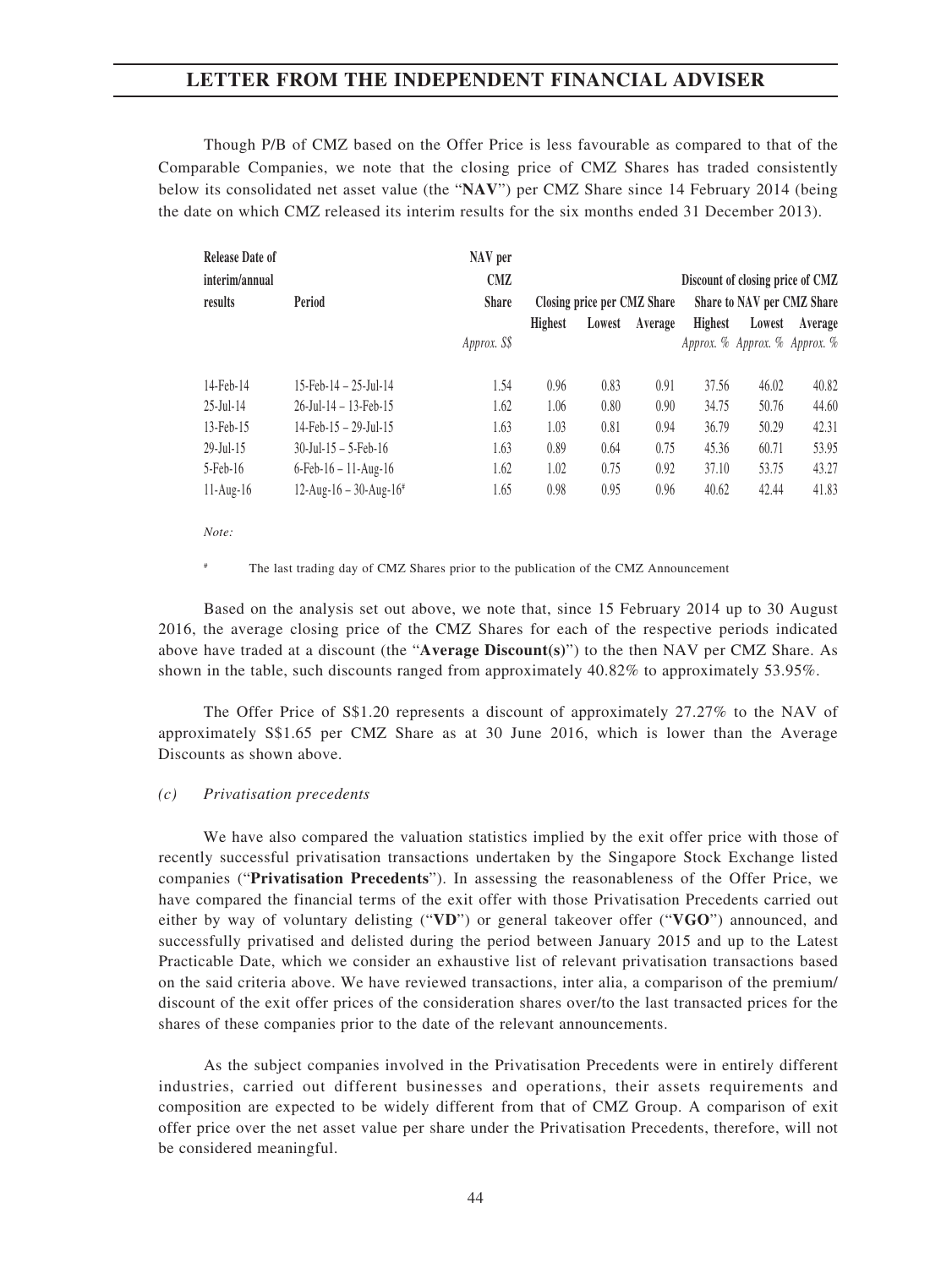|                                            |                  |              |              |                |                              |                              | Premium/(discount) over/to the |                                           |
|--------------------------------------------|------------------|--------------|--------------|----------------|------------------------------|------------------------------|--------------------------------|-------------------------------------------|
|                                            |                  |              |              |                | Latest                       |                              |                                |                                           |
|                                            |                  |              |              |                | transaction                  | 1-month                      | 3-month                        | 6-month                                   |
|                                            |                  |              | Exit         |                | price prior to               |                              |                                | VWAP prior to VWAP prior to VWAP prior to |
|                                            | <b>Stock</b>     | Announcement | <b>Offer</b> | Market         | announcement                 | announcement                 | announcement                   | announcement                              |
| Company                                    | code             | Date         | Price        | Capitalisation | date                         | date                         | date                           | date                                      |
|                                            |                  |              | S\$          | S\$ million    | $q_{\!\scriptscriptstyle 0}$ | $q_{\!\scriptscriptstyle 0}$ | $\%$                           | $\%$                                      |
|                                            |                  |              |              | (Note 4)       |                              |                              |                                |                                           |
|                                            |                  |              |              |                |                              |                              |                                |                                           |
| By way of VGO                              |                  |              |              |                |                              |                              |                                |                                           |
| Popular Holdings Limited                   | P29              | 14-Jan-15    | 0.320        | 183            | 39.1                         | 39.7                         | 37.3                           | 32.2                                      |
| Keppel Land Limited (Note 1)               | BN4              | 23-Jan-15    | 4.380        | 5,640          | 20.0                         | 25.0                         | 28.8                           | 28.2                                      |
| Lizhong Wheel Group Limited                | E94              | 17-Aug-15    | 0.500        | $60\,$         | 96.1                         | 87.3                         | 79.2                           | 92.3                                      |
| Chosen Holdings Limited                    | C10              | 1-Sep-15     | 0.240        | 56             | 21.2                         | 26.3                         | 27.0                           | 33.3                                      |
| Tiger Airways Holdings Limited (Note 2)    | J7X              | $6-Nov-15$   | 0.450        | 775            | 45.2                         | 48.5                         | 56.3                           | $50.0$                                    |
| Neptune Orient Lines Limited               | N <sub>0</sub> 3 | 6-Dec-15     | 1.300        | 2,278          | 48.6                         | $51.0$                       | 32.9                           | 30.7                                      |
| Interplex Holdings Limited                 | M1P              | 23-Dec-15    | 0.820        | 389            | 15.5                         | 11.1                         | 13.1                           | 16.5                                      |
| China Yongsheng Limited                    | 5KK              | 24-Feb-16    | 0.032        | 35             | 52.4                         | 67.4                         | 62.4                           | 56.9                                      |
| Osim International Limited (Note 3)        | 023              | 29-Feb-16    | 1.410        | 823            | 27.0                         | 40.9                         | 42.5                           | 16.7                                      |
| Select Group Limited                       | 5FQ              | 23-Mar-16    | 0.525        | 61             | 23.5                         | 37.9                         | 43.4                           | 31.6                                      |
| Pteris Global Limited                      | UD3              | 21-Apr-16    | 0.735        | 245            | 15.8                         | 19.3                         | 24.6                           | 29.4                                      |
|                                            |                  |              |              |                |                              |                              |                                |                                           |
| By way of VD                               |                  |              |              |                |                              |                              |                                |                                           |
| Action Asia Limited                        | T39              | 27-Feb-15    | 0.190        | 45             | 69.6                         | 68.1                         | 66.7                           | 65.2                                      |
| Junma Tyre Cord Company Limited            | 5TF              | 10-Mar-15    | 0.200        | $\mathfrak{H}$ | 222.6                        | 162.3                        | 174.7                          | 167.7                                     |
| Eastern Holdings Limited                   | <b>BDG</b>       | 22-Sep-15    | 0.425        | 45             | 41.7                         | 41.7                         | 26.8                           | 21.8                                      |
| Sinotel Technologies Limited               | D3W              | 30-Nov-15    | 0.128        | 36             | 50.6                         | 30.6                         | 45.5                           | (4.5)                                     |
| China Diary Group Limited                  | T16              | 12-Apr-16    | 0.195        | 48             | 87.7                         | 96.4                         | 82.5                           | 82.5                                      |
| <b>All Privatisation Precedents</b>        |                  |              |              |                |                              |                              |                                |                                           |
| Average                                    |                  |              |              |                | 54.8                         | 53.3                         | 52.7                           | 46.9                                      |
| Maximum                                    |                  |              |              |                | 222.6                        | 162.3                        | 174.7                          | 167.7                                     |
| Minimum                                    |                  |              |              |                | 15.5                         | 11.1                         | 13.1                           | (4.5)                                     |
|                                            |                  |              |              |                |                              |                              |                                |                                           |
| <b>VGO Privatisation Precedents</b>        |                  |              |              |                |                              |                              |                                |                                           |
| Average                                    |                  |              |              |                | 36.8                         | 41.3                         | 40.7                           | 38.0                                      |
| Maximum                                    |                  |              |              |                | 96.1                         | 87.3                         | 79.2                           | 92.3                                      |
| Minimum                                    |                  |              |              |                | 15.5                         | $11.1\,$                     | 13.1                           | 16.5                                      |
|                                            |                  |              |              |                |                              |                              |                                |                                           |
| <b>Market Cap Privatisation Precedents</b> |                  |              |              |                |                              |                              |                                |                                           |
| Average                                    |                  |              |              |                | 29.2                         | 33.5                         | 37.3                           | 27.7                                      |
| Maximum                                    |                  |              |              |                | 45.2                         | 48.5                         | 56.3                           | $50.0$                                    |
| Minimum                                    |                  |              |              |                | 15.5                         | $11.1\,$                     | 13.1                           | 16.5                                      |
| CMZ                                        | K <sub>2</sub> N | 6-Sep-16     | 1.200        | 629            | $25.0$                       | $25.0$                       | 23.7                           | 27.8                                      |
|                                            |                  |              |              |                |                              |                              |                                |                                           |

*Source: Circulars of the respective selected transactions and Bloomberg*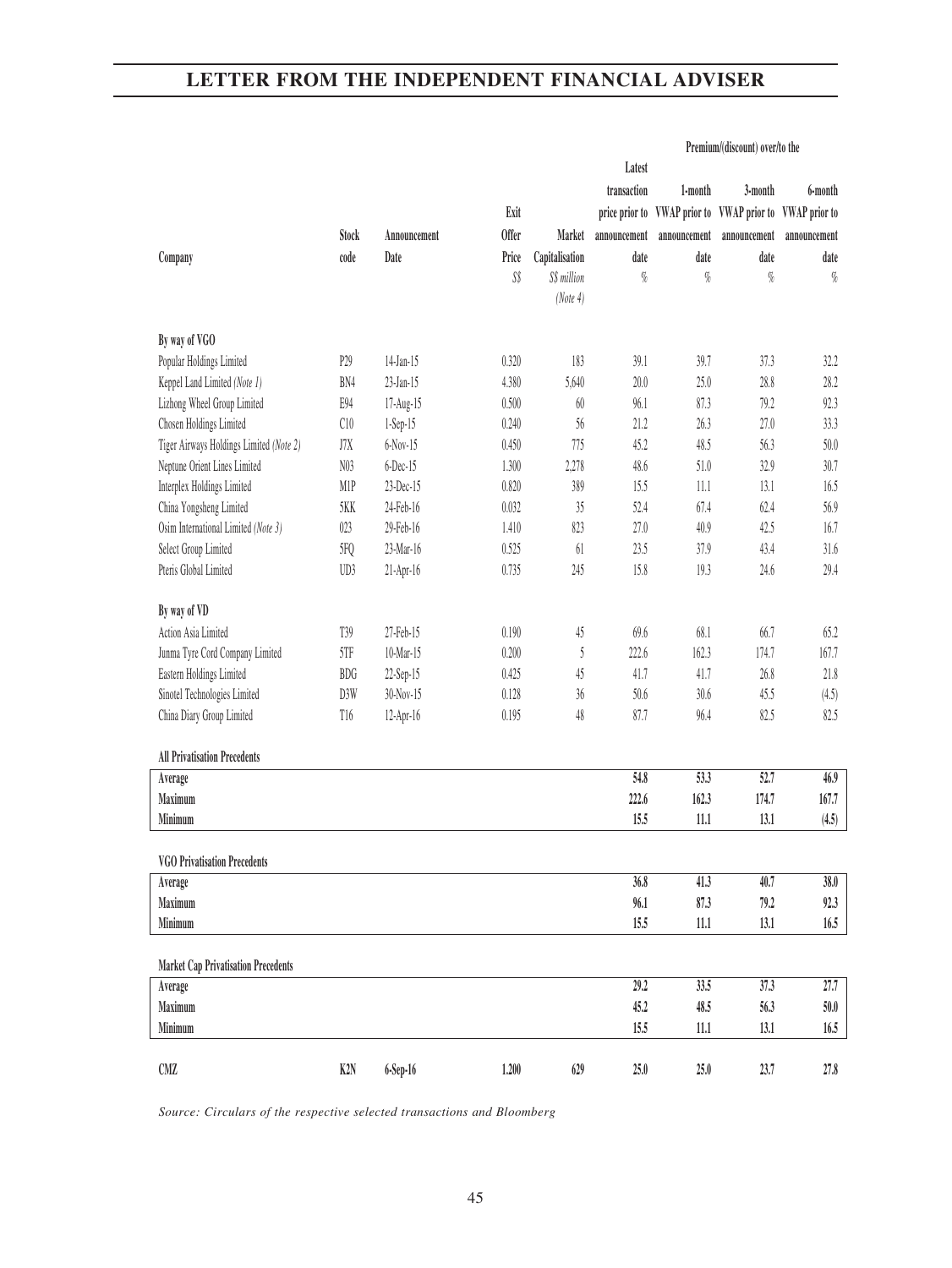#### *Notes:*

- 1) Based on base offer price.
- 2) Based on revised offer letter. Time reference in calculating the premium is 5 November 2015 (being the last trading day prior to the offer announcement).
- 3) Time reference in calculating the premium is based on "unaffected date", being the last full market day preceding 1 March 2016, which is the date the Singapore Stock Exchange issued the query regarding trading activity to Osim International Limited.
- 4) The market capitalisation of the offeree companies under the Privatisation Precedents are calculated based on the closing price of the shares and the total number of issued shares of the subject offeree company as at the last trading day prior to the relevant announcement date. The market capitalisation of CMZ are calculated based on the closing price of CMZ Shares on 30 August 2016 (being the last trading day of the CMZ Share prior to the publication of the CMZ Announcement) and the total number of issued shares of CMZ immediately prior to the CMZ Announcement.
- 5) Saved for Interplex Holdings Limited and Neptune Orient Lines Limited which were acquired and privatised by respective third party investor, the respective offeror of the other Privatisation Precedents were either substantial shareholder, director or chief executive of the relevant offeree companies.

We note from the table above that,

- (i) the premium of around 25.0% as implied by the Offer Price over the last closing price per CMZ Share prior to the publication of the CMZ Announcement is lower than the average but within the range of all the Privatisation Precedents; and
- (ii) the premium of around 25.0%, 23.7% and 27.8% for CMZ as implied by the Offer Price over 1-month, 3-month and 6-month volume-weighted average price ("**VWAP**") of the CMZ Shares prior to the publication of the CMZ Announcement are lower than the average but within the range of all the Privatisation Precedents.

When we look into the Privatisation Precedents by way of VGO (the "**VGO Privatisation Precedents**") which is the transaction structure adopted by Marvellous BVI under the Offer, we note that the premiums implied by the Offer Price over the last closing price per CMZ Share, 1-month, 3-month and 6-month VWAP of the CMZ Shares prior to the publication of the CMZ Announcement are also within the respective ranges, and are closer to the respective averages of the VGO Privatisation Precedents.

Furthermore, when we take a closer look into the Privatisation Precedents in which the subject offeree companies had market capitalisations between S\$314.6 million and S\$943.8 million (being the range of around 50% to 150% of the CMZ's theoretical market capitalisation calculated based on the closing price per CMZ Share as at 30 August 2016) based on their respective latest transaction price prior to the announcement of the respective privatisation offers (including Tiger Airways Holdings Limited, Interplex Holdings Limited and Osim International Limited, (collectively, the "**Market Cap Privatisation Precedents**"), we note that the premiums implied by the Offer Price over the last closing price per CMZ Share, 1-month, 3-month and 6-month VWAP of the CMZ Shares prior to the publication of the CMZ Announcement remain within the respective ranges, and are even more closer to the respective averages of the Market Cap Privatisation Precedents.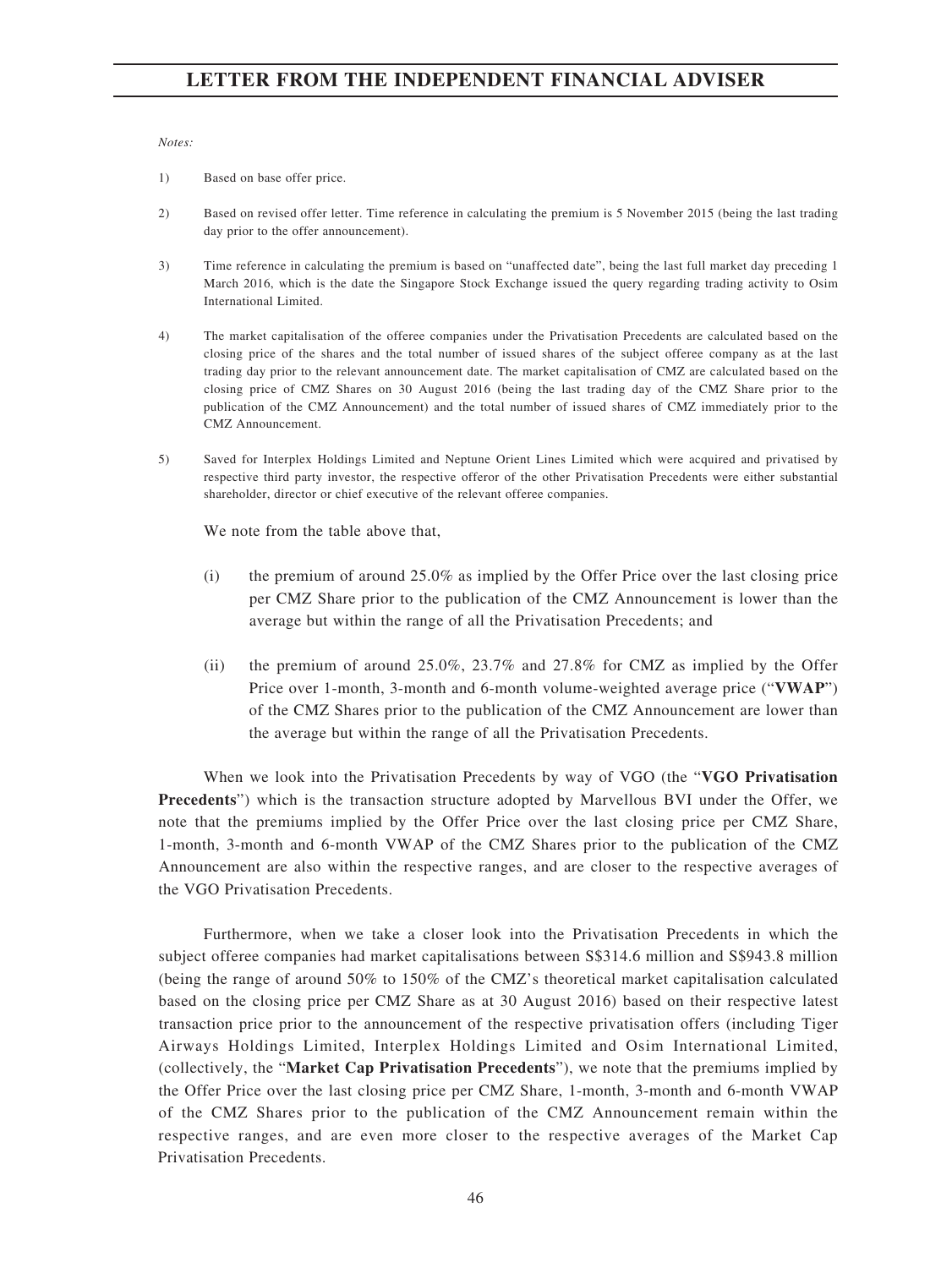Based on the observations above, we consider the Offer Price, although being not very generous when compared with the Privatisation Precedents, is still generally in line with the market as regard privatisation transactions of companies listed on the Singapore Stock Exchange.

With reference to the researches and discussions above, we consider the Offer Price of S\$1.20 per CMZ Share is fair and reasonable after taking into account of the following factors,

- 1) the Offer Price of S\$1.20 per CMZ Share to be received by Indofood is the same as all other shareholders of CMZ under the Offer;
- 2) the closing price of the CMZ Shares has been consistently traded below the Offer Price of S\$1.20 per CMZ Share during the Pre-announcement Period and up to and including the Latest Practicable Date. Thus, the Offer represents an opportunity for the Group to realise part of its investment in CMZ at a premium over the prevailing market price of CMZ Shares;
- 3) the implied P/E of CMZ of approximately 29.04 times is substantially higher than P/E of all the Comparable Companies, which is considered favourable to the Group;
- 4) although the implied P/B of CMZ of approximately 0.73 times is lower than the average P/B of the Comparable Companies, the discount represented by the Offer Price of approximately 27.27% to the NAV of approximately S\$1.65 per CMZ Share as at 30 June 2016 is lower than the Average Discounts that ranged from approximately 41.83% to approximately 53.95%; and
- 5) the Offer Price is generally in line with the market as regard privatisation transactions on the Singapore Stock Exchange.

#### **Terms of Exchangeable Bonds**

As set out in the letter from the Board in the Circular, the Exchangeable Bonds are zero coupon bonds and will not bear any interest. They are not transferrable by their holders. The Exchangeable Bonds will constitute direct and unsecured obligations of Marvellous BVI and will rank pari passu and rateably without any preference or priority among themselves, and (subject to obligations preferred by mandatory provisions of law) will rank at least equally with all other outstanding unsecured and unsubordinated obligations of Marvellous BVI.

The Exchangeable Bonds may be exchanged by their holders, at any time during the Exchange Period specified in the terms and conditions of the Exchangeable Bonds, for CMZ Shares at the exchange price of S\$1.20 (equivalent to approximately US\$0.88 or HK\$6.88) per CMZ Share, which is equivalent to the Offer Price. Exchangeable Bonds in respect of which the exchange right has not been exercised during the Exchange Period will be mandatorily exchanged for CMZ Shares at the expiry of the Exchange Period.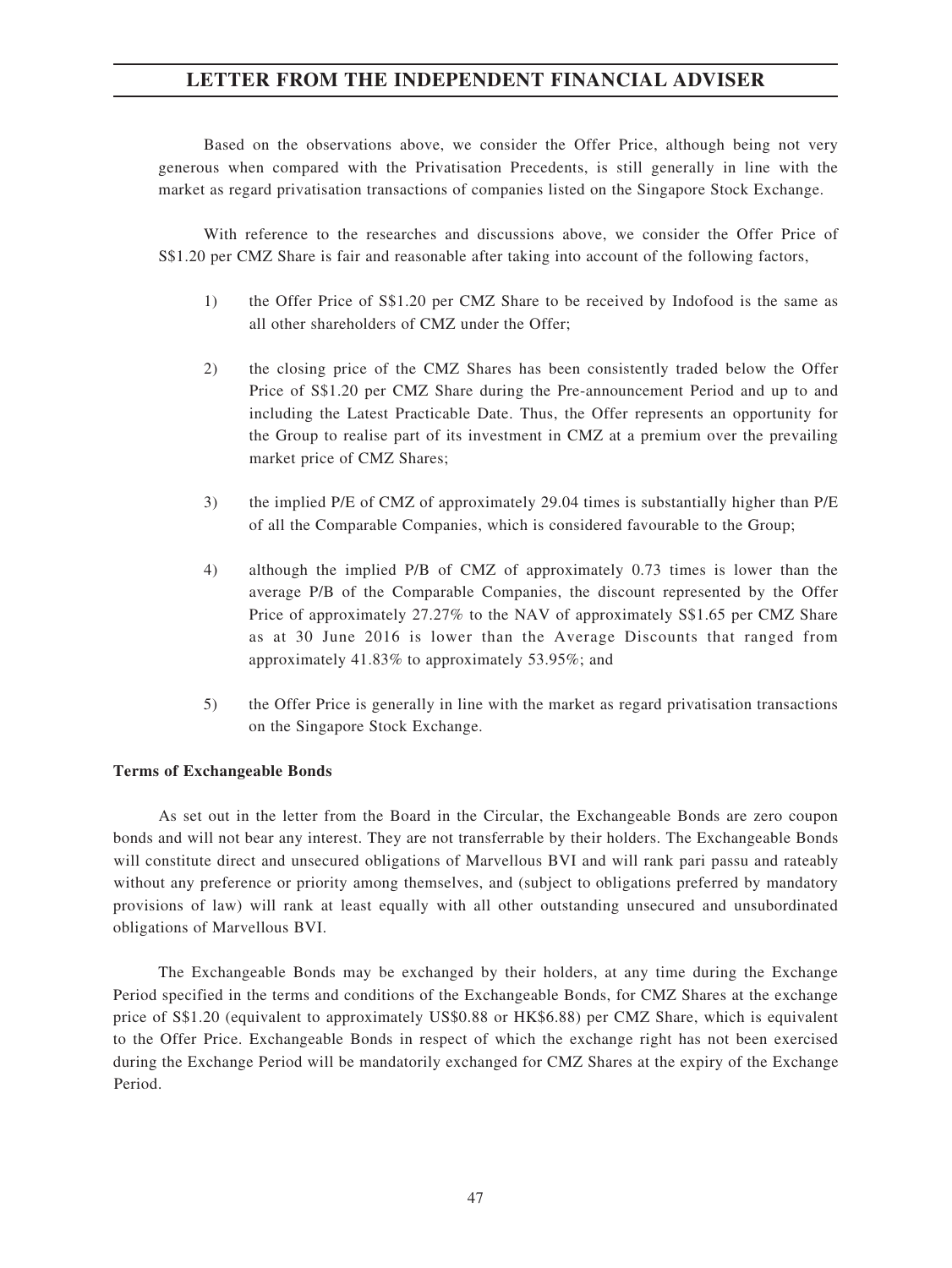As the Exchangeable Bonds will be mandatorily exchanged for CMZ Shares shortly after the close of the Offer (i.e. four months after the close of the Offer), it could be regarded as a transitional instrument mainly to facilitate the Group to reduce its stake in CMZ from approximately 82.88% to approximately 29.94% following the close of the Offer, which is consistent with the transactions contemplated under the MOU.

#### **Financial impact of the Transactions to the Group**

#### *Consolidated net assets*

We understand from the Management that (i) the total value of the consideration to be received pursuant to the Indofood's acceptance of the Offer in respect of all the Indofood CMZ Shares are expected to be similar to Indofood's book carrying cost in CMZ; and (ii) the consideration comprises a combination of cash and Exchangeable Bonds, and the Exchangeable Bonds will be recorded at their principal amount in the consolidated financial statements of the Group. It is expected that, therefore, there would not be significant adverse impact on the consolidated net assets of the Group immediately following Indofood's acceptance of the Offer in respect of all the Indofood CMZ Shares. As disclosed in the letter from the Board in the Circular, CMZ will cease to be a subsidiary of Indofood and the Company following Indofood's acceptance of the Offer in respect of all the Indofood CMZ Shares. Therefore, the financial position of CMZ Group will no longer be consolidated into the consolidated financial statements of the Group.

Following the exercise of the exchange feature under the Exchangeable Bonds, the accounting treatment for the 29.94% equity interest in CMZ will be based on the relevant accounting standards. Assuming Indofood will maintain "significant influence" on CMZ Group, CMZ Group will become an associated company of the Group and its financial position will be equity accounted for in the consolidated financial statements of the Group. We are also provided by the Management that upon the exercise of the exchange feature under the Exchangeable Bonds, the principal amount of the Exchangeable Bonds recorded in the consolidated accounts of the Group will be transferred in full into investment in associated company or available-for-sale investments, subject to the accounting treatment under the relevant accounting standards in the consolidated financial statements of the Group. As such, it is expected that there would not be material adverse impact on the consolidated net assets of the Group immediately upon the exercise of the exchange feature under the Exchangeable Bonds.

#### *Earnings*

As discussed in the paragraph above, since the total value of the consideration to be received pursuant to the Indofood's acceptance of the Offer in respect of all the Indofood CMZ Shares are expected to be similar to Indofood's book carrying cost in CMZ and that the Exchangeable Bonds are zero coupon bonds and will bear no interest, it is expected that there will be no significant gain or loss and therefore, would not have material adverse impact on the earnings of the Group immediately upon Indofood's acceptance of the Offer.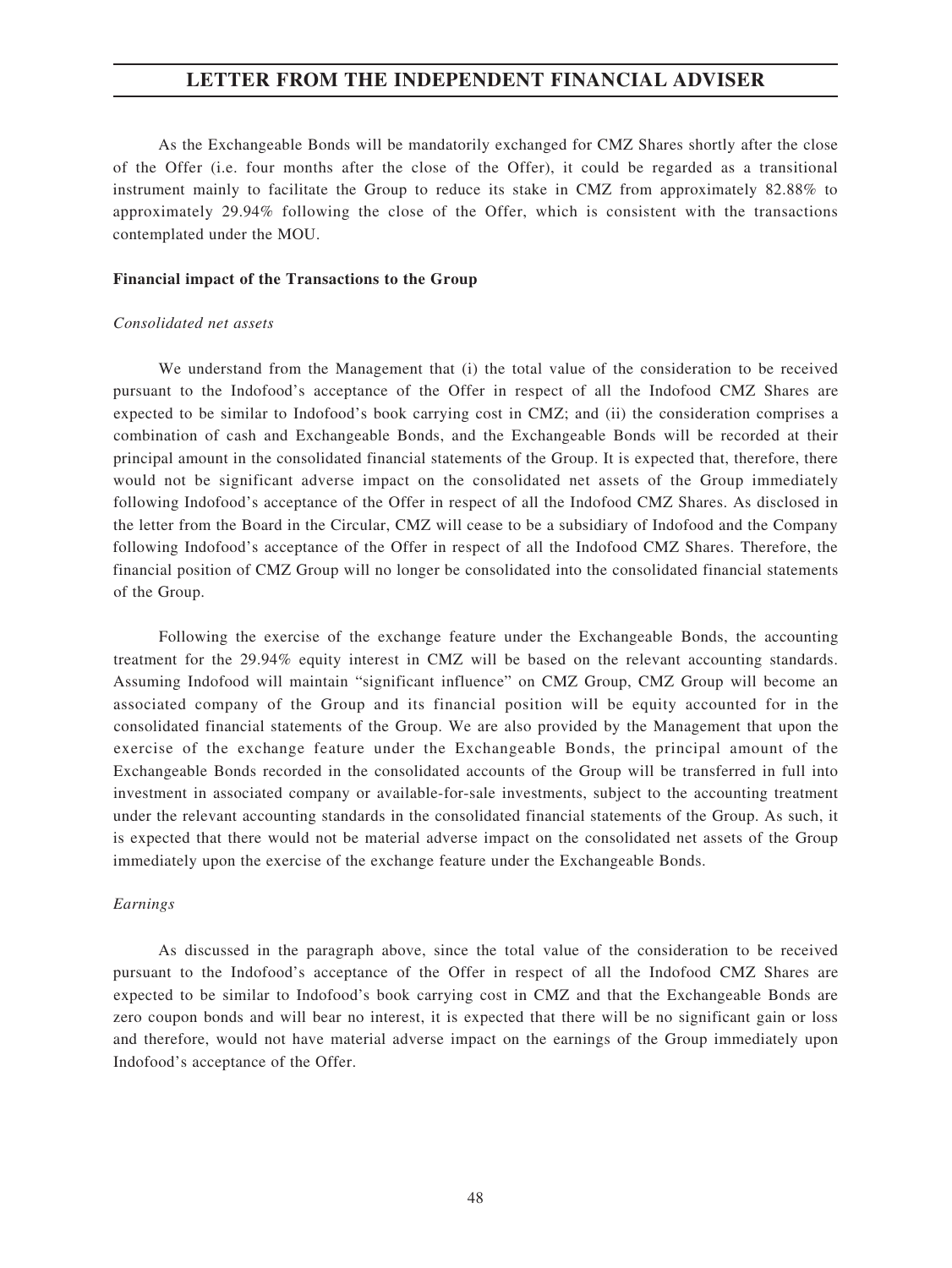Following Indofood's acceptance of the Offer in respect of all the Indofood CMZ Shares, CMZ will cease to be a subsidiary of Indofood and the Company and the financial results of CMZ Group will no longer be consolidated into the consolidated financial statements of the Group. Following the exercise of the exchange feature under the Exchangeable Bonds, CMZ Group will, subject to the accounting treatment under the relevant accounting standards, (i) become an associated company of the Group and its financial results will be accounted for under equity accounting in the consolidated financial statements of the Group; or (ii) become available-for-sale investments of the Group.

#### *Working capital*

As mentioned in the letter from the Board in the Circular, by accepting the Offer, approximately S\$416.4 million (equivalent to approximately US\$306.2 million or HK\$2.4 billion) will be received in cash by Indofood. It is expected that the Group's working capital will be enhanced immediately following Indofood's acceptance of the Offer in respect of all the Indofood CMZ Shares. The Company confirmed that there would be no impact on the working capital of the Group upon the exercise of the exchange feature under the Exchangeable Bonds.

Based on the above, we are of the view that the Transactions are not expected to have any material adverse effect on the Group's net assets, earnings and working capital immediately following Indofood's acceptance of the Offer in respect of all the Indofood CMZ Shares and upon the exercise of the exchange feature under the Exchangeable Bonds.

#### **5. Discussion and analysis**

We consider that the terms of the Implementation Agreement and the transactions contemplated thereunder are, although not in the ordinary and usual course of business of the Group, on normal commercial terms, and are fair and reasonable and in the interests of the Company and its shareholders as a whole after taking into account the principal factors and reasons, in particular:

- 1) terms of the Offer, including but not limited to, the Offer Price and the option to elect the Offer consideration in a combination of cash and Exchangeable Bonds, offered to Indofood are same as those offered to all other shareholders of CMZ;
- 2) the Transactions would not only allow the Group to realise part of its investment in CMZ at a reasonable price and to reduce its operational risk, they will at the same time allow the Group to retain an interest in CMZ which has been profit-making historically and has net assets of approximately RMB5.3 billion (equivalent to approximately US\$679.5 million or approximately S\$924.1 million) as at 30 June 2016, to possibly capture any upside as a result of future business growth of CMZ in view of the possible synergies and the latest policy development in the PRC;
- 3) the closing price of the CMZ Shares was consistently traded below the Offer Price of S\$1.20 per CMZ Share during the Pre-announcement Period and up to and including the Latest Practicable Date. Thus, the Offer represents a guaranteed exit for the Group to realise a part of its investment in CMZ at a premium over the prevailing market price of CMZ Shares;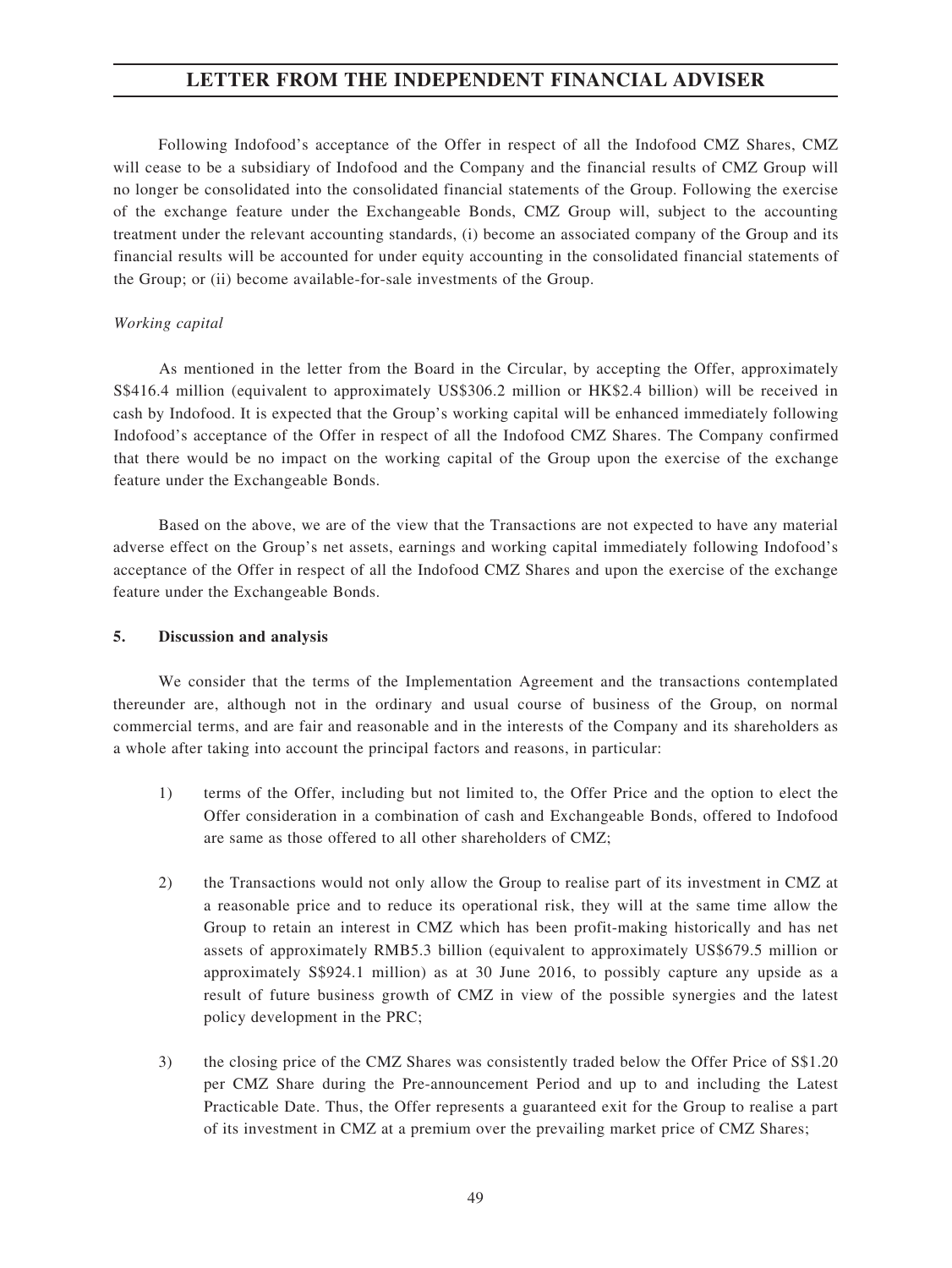- 4) the implied P/E of CMZ of approximately 29.04 times is substantially higher than P/E of all the Comparable Companies, which is considered favourable to the Group;
- 5) although the implied P/B of CMZ of approximately 0.73 times is lower than the average P/B of the Comparable Companies, the discount represented by the Offer Price of approximately 27.27% to the NAV of approximately S\$1.65 per CMZ Share as at 30 June 2016 is much lower than the Average Discounts; and
- 6) the Offer Price is in line with the market as regard privatisation transactions of companies listed on the Singapore Stock Exchange.

## **OPINION AND RECOMMENDATION**

Having taken into account the principal factors and reasons set out above, we are of the view that the terms of the Implementation Agreement and the transactions contemplated thereunder, although are not in the ordinary and usual course of business of the Group, are on normal commercial terms and fair and reasonable so far as the shareholders of the Company are concerned and is in the interests of the Company and its shareholders as a whole. We therefore advise the Independent Board Committee to recommend, and ourselves recommend, the Independent Shareholders to vote in favour of the resolution to be proposed at the SGM to approve the Implementation Agreement.

> Yours faithfully, for and on behalf of **SOMERLEY CAPITAL LIMITED Lyan Tam** *Director*

*Ms. Lyan Tam is a licensed person registered with the Securities and Futures Commission and as a responsible officer of Somerley Capital Limited to carry out Type 6 (advising on corporate finance) regulated activities under the SFO and has over 12 years of experience in corporate finance industry.*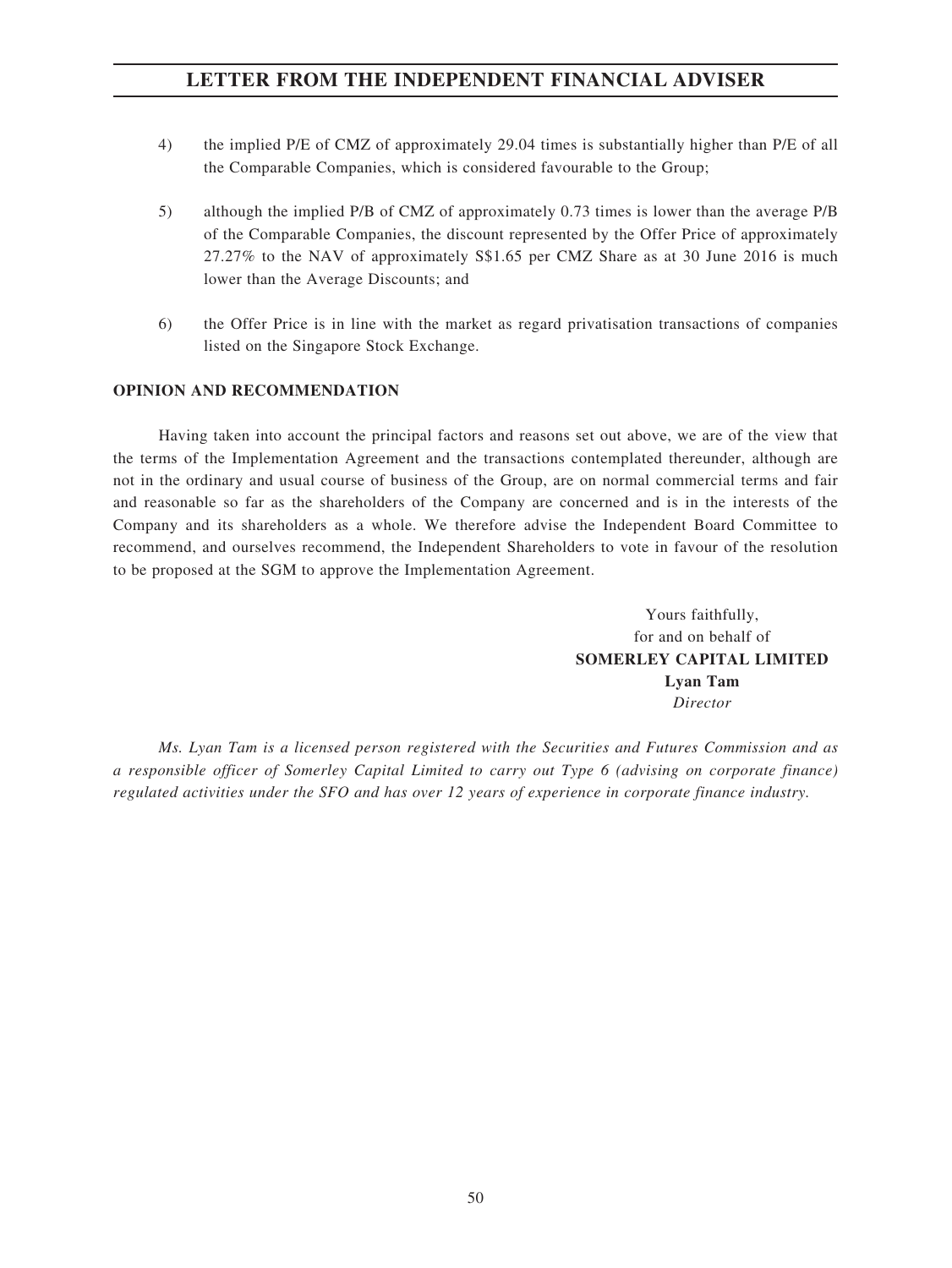### **1. RESPONSIBILITY STATEMENT**

This circular, for which the Directors collectively and individually accept full responsibility, includes particulars given in compliance with the Listing Rules for the purpose of giving information with regard to the Company. The Directors, having made all reasonable enquiries, confirm that to the best of their knowledge and belief, the information contained in this circular is accurate and complete in all material respects and not misleading or deceptive, and there are no other matters the omission of which would make any statement herein or this circular misleading.

#### **2. DISCLOSURE OF INTERESTS**

## **(a) Directors' and chief executive's interests and short positions in the securities of the Company and its associated corporations**

As at the Latest Practicable Date, the interests or short positions of each Director and chief executive of the Company in the shares, debentures or underlying shares of the Company or any of its associated corporations (within the meaning of Part XV of the SFO) (a) which were required to be notified to the Company and the Stock Exchange pursuant to Divisions 7 and 8 of Part XV of the SFO (including interests and short positions which he or she was taken or deemed to have under such provisions of the SFO); or (b) which were required, pursuant to section 352 of the SFO, to be entered in the register maintained by the Company referred to therein; or (c) which were otherwise required to be notified to the Company and the Stock Exchange pursuant to the Model Code for Securities Transactions by Directors of Listed Issuers as adopted by the Company (the "**Model Code**") were as follows:

|                                      |                               | Approximate   |            |
|--------------------------------------|-------------------------------|---------------|------------|
|                                      |                               | percentage of |            |
|                                      |                               | issued share  | Ordinary   |
|                                      |                               | capital       | share      |
| <b>Name</b>                          | <b>Ordinary shares</b>        | $(\%)$        | options    |
| Anthoni Salim                        | 1,925,474,957(C)(i)           | 45.00         |            |
| Manuel V. Pangilinan                 | 67,293,078 <sup>(P)(ii)</sup> | 1.57          | 25,224,972 |
| Edward A. Tortorici                  | $37,274,149^{(P)}$            | 0.87          | 20,573,666 |
| Robert C. Nicholson                  | 3,983,595 <sup>(P)(iii)</sup> | 0.09          | 27,632,368 |
| Benny S. Santoso                     | $446,535^{(P)(iv)}$           | 0.01          | 4,934,412  |
| Ambassador Albert F. del Rosario     | $1,722,231^{(P)(v)}$          | 0.04          |            |
| Prof. Edward K.Y. Chen, GBS, CBE, JP | 1,791,908 <sup>(P)(vi)</sup>  | 0.04          | 4,502,790  |
| Margaret Leung Ko May Yee, SBS, JP   | $1,131,652^{(P)(vii)}$        | 0.03          | 1,812,887  |
| Philip Fan Yan Hok                   | $1,131,652^{(P)(viii)}$       | 0.03          | 1,812,887  |
| Madeleine Lee Suh Shin               | 893,070 <sup>(P)(ix)</sup>    | 0.02          |            |

#### **(I) Long positions in securities of the Company**

 $(C)$  = Corporate interest,  $(P)$  = Personal interest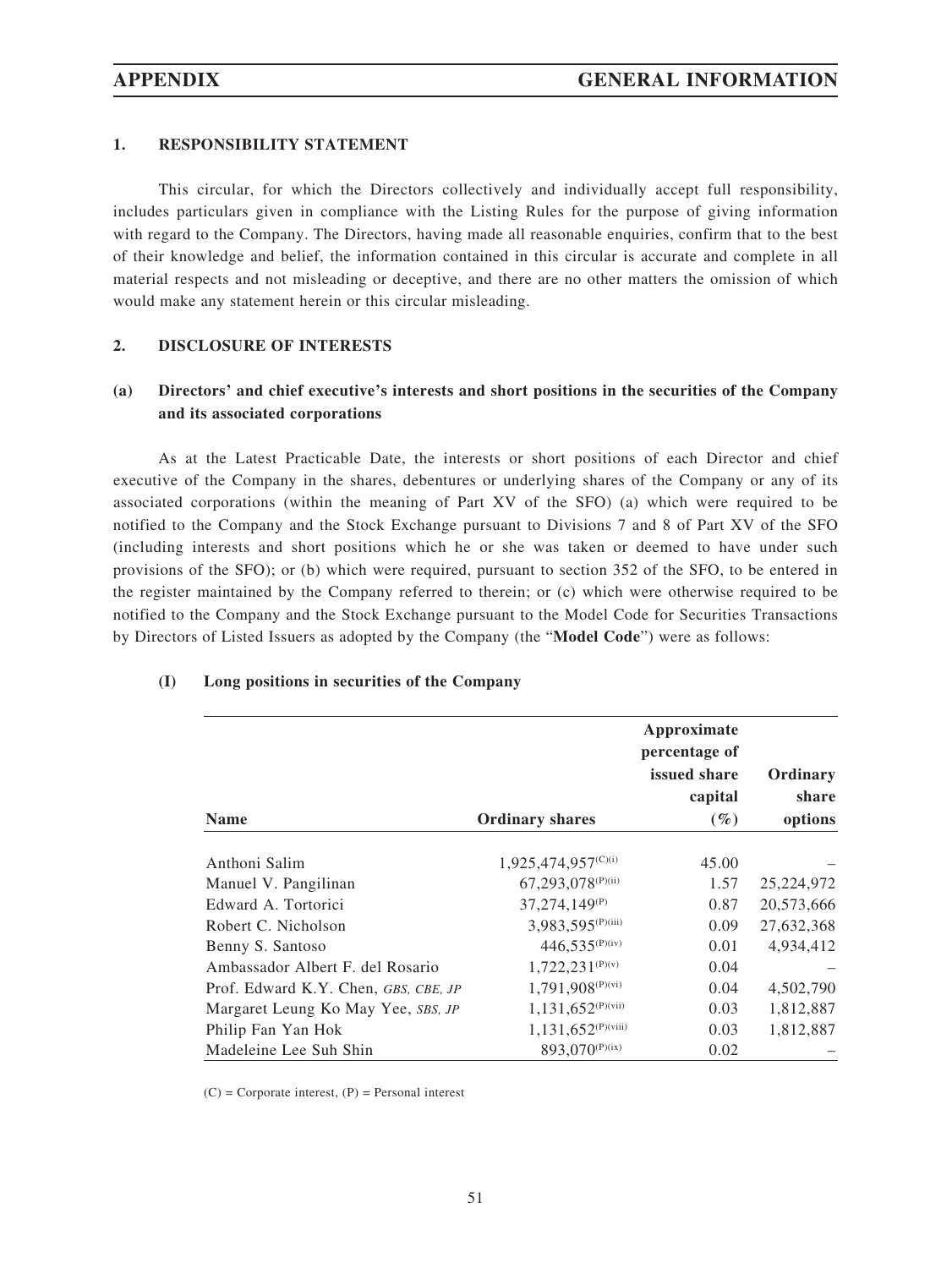- (i) Anthoni Salim indirectly owns 100% of First Pacific Investments (B.V.I.) Limited, his indirect interests in First Pacific Investments (B.V.I.) Limited are held through Salerni International Limited (a company of which Anthoni Salim directly holds 100% of the issued share capital). First Pacific Investments (B.V.I.) Limited and Salerni International Limited are interested in 633,186,599 shares and 502,058,994 shares respectively in the Company. Anthoni Salim also owns 82.55% of First Pacific Investments Limited which, in turn, is interested in 790,229,364 shares in the Company. Of this, 4.04% is held by Anthoni Salim directly, 18.9% by Salerni International Limited and 59.61% by Asian Capital Finance Limited (a company in which Anthoni Salim owns 100% share interests). The remaining 17.45% interest in First Pacific Investments Limited is owned as to 12.12% by Sutanto Djuhar (a former Non-executive Director of the Company), 4.04% by Tedy Djuhar (a Non-executive Director of the Company) and 1.29% by a company controlled by the estate of the late Mr. Ibrahim Risjad (a former Non-executive Director of the Company).
- (ii) It included Mr. Pangilinan's interests in 5,147,048 awarded shares granted pursuant to the Company's Share Award Scheme as adopted by the Board on 19 March 2013 (the "**Share Award Scheme**") which remain unvested, and interests in 29,033,817 shares transferred to certain family trusts.
- (iii) It included Mr. Nicholson's interests in 3,082,903 awarded shares granted pursuant to the Share Award Scheme which remain unvested.
- (iv) It represented Mr. Santoso's interests in 446,535 awarded shares granted pursuant to the Share Award Scheme which remain unvested.
- (v) It included Ambassador del Rosario's interests in 893,070 awarded shares granted pursuant to the Share Award Scheme which remain unvested.
- (vi) It included Prof. Chen's interests in 988,504 awarded shares granted pursuant to the Share Award Scheme which remain unvested.
- (vii) It included Mrs. Leung's interests in 988,504 awarded shares granted pursuant to the Share Award Scheme which remain unvested.
- (viii) It included Mr. Fan's interests in 988,504 awarded shares granted pursuant to the Share Award Scheme which remain unvested.
- (ix) It represented Ms. Lee's interests in 893,070 awarded shares granted pursuant to the Share Award Scheme which remain unvested.

#### **(II) Long positions in securities of associated corporations**

- Manuel V. Pangilinan owned 30,092,404 common shares<sup>(P)</sup> (0.10%)\* (which included 2,500,000 unvested stock grants) and 2,000,000 share options in Metro Pacific Investments Corporation ("MPIC"), 233,033 common shares<sup>(P)</sup>  $(0.11\%)^*$  in PLDT Inc. ("**PLDT**") as beneficial owner and a further 15,417 common shares (less than  $0.01\%$ )\* in PLDT as nominee, 4,655,000 common shares<sup>(P)</sup> (0.09%)\* in Philex Mining Corporation ("Philex"), 1,603,465 common shares<sup>(P)</sup> (0.09%)\* in PXP Energy Corporation (" $PXP$ "), 40,000 common shares<sup>(P)</sup> (less than 0.01%)\* in Manila Electric Company ("**Meralco**"), as well as 61,547 common shares<sup>(P)</sup> (less than  $0.01\%$ )\* and 500,000 share options in Roxas Holdings, Inc.
- Edward A. Tortorici owned  $69,596$  common shares<sup>(C)</sup> and  $10,660,000$  common shares<sup>(P)</sup> (collectively  $0.03\%$ )\* and  $5,000,000$  share options in MPIC, 104,874 common shares<sup>(P)</sup> (0.05%)\* in PLDT, 3,285,100 common shares<sup>(P)</sup> (0.07%)\* and 1,515,000 share options in Philex, 494,233 common shares<sup>(P)</sup>  $(0.03\%)^*$  in PXP as well as US\$600,000 of bonds due 2019 issued by FPC Finance Limited, which is a whollyowned subsidiary of the Company.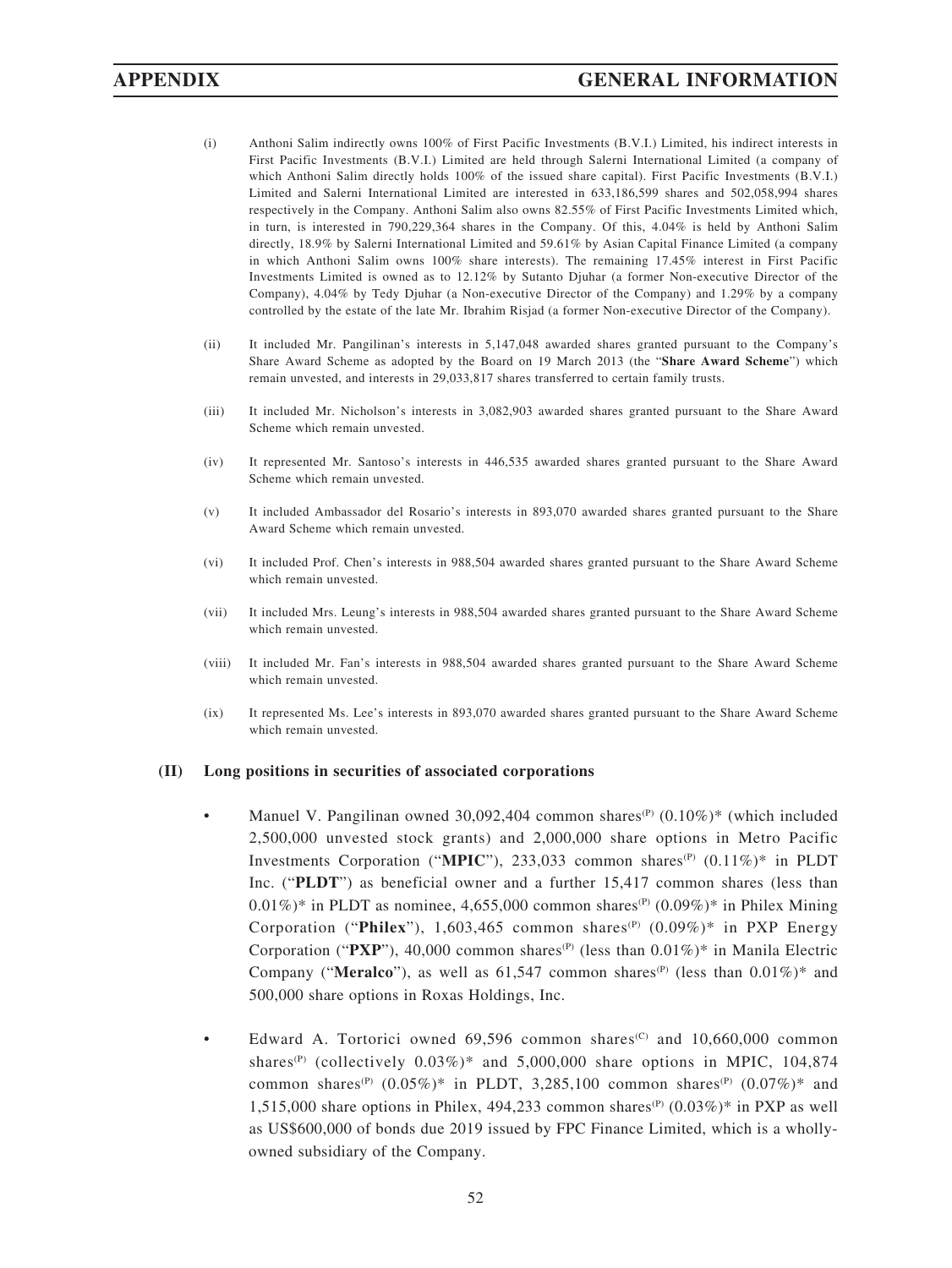- Robert C. Nicholson owned 1,250 common shares<sup>(P)</sup> (less than  $0.01\%$ )\* in Philex, 337 common shares<sup>(P)</sup> (less than  $0.01\%$ )\* in PXP, 5,000,000 share options and 600,000 common shares (less than  $0.01\%$ )\* (representing 600,000 unvested stock grants) in MPIC, as well as US\$400,000 of bonds due 2017 issued by FPMH Finance Limited, US\$200,000 of bonds due 2020 issued by FPT Finance Limited and US\$600,000 of bonds due 2019 issued by FPC Finance Limited, all of which are wholly-owned subsidiaries of the Company.
- Tedy Djuhar owned 15,520,335 ordinary shares<sup>(C)</sup>  $(0.18\%)^*$  in Indofood.
- Anthoni Salim owned 1,329,770 ordinary shares<sup>(P)</sup>  $(0.02\%)^*$  in Indofood and an indirect interest of 4,396,103,450 Indofood shares (50.07%)\* through the Company's group companies, a direct interest of 2,007,788 shares<sup>(C)</sup>  $(0.14\%)^*$  in Indofood Agri Resources Ltd. ("**IndoAgri**") through his controlled corporations other than the Company and an indirect interest of 1,037,760,830 IndoAgri shares (74.34%)\* through the Company's group companies and a direct interest of 20,483,364 shares (0.13%)\* in PT Salim Ivomas Pratama Tbk ("**SIMP**") through his controlled corporations other than the Company and an indirect interest of 12,471,746,400 SIMP shares (80.46%)\* through the Company's group companies.
- Ambassador Albert F. del Rosario owned 1 common share<sup>(P)</sup> (less than  $0.01\%)^*$  in personal capacity and 142,409 common shares<sup>(P)</sup>  $(0.07\%)^*$  under joint names in PLDT, 2,050,000 common shares<sup>(P)</sup> (less than  $0.01\%$ )\* (which included 600,000 unvested stock grants) in personal capacity and  $11,516,624$  common shares<sup>(P)</sup>  $(0.04\%)^*$  under joint names in MPIC, 100 common shares<sup>(P)</sup> (less than 0.01%)<sup>\*</sup> in personal capacity and  $675,000$  common shares<sup>(P)</sup>  $(0.01\%)^*$  under joint names in Philex, 28 common shares<sup>(P)</sup> (less than  $0.01\%$ )\* in personal capacity and 187,650 common shares<sup>(P)</sup> (0.01%)\* under joint names in PXP, 25,700 common shares<sup>(P)</sup> (less than  $0.01\%$  in personal capacity and 267,300 common shares<sup>(P)</sup>  $(0.02\%)^*$  under joint names in Meralco, as well as US\$200,000 of bonds due 2020 issued by FPT Finance Limited and US\$200,000 of bonds due 2019 issued by FPC Finance Limited, both of which are wholly-owned subsidiaries of the Company.

 $(P)$  = Personal interest,  $(C)$  = Corporate interest

Approximate percentage of the issued capital of the respective class of shares in the respective associated corporations as at the Latest Practicable Date.

Save as disclosed above, as at the Latest Practicable Date, none of the Directors and chief executive of the Company had any interests and short positions in the shares, debentures or underlying shares of the Company or any of its associated corporations (within the meaning of Part XV of the SFO) (a) which were required to be notified to the Company and the Stock Exchange pursuant to Divisions 7 and 8 of Part XV of the SFO (including interests and short positions which he or she was taken or deemed to have under such provisions of the SFO); or (b) which were required, pursuant to section 352 of the SFO, to be entered in the register maintained by the Company referred to therein; or (c) which were otherwise required to be notified to the Company and the Stock Exchange pursuant to the Model Code.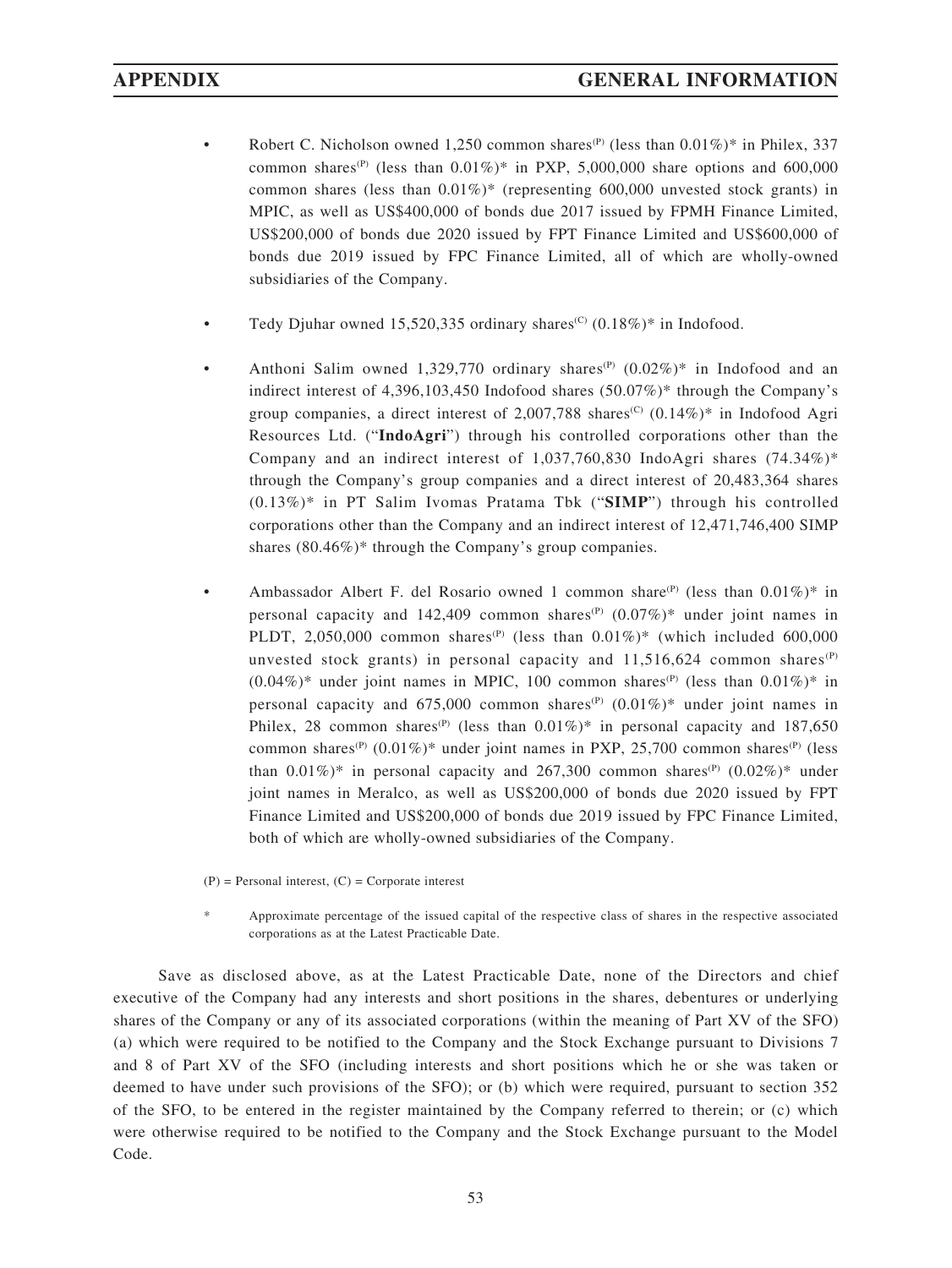## **(b) Directors of the Company who are directors or employees of companies having an interest or short position in the securities of the Company**

As at the Latest Practicable Date, the following Directors were also directors or employees of a company which had an interest or short position in the shares or underlying shares of the Company which would fall to be disclosed to the Company under the provisions of Divisions 2 and 3 of Part XV of the SFO:

| <b>Name of Director</b> | <b>Name of Company and Position</b>                                                                                                                  |
|-------------------------|------------------------------------------------------------------------------------------------------------------------------------------------------|
| Anthoni Salim           | Director of Salerni International Limited<br>Director of First Pacific Investments (B.V.I.) Limited<br>Director of First Pacific Investments Limited |
| Benny S. Santoso        | Director of Salerni International Limited<br>Director of First Pacific Investments (B.V.I.) Limited<br>Director of First Pacific Investments Limited |
| Tedy Djuhar             | Director of First Pacific Investments Limited                                                                                                        |

Save as disclosed above, so far as was known to the Directors, as at the Latest Practicable Date, none of the Directors was a director or employee of a company which had an interest or short position in the shares or underlying shares of the Company which would fall to be disclosed to the Company under the provisions of Divisions 2 and 3 of Part XV of the SFO.

#### **3. DIRECTORS' SERVICE CONTRACTS**

As at the Latest Practicable Date, none of the Directors had any existing or proposed service contract with any member of the Group which was not expiring or determinable by the employer within one year without payment of compensation, other than statutory compensation.

#### **4. COMPETING INTERESTS**

As at the Latest Practicable Date, so far as the Directors were aware, none of the Directors and their respective close associates had any interest in a business which competes or is likely to compete, either directly or indirectly, with the business of the Group (as would be required to be disclosed under Rule 8.10 of the Listing Rules as if each of them was a controlling shareholder).

#### **5. MATERIAL INTERESTS IN CONTRACT OR ARRANGEMENT**

On 6 September 2016, Indofood entered into the Implementation Agreement with CMZ BVI and Marvellous BVI. Marvellous BVI is indirectly owned as to approximately 92.99% by Mr. Anthoni Salim and as to approximately 7.01% by CMZ BVI. Mr. Salim is the Chairman of the Board, a substantial shareholder of the Company and the President Director and CEO of Indofood and is deemed to be interested in the Transactions.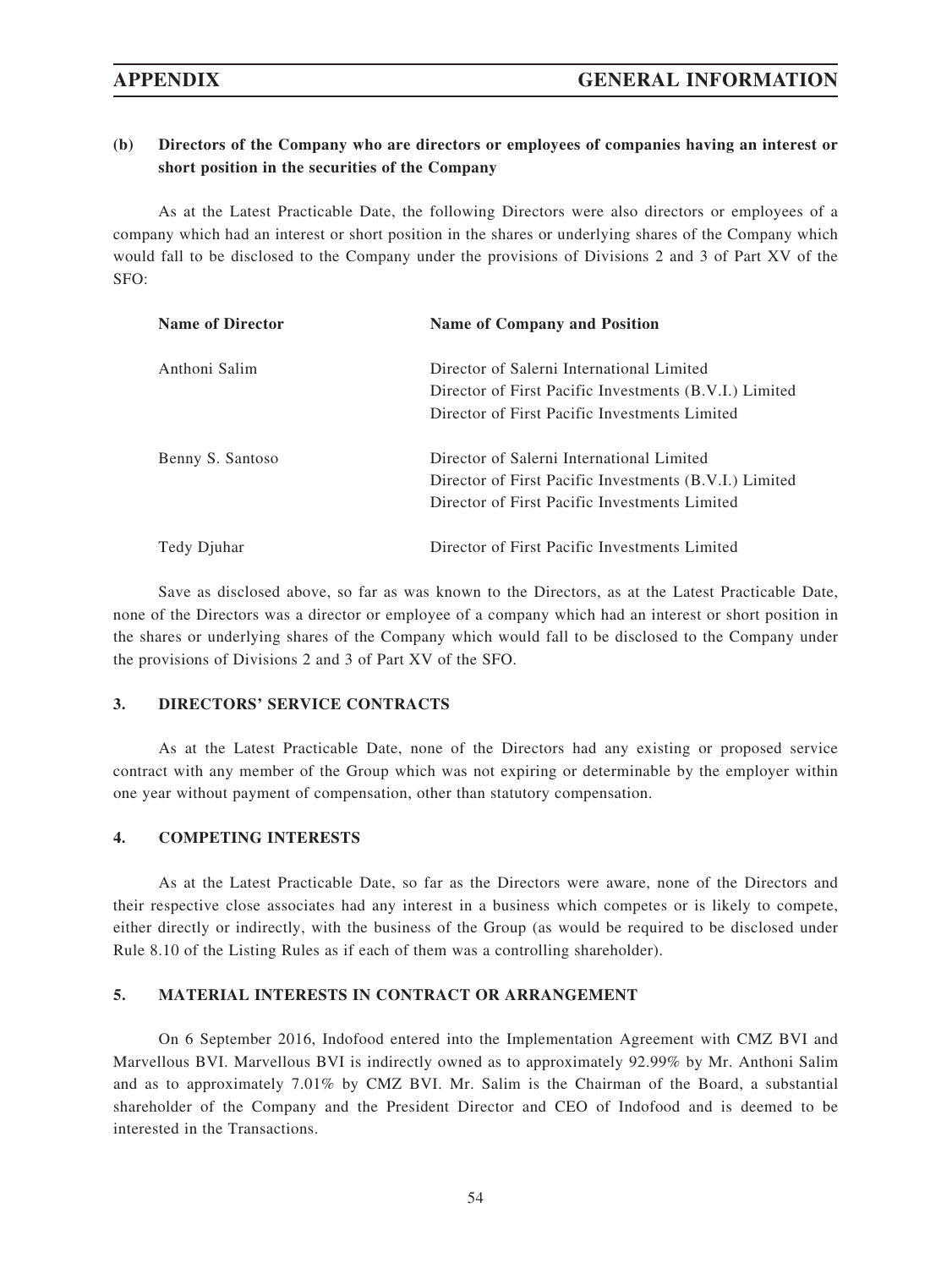The following are the continuing connected transactions entered into between associates of Mr. Anthoni Salim and members of the Group, which have previously been announced by the Company in accordance with the Listing Rules:

|                                                                                                                   | Parties to the<br>agreement/arrangement                                                |                                                                                                                                                                                                                                                                                                                                                                                                                                                        | Period covered by the<br>agreement/arrangement |                     | Annual cap for                                            |
|-------------------------------------------------------------------------------------------------------------------|----------------------------------------------------------------------------------------|--------------------------------------------------------------------------------------------------------------------------------------------------------------------------------------------------------------------------------------------------------------------------------------------------------------------------------------------------------------------------------------------------------------------------------------------------------|------------------------------------------------|---------------------|-----------------------------------------------------------|
| Name of entity<br>of the group                                                                                    | Name of connected<br>party and<br>relationship<br>between the parties                  | Nature of agreement/arrangement                                                                                                                                                                                                                                                                                                                                                                                                                        | From                                           | T <sub>0</sub>      | the year ending<br>31 December<br>2016<br>(US\$ millions) |
| PT Indofood<br><b>Sukses Makmur</b><br>Tbk ("ISM")/<br>PT Indofood<br><b>CBP</b> Sukses<br>Makmur Tbk<br>("ICBP") | Dufil Prima Foods<br>PLC ("Dufil"), an<br>associate of<br>Mr. Anthoni Salim            | ISM/ICBP:<br>grants an exclusive licence in respect of<br>(1)<br>the "Indomie" trademark in Nigeria and<br>provides technical services in connection<br>with instant noodle manufacturing<br>operations in Nigeria; and<br>sells and supplies ingredients, noodle<br>(2)<br>seasonings and packaging used for<br>instant noodle products to Dulfil.                                                                                                    | 1 January 2014                                 | 31 December<br>2016 | 51.6                                                      |
| <b>ISM/ICBP</b>                                                                                                   | Pinehill Arabian<br>Food Ltd.<br>("Pinehill"), an<br>associate of<br>Mr. Anthoni Salim | ISM/ICBP:<br>grants an exclusive licence in respect of<br>(1)<br>the "Indomie", "Supermi" and "Pop Mie"<br>trademarks in certain countries in the<br>Middle East;<br>provides technical services in connection<br>(2)<br>with instant noodle manufacturing<br>operations in certain countries in the<br>Middle East; and<br>sells and supplies ingredients, noodle<br>(3)<br>seasonings and packaging used for<br>instant noodle products to Pinehill. | 1 January 2014                                 | 31 December<br>2016 | 122.4                                                     |

## **A. Transactions relating to the Noodles Business of the Indofood Group**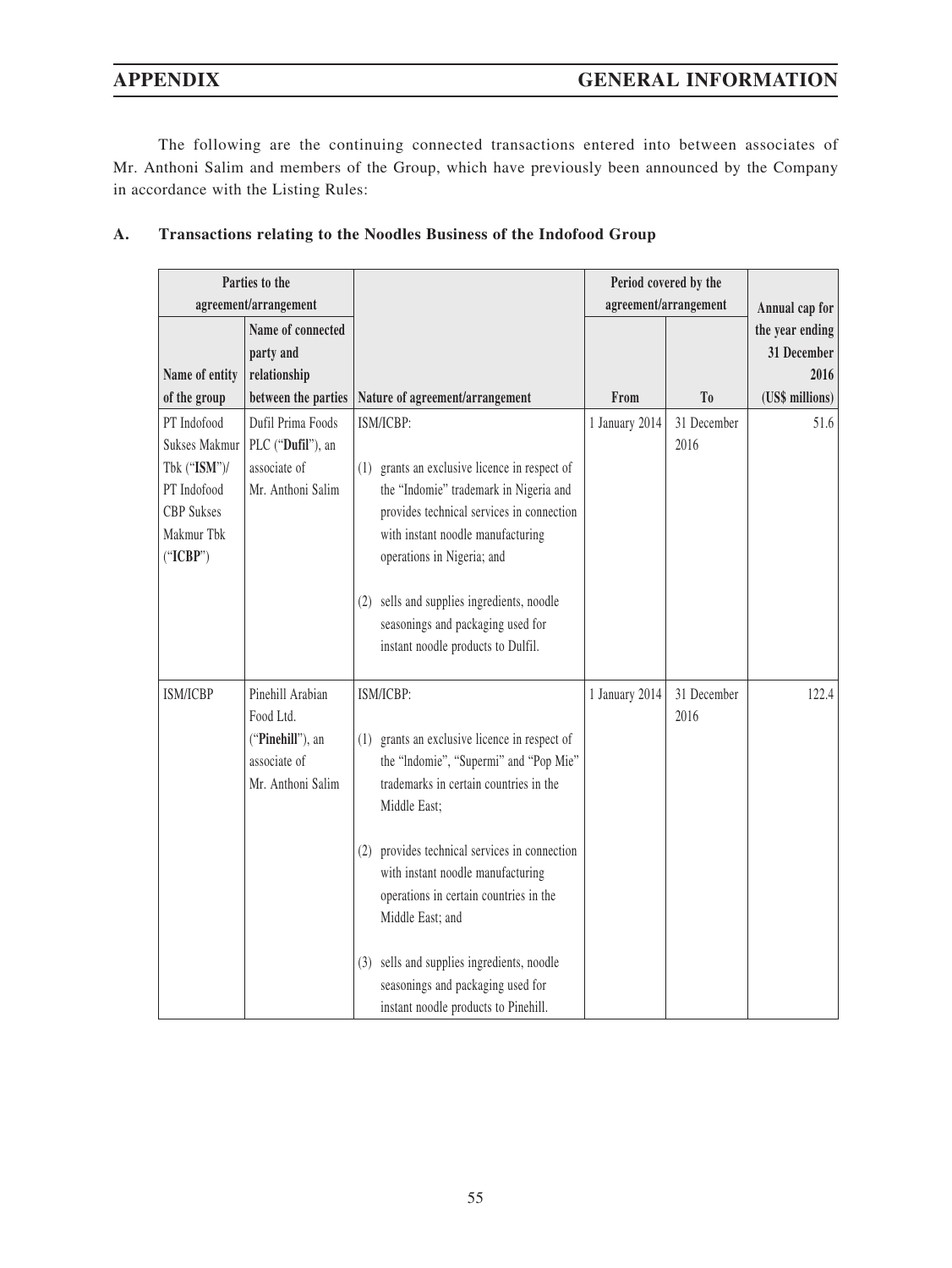|                 | Parties to the        |                                                  |           | Period covered by the     |                 |
|-----------------|-----------------------|--------------------------------------------------|-----------|---------------------------|-----------------|
|                 | agreement/arrangement |                                                  |           | agreement/arrangement     | Annual cap for  |
|                 | Name of connected     |                                                  |           |                           | the year ending |
|                 | party and             |                                                  |           |                           | 31 December     |
| Name of entity  | relationship          |                                                  |           |                           | 2016            |
| of the group    | between the parties   | Nature of agreement/arrangement                  | From      | T <sub>0</sub>            | (US\$ millions) |
| <b>ISM/ICBP</b> | Salim Wazaran         | ISM/ICBP:                                        | 1 January | 31 December               | 48.9            |
|                 | Group Limited         |                                                  | 2014      | 2016                      |                 |
|                 | ("SAWAZ Group"),      | grants a non-exclusive licence in respect<br>(1) |           |                           |                 |
|                 | an associate of       | of the "Indomie" trademark in certain            |           |                           |                 |
|                 | Mr. Anthoni Salim     | countries in the Middle East and Africa;         |           |                           |                 |
|                 |                       | provides technical services in connection        |           |                           |                 |
|                 |                       | (2)<br>with instant noodle manufacturing         |           |                           |                 |
|                 |                       | operations in certain countries in the           |           |                           |                 |
|                 |                       | Middle East and Africa; and                      |           |                           |                 |
|                 |                       |                                                  |           |                           |                 |
|                 |                       | sells and supplies ingredients, noodle<br>(3)    |           |                           |                 |
|                 |                       | seasonings and packaging used for                |           |                           |                 |
|                 |                       | instant noodle products to SAWAZ                 |           |                           |                 |
|                 |                       | Group.                                           |           |                           |                 |
| ISM and its     | PT Indomobil          | Indomobil and its subsidiaries sell/rent cars,   | 2 January | 31 December               | 5.8             |
| subsidiaries    | Sukses Internasional  | provide car services and sell spare parts to     | 2014      | 2016                      |                 |
|                 | Tbk. ("Indomobil")    | ISM and its subsidiaries.                        |           |                           |                 |
|                 | and its subsidiaries, |                                                  |           |                           |                 |
|                 | an associate of       |                                                  |           |                           |                 |
|                 | Mr. Anthoni Salim     |                                                  |           |                           |                 |
| ISM and its     | PT Sumberdaya         | ISM and its subsidiaries use human resources     | 2 January | 31 December               | 0.1             |
| subsidiaries    | Dian Mandiri          | outsourcing services from SDM.                   | 2014      | 2016                      |                 |
|                 | ("SDM"), an           |                                                  |           |                           |                 |
|                 | associate of          |                                                  |           |                           |                 |
|                 | Mr. Anthoni Salim     |                                                  |           |                           |                 |
|                 |                       |                                                  |           | <b>Aggregated amount:</b> | 228.8           |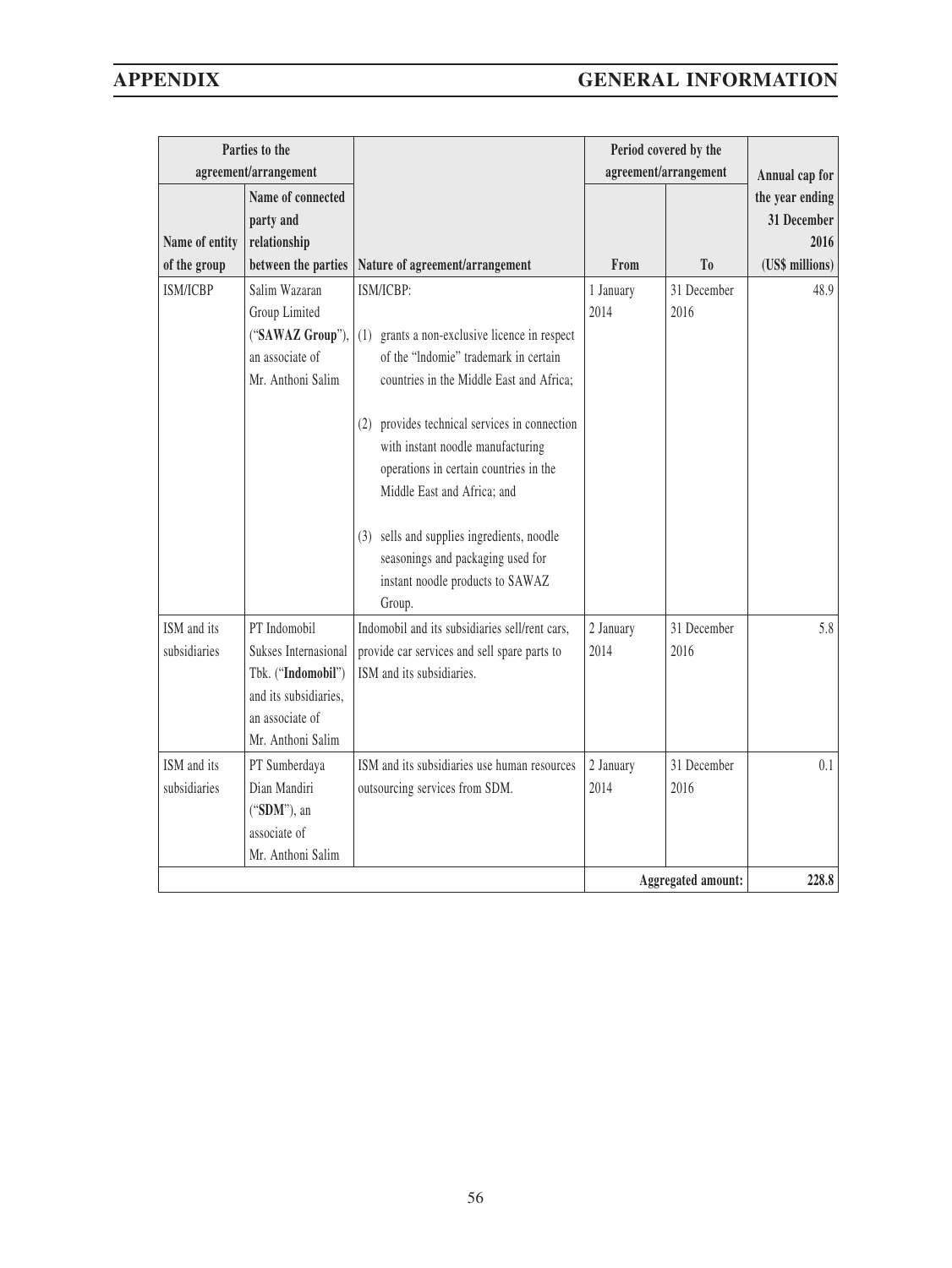| Parties to the                 |                                                                       |                                                                                         | Period covered by the |                       |                                                           |
|--------------------------------|-----------------------------------------------------------------------|-----------------------------------------------------------------------------------------|-----------------------|-----------------------|-----------------------------------------------------------|
|                                | agreement/arrangement                                                 |                                                                                         |                       | agreement/arrangement | Annual cap for                                            |
| Name of entity<br>of the group | Name of connected<br>party and<br>relationship<br>between the parties | Nature of agreement/arrangement                                                         | From                  | T <sub>0</sub>        | the year ending<br>31 December<br>2016 (US\$<br>millions) |
| PT Salim                       | PT Adithya                                                            | ADS grants a 20 year lease to SIMP for use                                              | 1 June                | 31 December           | 0.7                                                       |
| Ivomas Pratama                 | Suramitra ("ADS"),                                                    | of factory properties.                                                                  | 1996                  | 2016                  |                                                           |
| Tbk ("SIMP")                   | an associate of<br>Mr. Anthoni Salim                                  |                                                                                         |                       |                       |                                                           |
| SIMP and its                   | PT Sarana Tempa                                                       | STP (1) provides pumping services to SIMP   1 January 2014                              |                       | 31 December           | 1.0                                                       |
| subsidiaries                   | Perkasa ("STP"), an                                                   | and its subsidiaries to load crude palm oil and                                         |                       | 2016                  |                                                           |
|                                | associate of                                                          | other derivative products to vessels; and (2)                                           |                       |                       |                                                           |
|                                | Mr. Anthoni Salim                                                     | rents office space from SIMP and its                                                    |                       |                       |                                                           |
|                                |                                                                       | subsidiaries.                                                                           |                       |                       |                                                           |
| SIMP and its                   | PT Rimba Mutiara                                                      | SIMP and its subsidiaries lease heavy                                                   | 1 January 2014        | 31 December           | 1.5                                                       |
| subsidiaries                   | Kusuma ("RMK"),                                                       | equipment and buy building materials; rent                                              |                       | 2016                  |                                                           |
|                                | an associate of                                                       | office space, trucks and tug boats from RMK;                                            |                       |                       |                                                           |
|                                | Mr. Anthoni Salim                                                     | use transportation services from RMK; and                                               |                       |                       |                                                           |
|                                |                                                                       | purchase road reinforcement services from<br>RMK.                                       |                       |                       |                                                           |
| SIMP and its                   | IndoInternational                                                     | SIMP and its subsidiaries provide operational                                           | 1 January 2014        | 31 December           | 115.5                                                     |
| subsidiaries                   | Green Energy                                                          | services, sell seedlings, sell prefabricated                                            |                       | 2016                  |                                                           |
|                                | Resources Pte. Ltd.                                                   | housing materials, sell fertilizer products,                                            |                       |                       |                                                           |
|                                | ("IGER Group"),                                                       | lease office space to IGER Group; and buy                                               |                       |                       |                                                           |
|                                | an associate of                                                       | palm oil and its derivatives products from                                              |                       |                       |                                                           |
|                                | Mr. Anthoni Salim                                                     | IGER Group.                                                                             |                       |                       |                                                           |
| ISM and its                    | PT Indotek                                                            | IKU provides consulting services for project $\vert$ 2 January 2014 $\vert$ 31 December |                       |                       | 0.1                                                       |
| subsidiaries                   | Konsultan Utama                                                       | development to ISM and its subsidiaries.                                                |                       | 2016                  |                                                           |
|                                | ("IKU"), an                                                           |                                                                                         |                       |                       |                                                           |
|                                | associate of                                                          |                                                                                         |                       |                       |                                                           |
|                                | Mr. Anthoni Salim                                                     |                                                                                         |                       |                       |                                                           |
| ISM and its                    | PT Lajuperdana                                                        | ISM and its subsidiaries buy sugar from LPI.                                            | 1 January 2014        | 31 December           | 0.3                                                       |
| subsidiaries                   | Indah ("LPI"), an<br>associate of                                     |                                                                                         |                       | 2016                  |                                                           |
|                                | Mr. Anthoni Salim                                                     |                                                                                         |                       |                       |                                                           |
| <b>SIMP</b>                    | PT Fast Food                                                          | SIMP sells deep fat frying oil to FFI.                                                  | 1 January 2014        | 31 December           | 5.6                                                       |
|                                | Indonesia, Tbk                                                        |                                                                                         |                       | 2016                  |                                                           |
|                                | ("FFI"), an                                                           |                                                                                         |                       |                       |                                                           |
|                                | associate of                                                          |                                                                                         |                       |                       |                                                           |
|                                | Mr. Anthoni Salim                                                     |                                                                                         |                       |                       |                                                           |

## **B. Transactions relating to the Plantations Business of the Indofood Group**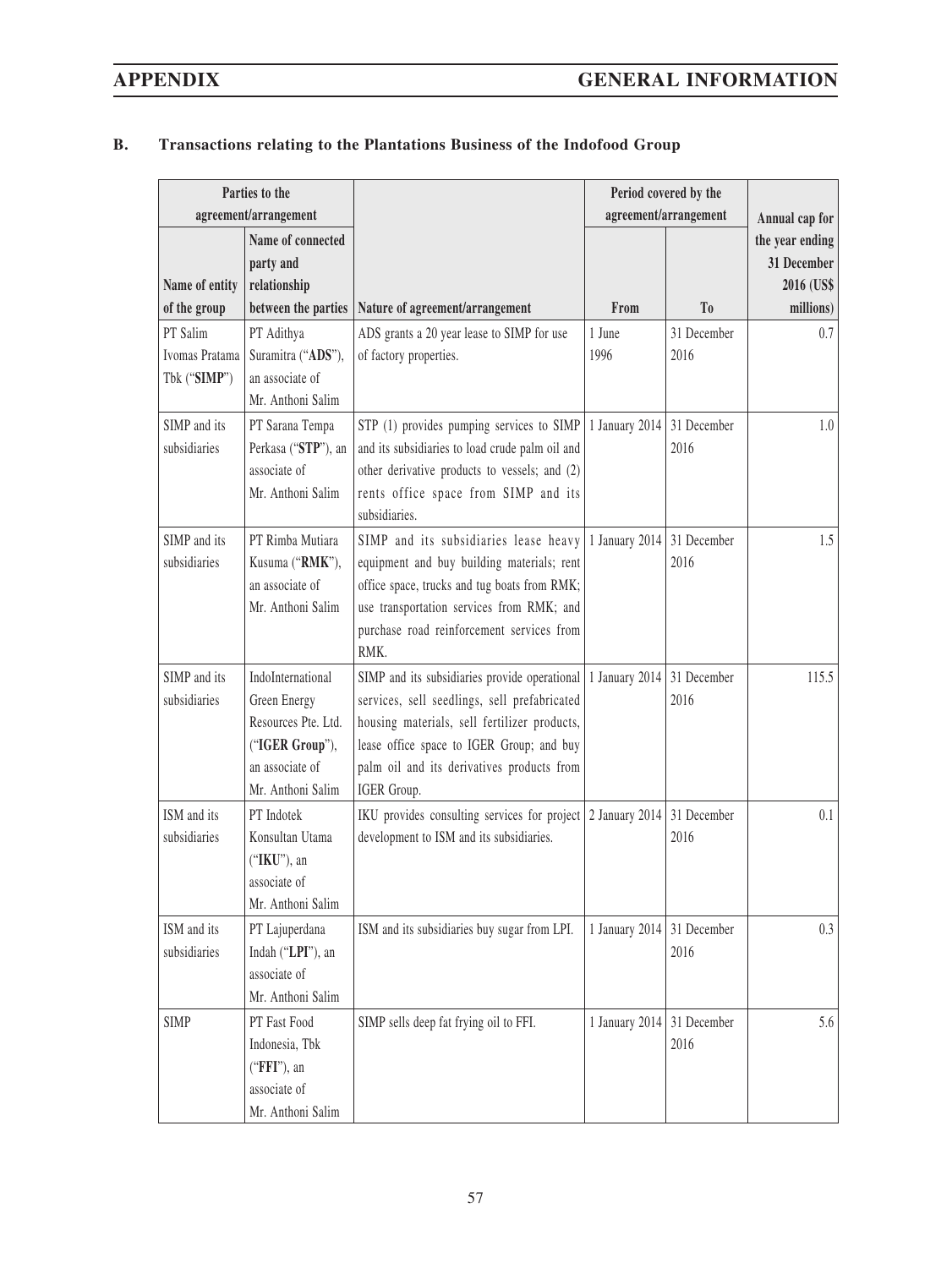|                                | Parties to the                      |                                                |                            | Period covered by the |                         |
|--------------------------------|-------------------------------------|------------------------------------------------|----------------------------|-----------------------|-------------------------|
|                                | agreement/arrangement               |                                                | agreement/arrangement      | Annual cap for        |                         |
|                                | Name of connected                   |                                                |                            |                       | the year ending         |
|                                | party and                           |                                                |                            |                       | 31 December             |
| Name of entity<br>of the group | relationship<br>between the parties | Nature of agreement/arrangement                | From                       | T <sub>0</sub>        | 2016 (US\$<br>millions) |
| ISM and its                    | Indomobil and its                   | Indomobil and its subsidiaries sell/rent cars, | 2 January 2014             | 31 December           | 4.8                     |
| subsidiaries                   | subsidiaries, an                    | provide car services and sell spare parts to   |                            | 2016                  |                         |
|                                | associate of                        | ISM and its subsidiaries.                      |                            |                       |                         |
|                                | Mr. Anthoni Salim                   |                                                |                            |                       |                         |
| <b>SIMP</b>                    | Shanghai Resources                  | SIMP sells palm oil and its derivative         | 1 January 2014 31 December |                       | 18.6                    |
|                                | International                       | products to Shanghai Resources.                |                            | 2016                  |                         |
|                                | Trading. Co. Ltd.                   |                                                |                            |                       |                         |
|                                | ("Shanghai                          |                                                |                            |                       |                         |
|                                | Resources"), an                     |                                                |                            |                       |                         |
|                                | associate of                        |                                                |                            |                       |                         |
|                                | Mr. Anthoni Salim.                  |                                                |                            |                       |                         |
| <b>SIMP</b>                    | PT Nippon Indosari                  | SIMP sells margarine to NIC.                   | 1 January 2014 31 December |                       | 0.9                     |
|                                | Corpindo ("NIC"),                   |                                                |                            | 2016                  |                         |
|                                | an associate of                     |                                                |                            |                       |                         |
|                                | Mr. Anthoni Salim                   |                                                |                            |                       |                         |
| <b>ISM</b>                     | LPI, an associate of                | ISM grants an exclusive license of its         | 1 January 2014             | 31 December           | 0.9                     |
|                                | Mr. Anthoni Salim                   | "Indosugar" trademark related to sugar to LPI  |                            | 2016                  |                         |
| PT Inti Abadi                  | LPI, an associate of                | IAK sells packaging materials to LPI.          | 2 January 2014             | 31 December           | 1.0                     |
| Kemasindo                      | Mr. Anthoni Salim                   |                                                |                            | 2016                  |                         |
| ("IAK")                        |                                     |                                                |                            |                       |                         |
| ISM - Bogasari                 | LPI, an associate of                | Bogasari provides management services to       | 2 January 2014             | 31 December           | 2.7                     |
| Division                       | Mr. Anthoni Salim                   | LPI.                                           |                            | 2016                  |                         |
| ("Bogasari")                   |                                     |                                                |                            |                       |                         |
| SIMP and its                   | PT Cipta Subur                      | SIMP and its subsidiaries rent infrastructure  | 1 January 2014 31 December |                       | 0.1                     |
| subsidiaries                   | Nusa Jaya                           | from CSNJ.                                     |                            | 2016                  |                         |
|                                | ("CSNJ"), an                        |                                                |                            |                       |                         |
|                                | associate of                        |                                                |                            |                       |                         |
|                                | Mr. Anthoni Salim                   |                                                |                            |                       |                         |
| SIMP and its                   | PT Rumah Asri                       | RAP provides services to SIMP and its          | 1 January 2014             | 31 December           | 0.3                     |
| subsidiaries                   | Perdanaindo                         | subsidiaries in connection with prefabricated  |                            | 2016                  |                         |
|                                | ("RAP"), an                         | housing.                                       |                            |                       |                         |
|                                | associate of                        |                                                |                            |                       |                         |
|                                | Mr. Anthoni Salim                   |                                                |                            |                       |                         |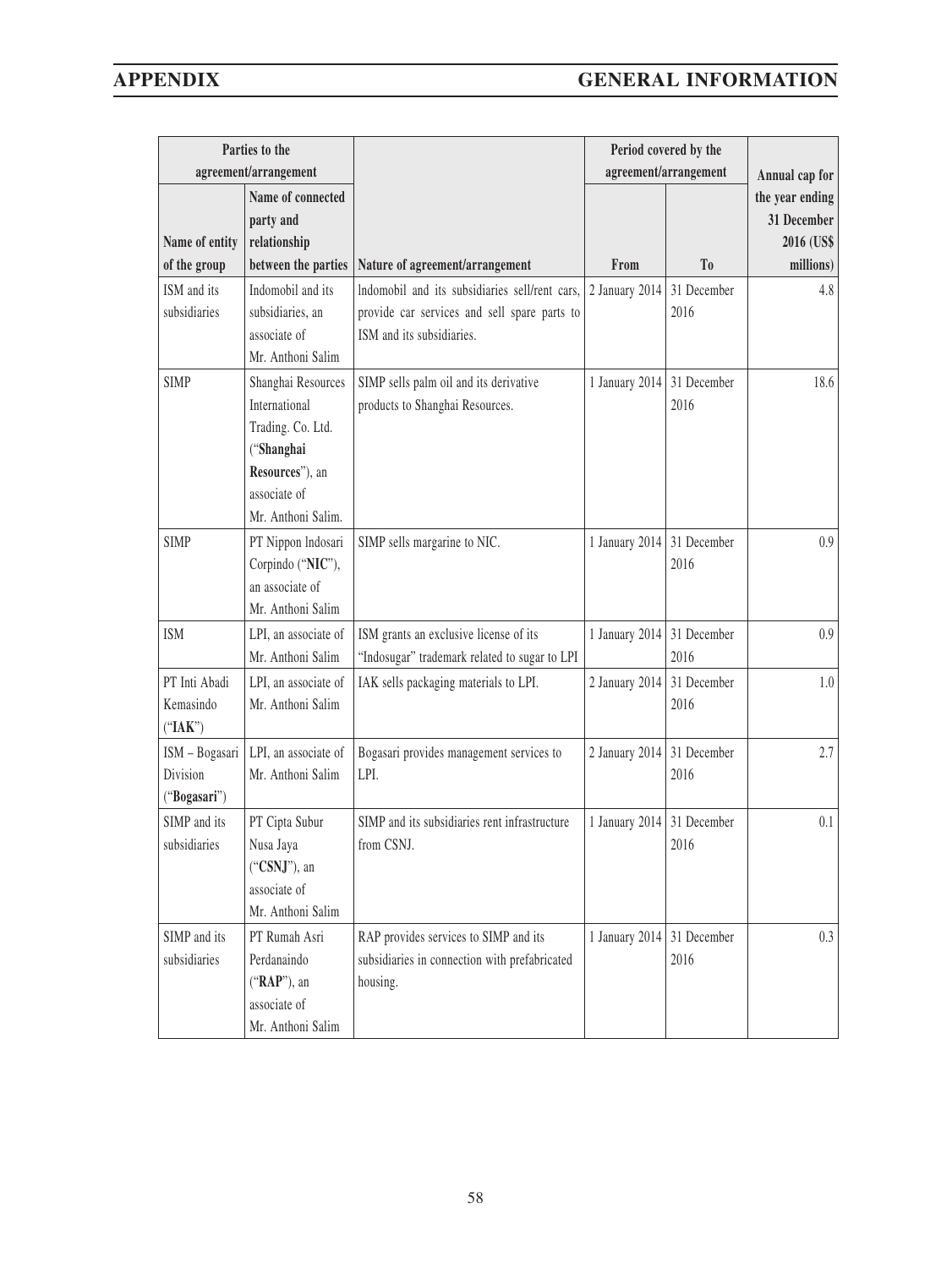| agreement/arrangement<br>Name of connected<br>party and<br>Name of entity<br>relationship<br>of the group<br>between the parties<br>Nature of agreement/arrangement<br>SIMP and its<br>PT Indomarco<br>SIMP and its subsidiaries sell finished goods<br>to Indomaret.<br>subsidiaries<br>Prismatama<br>("Indomaret"), an<br>associate of<br>Mr. Anthoni Salim<br>SIMP and its<br>PT Inti Cakrawala<br>SIMP and its subsidiaries sell finished goods<br>to Indogrosir.<br>subsidiaries<br>Citra<br>("Indogrosir"), an<br>associate of<br>Mr. Anthoni Salim<br>IIP rents infrastructure from CSNJ.<br>PT Indoagri Inti<br>CSNJ, an associate<br>Plantation<br>of Mr. Anthoni<br>2014<br>("IIP")<br>Salim | From<br>2 January 2014<br>2 January 2014 | agreement/arrangement<br>T <sub>0</sub><br>31 December<br>2016<br>31 December<br>2016 | Annual cap for<br>the year ending<br>31 December<br>2016 (US\$<br>millions)<br>52.4<br>22.8 |
|--------------------------------------------------------------------------------------------------------------------------------------------------------------------------------------------------------------------------------------------------------------------------------------------------------------------------------------------------------------------------------------------------------------------------------------------------------------------------------------------------------------------------------------------------------------------------------------------------------------------------------------------------------------------------------------------------------|------------------------------------------|---------------------------------------------------------------------------------------|---------------------------------------------------------------------------------------------|
|                                                                                                                                                                                                                                                                                                                                                                                                                                                                                                                                                                                                                                                                                                        |                                          |                                                                                       |                                                                                             |
|                                                                                                                                                                                                                                                                                                                                                                                                                                                                                                                                                                                                                                                                                                        |                                          |                                                                                       |                                                                                             |
|                                                                                                                                                                                                                                                                                                                                                                                                                                                                                                                                                                                                                                                                                                        |                                          |                                                                                       |                                                                                             |
|                                                                                                                                                                                                                                                                                                                                                                                                                                                                                                                                                                                                                                                                                                        | 15 October                               | 31 December<br>2016                                                                   | 0.1                                                                                         |
| PT Samudera<br>PT Mentari Subur<br>MSA leases tug boat from SSP.<br>Sejahtera<br>Abadi ("MSA"), an<br>2014<br>associate of<br>Pratama<br>("SSP")<br>Mr. Anthoni Salim                                                                                                                                                                                                                                                                                                                                                                                                                                                                                                                                  | 15 October                               | 31 December<br>2016                                                                   | 0.2                                                                                         |
| SIMP and its subsidiaries sell seedlings to<br>SIMP and its<br>MSA, an associate<br>subsidiaries<br>of Mr. Anthoni<br>MSA to be used for its operations, and leases<br>2014<br>trucks to MSA.<br>Salim                                                                                                                                                                                                                                                                                                                                                                                                                                                                                                 | 15 October                               | 31 December<br>2016<br><b>Aggregated amount:</b>                                      | 0.5<br>230.0                                                                                |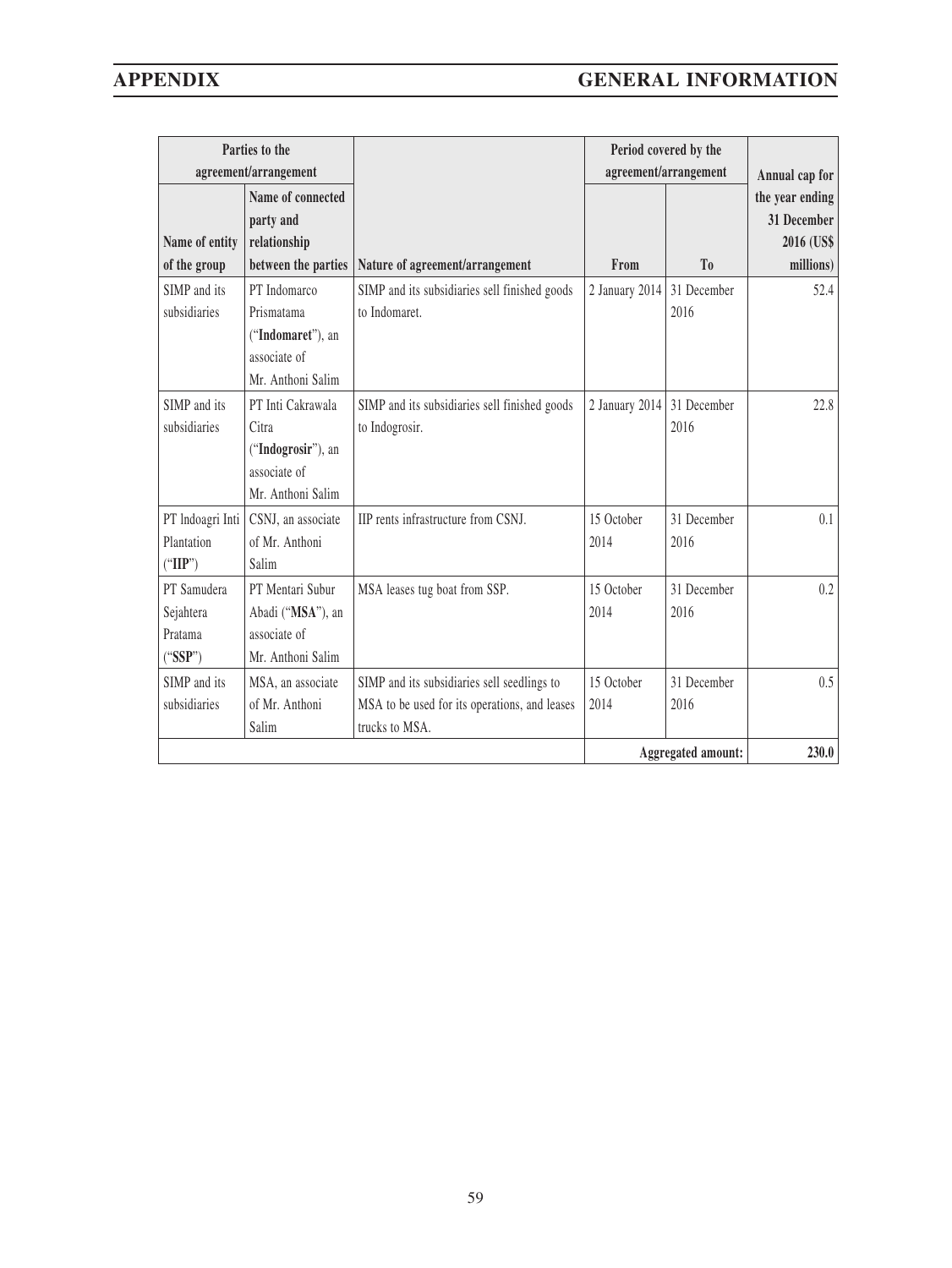| Parties to the<br>agreement/arrangement |                                                                                        |                                                                                                       | Period covered by the<br>agreement/arrangement |                                    |                                                                |
|-----------------------------------------|----------------------------------------------------------------------------------------|-------------------------------------------------------------------------------------------------------|------------------------------------------------|------------------------------------|----------------------------------------------------------------|
| Name of entity                          | Name of connected<br>party and<br>relationship                                         |                                                                                                       |                                                |                                    | Annual cap for<br>the year ending<br>31 December<br>2016 (US\$ |
| of the group                            | between the parties                                                                    | Nature of agreement/arrangement                                                                       | From                                           | T <sub>0</sub>                     | millions)                                                      |
| ISM and its<br>subsidiaries             | PT Asuransi Central.<br>Asia (" <b>ACA</b> "), an<br>associate of Mr.<br>Anthoni Salim | ACA provides vehicle, property and other<br>assets insurance services to ISM and its<br>subsidiaries. |                                                | 1 January 2014 31 December<br>2016 | 27.0                                                           |
| ISM and its<br>subsidiaries             | PT Central Asia<br>Raya ("CAR"), an<br>associate of<br>Mr. Anthoni Salim               | CAR provides insurance services for personal<br>accident and health to ISM and its<br>subsidiaries.   | 2 January 2014                                 | 31 December<br>2016                | 5.9                                                            |
| ISM and its<br>subsidiaries             | PT Indosurance<br>Broker Utama<br>$("IBU")$ , an<br>associate of<br>Mr. Anthoni Salim  | IBU provides insurance services to ISM and<br>its subsidiaries.                                       |                                                | 2 January 2014 31 December<br>2016 | 9.0                                                            |
|                                         |                                                                                        |                                                                                                       |                                                | <b>Aggregated amount:</b>          | 41.9                                                           |

## **C. Transactions relating to the Insurance Policies of the Indofood Group**

## **D. Transactions relating to the Distribution Business of the Indofood Group**

| Parties to the        |                         |                                               | Period covered by the |                |                 |
|-----------------------|-------------------------|-----------------------------------------------|-----------------------|----------------|-----------------|
| agreement/arrangement |                         |                                               | agreement/arrangement |                | Annual cap for  |
|                       | Name of connected       |                                               |                       |                | the year ending |
|                       | party and               |                                               |                       |                | 31 December     |
| Name of entity        | relationship            |                                               |                       |                | 2016 (US\$      |
| of the group          | between the parties     | Nature of agreement/arrangement               | <b>From</b>           | T <sub>0</sub> | millions)       |
| PT Indomarco          | PT Lion Superindo       | IAP distributes various consumer products to  | 2 January 2014        | 31 December    | 22.1            |
| Adi Prima             | $("LS")$ , an associate | LS.                                           |                       | 2016           |                 |
| ("IAP")               | of Mr. Anthoni          |                                               |                       |                |                 |
|                       | Salim                   |                                               |                       |                |                 |
| <b>IAP</b>            | FFI, an associate of    | IAP sells chili and tomato sauces, seasonings | 2 January 2014        | 31 December    | 2.7             |
|                       | Mr. Anthoni Salim       | and dairy products to FFI.                    |                       | 2016           |                 |
| PT Putri Daya         | LS, an associate of     | PDU distributes various consumer products to  | 2 January 2014        | 31 December    | 2.2             |
| Usahatama             | Mr. Anthoni Salim       | LS.                                           |                       | 2016           |                 |
| ("PDU")               |                         |                                               |                       |                |                 |
| ISM and its           | IKU, an associate of    | IKU provides consulting services to ISM and   | 2 January 2014        | 31 December    | 0.3             |
| subsidiaries          | Mr. Anthoni Salim       | its subsidiaries.                             |                       | 2016           |                 |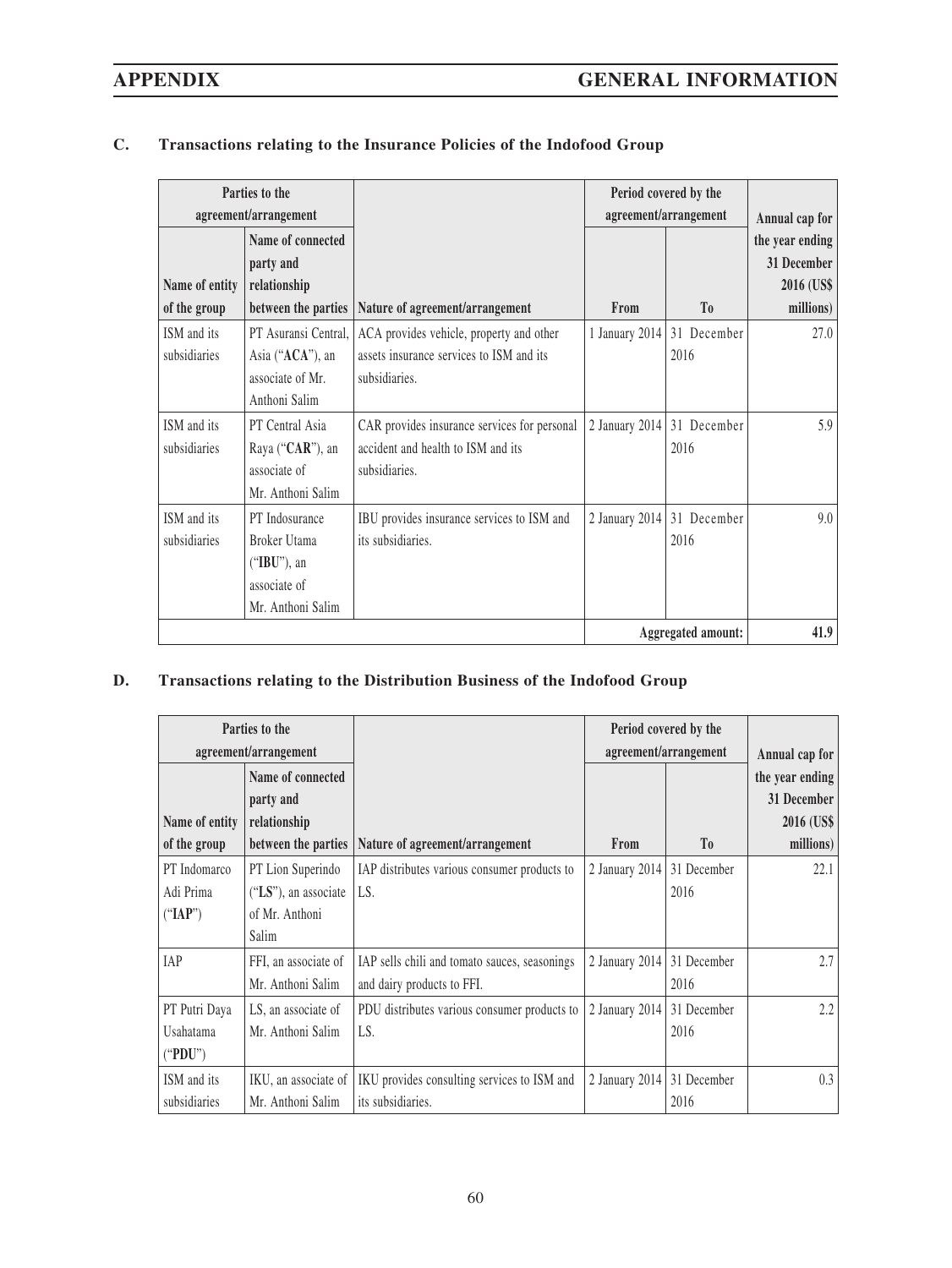| Parties to the                                       |                                                                         |                                                                                   | Period covered by the |                                         |                                                                             |
|------------------------------------------------------|-------------------------------------------------------------------------|-----------------------------------------------------------------------------------|-----------------------|-----------------------------------------|-----------------------------------------------------------------------------|
| Name of entity                                       | agreement/arrangement<br>Name of connected<br>party and<br>relationship |                                                                                   | From                  | agreement/arrangement<br>T <sub>0</sub> | Annual cap for<br>the year ending<br>31 December<br>2016 (US\$<br>millions) |
| of the group<br>ISM and its                          | between the parties<br>Indomobil and its                                | Nature of agreement/arrangement<br>Indomobil and its subsidiaries sell/rent cars, | 2 January 2014        | 31 December                             | 10.9                                                                        |
| subsidiaries                                         | subsidiaries, an<br>associate of<br>Mr. Anthoni Salim                   | provide car services and sell spare parts to<br>ISM and its subsidiaries.         |                       | 2016                                    |                                                                             |
| PT Indofood<br>Asahi Sukses<br>Beverages<br>("IASB") | FFI, an associate of<br>Mr. Anthoni Salim                               | IASB sells drinking products to FFI.                                              | 1 August<br>2012*     | 31 July 2017                            | 11.1                                                                        |
| ISM and its<br>subsidiaries                          | SDM, an associate<br>of Mr. Anthoni<br>Salim                            | ISM and its subsidiaries use human resources<br>outsourcing services from SDM.    | 2 January 2014        | 31 December<br>2016                     | 5.3                                                                         |
| <b>IAP</b>                                           | Indomaret, an<br>associate of Mr.<br>Anthoni Salim                      | IAP sells finished goods to Indomaret.                                            | 2 January 2014        | 31 December<br>2016                     | 133.3                                                                       |
| IAP                                                  | Indogrosir, an<br>associate of<br>Mr. Anthoni Salim                     | IAP sells finished goods to Indogrosir.                                           | 2 January 2014        | 31 December<br>2016                     | 26.1                                                                        |
| PDU                                                  | Indomaret, an<br>associate of Mr.<br>Anthoni Salim                      | PDU sells finished goods to Indomaret.                                            | 2 January 2014        | 31 December<br>2016                     | 13.3                                                                        |
| PDU                                                  | Indogrosir, an<br>associate of Mr.<br>Anthoni Salim                     | PDU sells finished goods to Indogrosir.                                           | 2 January 2014        | 31 December<br>2016                     | 2.7                                                                         |
|                                                      |                                                                         |                                                                                   |                       | <b>Aggregated amount:</b>               | 230.0                                                                       |

PT Indofood Asahi Sukses Beverage took over this 5-year (1 August 2012 to 31 July 2017) agreement in September 2013, subsequent to PT Indofood Asahi Sukses Beverage and PT Asahi Indofood Beverage completing the acquisition of PT Prima Cahaya Indobeverage (formerly known as PT Pepsi-Cola Indobeverage). Therefore, this agreement has become a continuing connected transaction of the Indofood Group since September 2013.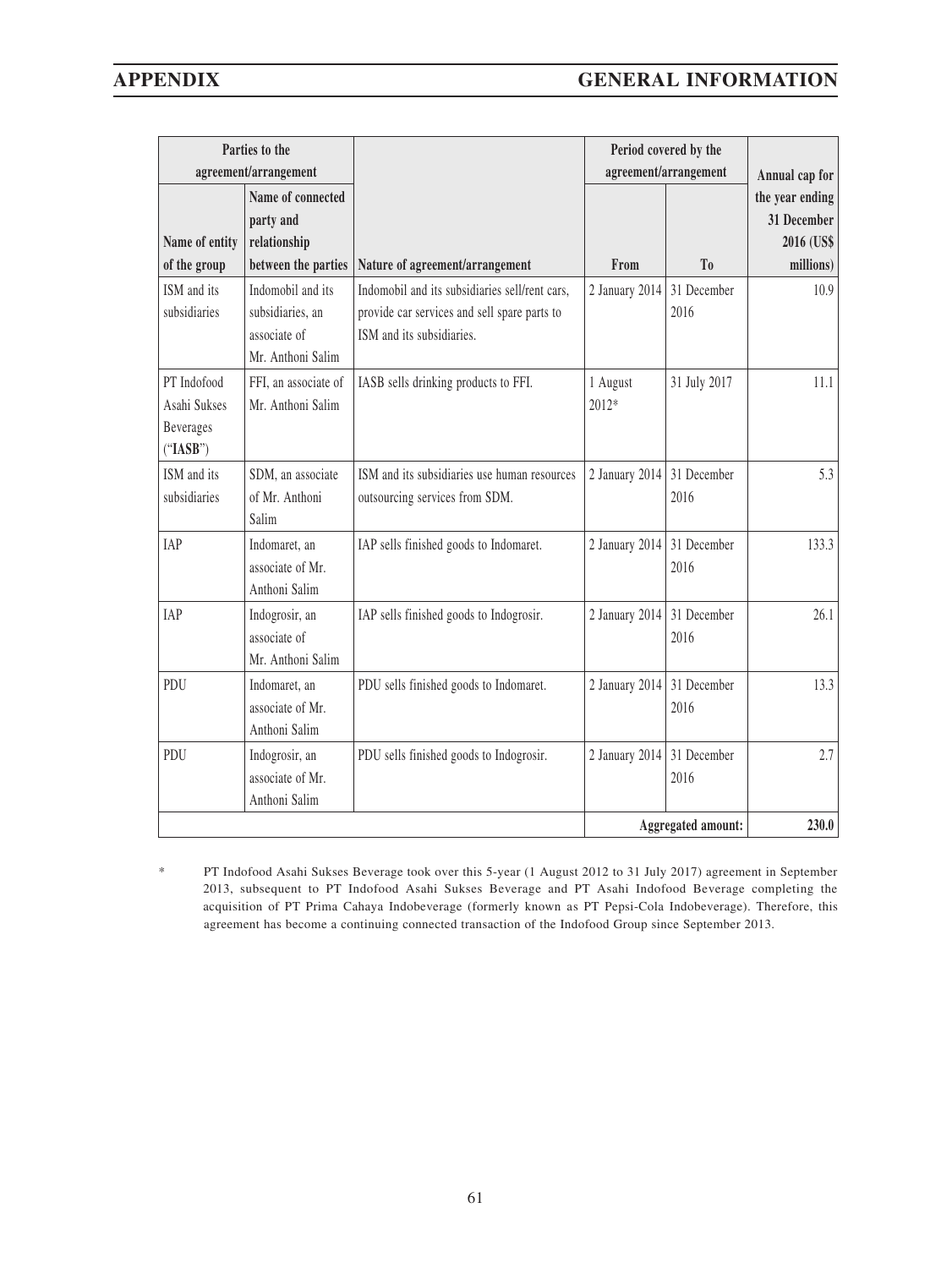| Parties to the              |                                                                                |                                                                                                                             | Period covered by the      |                           |                                                           |
|-----------------------------|--------------------------------------------------------------------------------|-----------------------------------------------------------------------------------------------------------------------------|----------------------------|---------------------------|-----------------------------------------------------------|
| agreement/arrangement       |                                                                                |                                                                                                                             | agreement/arrangement      |                           | Annual cap for                                            |
| Name of entity              | Name of connected<br>party and<br>relationship                                 |                                                                                                                             | From                       | T <sub>0</sub>            | the year ending<br>31 December<br>2016 (US\$<br>millions) |
| of the group                | between the parties                                                            | Nature of agreement/arrangement                                                                                             |                            |                           |                                                           |
| Bogasari                    | NIC, an associate of<br>Mr. Anthoni Salim                                      | Bogasari sells flour to NIC.                                                                                                | 1 January 2014             | 31 December<br>2016       | 40.0                                                      |
| Bogasari                    | FFI, an associate of<br>Mr. Anthoni Salim                                      | Bogasari sells flour and spaghetti to FFI.                                                                                  | 1 January 2014             | 31 December<br>2016       | 1.4                                                       |
| Bogasari                    | PT Tarumatex<br>("Tarumatex"), an<br>associate of Mr.<br>Anthoni Salim         | Bogasari rents warehouse from Tarumatex.                                                                                    | 1 January 2014             | 31 December<br>2016       | 0.5                                                       |
| ISM and its<br>subsidiaries | IKU, an associate of<br>Mr. Anthoni Salim                                      | IKU provides consulting services to ISM and<br>its subsidiaries.                                                            | 2 January 2014             | 31 December<br>2016       | 0.6                                                       |
| ISM and its<br>subsidiaries | Indomobil and its<br>subsidiaries, an<br>associate of Mr.<br>Anthoni Salim     | Indomobil and its subsidiaries sell/rent cars,<br>provide car services and sell spare parts to<br>ISM and its subsidiaries. | 2 January 2014             | 31 December<br>2016       | 2.0                                                       |
| ISM and its<br>subsidiaries | SDM, an associate<br>of Mr. Anthoni<br>Salim                                   | ISM and its subsidiaries use human resources<br>outsourcing services from SDM.                                              | 2 January 2014             | 31 December<br>2016       | 4.3                                                       |
| ISM and its<br>subsidiaries | PT Primajasa Tunas<br>Mandiri ("PTM"),<br>an associate of Mr.<br>Anthoni Salim | ISM and its subsidiaries use human resources<br>outsourcing services from PTM.                                              | 2 January 2014 31 December | 2016                      | 3.8                                                       |
| Bogasari                    | Indogrosir, an<br>associate of Mr.<br>Anthoni Salim                            | Bogasari sells finished goods to Indogrosir.                                                                                | 2 January 2014 31 December | 2016                      | 12.3                                                      |
|                             |                                                                                |                                                                                                                             |                            | <b>Aggregated amount:</b> | 64.9                                                      |

## **E. Transactions relating to the Flour Business of the Indofood Group**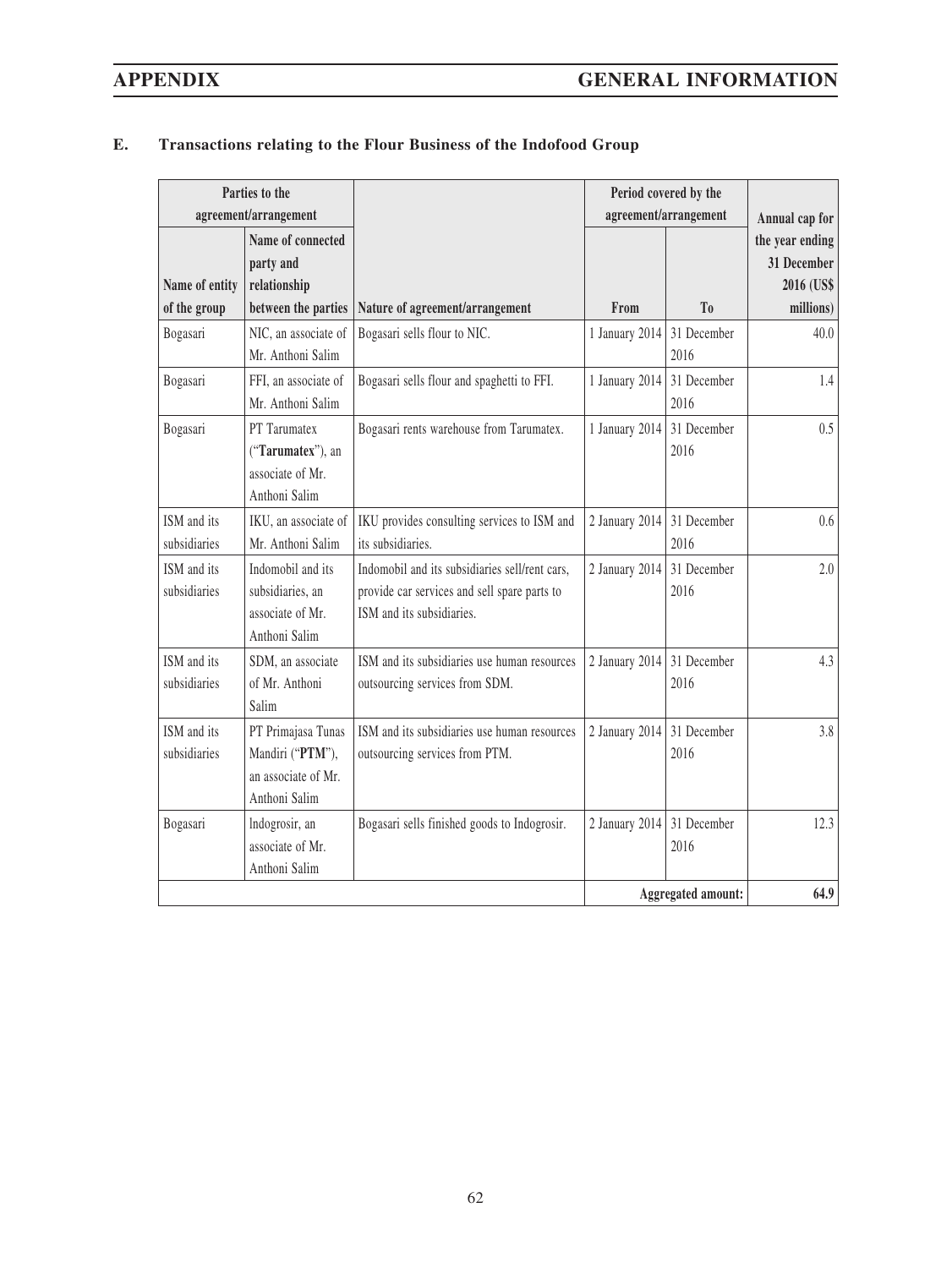| Parties to the<br>agreement/arrangement |                                                                            |                                                                                                                            | Period covered by the<br>agreement/arrangement |                                    | Annual cap for                                            |
|-----------------------------------------|----------------------------------------------------------------------------|----------------------------------------------------------------------------------------------------------------------------|------------------------------------------------|------------------------------------|-----------------------------------------------------------|
| Name of entity<br>of the group          | Name of connected<br>party and<br>relationship<br>between the parties      | Nature of agreement/arrangement                                                                                            | From                                           | T <sub>0</sub>                     | the year ending<br>31 December<br>2016 (US\$<br>millions) |
| IASB                                    | SDM, an associate<br>of Mr. Anthoni<br>Salim                               | IASB uses human resources outsourcing<br>services from SDM.                                                                | 2 January 2014                                 | 31 December<br>2016                | 0.4                                                       |
| <b>IASB</b>                             | Indomaret, an<br>associate of Mr.<br>Anthoni Salim                         | IASB sells finished goods to Indomaret.                                                                                    |                                                | 2 January 2014 31 December<br>2016 | 12.0                                                      |
| <b>IASB</b>                             | Indogrosir, an<br>associate of Mr.<br>Anthoni Salim                        | IASB sells finished goods to Indogrosir.                                                                                   | 2 January 2014                                 | 31 December<br>2016                | 1.5                                                       |
| <b>IASB</b>                             | Indomobil and its<br>subsidiaries, an<br>associate of Mr.<br>Anthoni Salim | Indomobil and its subsidiaries sell/rent 2 January 2014<br>vehicles, provide car services and sell spare<br>parts to IASB. |                                                | 31 December<br>2016                | 4.0                                                       |
| <b>IASB</b>                             | LS, an associate of<br>Mr. Anthoni Salim                                   | IASB sells drinking products to LS.                                                                                        |                                                | 2 January 2014 31 December<br>2016 | 1.5                                                       |
|                                         |                                                                            |                                                                                                                            | <b>Aggregated amount:</b>                      |                                    | 19.4                                                      |

## **F. Transactions relating to the Beverage Business of the Indofood Group**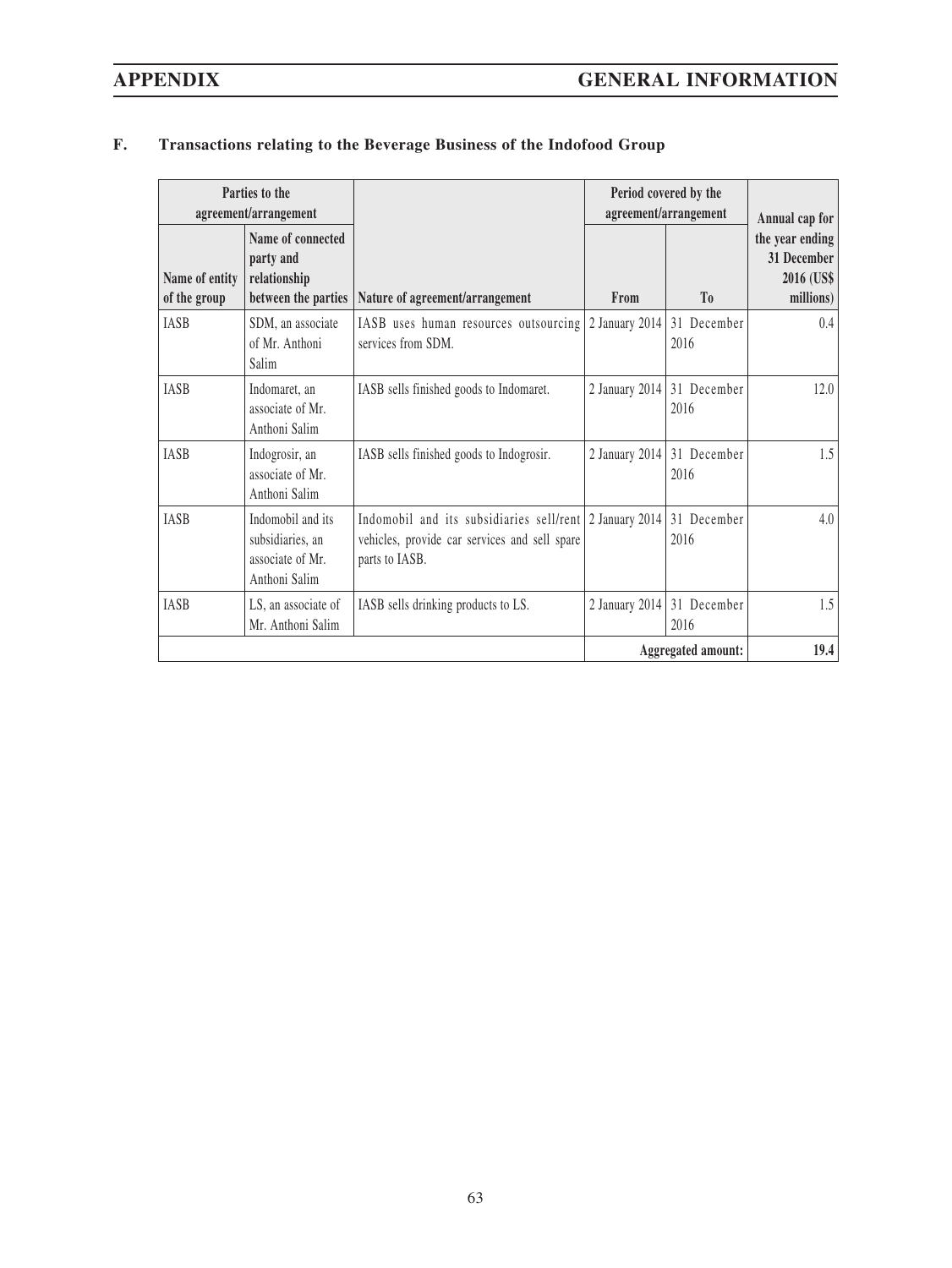| Parties to the<br>agreement/arrangement |                                                                            |                                                                                                                             | Period covered by the<br>agreement/arrangement |                                    | Annual cap for                                            |
|-----------------------------------------|----------------------------------------------------------------------------|-----------------------------------------------------------------------------------------------------------------------------|------------------------------------------------|------------------------------------|-----------------------------------------------------------|
| Name of entity<br>of the group          | Name of connected<br>party and<br>relationship<br>between the parties      | Nature of agreement/arrangement                                                                                             | From                                           | T <sub>0</sub>                     | the year ending<br>31 December<br>2016 (US\$<br>millions) |
| ISM and its<br>subsidiaries             | IKU, an associate of<br>Mr. Anthoni Salim                                  | IKU provides consulting services to ISM and<br>its subsidiaries.                                                            | 2 January 2014                                 | 31 December<br>2016                | 0.3                                                       |
| ISM and its<br>subsidiaries             | Indomobil and its<br>subsidiaries, an<br>associate of<br>Mr. Anthoni Salim | Indomobil and its subsidiaries sell/rent cars.<br>provide car services and sell spare parts to<br>ISM and its subsidiaries. | 2 January 2014                                 | 31 December<br>2016                | 1.3                                                       |
| ISM and its<br>subsidiaries             | SDM, an associate<br>of Mr. Anthoni<br>Salim                               | ISM and its subsidiaries use human resources<br>outsourcing services from SDM.                                              |                                                | 2 January 2014 31 December<br>2016 | 0.5                                                       |
| PT Indolakto<br>("Indolakto")           | Indomaret, an<br>associate of Mr.<br>Anthoni Salim                         | Indolakto sells finished goods to Indomaret.                                                                                | 2 January 2014                                 | 31 December<br>2016                | 2.3                                                       |
| Indolakto                               | Indogrosir, an<br>associate of Mr.<br>Anthoni Salim                        | Indolakto sells finished goods to Indogrosir.                                                                               |                                                | 2 January 2014 31 December<br>2016 | 0.3                                                       |
| Indolakto                               | LS, an associate of<br>Mr. Anthoni Salim                                   | Indolakto sells finished goods to LS.                                                                                       |                                                | 2 January 2014 31 December<br>2016 | 0.7                                                       |
| Indolakto                               | NIC, an associate of<br>Mr. Anthoni Salim                                  | Indolakto sells finished goods to NIC.                                                                                      | 2 January 2014                                 | 31 December<br>2016                | 1.0                                                       |
| Indolakto                               | FFI, an associate of<br>Mr. Anthoni Salim                                  | Indolakto sells finished goods to FFI.                                                                                      | 2 January 2014                                 | 31 December<br>2016                | 0.4                                                       |
|                                         |                                                                            |                                                                                                                             |                                                | Aggregated amount:                 | 6.8                                                       |

### **G. Transactions relating to the Dairy Business of the Indofood Group**

## **H. Revolving Loan Facility to the Company's Connected Subsidiaries relating to the Plantations Business of the Indofood Group**

On 1 August 2016, SIMP entered into a revolving loan agreement with MSA, PT Agrosubur Permai, PT Swadaya Bhakti Negaramas, PT Mega Cipta Perdana, PT Multi Pacific International, PT Gunta Samba and LPI (collectively, the "**Borrowers**"), whereby SIMP has agreed to provide a revolving loan facility of up to US\$40 million to the Borrowers, for the period from 1 August 2016 to 31 December 2016. The Borrowers are associates of Mr. Anthoni Salim and the Company's connected subsidiaries relating to the Indofood Group's plantations business. The revolving loan facility is provided to the Borrowers in order to finance the immediate and urgent working capital requirements of the Borrowers and to facilitate the smooth running of their operations.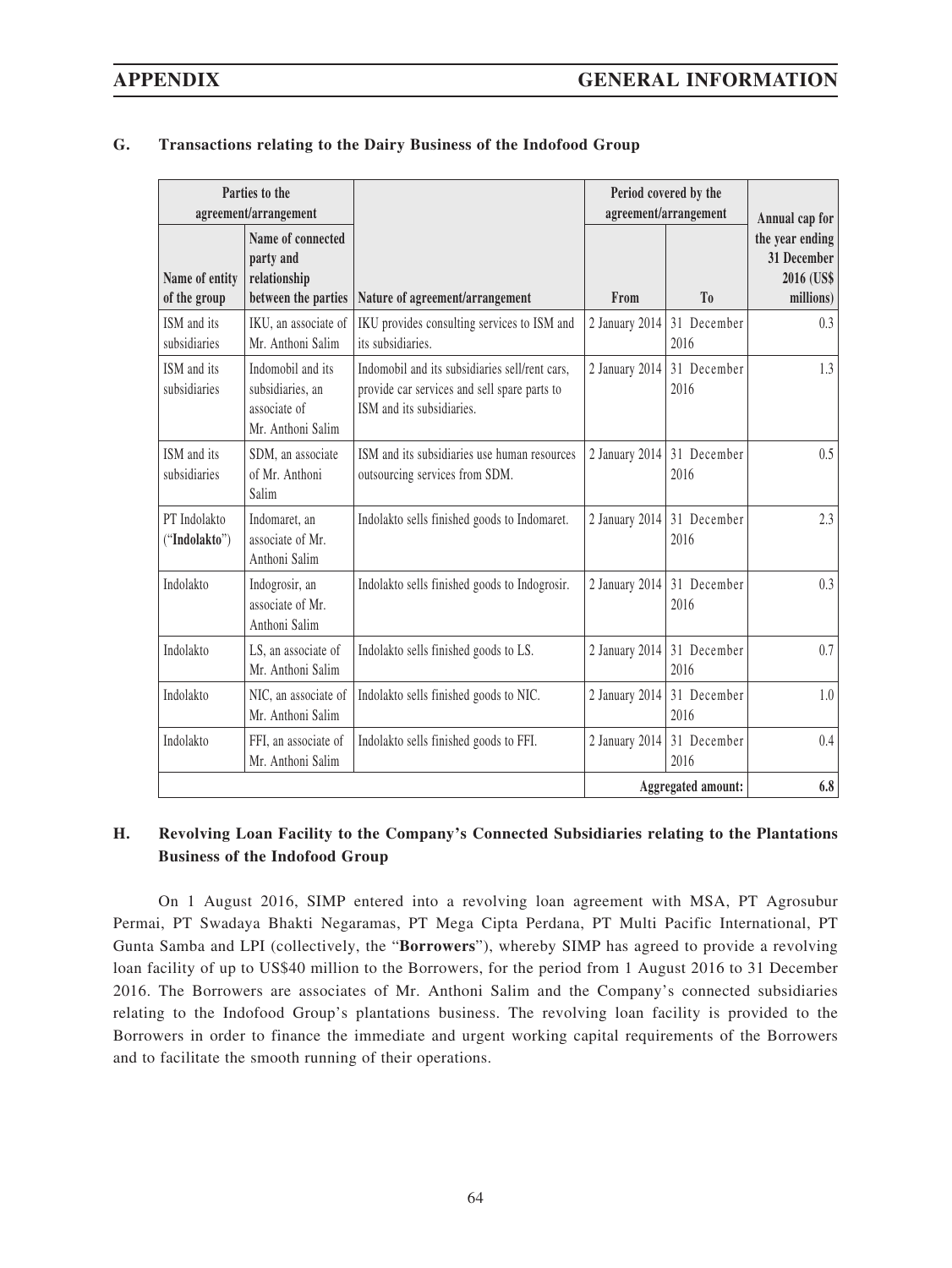Save as disclosed above, as at the Latest Practicable Date:

- (a) none of the Directors was materially interested in any contract or arrangement entered into by any member of the Group subsisting as at the Latest Practicable Date and which was significant in relation to the business of the Group; and
- (b) none of the Directors had any direct or indirect interest in any assets which had been, since 31 December 2015, being the date to which the latest published audited consolidated financial statements of the Group were made up, acquired or disposed of by or leased to any member of the Group, or which were proposed to be acquired, disposed of by or leased to any member of the Group.

### **6. MATERIAL ADVERSE CHANGE**

As at the Latest Practicable Date, the Directors were not aware of any material adverse change in the financial or trading positions of the Group since 31 December 2015, being the date to which the latest published audited consolidated financial statements of the Group were made up.

#### **7. EXPERT AND CONSENT**

The following is the qualification of the expert who has given its opinion or advice which is contained in this circular:

| <b>Name</b>              | <b>Oualification</b>                                   |
|--------------------------|--------------------------------------------------------|
| Somerley Capital Limited | a licensed corporation to carry on Type 1 (dealing in  |
|                          | securities) and Type 6 (advising on corporate finance) |
|                          | regulated activities under the SFO                     |

As at the Latest Practicable Date, the Independent Financial Adviser:

- (a) did not have any shareholding in any member of the Group or the right (whether legally enforceable or not) to subscribe for or to nominate persons to subscribe for securities in any member of the Group; and
- (b) did not have any direct or indirect interest in any assets which had been, since 31 December 2015, being the date to which the latest published audited consolidated financial statements of the Group were made up, acquired or disposed of by or leased to any member of the Group, or which were proposed to be acquired, disposed of by or leased to any member of the Group.

The Independent Financial Adviser has given and has not withdrawn its written consent to the issue of this circular with the inclusion of and references to its name and letter in the form and context in which it appears.

The letter of advice given by the Independent Financial Adviser to the Independent Board Committee and the Independent Shareholders was made on 28 September 2016 for incorporation in this circular.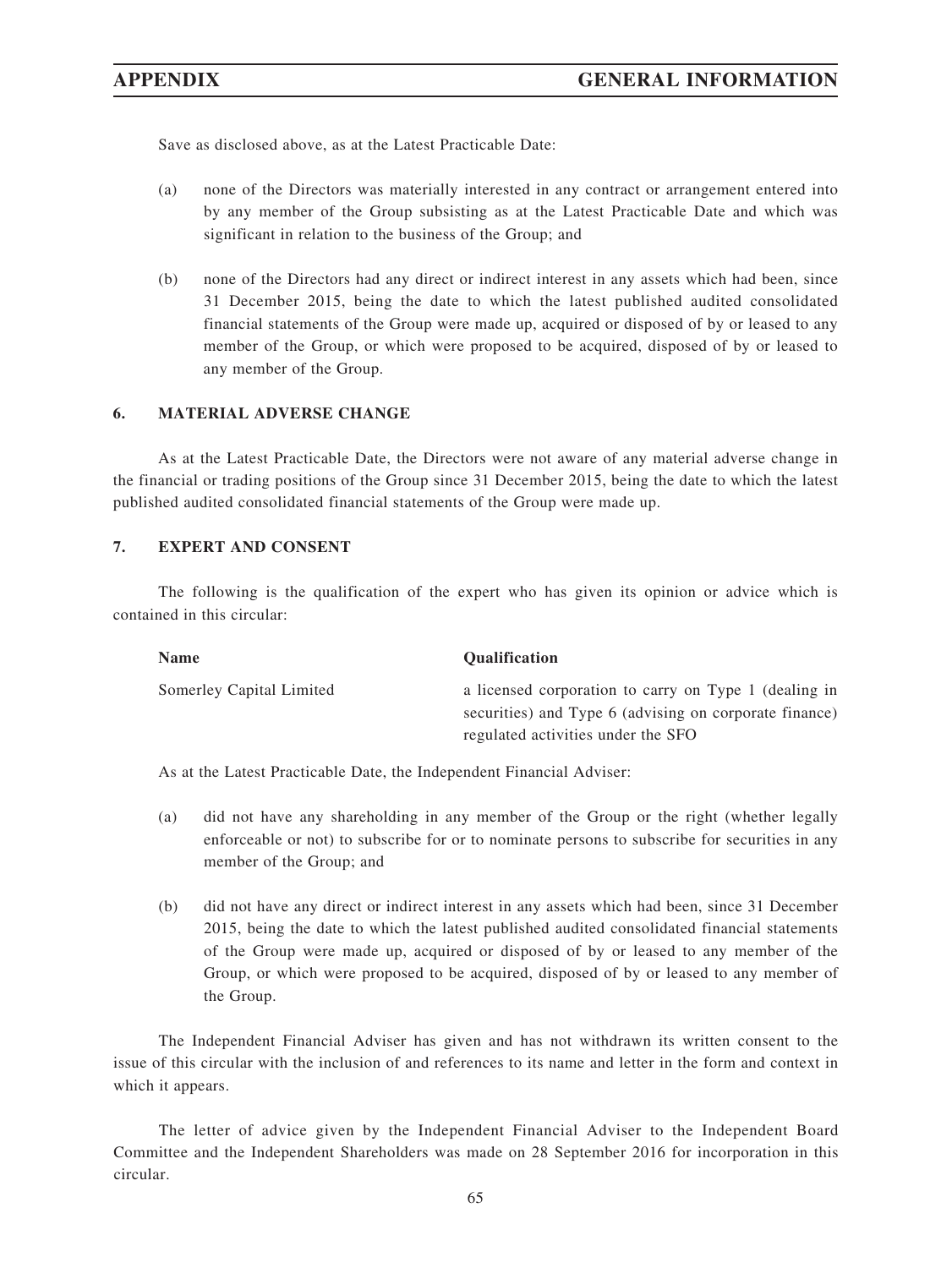### **8. MISCELLANEOUS**

The English text of this circular shall prevail over the Chinese text in the case of inconsistency.

### **9. DOCUMENTS AVAILABLE FOR INSPECTION**

Copies of the following documents are available for inspection during normal business hours from 10:00 a.m. to 1:00 p.m. and from 2:00 p.m. to 5:30 p.m. (Saturdays, Sundays and public holidays excepted) at the principal office of the Company at 24th Floor, Two Exchange Square, 8 Connaught Place, Central, Hong Kong from the date of this circular up to and including the date of the SGM:

- (a) the Implementation Agreement;
- (b) letter from the Independent Board Committee to the Independent Shareholders dated 28 September 2016, the text of which is set out on pages 16 to 17 of this circular;
- (c) letter from the Independent Financial Adviser to the Independent Board Committee and the Independent Shareholders dated 28 September 2016, the text of which is set out on pages 18 to 50 of this circular;
- (d) the consent letter issued by the Independent Financial Adviser referred to in the paragraph headed "Expert and Consent" in this appendix; and
- (e) this circular.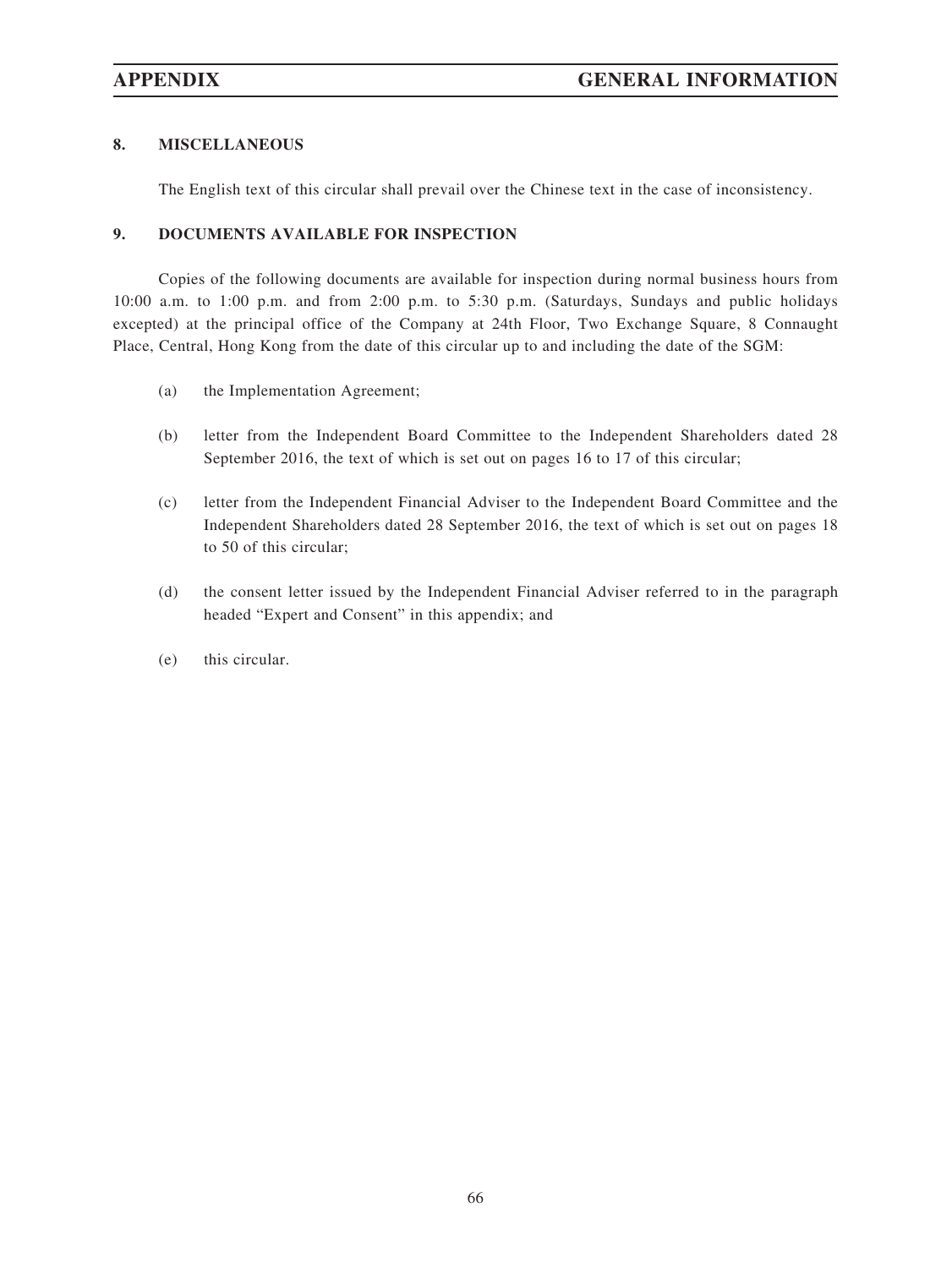## **NOTICE OF SGM**



# **FIRST PACIFIC COMPANY LIMITED**

**第一太平有限公司**

*(Incorporated with limited liability under the laws of Bermuda)* Website: http://www.firstpacific.com **(Stock Code: 00142)**

**NOTICE IS HEREBY GIVEN THAT** a special general meeting (the "**SGM**") of First Pacific Company Limited (the "**Company**") will be held at Jasmine-Peacock Room, 1st Floor, Mandarin Oriental Hong Kong, 5 Connaught Road Central, Hong Kong on Wednesday, 19 October 2016 at 10:30 a.m. for the purpose of considering and, if thought fit, passing, with or without modifications, the following resolution as an ordinary resolution of the Company:

#### **ORDINARY RESOLUTION**

#### "**THAT**

- (a) the implementation agreement dated 6 September 2016 (the "**Implementation Agreement**") entered into among PT Indofood Sukses Makmur Tbk, China Minzhong Holdings Limited and Marvellous Glory Holdings Limited (a copy of the Implementation Agreement has been produced to the meeting and marked "A" and initialed by the chairman of the meeting for the purpose of identification), and the transactions contemplated thereunder, as described in the circular of the Company dated 28 September 2016, be and are hereby approved, confirmed and ratified; and
- (b) any one or more directors of the Company be and is/are hereby authorized to do all such acts and things and execute all such documents, instruments and agreements for and on behalf of the Company as he/she/they may consider necessary, appropriate, desirable or expedient to give effect to or in connection with the implementation of and giving effect to the Implementation Agreement and the transactions contemplated thereunder."

By Order of the Board of **First Pacific Company Limited Nancy L.M. Li** *Company Secretary*

Hong Kong, 28 September 2016